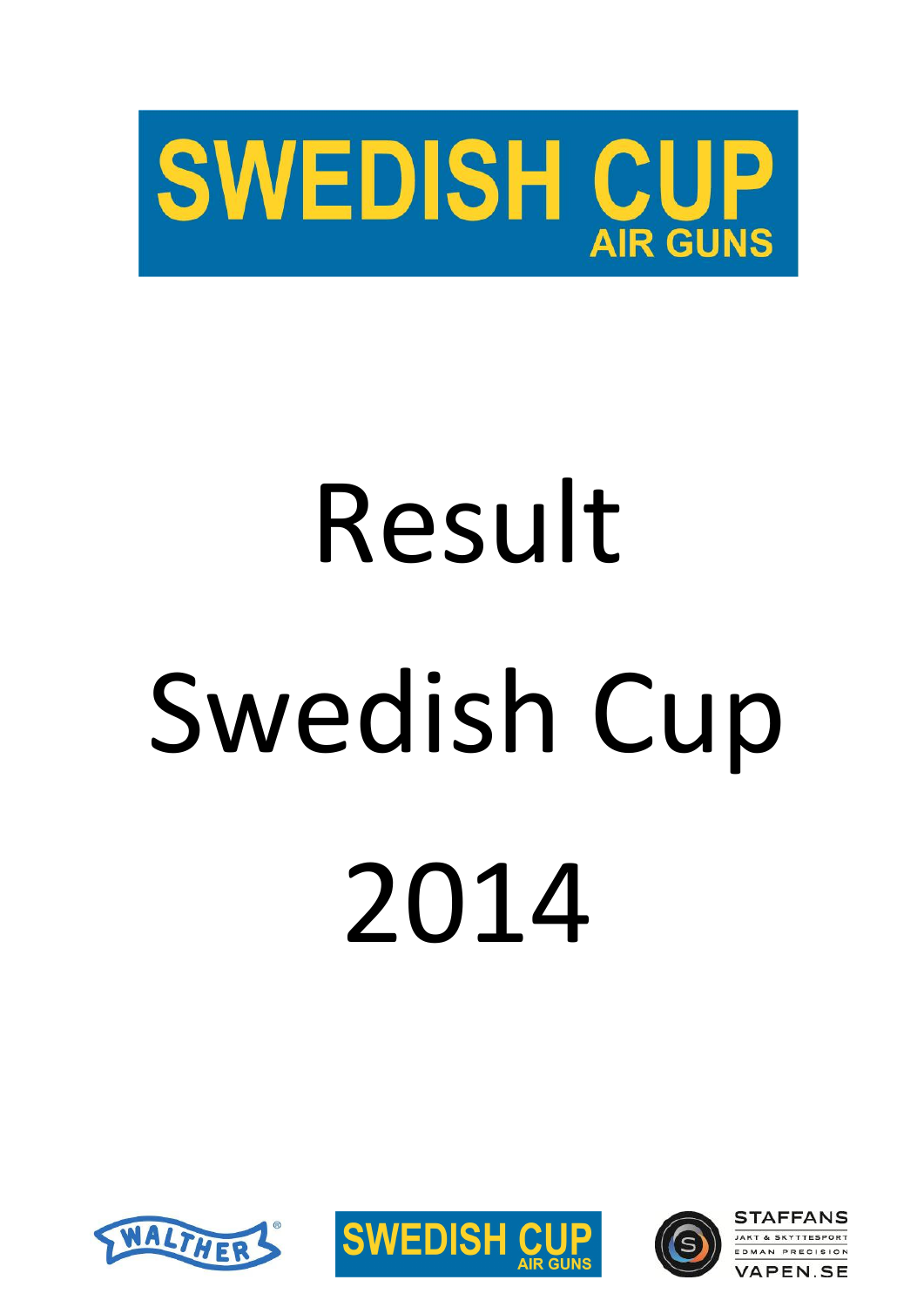



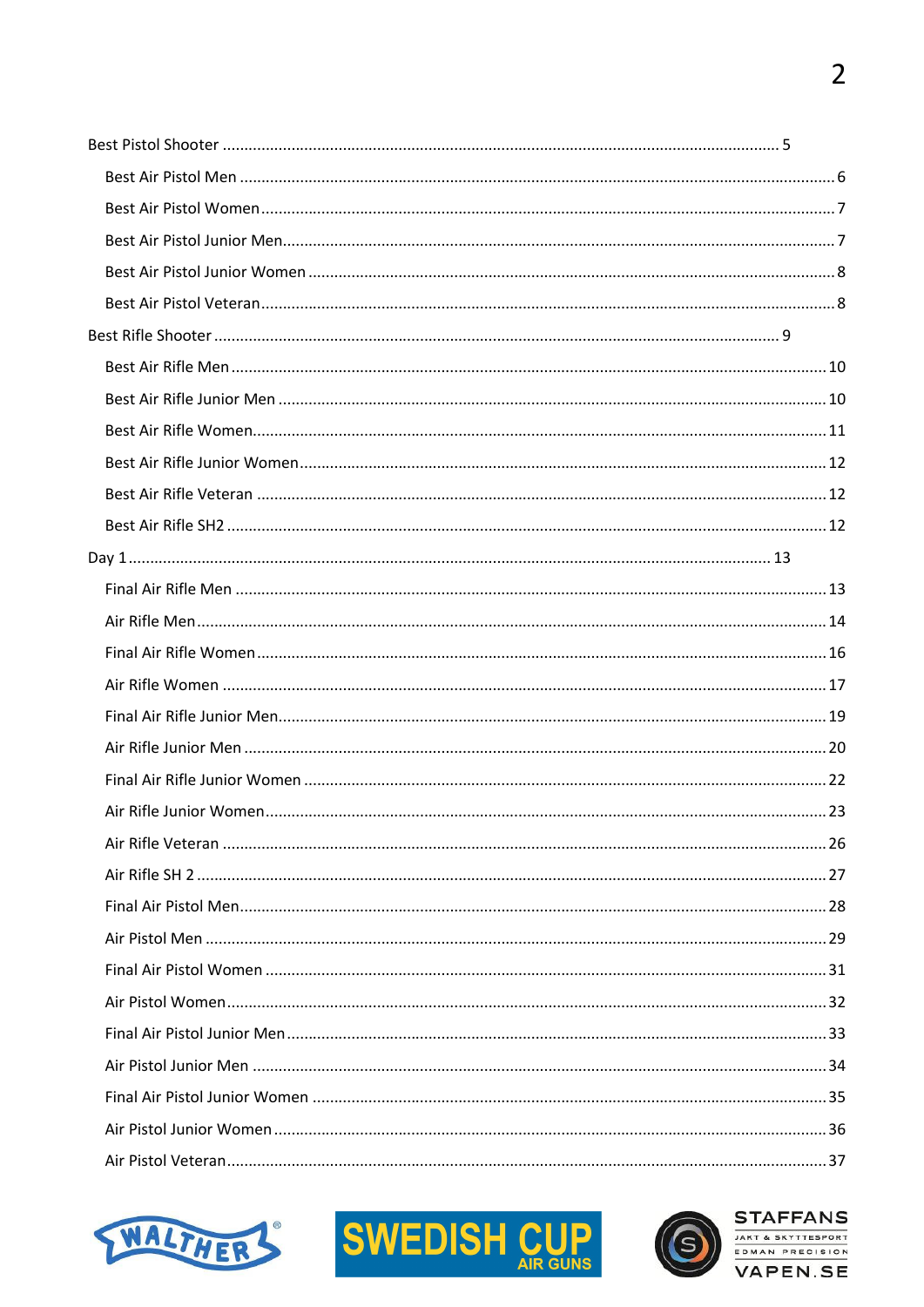



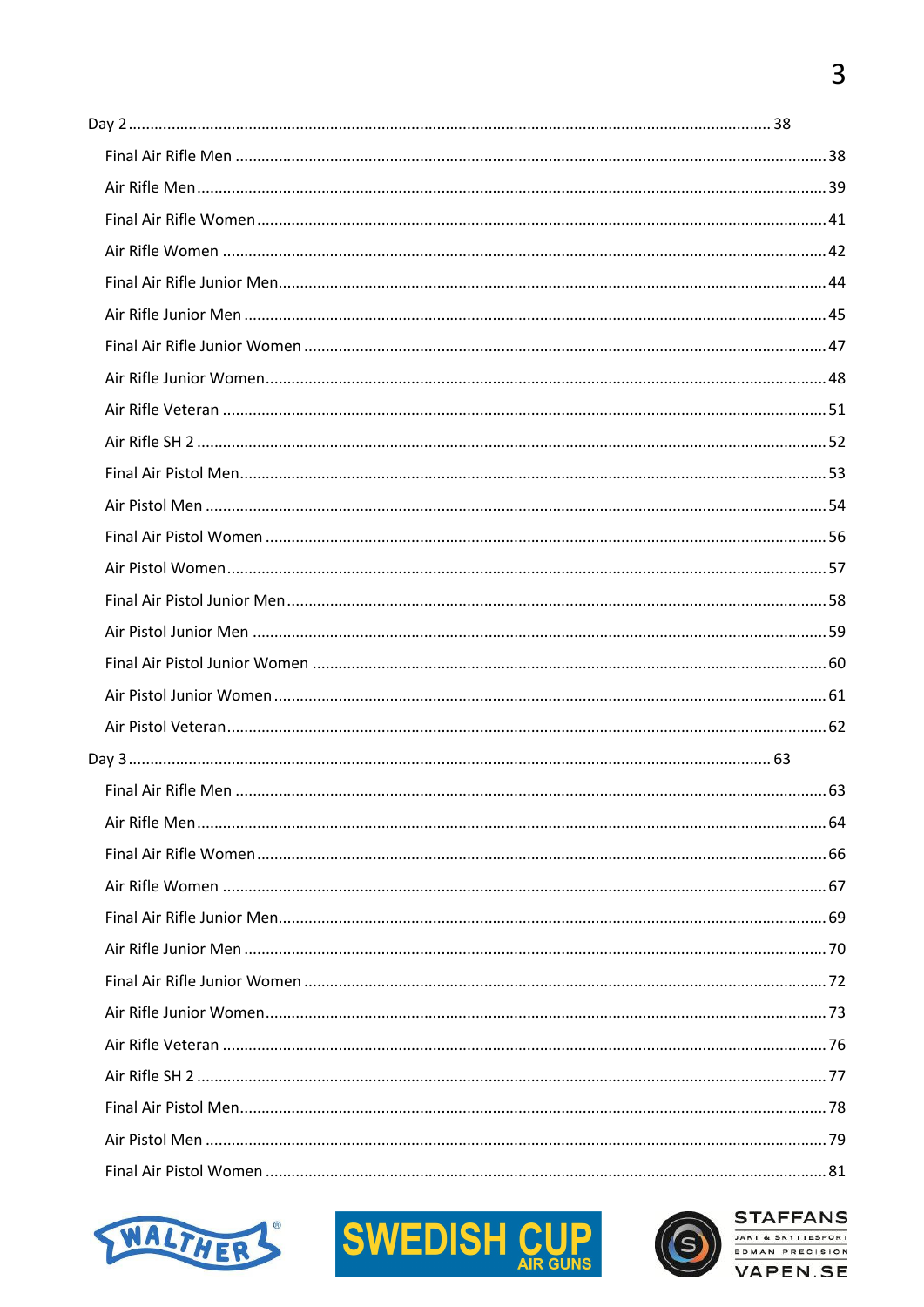# $\overline{4}$





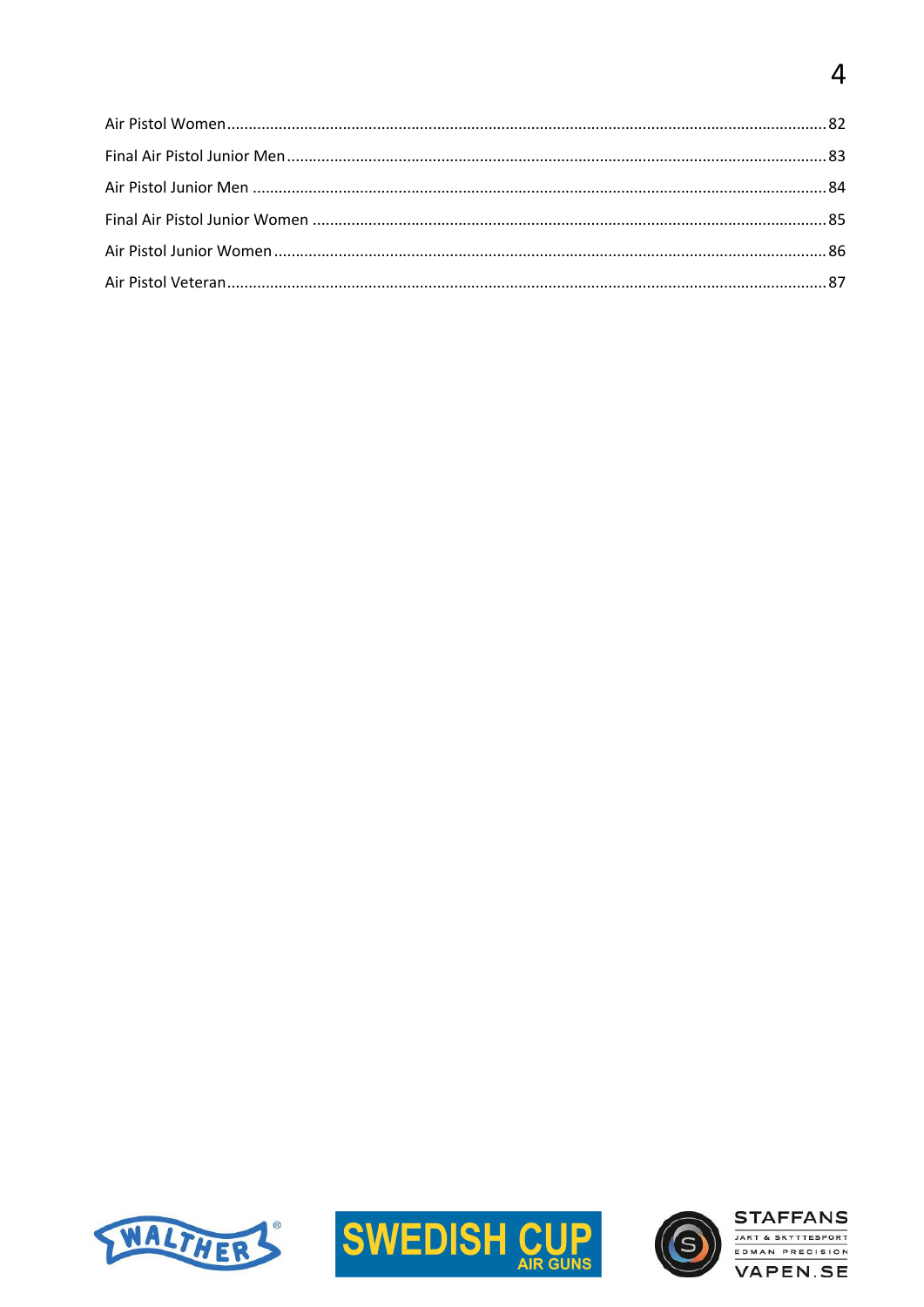#### Best Pistol Shooter

| Name                      | Comp           | Fin  | Sum  |
|---------------------------|----------------|------|------|
| <b>HEMBRE Pål</b>         | 12             | 11   | 23   |
| <b>NILSSON Oscar</b>      | 5              | 15   | 20   |
| <b>OLSSON Pontus</b>      | 13             | 6,5  | 19,5 |
| <b>LARSEN Frederik</b>    | 8              | 10   | 18   |
| <b>RUMJANTSEVA Veera</b>  | 5              | 13   | 18   |
| <b>GRAN Ingeborg</b>      | 10             | 6,5  | 16,5 |
| <b>TURUNEN Karri</b>      | 10             | 6    | 16   |
| PRANDL-NORRGåRD Maria     | 12             | 4    | 16   |
| <b>SANDBERG Carl</b>      | 11             | 4,5  | 15,5 |
| SöRENSSON Vendela         | 3              | 12,5 | 15,5 |
| <b>ENOCSSON Lisa</b>      | 6              | 8,5  | 14,5 |
| <b>LAHTI Teemu</b>        | 5              | 8    | 13   |
| <b>PELTOMÄKI Jesse</b>    | 7              | 6    | 13   |
| <b>NILSSON Emma</b>       | 6              | 6    | 12   |
| <b>JOHANSSON Daniel</b>   | 6              | 5,5  | 11,5 |
| <b>LARSSON Carl</b>       | 4              | 6,5  | 10,5 |
| <b>NAVNE Mathias</b>      | 6              | 4    | 10   |
| <b>JOHANSSON Josefine</b> | 2              | 8    | 10   |
| <b>HERMANSSON Molly</b>   | 1              | 9    | 10   |
| <b>FLAATE Linn Iren</b>   | 5              | 5    | 10   |
| KIVISTÖ Noora             | $\mathbf 1$    | 7,5  | 8,5  |
| <b>KIVI Konsta</b>        | $\overline{2}$ | 6,5  | 8,5  |
| <b>RUNDQVIST Monica</b>   | 8              | 0,5  | 8,5  |
| <b>BRAUER Janika</b>      | 4              | 4    | 8    |
| FLøRLI Aina E             | 3              | 5    | 8    |
|                           |                |      |      |





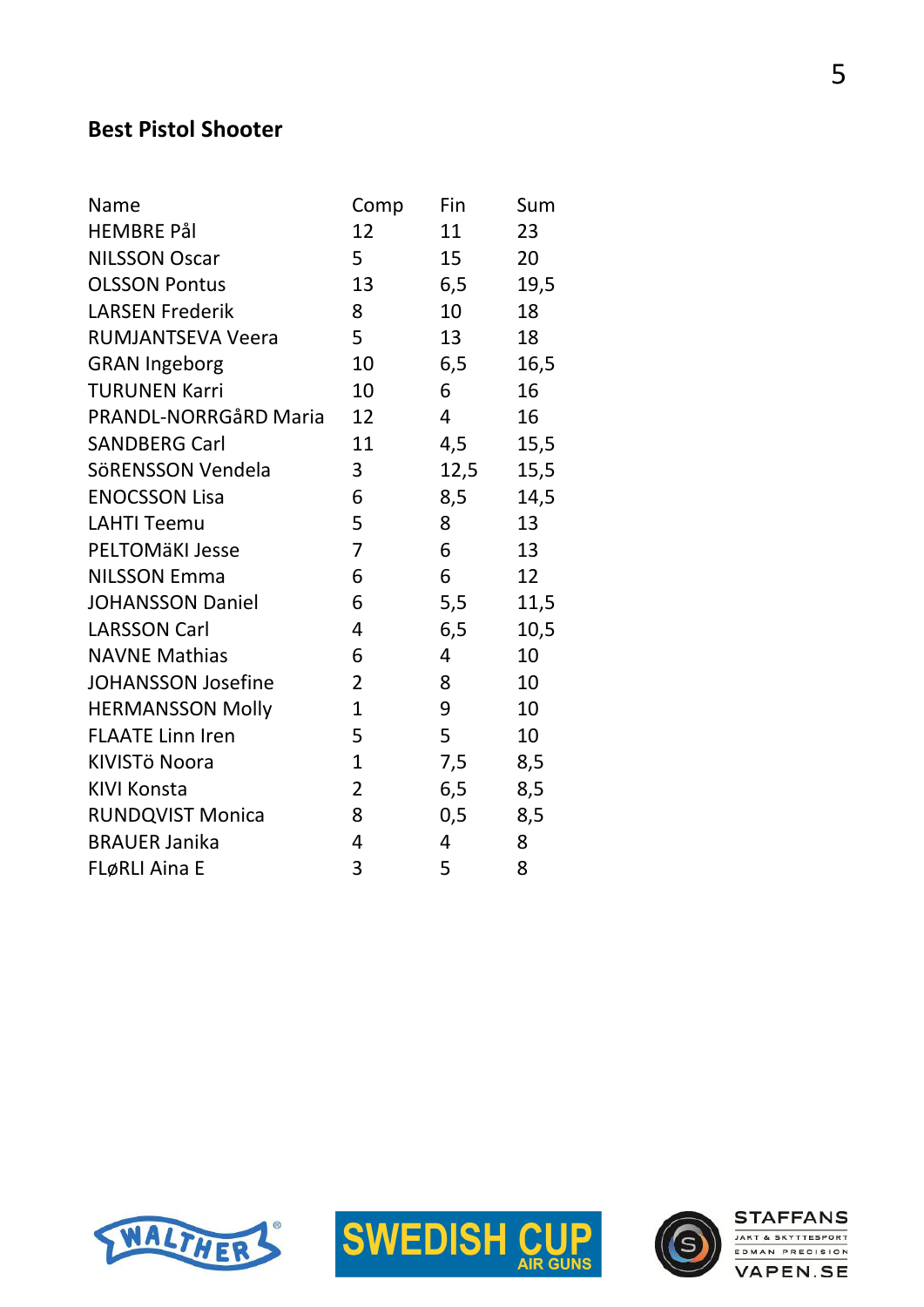#### Best Air Pistol Men

| Name                           | Comp           | Fin            | Sum            |
|--------------------------------|----------------|----------------|----------------|
| <b>HEMBRE Pål</b>              | 12             | 11             | 23             |
| <b>OLSSON Pontus</b>           | 13             | 6,5            | 19,5           |
| <b>PELTOMÄKI Jesse</b>         | 7              | 6              | 13             |
| <b>LAHTI Teemu</b>             | 5              | 8              | 13             |
| <b>JOHANSSON Daniel</b>        | 6              | 5,5            | 11,5           |
| <b>NAVNE Mathias</b>           | 6              | 4              | 10             |
| STRÖMBERG Joakim               | 4              | 3              | $\overline{7}$ |
| <b>HAARBERG Johan Nicholay</b> | 2              | $\overline{2}$ | $\overline{4}$ |
| <b>BENGTSSON Håkan</b>         | $\mathbf{1}$   | 3              | 4              |
| <b>DANIELSSON Jan-Olof</b>     | $\overline{2}$ | $\overline{2}$ | 4              |
| <b>PETTERSSON Alexander</b>    | 2              | 1,5            | 3,5            |
| <b>EKBERG Joakim</b>           | 3              | 0,5            | 3,5            |
| <b>HåKANSSON Tobias</b>        | $\mathbf{1}$   | 2,5            | 3,5            |
| <b>MAGNUSSON Anders</b>        | $\overline{2}$ | 0,5            | 2,5            |
| <b>AHLBECK Johan</b>           | $\mathbf{1}$   | $\mathbf{1}$   | $\overline{2}$ |
| <b>LETH Urban</b>              | $\mathbf{1}$   | $\overline{0}$ | $\mathbf{1}$   |
| <b>ALPENHOFF Bernt</b>         | $\mathbf{1}$   | $\overline{0}$ | $\mathbf{1}$   |
| <b>SJEMMEDAL EKEBERG Eirik</b> | $\mathbf{1}$   | $\overline{0}$ | $\mathbf{1}$   |
| <b>KOFOED HANSEN Jonas</b>     | $\mathbf{1}$   | 0              | $\mathbf{1}$   |
| <b>NILSSON Aron</b>            | $\mathbf{1}$   | $\overline{0}$ | $\mathbf{1}$   |
| <b>HELGESSON Per-Henrik</b>    | $\mathbf{1}$   | 0              | $\mathbf{1}$   |
| <b>EKBLAD Oskar</b>            | $\mathbf{1}$   | 0              | $\mathbf{1}$   |
| <b>DICK Lindgren</b>           | 1              | 0              | $\overline{1}$ |
|                                |                |                |                |





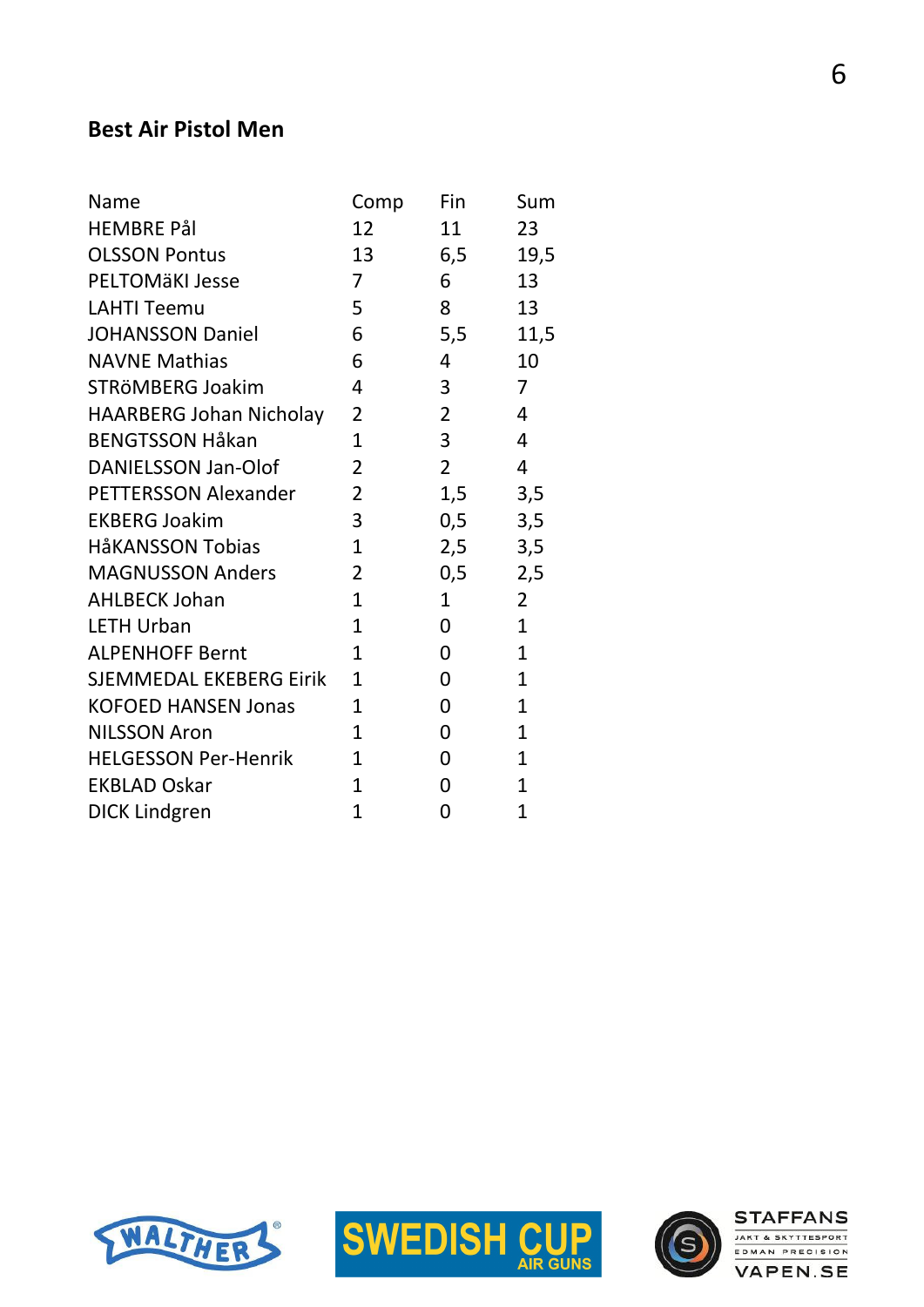#### Best Air Pistol Women

| <b>Name</b>                     | Comp | Fin | Sum          |
|---------------------------------|------|-----|--------------|
| <b>RUMJANTSEVA Veera</b>        | 5    | 13  | 18           |
| <b>GRAN Ingeborg</b>            | 10   | 6,5 | 16,5         |
| <b>PRANDL-NORRGÅRD Maria</b>    | 12   | 4   | 16           |
| <b>NILSSON Emma</b>             | 6    | 6   | 12           |
| <b>FLAATE Linn Iren</b>         | 5    | 5   | 10           |
| <b>RUNDQVIST Monica</b>         | 8    | 0,5 | 8,5          |
| <b>BRAUER Janika</b>            | 4    | 4   | 8            |
| <b>FLøRLI Aina E</b>            | 3    | 5   | 8            |
| <b>LINDAHL Sara</b>             | 4    | 3   | 7            |
| <b>CARLSSON Johanna</b>         | 1    | 1,5 | 2,5          |
| <b>BORGEN NIELSEN Christina</b> | 1    | 0   | $\mathbf{1}$ |
| <b>THORSEN Dorte</b>            |      |     |              |

#### Best Air Pistol Junior Men

| <b>Name</b>                  | Comp           | Fin            | Sum  |
|------------------------------|----------------|----------------|------|
| <b>NILSSON Oscar</b>         | 5              | 15             | 20   |
| <b>LARSEN Frederik</b>       | 8              | 10             | 18   |
| <b>TURUNEN Karri</b>         | 10             | 6              | 16   |
| <b>SANDBERG Carl</b>         | 11             | 4,5            | 15,5 |
| <b>LARSSON Carl</b>          | 4              | 6,5            | 10,5 |
| <b>KIVI Konsta</b>           | $\overline{2}$ | 6,5            | 8,5  |
| <b>PALMGREN Magnus</b>       | 4              | $\overline{2}$ | 6    |
| PIRTTIMÄKI Aleksi            | $\mathbf{1}$   | 3              | 4    |
| <b>BUCH Michael Damgaard</b> | 1              | 2,5            | 3,5  |
| <b>SCHMIDT Pontus</b>        | 2              | 0,5            | 2,5  |
| <b>ROOS Niko</b>             | 1              | 0,5            | 1,5  |





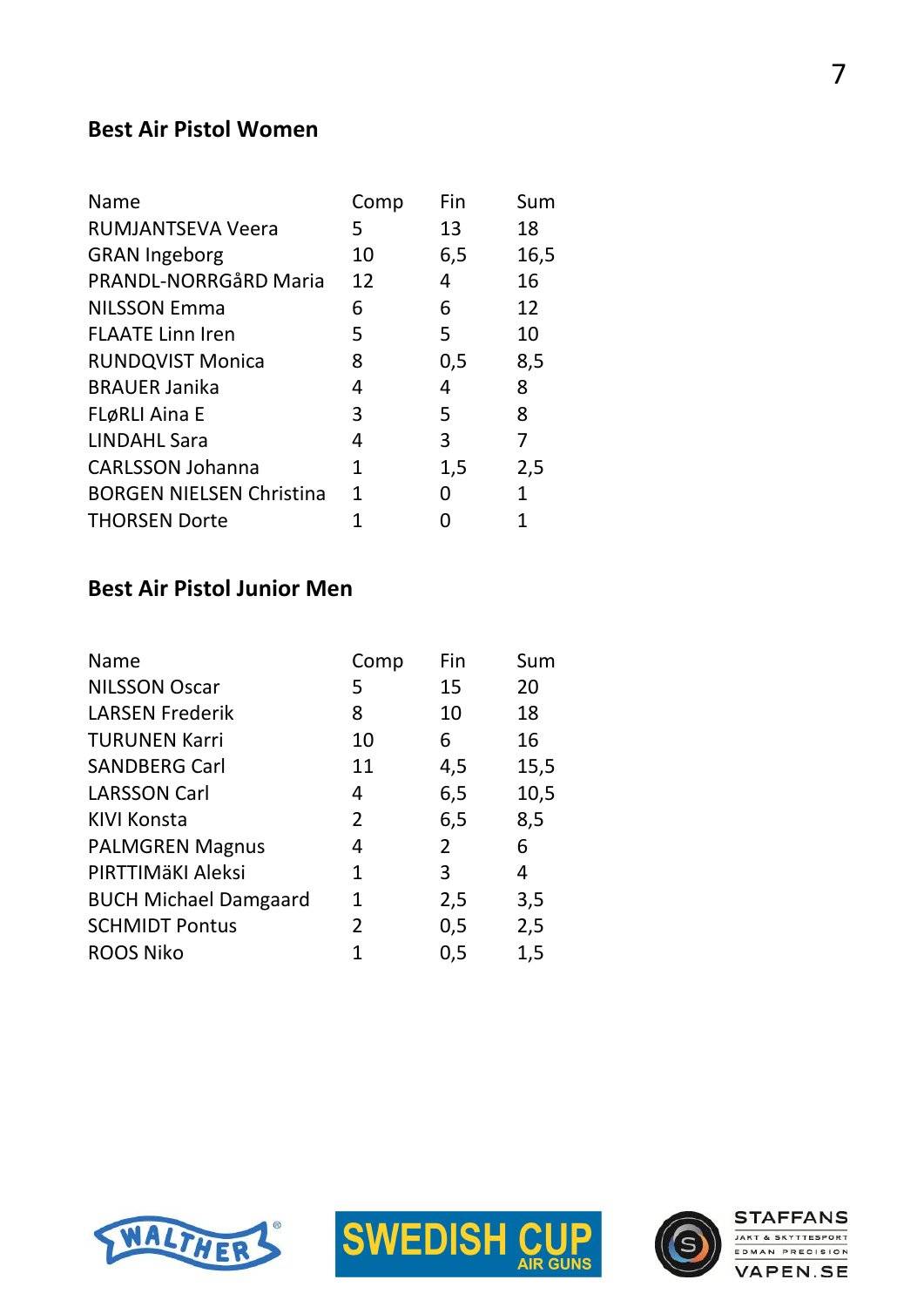#### Best Air Pistol Junior Women

| <b>Name</b>               | Comp           | Fin  | Sum  |
|---------------------------|----------------|------|------|
| SöRENSSON Vendela         | 3              | 12,5 | 15,5 |
| <b>ENOCSSON Lisa</b>      | 6              | 8,5  | 14,5 |
| <b>JOHANSSON Josefine</b> | $\overline{2}$ | 8    | 10   |
| <b>HERMANSSON Molly</b>   | 1              | 9    | 10   |
| KIVISTÖ Noora             | 1              | 7,5  | 8,5  |
| <b>LAWNER Julia</b>       | 1              | 3,5  | 4,5  |
| <b>GUNNARSSON Linh</b>    | O              | 4    | 4    |
| <b>NUMMINEN Emma</b>      | O              | 3    | 3    |
| KõIV Kristina-Kai         |                | 0,5  | 0,5  |

#### Best Air Pistol Veteran

| <b>Name</b>            | Comp | Fin               | Sum |
|------------------------|------|-------------------|-----|
| <b>BREDMARK Johan</b>  | 13   |                   | 13  |
| ÖHMAN Juhani           | 8    | $\mathbf{\Omega}$ | 8   |
| <b>EKBLAD Rolf</b>     | 8    | O                 | 8   |
| <b>LEHIKOINEN Pasi</b> | 7    | O                 |     |
| <b>KOIVUNEN Pasi</b>   | 6    | 0                 | 6   |
| <b>KIVI Kalle</b>      | 4    | O                 | 4   |
| <b>MIRANDA Arturo</b>  |      |                   |     |





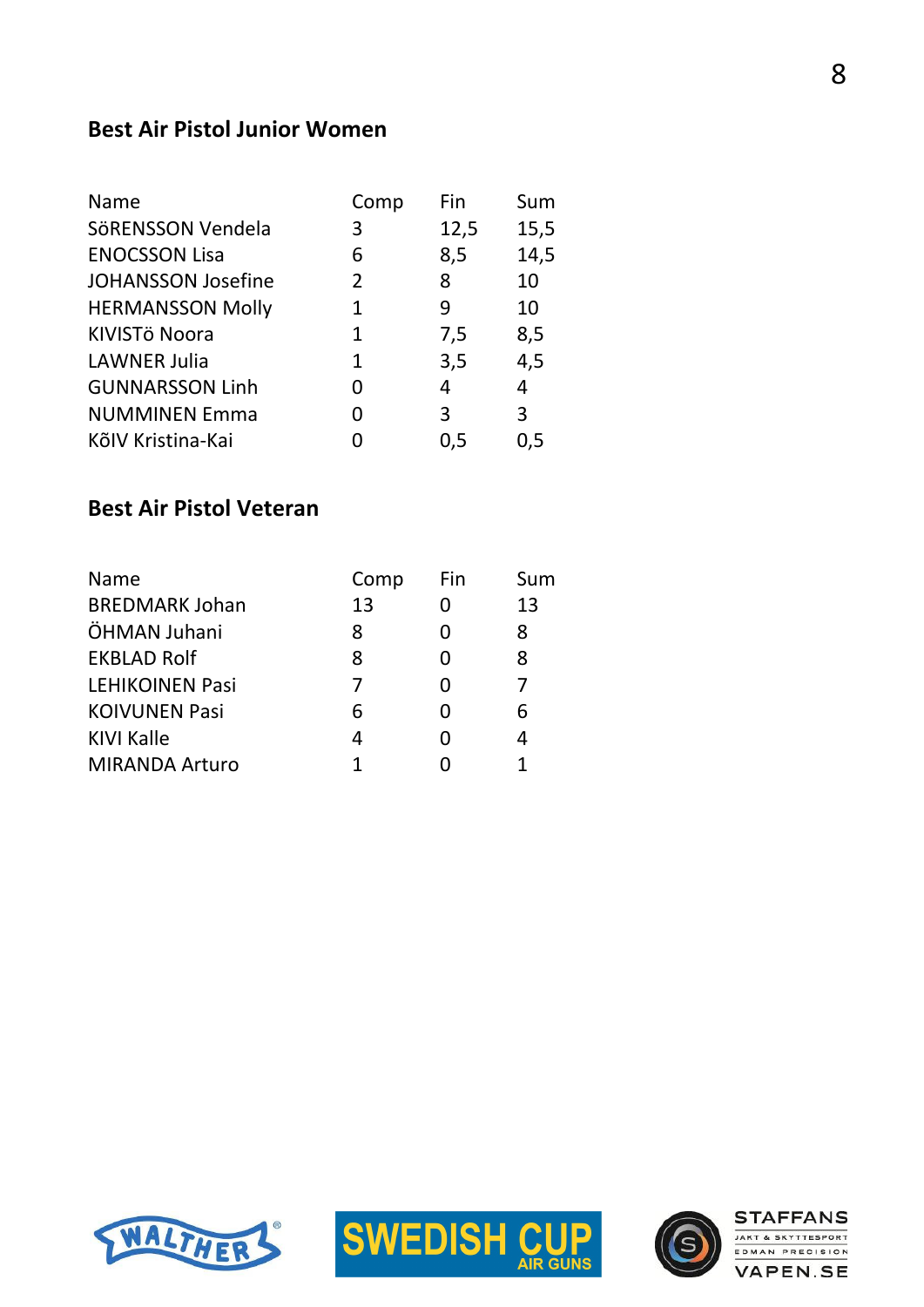### Best Rifle Shooter

| Name                       | Comp           | Fin            | Sum  |
|----------------------------|----------------|----------------|------|
| <b>NIELSEN Stine</b>       | 39             | 9,5            | 48,5 |
| <b>HANSEN Are</b>          | 15             | 9,5            | 24,5 |
| JÖNSSON Karl-Johan         | 10             | 13             | 23   |
| <b>JUNGHÄNEL Henri</b>     | 11             | 9              | 20   |
| <b>MADSEN Marcus</b>       | 12             | 8              | 20   |
| <b>STEFFENSEN Astrid</b>   | $\overline{4}$ | 15             | 19   |
| PITKäNEN Hanna             | 11             | 7,5            | 18,5 |
| LåNGSTRöM Katarina         | 8              | 8              | 16   |
| <b>BLOM Karin</b>          | 7              | 7,5            | 14,5 |
| <b>BUSK Sina</b>           | 9              | 5,5            | 14,5 |
| <b>MæNG Rikke</b>          | 7              | 3,5            | 10,5 |
| <b>FRIMAN Cristian</b>     | 4              | 6              | 10   |
| SOLBREKKEN FLATLA Øyvind   | 5              | 5              | 10   |
| <b>ELSTAD Jørgen</b>       | 4              | 5,5            | 9,5  |
| <b>GöRANSSON Emma</b>      | 4              | 5              | 9    |
| SøRLI Håkon                | $\overline{2}$ | $\overline{7}$ | 9    |
| <b>NILSSON Louise</b>      | 3              | 6              | 9    |
| <b>PELTONEN Saana</b>      | 3              | 5              | 8    |
| HäGGLUND Maria             | 7              | $\mathbf{1}$   | 8    |
| <b>JOHANSSON Lotten</b>    | 5              | 2,5            | 7,5  |
| <b>HYYTIäINEN Nathalie</b> | 3              | 4,5            | 7,5  |
| <b>OLSEN Steffen</b>       | $\overline{2}$ | 5              | 7    |
| M STRAND Ola               | $\mathbf{1}$   | 6              | 7    |
| <b>PETTERSSON Tim</b>      | $\overline{2}$ | 5              | 7    |
| <b>JARVA Aleksi</b>        | $\mathbf{1}$   | 6              | 7    |
|                            |                |                |      |





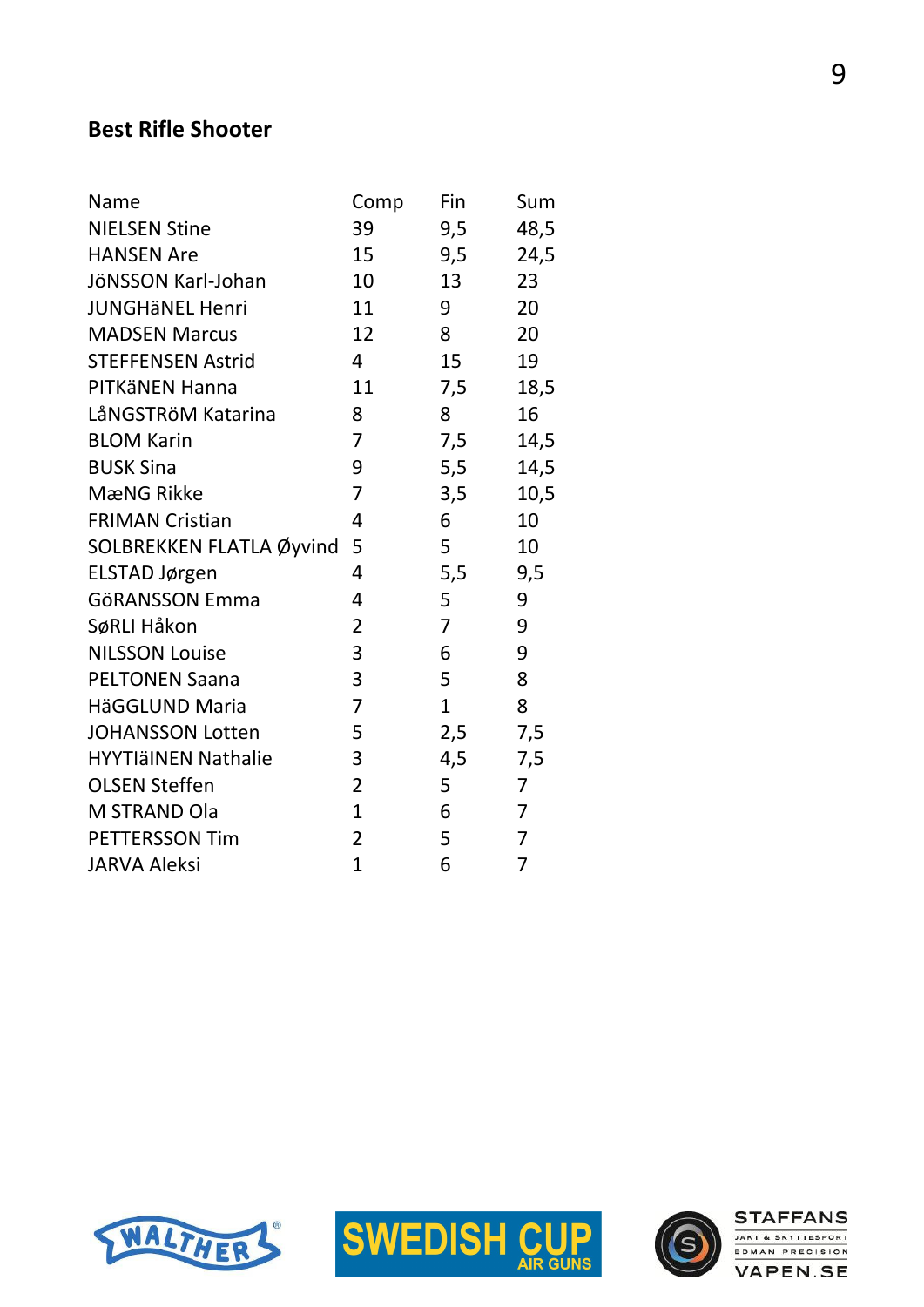# Best Air Rifle Men

| <b>Name</b>                | Comp | Fin            | Sum            |
|----------------------------|------|----------------|----------------|
| <b>HANSEN Are</b>          | 15   | 9,5            | 24,5           |
| JÖNSSON Karl-Johan         | 10   | 13             | 23             |
| <b>JUNGHÄNEL Henri</b>     | 11   | 9              | 20             |
| SOLBREKKEN FLATLA Øyvind 5 |      | 5              | 10             |
| <b>OLSEN Steffen</b>       | 2    | 5              | 7              |
| <b>SVENSSON Mikael</b>     | 4    | $\overline{2}$ | 6              |
| <b>LINDBERG Robin</b>      | 2    | 3              | 5              |
| <b>BERGSTRÖM Björn</b>     | 1    | 4              | 5              |
| <b>GUSTAFSSON Håkan</b>    | O    | 3,5            | 3,5            |
| <b>HAGELUND Endre</b>      | 1    | 1              | $\overline{2}$ |
| PERSSON Jörgen             |      | 2              | 2              |

### Best Air Rifle Junior Men

| <b>Name</b>                   | Comp | Fin | Sum |
|-------------------------------|------|-----|-----|
| <b>MADSEN Marcus</b>          | 12   | 8   | 20  |
| <b>FRIMAN Cristian</b>        | 4    | 6   | 10  |
| ELSTAD Jørgen                 | 4    | 5,5 | 9,5 |
| SøRLI Håkon                   | 2    | 7   | 9   |
| <b>M STRAND Ola</b>           | 1    | 6   | 7   |
| <b>JARVA Aleksi</b>           | 1    | 6   | 7   |
| <b>PETTERSSON Tim</b>         | 2    | 5   | 7   |
| <b>EFRAIMSSON Christoffer</b> | O    | 5   | 5   |
| <b>HANSEN Mads Rimer</b>      | 1    | 3   | 4   |
| <b>OVERGAARD Niels Henrik</b> | 1    | 2,5 | 3,5 |
| SJÖSTRÖM Mathias              | 1    | 1,5 | 2,5 |
| STENSTRöM Joni                | 1    | 0,5 | 1,5 |
| <b>KARLSSON Joar</b>          |      | 1   |     |





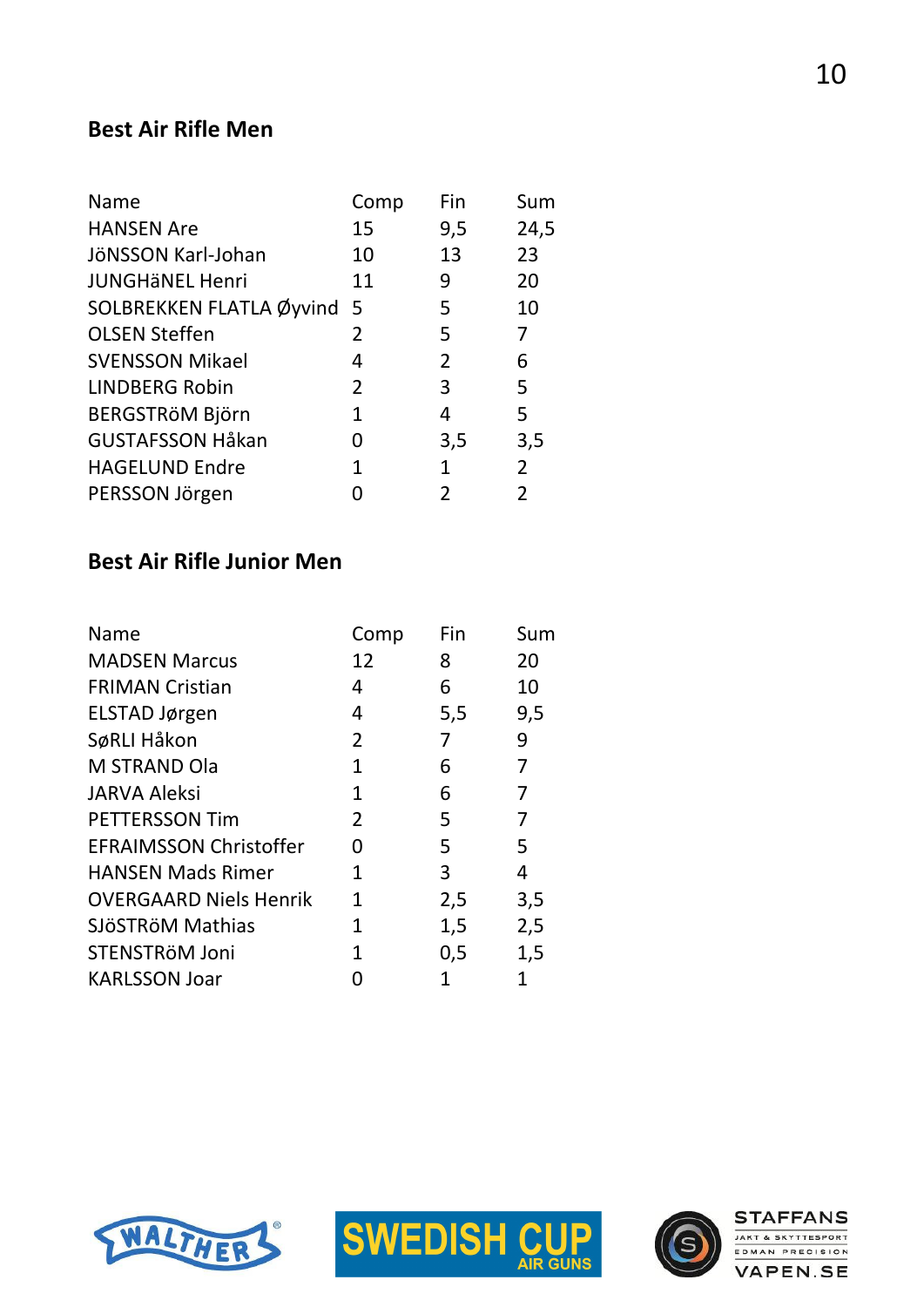#### Best Air Rifle Women

| 39<br>9,5<br>7,5<br>8<br>7,5 | 48,5<br>18,5<br>16 |
|------------------------------|--------------------|
|                              |                    |
|                              |                    |
|                              |                    |
|                              | 14,5               |
| 3,5                          | 10,5               |
| 5                            | 9                  |
| $\mathbf{1}$                 | 8                  |
| 2,5                          | 7,5                |
| 2,5                          | 5,5                |
| 1,5                          | 5,5                |
| 3                            | 5                  |
| $2^{\circ}$                  | 4                  |
| 0,5                          | 3,5                |
| 0                            | 3                  |
| $\mathbf{1}$                 | 3                  |
| 1,5                          | 2,5                |
| 0,5                          | 1,5                |
| 0                            | $\mathbf{1}$       |
| 0                            | $\mathbf{1}$       |
| 0                            | $\mathbf{1}$       |
| 0                            | $\mathbf{1}$       |
| $\Omega$                     | $\mathbf{1}$       |
|                              | 1                  |
|                              | 0                  |





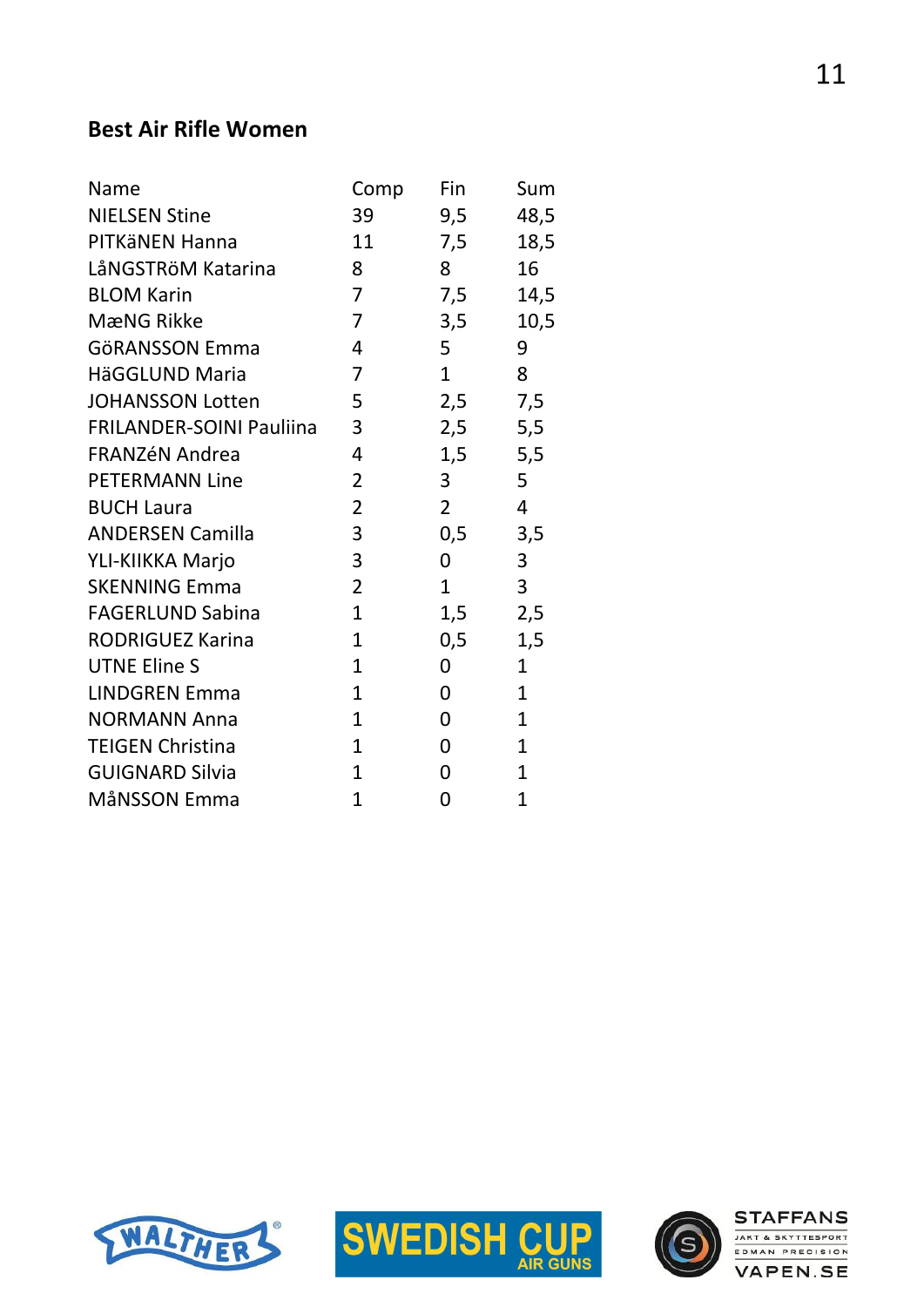#### Best Air Rifle Junior Women

| Name                       | Comp | Fin            | Sum            |
|----------------------------|------|----------------|----------------|
| <b>STEFFENSEN Astrid</b>   | 4    | 15             | 19             |
| <b>BUSK Sina</b>           | 9    | 5,5            | 14,5           |
| <b>NILSSON Louise</b>      | 3    | 6              | 9              |
| <b>PELTONEN Saana</b>      | 3    | 5              | 8              |
| <b>HYYTIäINEN Nathalie</b> | 3    | 4,5            | 7,5            |
| <b>HANSEN Karoline</b>     | 3    | 3,5            | 6,5            |
| KOLJUHHINA Valeria         | 2    | 3,5            | 5,5            |
| <b>TATTARI Saana</b>       | 2    | 3              | 5              |
| NIELSEN Camilla Birch      | 0    | 5              | 5              |
| <b>KARLSSON Hilde</b>      | 2    | 1,5            | 3,5            |
| <b>LANGHOFF Kathrine</b>   | 2    | 1              | 3              |
| <b>MORTENSEN Siri</b>      | 0    | $\overline{2}$ | $\overline{2}$ |
| <b>ARVIDSSON Michaela</b>  | 1    | 0,5            | 1,5            |
| <b>HENRIKSEN Diana</b>     |      | 1              | 1              |

# Best Air Rifle Veteran

| Name                          | Comp | Fin               | Sum |
|-------------------------------|------|-------------------|-----|
| <b>BAKKEN Knut</b>            | 18   |                   | 18  |
| <b>ANDERSEN Jette Faurbye</b> | 10   | $\mathbf{\Omega}$ | 10  |
| <b>ANDERSSON Mikael</b>       | 5    | O                 | 5   |
| PERSSON Håkan                 | 1    | O                 |     |
| <b>JOHANSSON Mikael</b>       | 1    | 0                 |     |

## Best Air Rifle SH2

| <b>Name</b>                | Comp | Fin | Sum |
|----------------------------|------|-----|-----|
| <b>JÖNSSON Philip</b>      | 120  |     | 120 |
| <b>JANSSON Joel</b>        | 19   |     | 19  |
| SøRLIE-ROGNE Heidi         | 15   |     | 15  |
| <b>BERGQVIST Sven-Erik</b> | 11   |     | 11  |
| AXELSSON-VAUGHN Ellinore 4 |      |     | 4   |
| <b>GUSTAFSSON Joel</b>     | ર    |     | ર   |





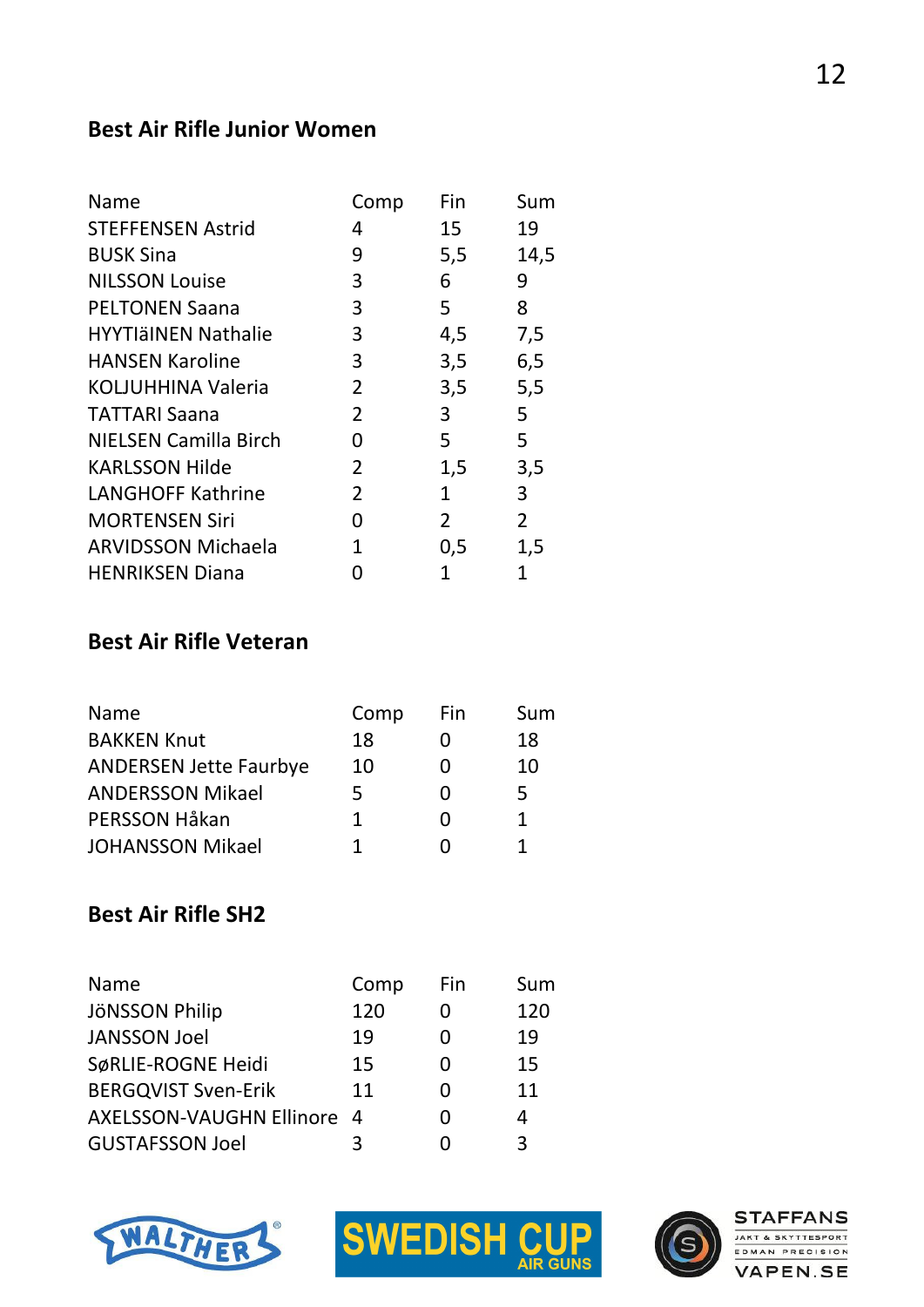# Day 1

#### Final Air Rifle Men

| 1              | JÖNSSON<br>Karl-Johan<br>Kvibergs Skytteförening          | 30.5<br>10.5<br>9.5<br>10.5  | 61.0<br>10.3<br>9.7<br>10.5  | 82.0<br>10.7<br>10.3 | 10.4<br>10.4               | 10.0<br>10.5                      | 10.4<br>10.8                            | 102.8 123.3 144.5 165.5 185.9<br>10.6<br>10.4 | 10.4<br>10.0 | 10.0<br>9.7  | 205.6 |
|----------------|-----------------------------------------------------------|------------------------------|------------------------------|----------------------|----------------------------|-----------------------------------|-----------------------------------------|-----------------------------------------------|--------------|--------------|-------|
| $\overline{2}$ | <b>HANSEN</b><br>Are<br>Krapfoss SSL                      | 29.7<br>10.2<br>9.3<br>10.2  | 59.8<br>10.1<br>10.2<br>9.8  | 80.4<br>10.0<br>10.6 | 10.7<br>10.6               | 10.0<br>10.4                      | 10.5<br>10.4                            | 101.7 122.1 143.0 163.7 184.3<br>10.5<br>10.2 | 10.4<br>10.2 | 10.4<br>10.4 | 205.1 |
| 3              | JUNGHÄNEL<br>Henri<br>Germany                             | 29.9<br>10.2<br>9.3<br>10.4  | 60.6<br>9.8<br>10.1<br>10.8  | 81.7<br>10.5<br>10.6 | 10.2<br>10.6               | 10.2<br>9.9                       | 102.5 122.6 143.3 163.5<br>10.1<br>10.6 | 9.7<br>10.5                                   | 10.4<br>10.3 |              | 184.2 |
| 4              | OLSEN<br>Steffen<br>Dansk Skytte Union                    | 31.3<br>10.0<br>10.6<br>10.7 | 60.9<br>9.9<br>9.3<br>10.4   | 81.2<br>10.1<br>10.2 | $10.1\,$<br>10.7           | 102.0 122.5 143.3<br>10.4<br>10.1 | 10.2<br>10.6                            | 9.4<br>9.7                                    |              |              | 162.4 |
| 5.             | PERSSON<br>Jörgen<br>Fältjägarnas Skytteförening          | 29.3<br>9.4<br>9.9<br>10.0   | 60.4<br>10.6<br>10.1<br>10.4 | 80.8<br>10.1<br>10.3 | 100.9 120.8<br>9.6<br>10.5 | 9.8<br>10.1                       | 10.6<br>10.4                            |                                               |              |              | 141.8 |
| 6              | <b>LINDBERG</b><br>Robin<br>Gefle Frivilliga Skarpskyttef | 29.5<br>10.3<br>9.7<br>9.5   | 59.4<br>10.2<br>10.4<br>9.3  | 80.9<br>10.8<br>10.7 | 101.7<br>10.1<br>10.7      | 7.4<br>9.8                        |                                         |                                               |              |              | 118.9 |
| $7^{\circ}$    | <b>BERGSTRÖM</b><br>Björn<br>Krokeks Skytteförening       | 29.9<br>9.5<br>10.7<br>9.7   | 60.5<br>9.8<br>10.1<br>10.7  | 81.5<br>10.5<br>10.5 | 8.9<br>10.2                |                                   |                                         |                                               |              |              | 100.6 |
| 8              | SVENSSON<br>Mikael<br>Aspö Skytteförening                 | 31.5<br>10.5<br>10.6<br>10.4 | 60.1<br>9.7<br>9.1<br>9.8    | 10.4<br>9.7          |                            |                                   |                                         |                                               |              |              | 80.2  |





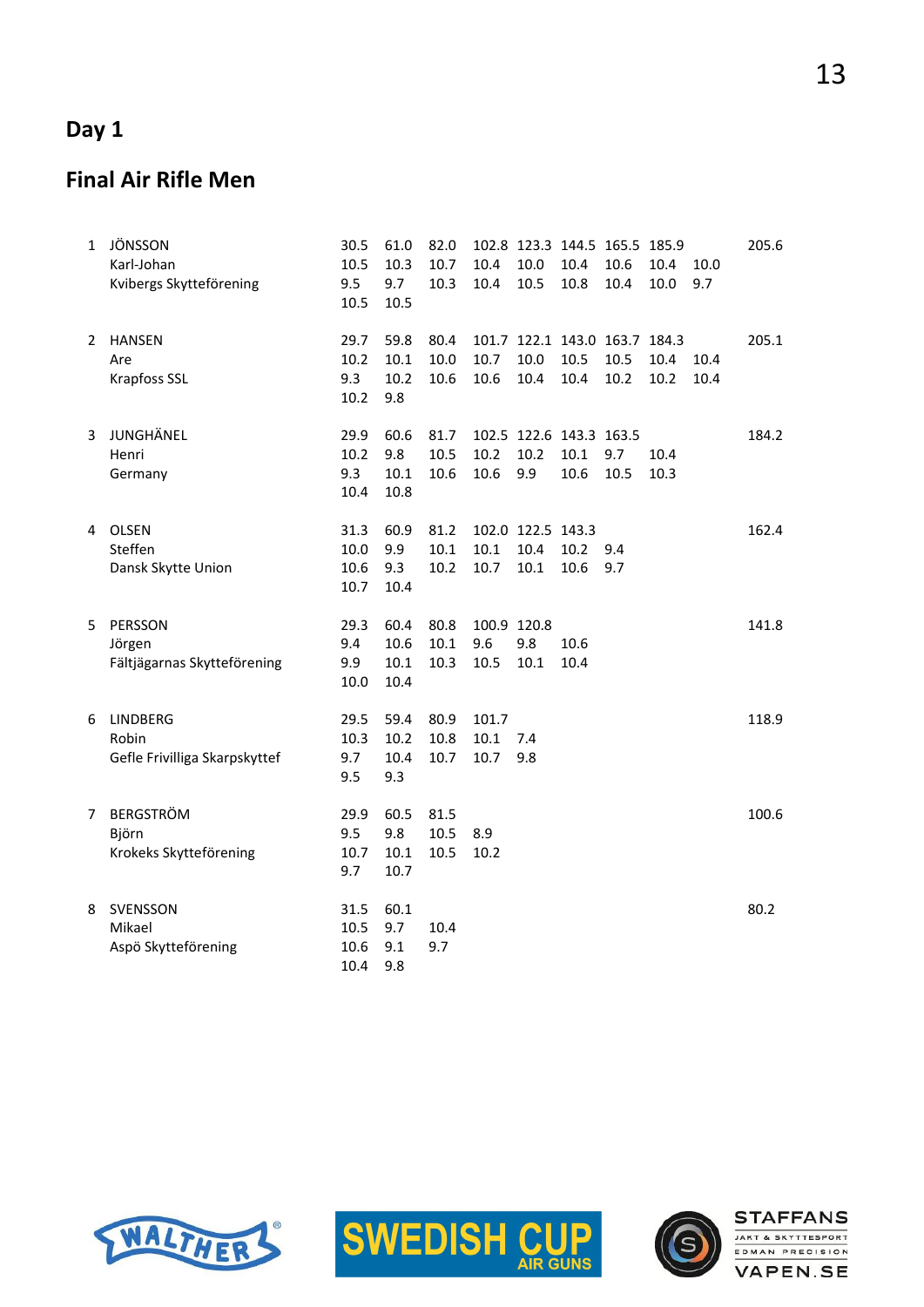#### Air Rifle Men

| 1              | HANSEN Are / Krapfoss SSL                      |            |                              |                  |                  | 102.7 105.3 104.3 105.2 104.6 103.7 625.8 |                   |                                          | (51x) |
|----------------|------------------------------------------------|------------|------------------------------|------------------|------------------|-------------------------------------------|-------------------|------------------------------------------|-------|
| $\overline{2}$ | JöNSSON Karl-Johan / Kvibergs Skytteförening   |            |                              |                  |                  | 103.6 104.0 103.5 104.9 103.4 105.6 625.0 |                   |                                          | (50x) |
| 3              | JUNGHäNEL Henri / Germany                      |            |                              |                  |                  | 104.8 104.6 102.8 105.2 102.1 104.9 624.4 |                   |                                          | (44x) |
| 4              | LINDBERG Robin / Gefle Frivilliga Skarpskyttef |            |                              |                  |                  | 104.4 100.9 103.4 103.3 104.0 104.5 620.5 |                   |                                          | (42x) |
| 5              | SVENSSON Mikael / Aspö Skytteförening          |            |                              |                  |                  | 103.0 105.1 104.0 104.8 102.2 100.6 619.7 |                   |                                          | (44x) |
| 6              | BERGSTRÖM Björn / Krokeks Skytteförening       |            |                              |                  |                  | 102.3 102.5 104.2 102.7 104.0 102.3 618.0 |                   |                                          | (45x) |
| 7              | OLSEN Steffen / Dansk Skytte Union             |            |                              |                  |                  | 102.6 102.1 101.7 102.9 102.7 104.9 616.9 |                   |                                          | (36x) |
| 8              | PERSSON Jörgen / Fältjägarnas Skytteförening   |            |                              |                  |                  | 102.3 101.6 104.3 103.9 102.4 102.0 616.5 |                   |                                          | (39x) |
| 9              | SOLBREKKEN FLATLA Øyvind / Kisen MSL           |            |                              |                  |                  | 101.5 103.0 103.1 102.8 102.5 102.5 615.4 |                   |                                          | (40x) |
| 10             | KARLSSON Henrik / Kvibergs Skytteförening      |            |                              |                  |                  | 102.0 103.3 102.9 103.7 101.1 102.4 615.4 |                   |                                          | (39x) |
| 11             | HAGELUND Endre / Klepp MSL                     |            |                              |                  |                  | 102.6 102.5 103.9 102.7 103.1 100.2 615.0 |                   |                                          | (39x) |
| 12             | TROUIN Dennis / Gullabo Skytteförening         |            |                              |                  |                  | 102.6 102.7 102.7 102.5 101.0 103.3 614.8 |                   |                                          | (38x) |
| 13             | ANDERSSON Sam / Kävlinge Sportskytteklubb      |            |                              |                  |                  | 103.4 101.0 101.6 103.4 104.0 101.1 614.5 |                   |                                          | (45x) |
| 14             | LARSEN Jonas E / Krapfoss SSL                  |            |                              |                  |                  | 103.5 102.3 104.1 103.3 102.7 98.6        |                   | 614.5                                    | (38x) |
| 15             | WALLBERG Eric / Kvibergs Skytteförening        |            |                              |                  |                  | 104.1 101.4 102.2 101.2 102.8 102.6 614.3 |                   |                                          | (35x) |
| 16             | OHLSSON Martin / Gullabo Skytteförening        |            |                              |                  |                  | 101.8 102.8 103.1 102.7 100.3 103.4 614.1 |                   |                                          | (39x) |
| 17             | GUSTAFSSON Håkan / Skee Skyttegille            |            |                              |                  |                  | 100.8 101.4 104.7 100.6 103.8 102.6 613.9 |                   |                                          | (37x) |
| 18             | AARSKOG Jan Tore / Kisen MSL                   |            | 101.7 103.1 103.9 99.7       |                  |                  |                                           | 102.0 103.4 613.8 |                                          | (38x) |
| 19             | ÖSTLUND Sonny / Uddevalla Skyttegille          |            |                              |                  |                  | 102.8 102.3 102.2 101.8 101.0 103.7 613.8 |                   |                                          | (36x) |
| 20             | DIMBERG Peter / Ultuna Skytteförening          |            | 103.0 101.6 101.0 105.1 99.3 |                  |                  |                                           |                   | 102.6 612.6                              | (37x) |
| 21             | OLSSON Karl / Eskilstuna Skytteförening        | 99.5       |                              |                  |                  | 100.9 101.7 103.7 104.2 102.5 612.5       |                   |                                          | (35x) |
| 22             | HäLL Martin / Heby Skytteförening              |            |                              |                  |                  | 102.5 101.8 102.3 102.2 100.8 102.7 612.3 |                   |                                          | (36x) |
| 23             | SKOVMAND Erik / Viborg Skytteforening          |            |                              |                  |                  | 102.9 103.3 100.9 103.4 101.2 100.6 612.3 |                   |                                          | (36x) |
| 24             | KOLSTAD CLAUSSEN Simon / Kisen MSL             |            | 100.1 104.4 99.5             |                  |                  | 100.9 103.4 102.3 610.6                   |                   |                                          | (33x) |
| 25             | BJERG Sune / BPI                               | 100.0 99.5 |                              |                  |                  | 104.7 101.9 103.5 100.6 610.2             |                   |                                          | (37x) |
| 26             | FRIMAN André / Trelleborgs Sportskytteklubb    | 99.8       |                              |                  |                  | 101.5 101.3 102.8 102.7 101.9 610.0       |                   |                                          | (35x) |
| 27             | TVENGSBERG Henrik / Fredrikstad MSL            |            |                              |                  |                  | 101.9 100.1 101.7 103.1 101.2 101.4 609.4 |                   |                                          | (32x) |
| 28             | JAKOBSEN Esben / Særslev Skf                   |            |                              |                  |                  | 100.1 104.7 100.0 101.6 101.9 101.0 609.3 |                   |                                          | (30x) |
| 29             | HANSEN Jonas / Ballerup Skf                    |            | 101.5 102.8 102.8 98.9       |                  |                  |                                           | 102.6 100.1 608.7 |                                          | (33x) |
| 30             | LöVGREN Jonas / Aspö Skytteförening            | 100.8 99.8 |                              |                  |                  | 100.3 102.9 102.0 102.2 608.0             |                   |                                          | (36x) |
| 31             | AXELSSON Tom / Linköpings Skytteförening       |            | 102.9 103.2 98.6             |                  |                  | 101.3 100.9 100.8 607.7                   |                   |                                          | (34x) |
| 32             | ERIKSSON Spännar Mats / Lima Skyttegille       |            | 100.4 100.7 98.9             |                  |                  | 101.2 102.8 102.1 606.1                   |                   |                                          | (27x) |
| 33             | YNGVESON Johan / Gammalstorps Skytteförening   | 98.7       |                              |                  |                  | 100.8 102.9 100.2 101.0 102.3 605.9       |                   |                                          | (29x) |
| 34             | AUTIO Juho / OMAS                              | 98.9       | 99.6                         |                  |                  | 101.3 102.1 101.7 102.0 605.6             |                   |                                          | (34x) |
| 35             | HED Tomas / Forsa Skytteförening               |            |                              |                  |                  | 100.4 103.0 100.5 100.5 102.4 98.5        |                   | 605.3                                    | (31x) |
| 36             | MøBERG Alex / ÅRK                              | 98.7       | 99.4                         | 101.6 99.4       |                  |                                           | 102.5 103.2 604.8 |                                          | (30x) |
| 37             | CHRISTENSEN Michael / Trehøje                  |            |                              |                  |                  |                                           |                   | 101.2 103.0 100.0 98.2 101.1 100.6 604.1 | (32x) |
| 38             | SOINI Juha / JjA                               |            |                              |                  |                  | 100.9 100.4 102.1 102.4 99.9 98.4         |                   | 604.1                                    | (31x) |
| 39             | STENSTRöM Robin / Rasbo Skytteförening         | 100.3 99.4 |                              |                  |                  | 101.6 100.6 100.4 101.6 603.9             |                   |                                          | (28x) |
| 40             | ANDERSSON Rune / Gunnebo Skytteförening        | 99.7       | 98.3                         |                  |                  | 100.1 101.2 100.7 103.5 603.5             |                   |                                          | (28x) |
| 41             | DAHL Jonas / Kisen MSL                         |            |                              |                  |                  | 101.9 100.2 100.4 101.4 102.1 97.4        |                   | 603.4                                    | (29x) |
| 42             | SøRLI Daniel / Kisen MSL                       |            | 101.2 100.2 101.2 101.3 99.8 |                  |                  |                                           | 98.8              | 602.5                                    | (31x) |
| 43             | LINDSTRöM Henrik / Forsa Skytteförening        |            | 100.3 101.3 102.3 101.0 99.7 |                  |                  |                                           | 97.7              | 602.3                                    | (32x) |
| 44             | HANSSON Roger / Mönsterås Skytteförening       | 100.4 98.2 |                              |                  |                  | 101.0 101.6 101.2 99.6                    |                   | 602.0                                    | (24x) |
|                | ØVRUM Lars David / Kisen MSL                   | 99.0       |                              | 100.3 100.3 97.9 |                  |                                           | 101.9 101.4 600.8 |                                          |       |
| 45             | CHRISTENSSON Johan / Vellinge Sportskytteklubb |            | 100.0 102.1 98.9             |                  | 99.2             | 99.6                                      |                   | 100.7 600.5                              | (27x) |
| 46             |                                                |            |                              |                  |                  |                                           |                   |                                          | (28x) |
| 47             | JOHANSSON Richard / Figeholms Skytteförening   | 96.7       | 99.9                         |                  | 101.9 101.6 99.7 |                                           |                   | 100.1 599.9                              | (31x) |
| 48             | JÖNSSON Kim / Åkarps Sportskyttar              | 99.5       | 99.7                         |                  |                  | 101.0 100.3 101.2 98.0                    |                   | 599.7                                    | (27x) |
| 49             | AARSKOG Kjell / Kisen MSL                      | 99.9       | 99.5                         |                  | 100.1 100.8 98.5 |                                           | 99.9              | 598.7                                    | (26x) |
| 50             | HOFF Johan / Roasjö Skytteförening             | 98.6       | 96.5                         |                  | 102.0 102.2 98.7 |                                           |                   | 100.1 598.1                              | (23x) |
| 51             | VARTIAINEN Janne / Mikkelin Ampujat            | 94.9       | 99.8                         | 98.3             |                  | 100.9 100.5 101.0 595.4                   |                   |                                          | (24x) |
| 52             | ERLANDSSON Christian / Sjuhäradsbygdens SSK    | 99.2       | 98.1                         | 101.6 98.3       |                  | 100.0 98.0                                |                   | 595.2                                    | (25x) |
| 53             | JäRPENBY Philip / Eskilstuna Skytteförening    | 96.0       | 101.3 99.0                   |                  | 98.2             | 98.7                                      |                   | 101.6 594.8                              | (25x) |





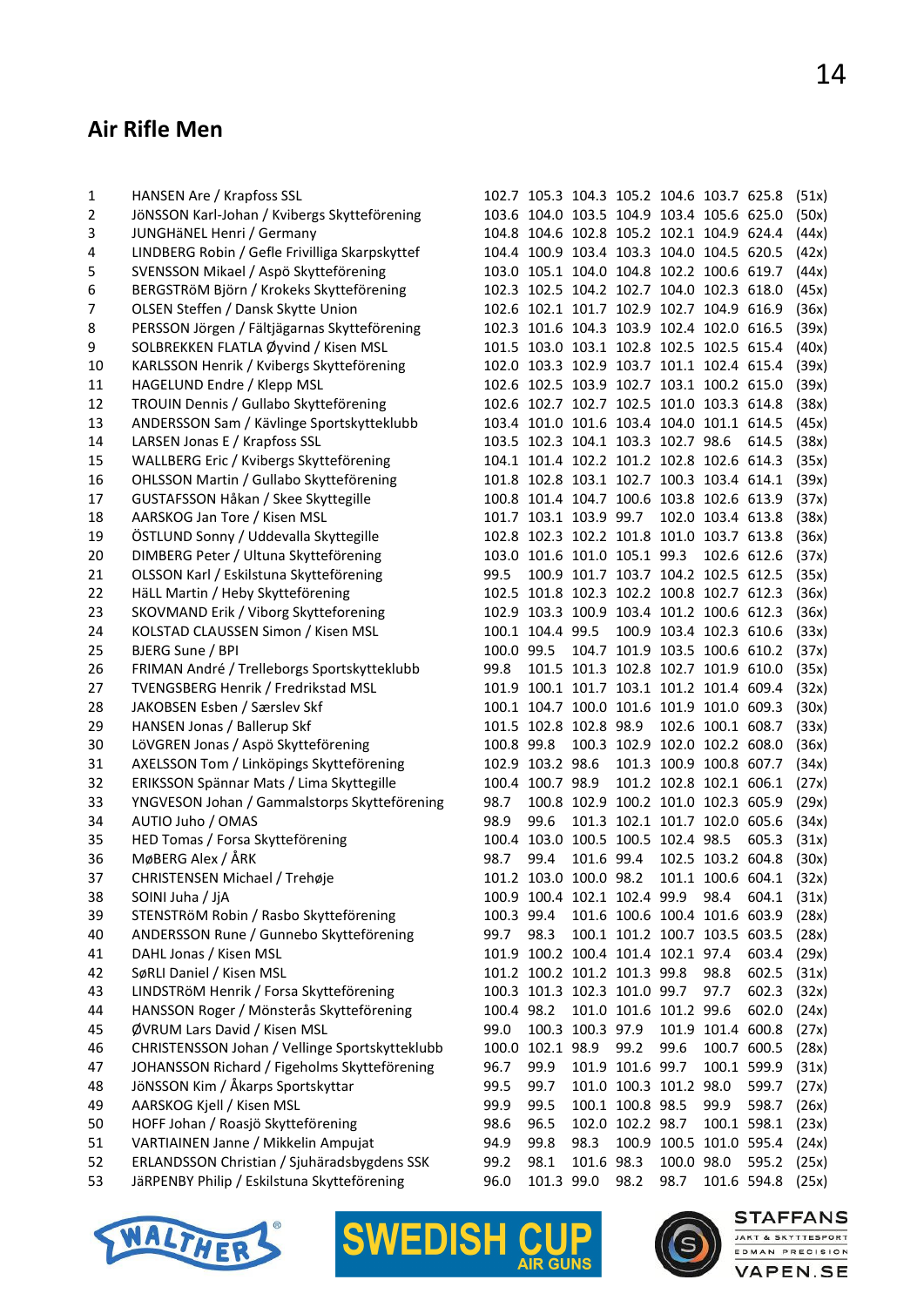| 54 | HAHL Olli / Mikkelin Ampujat                    | 99.8  | 98.5  | 96.6       | 100.4 98.9       |       | 100.0 | 594.2 | (24x) |
|----|-------------------------------------------------|-------|-------|------------|------------------|-------|-------|-------|-------|
| 55 | NILSSON Erik / Kvibergs Skytteförening          | 94.4  | 99.8  | 101.1      | 98.7             | 100.7 | 99.1  | 593.8 | (25x) |
| 56 | ERIKSSON Kalle / Vellinge Sportskytteklubb      | 101.1 | 100.7 | 96.1       | 99.7             | 97.0  | 98.6  | 593.2 | (24x) |
| 57 | HEMMINGBYE Anders / Østre Romerike MSL          | 99.1  | 96.6  | 98.6       | 99.9             | 98.7  | 99.8  | 592.7 | (20x) |
| 58 | SALOMONSSON Stefan / Norrköpings Skytteförening | 99.5  | 101.0 | 97.4       | 96.2             | 97.0  | 100.0 | 591.1 | (16x) |
| 59 | FAGERSTRÖM Herman / Aspö Skytteförening         | 97.4  | 99.2  | 102.1 95.4 |                  | 98.2  | 97.7  | 590.0 | (20x) |
| 60 | SLåEN Arnold / Rælingen MSL                     | 97.5  | 96.9  |            | 100.8 101.0 95.6 |       | 97.6  | 589.4 | (18x) |
| 61 | ANDERSSON Patrik / Avesta Sportskytteklubb      | 93.2  | 98.2  |            | 101.0 101.5 99.1 |       | 95.3  | 588.3 | (23x) |
| 62 | NILSSON Fredrick / Föreningen Malmöskyttarna    | 97.5  | 98.1  | 96.7       | 97.7             | 96.8  | 101.2 | 588.0 | (18x) |
| 63 | KAIKKONEN Eemil / Kärda Skytteförening          | 96.6  | 97.5  | 100.1 98.5 |                  | 97.1  | 97.4  | 587.2 | (17x) |
| 64 | PERSSON Tommy / Trelleborgs Sportskytteklubb    | 95.8  | 96.7  | 96.4       | 98.8             | 98.6  | 99.6  | 585.9 | (17x) |
| 65 | FORSMAN Mattias / Botkyrka Skytteförening       | 99.7  | 99.3  | 94.3       | 97.0             | 99.2  | 96.0  | 585.5 | (15x) |
| 66 | HENRIKSSON Niklas / Heby Skytteförening         | 95.8  | 97.8  | 96.7       | 97.2             | 100.1 | 97.3  | 584.9 | (19x) |
| 67 | LINDMARK Niklas / By Skytteförening             | 93.8  | 95.8  | 98.3       | 95.1             | 100.5 | 100.9 | 584.4 | (23x) |
| 68 | PETTERSSON Tomas / Anderstorps Skytteförening   | 99.4  | 99.0  | 93.6       | 96.2             | 95.4  | 98.3  | 581.9 | (17x) |
| 69 | MIDTFLå Nils Kåre / Rælingen MSL                | 92.9  | 98.9  | 97.7       | 98.6             | 98.2  | 94.1  | 580.4 | (21x) |
| 70 | HAAL Marcus / Jönköpings Skyttegille            | 95.6  | 97.3  | 93.4       | 91.3             | 100.9 | 98.1  | 576.6 | (16x) |
| 71 | GUSTAFSSON Mikael / Trosa-Hölebo Skytteförening | 94.9  | 93.7  | 97.4       | 96.0             | 93.8  | 95.5  | 571.3 | (18x) |
| 72 | FAGERSTRöM Mats / Aspö Skytteförening           | 90.3  | 95.7  | 94.1       | 90.0             | 95.7  | 98.0  | 563.8 | (12x) |
| 73 | JOHANSSON Fredrik / Anderstorps Skytteförening  | 92.2  | 96.3  | 97.0       | 89.5             | 90.4  | 97.9  | 563.3 | (10x) |
| 74 | TROUIN Thomas / Djurö Skyttesportförening       | 83.2  | 93.7  | 95.9       | 88.5             | 87.9  | 91.1  | 540.3 | (6x)  |





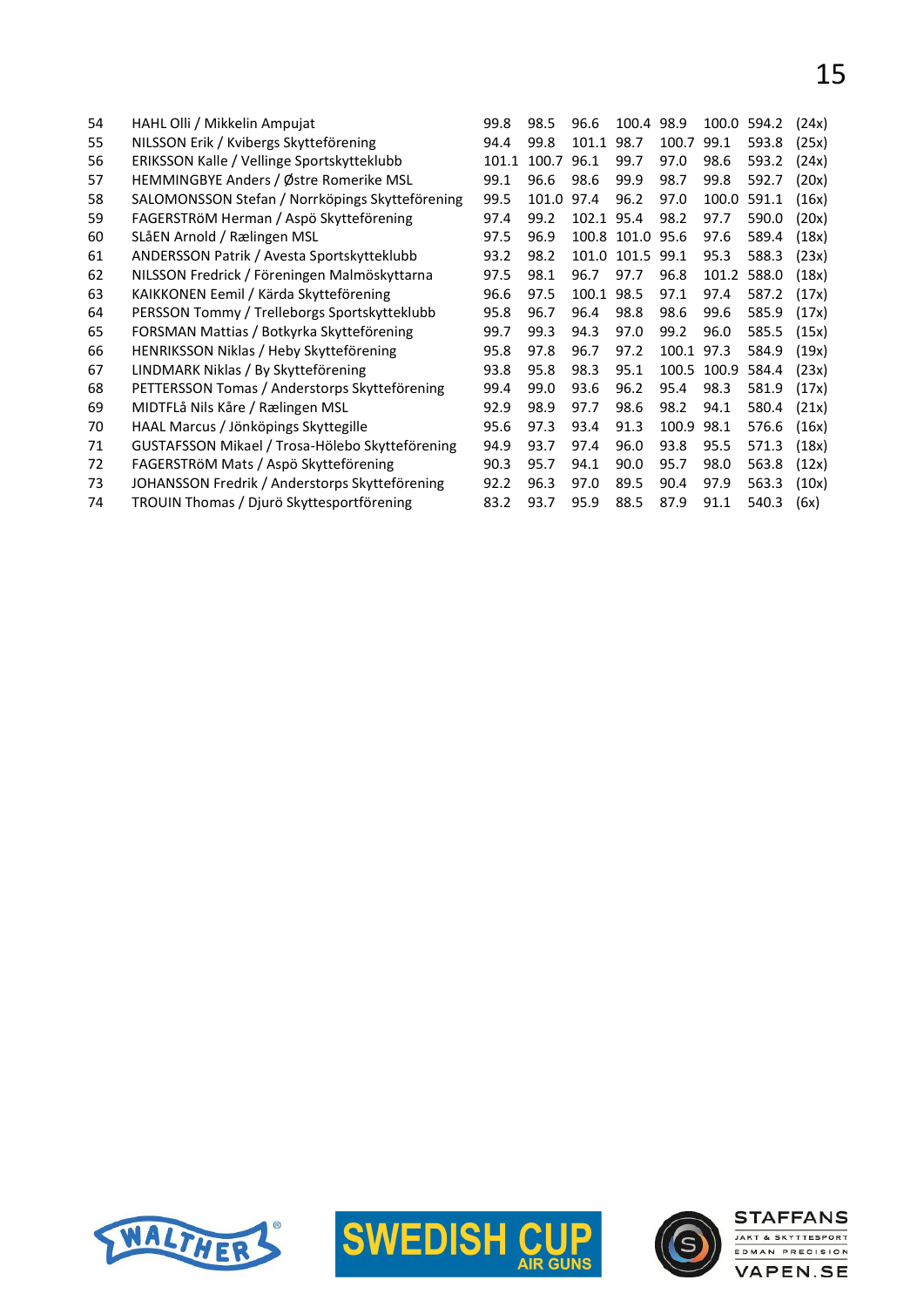#### Final Air Rifle Women

| $\mathbf{1}$ | LÅNGSTRÖM<br>Katarina<br>Kyrkslätt Skf              | 31.1<br>10.6<br>9.9<br>10.6     | 62.2<br>9.5<br>10.7<br>10.9  | 82.9<br>10.5<br>10.2 | 10.6<br>10.5                | 104.0 124.6 145.3 166.0 187.5<br>10.4<br>10.2 | 10.1<br>10.6 | 10.1<br>10.6 | 10.7<br>10.8 | 9.8<br>10.0 | 207.3 |
|--------------|-----------------------------------------------------|---------------------------------|------------------------------|----------------------|-----------------------------|-----------------------------------------------|--------------|--------------|--------------|-------------|-------|
| 2            | <b>NIELSEN</b><br>Stine<br>Dansk Skytte Union       | 30.6<br>10.7<br>10.0<br>9.9     | 61.5<br>10.8<br>9.9<br>10.2  | 83.0<br>10.7<br>10.8 | 10.5<br>10.9                | 104.4 124.8 145.5 165.8 186.1<br>9.9<br>10.5  | 10.7<br>10.0 | 10.2<br>10.1 | 9.7<br>10.6  | 10.3<br>9.6 | 206.0 |
| 3            | PETERMANN<br>Line<br>Ribe                           | 30.8<br>10.1<br>10.4<br>10.3    | 61.4<br>9.6<br>10.2<br>10.8  | 82.3<br>10.3<br>10.6 | 10.6<br>10.2                | 103.1 123.0 143.7 165.0<br>10.1<br>9.8        | 10.4<br>10.3 | 10.5<br>10.8 | 9.7<br>10.6  |             | 185.3 |
| 4            | <b>BLOM</b><br>Karin<br>Jönköpings Skyttegille      | 30.7<br>9.9<br>10.4<br>10.4     | 61.1<br>10.0<br>10.3<br>10.1 | 80.2<br>9.6<br>9.5   | 10.4<br>10.7                | 101.3 122.2 142.8<br>10.5<br>10.4             | 10.4<br>10.2 | 10.8<br>10.5 |              |             | 164.1 |
| 5            | PITKÄNEN<br>Hanna<br>Turun Seudan Ampujat           | 29.7<br>$10.1\,$<br>9.2<br>10.4 | 60.8<br>10.4<br>10.8<br>9.9  | 80.7<br>10.6<br>9.3  | 101.7 122.2<br>10.7<br>10.3 | 10.5<br>10.0                                  | 9.7<br>9.8   |              |              |             | 141.7 |
| 6            | <b>FAGERLUND</b><br>Sabina<br>Söraby Skytteförening | 28.8<br>9.5<br>9.5<br>9.8       | 59.0<br>10.5<br>9.5<br>10.2  | 80.2<br>10.5<br>10.7 | 100.7<br>10.4<br>10.1       | 10.8<br>10.4                                  |              |              |              |             | 121.9 |
| 7            | HÄGGLUND<br>Maria<br>Ramselefors Skytteförening     | 30.3<br>9.9<br>$10.1\,$<br>10.3 | 60.7<br>10.4<br>10.2<br>9.8  | 80.7<br>10.2<br>9.8  | 9.6<br>10.4                 |                                               |              |              |              |             | 100.7 |
| 8            | ANDERSEN<br>Camilla<br>Dansk Skytte Union           | 29.4<br>9.6<br>9.6<br>10.2      | 58.9<br>9.9<br>10.2<br>9.4   | 10.7<br>9.2          |                             |                                               |              |              |              |             | 78.8  |





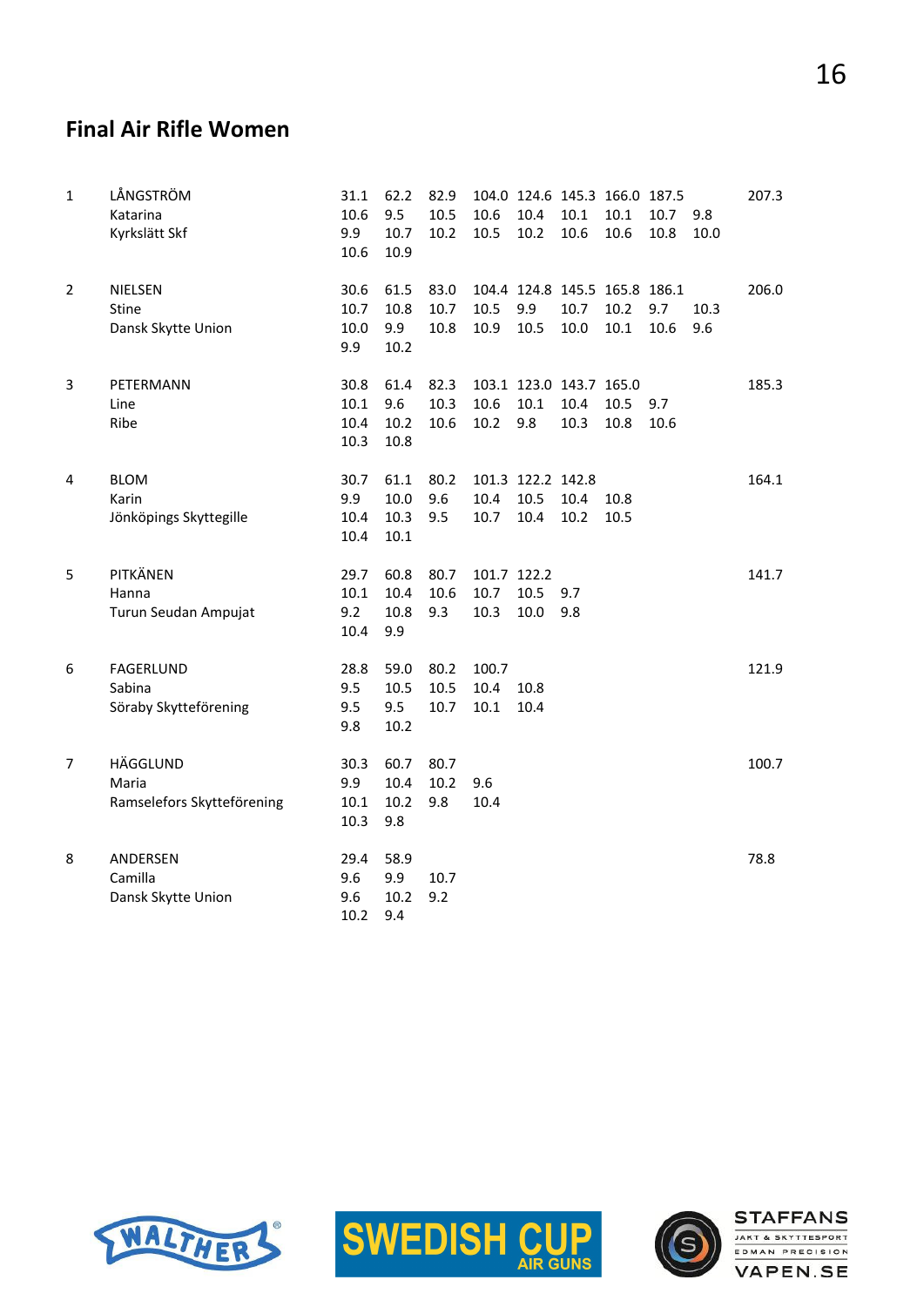#### Air Rifle Women

| 1              | HäGGLUND Maria / Ramselefors Skytteförening 104.9 104.5 102.1 104.5 |            |                         |                   |             | 416.0 (34x) |  |
|----------------|---------------------------------------------------------------------|------------|-------------------------|-------------------|-------------|-------------|--|
| $\overline{c}$ | PITKäNEN Hanna / Turun Seudan Ampujat                               |            | 103.2 105.2 103.5 103.9 |                   |             | 415.8 (32x) |  |
| 3              | NIELSEN Stine / Dansk Skytte Union                                  |            | 103.0 103.6 103.3 104.2 |                   |             | 414.1 (29x) |  |
| 4              | ANDERSEN Camilla / Dansk Skytte Union                               |            | 102.4 104.5 103.7 103.2 |                   |             | 413.8 (31x) |  |
| 5              | BLOM Karin / Jönköpings Skyttegille                                 |            | 102.7 103.0 103.6 103.9 |                   |             | 413.2 (30x) |  |
| 6              | PETERMANN Line / Ribe                                               |            | 102.1 104.4 102.5 103.9 |                   |             | 412.9 (30x) |  |
| 7              | LåNGSTRöM Katarina / Kyrkslätt Skf                                  |            | 103.4 102.9 103.3 102.9 |                   |             | 412.5 (29x) |  |
| 8              | FAGERLUND Sabina / Söraby Skytteförening                            |            | 101.9 102.8 103.3 103.2 |                   |             | 411.2 (27x) |  |
| 9              | GUIGNARD Silvia / SG Zürich                                         |            | 103.3 102.8 102.1 103.0 |                   |             | 411.2 (27x) |  |
| 10             | MåNSSON Emma / Aspö Skytteförening                                  |            | 104.2 103.1 103.4 100.4 |                   |             | 411.1 (30x) |  |
| 11             | MæNG Rikke / Dansk Skytte Union                                     |            | 103.2 102.3 103.1 102.5 |                   |             | 411.1 (27x) |  |
| 12             | NORMANN Anna / I 16/LV 6 Skytteförening                             |            | 101.2 101.9 104.7 102.9 |                   |             | 410.7 (30x) |  |
| 13             | FRILANDER-SOINI Pauliina / PiekSA                                   |            | 102.9 102.5 100.4 104.6 |                   |             | 410.4 (26x) |  |
| 14             | PARVIAINEN Riikka / SMAS                                            |            | 102.4 102.3 102.5 103.1 |                   |             | 410.3 (27x) |  |
| 15             | BUCH Laura / Dansk Skytte Union                                     |            | 100.3 103.4 103.3 103.2 |                   |             | 410.2 (25x) |  |
| 16             | HELMERSON Irené / Kvibergs Skytteförening                           |            | 104.1 101.3 103.5 101.2 |                   |             | 410.1 (27x) |  |
| 17             | OLSSON Susanna / Ringamåla Skytteförening                           |            | 101.6 102.0 103.0 103.3 |                   |             | 409.9 (25x) |  |
| 18             | LEPPäNEN Jenni / Vakka-Suomen Ampujat                               | 103.5 99.8 |                         | 103.4 103.2       |             | 409.9 (25x) |  |
| 19             | LINDGREN Emma / Trosa-Hölebo Skytteförening 102.6 101.2 103.4 102.5 |            |                         |                   |             | 409.7 (24x) |  |
| 20             | JOHANSSON Lotten / Heby Skytteförening                              |            | 102.6 101.7 102.9 102.4 |                   |             | 409.6 (23x) |  |
| 21             | YLI-KIIKKA Marjo / FIN national team                                |            | 104.3 101.0 101.0 102.8 |                   |             | 409.1 (23x) |  |
| 22             | OLOFSSON, Linda / Kinneveds Skytteförening                          |            | 102.9 102.3 102.1 101.8 |                   |             | 409.1 (23x) |  |
| 23             | FRANZéN Andrea / Kvibergs Skytteförening                            |            | 101.8 101.4 103.1 102.5 |                   |             | 408.8 (22x) |  |
| 24             | SKENNING Emma / Vellinge Sportskytteklubb                           |            | 101.7 102.0 102.9 102.1 |                   |             | 408.7 (24x) |  |
| 25             | ÅKESSON Sofia / Åkarps Sportskyttar                                 |            | 101.0 102.4 102.5 102.3 |                   |             | 408.2 (22x) |  |
| 26             | VORONOVA Anzela / Estonia SSF                                       |            | 102.9 102.0 100.5 102.7 |                   |             | 408.1 (22x) |  |
| 27             | JOHANSSON Johanna / Skillingaryds Ungdoms                           | 102.0 99.1 |                         | 102.6 103.5       |             | 407.2 (22x) |  |
| 28             | JöNSSON Fredrika / Kvibergs Skytteförening                          |            | 101.6 102.0 103.1 100.3 |                   |             | 407.0 (23x) |  |
| 29             | TEIGEN Christina / Kisen MSL                                        |            | 102.2 101.4 100.7 102.6 |                   |             | 406.9 (24x) |  |
| 30             | NORDAHL May Elisabeth / Nordstrand sports                           |            | 101.7 103.7 101.3 100.1 |                   |             | 406.8 (20x) |  |
| 31             | SKåRNER Amanda / Aspö Skytteförening                                |            | 103.0 102.4 98.9        |                   | 102.4       | 406.7 (24x) |  |
| 32             | RODRIGUEZ Karina / Eskilstuna Skytteförening                        |            | 102.0 102.2 101.8 100.5 |                   |             | 406.5 (22x) |  |
| 33             | OIKARINEN Marika / KoiLA                                            |            | 101.9 101.6 101.9 101.0 |                   |             | 406.4 (19x) |  |
| 34             | ÅHLIN Elin / Karlstad-Ulvsby Skytteförenin                          |            | 101.7 100.5 103.6 100.3 |                   |             | 406.1 (23x) |  |
| 35             | LINDBERG Cecilia / Aspö Skytteförening                              |            | 101.8 100.9 99.9        |                   | 103.3       | 405.9 (23x) |  |
| 36             | JOHANSSON Maria / Kvibergs Skytteförening                           |            | 101.4 101.2 101.9 101.3 |                   |             | 405.8 (18x) |  |
| 37             | POTASEVA Jelena / Estonia SSF                                       |            | 100.2 102.5 99.6        |                   | 103.4       | 405.7 (25x) |  |
| 38             | UTNE Eline S / Krapfoss SSL                                         | 98.9       |                         | 101.5 102.2 102.9 |             | 405.5 (20x) |  |
| 39             | GöRANSSON Emma / Skoga-Ekshärads Skytte                             |            | 103.1 101.5 99.1        |                   | 101.4       | 405.1 (22x) |  |
| 40             | HENRIKSEN Gitte / Dansk Skytte Union                                |            | 103.8 100.7 101.6 97.9  |                   |             | 404.0 (22x) |  |
| 41             | FAGERSTRöM Emelie / Aspö Skytteförening                             | 101.5 99.3 |                         | 100.9 102.0       |             | 403.7 (17x) |  |
| 42             | TÖRMÄNEN Nita / SodA                                                |            | 100.5 101.2 101.2 100.5 |                   |             | 403.4 (19x) |  |
| 43             | JUSSILA Jenni / Rauma                                               | 97.5       |                         | 102.2 100.1 103.4 |             | 403.2 (20x) |  |
| 44             | PULJU Noora / SodA                                                  |            | 101.8 100.0 100.9 100.0 |                   |             | 402.7 (17x) |  |
| 45             | CEKAL Emelie / Avesta Sportskytteklubb                              | 98.7       |                         | 100.2 102.0 100.7 |             | 401.6 (20x) |  |
| 46             | LAMKHADE Shweta / Kvibergs Skytteförening                           | 99.5       |                         | 100.0 103.7 97.5  |             | 400.7 (16x) |  |
| 47             | SIHVONEN Annika / SMAS                                              | 99.4       | 98.8                    | 99.7              | 102.3       | 400.2 (20x) |  |
| 48             | BISSø Nanna / ÅRK                                                   | 99.5       | 100.9 99.7              |                   | 99.7        | 399.8 (15x) |  |
| 49             | BERGLUND Lisa / Borås Luftgevärsklubb                               | 98.9       | 103.2 95.4              |                   | 101.5       | 399.0 (21x) |  |
| 50             | JOHANSSON Emma / Jönköpings Skyttegille                             | 99.9       | 96.9                    |                   | 100.9 101.0 | 398.7 (20x) |  |
| 51             | DANIELSSON Therese / Ununge Skytteförening                          | 97.4       | 101.7 99.2              |                   | 100.4       | 398.7 (15x) |  |
| 52             | MIEBACH Sara / I 16/LV 6 Skytteförening                             | 99.8       | 99.2                    | 99.5              | 100.1       | 398.6 (15x) |  |
| 53             | LINDAHL Emelie / Föreningen Malmöskytta                             | 99.4       | 97.7                    | 100.9 100.5       |             | 398.5 (16x) |  |
| 54             | KOTKAS Karina / Estonia SSF                                         | 98.4       | 99.4                    | 98.3              | 101.2       | 397.3 (17x) |  |
|                |                                                                     |            |                         |                   |             |             |  |





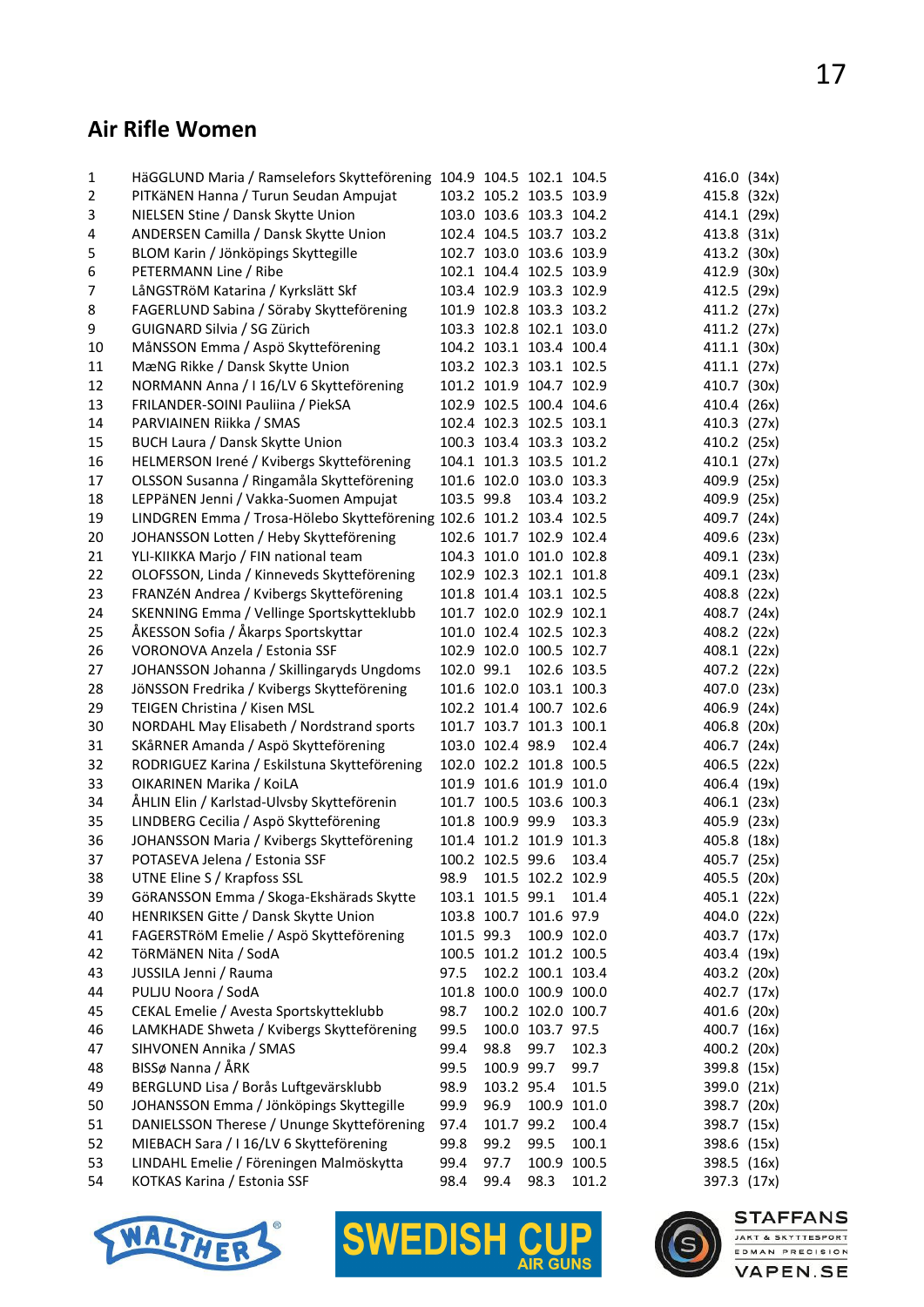| 55 | DUFVELIN Erika / Kyrkslätt Skf           | 99.8       | 99.3 | 98.9             | 98.2 | 396.2 (13x) |  |
|----|------------------------------------------|------------|------|------------------|------|-------------|--|
| 56 | ERIKSSON Susanne / Kvibergs Skytteföreni | 99.7       | 98.5 | 97.9             | 99.6 | 395.7 (13x) |  |
| 57 | KARLSSON Jessica / Mjölby Ungdomssk      | 97.8       |      | 101.3 100.0 96.2 |      | 395.3 (14x) |  |
| 58 | BERGLUND Sara / Borås Luftgevärsklubb    | 102.2 97.5 |      | 96.8             | 97.9 | 394.4 (16x) |  |
| 59 | LARSSON Linn / Gullabo Skytteförening    | 97.4       | 96.1 | 100.2 100.3      |      | 394.0 (10x) |  |
| 60 | BENGTSSON Malin / Gullabo Skytteförening | 97.6       | 98.1 | 99.9             | 97.8 | 393.4 (11x) |  |
| 61 | RAMSING Lolo / Kvibergs Skytteförening   | 96.0       | 98.3 | 98.4             | 99.6 | 392.3 (15x) |  |
| 62 | WICK Andrea / Kisen MSL                  | 93.7       | 97.2 | 96.9             | 96.0 | 383.8 (9x)  |  |
| 63 | NYRELL Evelina / Sjuhäradsbygdens SSK    | 94.6       | 98.9 | 93.3             | 95.4 | 382.2 (10x) |  |





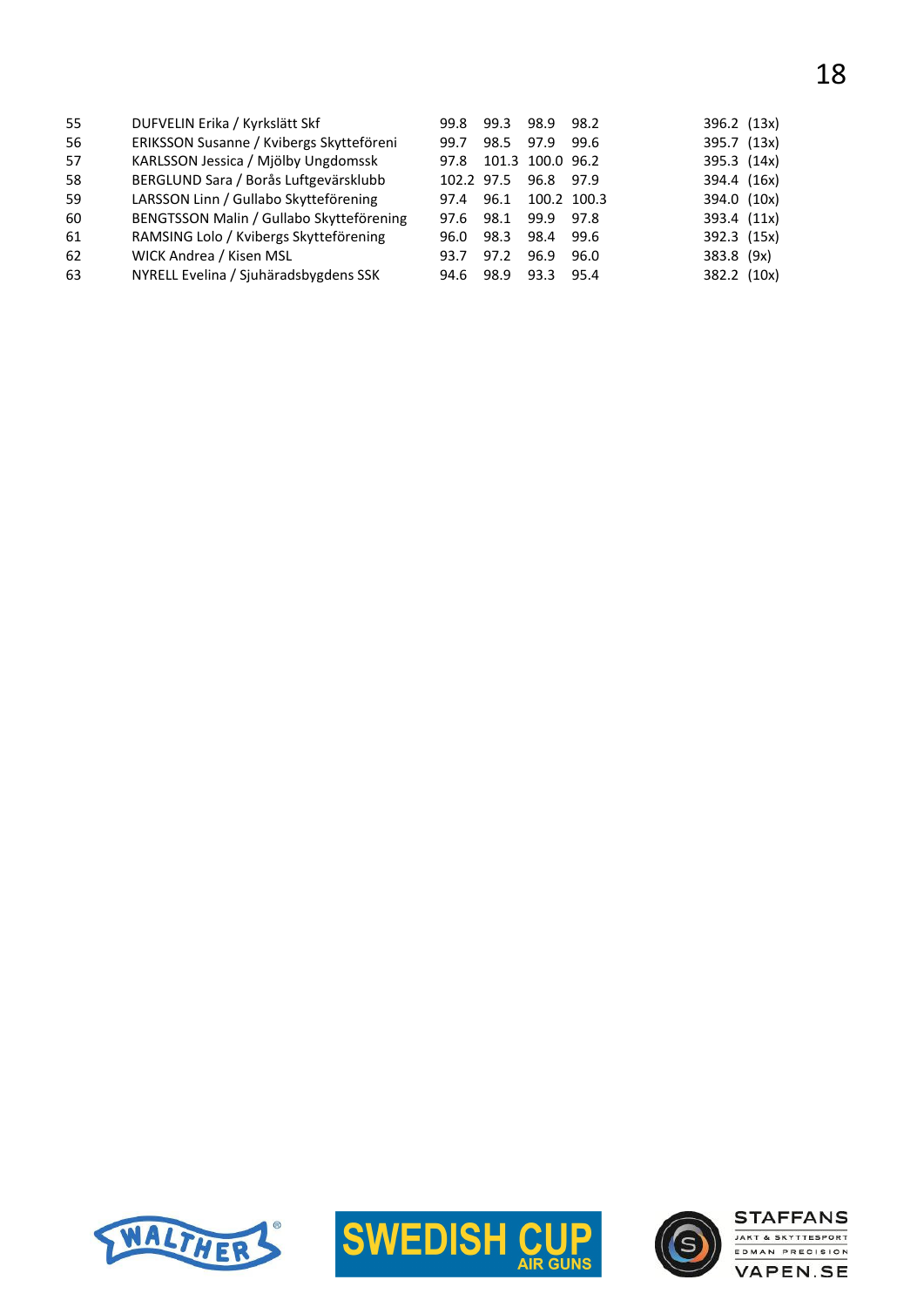#### Final Air Rifle Junior Men

| 1 | <b>MADSEN</b><br>Marcus<br>Vellinge Sportskytteklubb | 31.4<br>10.0<br>10.5<br>10.9 | 62.9<br>10.4<br>10.9<br>10.2 | 84.0<br>10.4<br>10.7 | 9.8<br>10.2                | 10.4<br>9.9                            | 10.6<br>10.3 | 104.0 124.3 145.2 166.2 186.7<br>10.5<br>10.5 | 10.9<br>9.6  | 10.3<br>9.5  | 206.5 |
|---|------------------------------------------------------|------------------------------|------------------------------|----------------------|----------------------------|----------------------------------------|--------------|-----------------------------------------------|--------------|--------------|-------|
| 2 | <b>M STRAND</b><br>Ola<br><b>MIR</b>                 | 30.0<br>10.4<br>9.4<br>10.2  | 61.4<br>10.7<br>10.1<br>10.6 | 80.9<br>10.2<br>9.3  | 9.6<br>10.5                | 10.5<br>10.4                           | 10.5<br>10.5 | 101.0 121.9 142.9 162.1 182.5<br>9.5<br>9.7   | 10.0<br>10.4 | 10.5<br>10.2 | 203.2 |
| 3 | SØRLI<br>Håkon<br>Kisen MSL                          | 31.8<br>10.6<br>10.4<br>10.8 | 62.1<br>9.5<br>10.3<br>10.5  | 81.9<br>10.2<br>9.6  | 9.6<br>9.6                 | 101.1 121.0 140.7 161.4<br>10.3<br>9.6 | 10.0<br>9.7  | 10.8<br>9.9                                   | 10.7<br>10.2 |              | 182.3 |
|   | 4 FRIMAN<br>Cristian<br>Esbo skf                     | 30.6<br>10.3<br>10.0<br>10.3 | 60.4<br>9.8<br>10.0<br>10.0  | 80.8<br>9.7<br>10.7  | 10.3<br>9.7                | 100.8 121.1 141.0<br>9.5<br>10.8       | 10.1<br>9.8  | 10.0<br>$10.1\,$                              |              |              | 161.1 |
| 5 | PETTERSSON<br>Tim<br>I 16/LV6 Skytteförening         | 28.9<br>10.4<br>10.0<br>8.5  | 59.6<br>10.1<br>10.4<br>10.2 | 79.8<br>9.9<br>10.3  | 100.6 120.8<br>10.9<br>9.9 | 10.0<br>10.2                           | 10.2<br>9.3  |                                               |              |              | 140.3 |
| 6 | SJÖSTRÖM<br>Mathias<br>Vimmerby Skytteförening       | 30.3<br>10.3<br>10.0<br>10.0 | 60.0<br>10.0<br>9.8<br>9.9   | 79.3<br>10.3<br>9.0  | 99.2<br>10.2<br>9.7        | 10.8<br>10.5                           |              |                                               |              |              | 120.5 |
| 7 | OVERGAARD<br>Niels Henrik<br>Danish Junior Team      | 32.0<br>10.6<br>10.7<br>10.7 | 60.0<br>10.3<br>7.4<br>10.3  | 79.7<br>10.1<br>9.6  | 9.6<br>9.4                 |                                        |              |                                               |              |              | 98.7  |
| 8 | <b>STENSTRÖM</b><br>Joni<br>Rasbo Skytteförening     | 29.8<br>10.3<br>9.9<br>9.6   | 58.8<br>9.0<br>9.8<br>10.2   | 9.5<br>10.6          |                            |                                        |              |                                               |              |              | 78.9  |





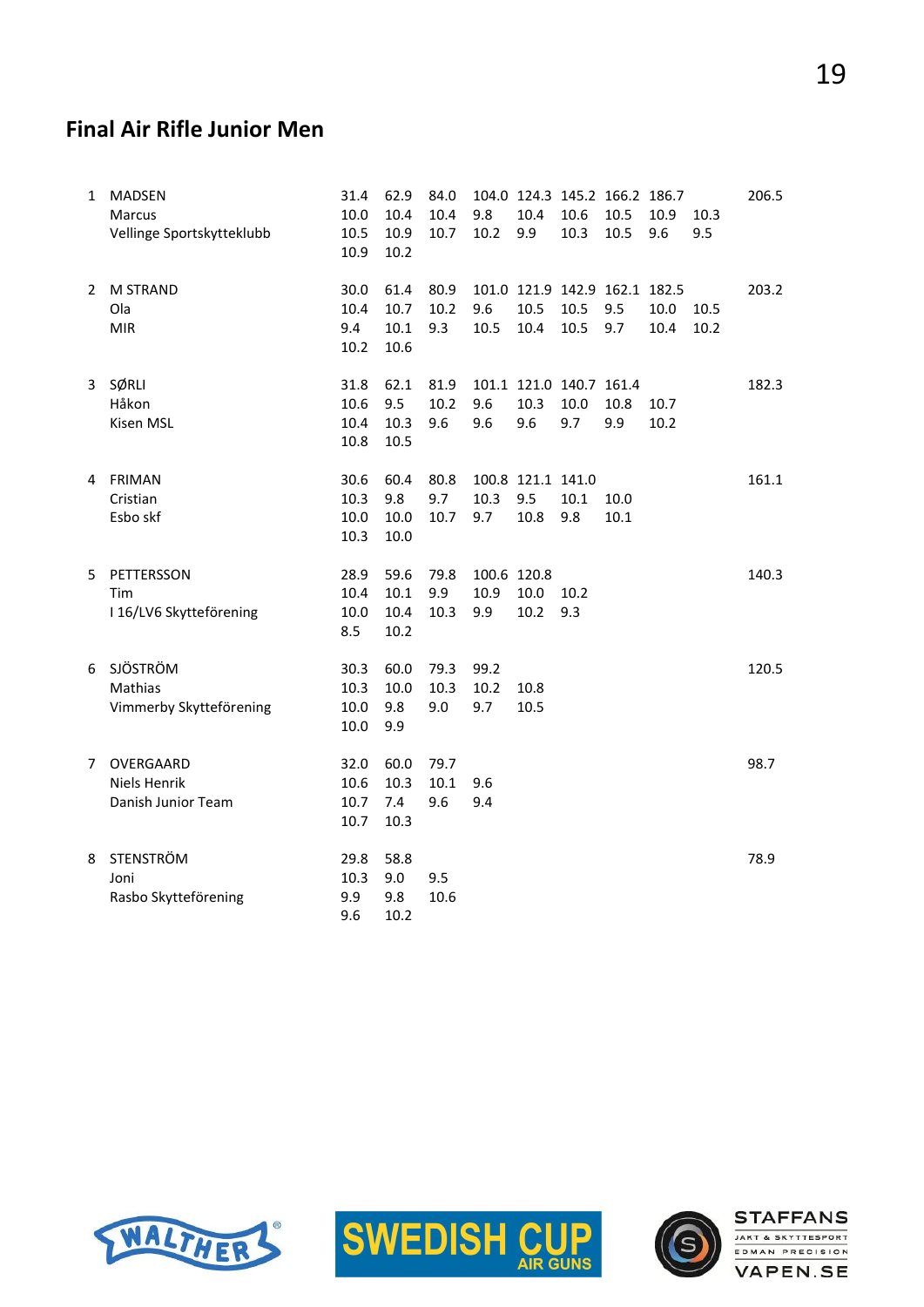# Air Rifle Junior Men

| $\mathbf 1$ | MADSEN Marcus / Vellinge Sportskytteklubb         |            | 103.5 102.8 104.0 104.5 103.7 103.8 622.3 |                  |                                     |                         |                   |             | (47x) |
|-------------|---------------------------------------------------|------------|-------------------------------------------|------------------|-------------------------------------|-------------------------|-------------------|-------------|-------|
| 2           | SJÖSTRÖM Mathias / Vimmerby Skytteförening        |            | 104.8 102.7 102.2 99.8                    |                  |                                     | 99.9                    | 105.4 614.8       |             | (41x) |
| 3           | FRIMAN Cristian / Esbo skf                        |            | 103.5 101.9 100.8 102.6 101.0 104.5 614.3 |                  |                                     |                         |                   |             | (40x) |
| 4           | STENSTRöM Joni / Rasbo Skytteförening             |            | 102.1 102.8 102.0 103.2 102.6 101.3 614.0 |                  |                                     |                         |                   |             | (34x) |
| 5           | OVERGAARD Niels Henrik / Danish Junior Team       |            | 102.8 101.3 104.3 99.7                    |                  |                                     |                         | 103.2 102.4 613.7 |             | (39x) |
| 6           | SøRLI Håkon / Kisen MSL                           | 102.9 99.8 |                                           |                  | 103.0 102.3 103.6 101.7 613.3       |                         |                   |             | (38x) |
| 7           | PETTERSSON Tim / I 16/LV 6 Skytteförening         |            | 102.0 101.6 103.2 103.2 101.2 102.0 613.2 |                  |                                     |                         |                   |             | (36x) |
| 8           | M STRAND Ola / MIR                                |            | 102.5 101.7 101.8 102.4 101.1 101.2 610.7 |                  |                                     |                         |                   |             | (37x) |
| 9           | ELSTAD Jørgen / Vestre Bærum                      |            | 102.6 101.1 103.6 101.6 102.3 99.4        |                  |                                     |                         |                   | 610.6       | (33x) |
| 10          | BJäREHäLL Emil / I 16/LV 6 Skytteförening         | 103.4 99.6 |                                           |                  | 103.6 101.3 102.5 99.6              |                         |                   | 610.0       | (35x) |
| 11          | EFRAIMSSON Christoffer / Malung Skyttegille       |            | 103.6 101.8 100.2 102.1 100.5 100.9 609.1 |                  |                                     |                         |                   |             | (36x) |
| 12          | WINTERSTø Ole Kristian / MIR                      |            | 101.4 100.5 102.4 101.5 101.7 101.4 608.9 |                  |                                     |                         |                   |             | (30x) |
| 13          | KARLSSON Joar / Söderala Allmänna Idrottsklub     | 103.3 99.9 |                                           | 98.6             |                                     | 103.3 100.9 101.9 607.9 |                   |             | (33x) |
| 14          | THOMSEN Kristian / Danish Junior Team             | 99.9       |                                           | 100.4 101.8 99.8 |                                     |                         | 102.6 102.7 607.2 |             | (31x) |
| 15          | LARSEN Henrik / NTG Kongsvinger                   | 99.5       |                                           |                  | 102.0 100.0 102.5 101.9 101.3 607.2 |                         |                   |             | (28x) |
|             | LåNGSTRöM Sebastian / Kyrkslätt Skf               |            | 103.0 102.1 97.9                          |                  |                                     | 100.0 102.4 100.1 605.5 |                   |             |       |
| 16          |                                                   |            | 101.9 101.4 101.8 102.8 97.1              |                  |                                     |                         |                   |             | (31x) |
| 17          | SUNDQVIST Erik / Berga Ungdomsskytteförening      |            |                                           |                  |                                     |                         | 100.3 605.3       |             | (30x) |
| 18          | KARLSEN Benjamin T / Kisen MSL                    | 99.2       |                                           |                  | 100.8 103.5 101.6 100.1 99.6        |                         |                   | 604.8       | (30x) |
| 19          | ERIKSSON Oscar / Stenkumla Skyttegille            | 99.7       |                                           |                  | 100.9 100.3 102.5 100.7 100.6 604.7 |                         |                   |             | (28x) |
| 20          | WALLENTIN Anton / Trelleborgs Sportskytteklubb    |            | 102.7 100.3 97.2                          |                  | 98.9                                |                         | 103.7 100.5 603.3 |             | (29x) |
| 21          | MARNæS Christer Meineche / Danish Junior Team     | 99.1       |                                           |                  | 102.0 100.0 102.5 97.2              |                         | 100.4 601.2       |             | (28x) |
| 22          | FINVåG Thomas / MIR                               | 100.1 99.2 |                                           | 101.5 99.7       |                                     | 101.7 98.0              |                   | 600.2       | (27x) |
| 23          | JÖNSSON PETTERSSON Johan / Roasjö Skytteförening  | 101.8 96.3 |                                           |                  | 101.1 100.9 100.1 99.9              |                         |                   | 600.1       | (26x) |
| 24          | LEPPä Aleksi / HAS                                | 96.0       | 99.3                                      | 101.9 98.6       |                                     |                         | 103.3 100.9 600.0 |             | (26x) |
| 25          | JONSSON Alexander / Kvibergs Skytteförening       | 101.0 98.6 |                                           | 99.5             | 99.3                                |                         | 100.7 100.1 599.2 |             | (25x) |
| 26          | JOHANSSON Albin / Lekvattnet-Torsby Skyttefören   | 96.5       | 98.4                                      |                  | 101.1 100.3 103.2 99.4              |                         |                   | 598.9       | (28x) |
| 27          | SOLBERG Erling / NTG Kongsvinger                  | 103.4 98.9 |                                           | 101.0 99.1       |                                     | 97.8                    | 98.7              | 598.9       | (26x) |
| 28          | WALLBERG Daniel / Loos Skytteförening             |            | 101.7 100.1 99.0                          |                  | 99.3                                | 100.2 98.1              |                   | 598.4       | (27x) |
| 29          | HANSEN Mads Rimer / Danish Junior Team            | 100.1 97.4 |                                           | 99.5             | 98.6                                |                         | 101.1 101.6 598.3 |             | (26x) |
| 30          | JOHANSSON Mikael / Sjuhäradsbygdens SSK           | 101.6 99.5 |                                           | 99.4             | 96.9                                | 98.5                    | 102.3 598.2       |             | (27x) |
| 31          | BERTELSEN Casper / Danish Junior Team             | 98.2       | 98.8                                      | 98.8             |                                     | 101.5 101.3 99.4        |                   | 598.0       | (25x) |
| 32          | KILDEHøJ Nicklas Højfeldt / Danish Junior Team    | 97.7       |                                           | 101.7 100.7 98.4 |                                     | 98.7                    | 100.5 597.7       |             | (23x) |
| 33          | PUKARALAMMI Matias / Kankaanpään Ampujat          | 94.4       | 100.3 99.8                                |                  |                                     | 100.4 102.0 100.7 597.6 |                   |             | (26x) |
| 34          | LåNG Jone / Kankaanpään Ampujat                   | 98.9       | 97.3                                      |                  | 101.1 100.4 98.5                    |                         | 101.4 597.6       |             | (24x) |
| 35          | NISSEN Jens Holmgaard / Danish Junior Team        | 98.6       | 99.7                                      |                  | 100.6 101.4 98.3                    |                         | 98.9              | 597.5       | (25x) |
| 36          | JARVA Aleksi / Poliisien Ampumaseura              |            | 101.8 100.6 98.9                          |                  | 98.8                                | 100.7 96.5              |                   | 597.3       | (28x) |
| 37          | JOHANSSON Saul / Ramselefors Skytteförening       | 98.6       | 101.6 99.7                                |                  | 100.1 96.9                          |                         | 100.3 597.2       |             | (25x) |
| 38          | AMUNDSEN Bjørnar / Krapfoss SSL                   | 98.0       | 95.9                                      |                  | 100.3 101.0 103.3 97.6              |                         |                   | 596.1       | (25x) |
| 39          | KLEMMEDSSON Oscar / Christianstads Skyttesällskap | 97.3       | 101.8 98.6                                |                  | 100.9 97.8                          |                         | 99.5              | 595.9       | (22x) |
| 40          | MAGNOR Samuel / Eda Skyttegille                   | 98.8       | 98.9                                      |                  | 100.4 101.8 95.9                    |                         | 99.7              | 595.5       | (27x) |
| 41          | JOGMARK Mattias / Eslövs Skyttegille              | 97.6       | 98.6                                      | 99.9             | 101.5 97.0                          |                         | 100.2 594.8       |             | (22x) |
| 42          | PEDERSEN Matias Faurbye / Danish Junior Team      | 95.7       | 99.1                                      | 98.3             | 99.0                                |                         | 100.8 101.7 594.6 |             | (26x) |
| 43          | NAGYSSON Andreas / Sjuhäradsbygdens SSK           | 98.0       | 99.5                                      | 99.7             | 97.3                                | 99.6                    |                   | 100.1 594.2 | (22x) |
| 44          | ANDERSEN Mikkel Borup / Danish Junior Team        | 97.3       | 100.3 97.8                                |                  | 100.2 99.3                          |                         | 98.0              | 592.9       | (21x) |
| 45          | LANGBAKK Sebastian / NTG Kongsvinger              | 99.8       | 99.0                                      | 97.1             | 98.6                                | 97.4                    | 98.9              | 590.8       | (18x) |
| 46          | HAUGEN Ole Jørgen / NTG Lillehammer               | 98.9       | 95.5                                      | 100.1 95.9       |                                     | 99.4                    | 99.0              | 588.8       | (23x) |
| 47          | CHRISTENSSON Andreas / Vellinge Sportskytteklubb  | 97.7       | 98.6                                      | 98.2             | 102.3 97.3                          |                         | 93.8              | 587.9       | (19x) |
| 48          | ANDERSSON Samuel / Tvååkers Skyttegille           | 97.2       | 98.3                                      | 100.9 94.4       |                                     | 98.6                    | 97.5              | 586.9       | (24x) |
| 49          | MAGNUSSON Johannes / Ålems Skytteförening         | 99.6       | 95.6                                      | 99.7             | 96.5                                | 94.4                    | 101.0             | 586.8       | (23x) |
| 50          | JERLSTRöM Timmy / Åkarps Sportskyttar             | 94.2       | 96.8                                      | 95.7             | 98.1                                | 102.1 97.3              |                   | 584.2       | (19x) |
| 51          | FRIMAN Björn / Esbo skf                           | 98.8       | 101.0 95.2                                |                  | 92.6                                | 96.9                    | 98.2              | 582.7       | (22x) |
| 52          | NILSSON Martin T / Mönsterås Skytteförening       | 100.1 98.7 |                                           | 95.5             | 99.2                                | 94.7                    | 94.3              | 582.5       | (19x) |
| 53          | STRÖM Marcus / Uddevalla Skyttegille              | 99.9       | 95.0                                      | 95.5             | 97.2                                | 99.4                    | 93.9              | 580.9       | (16x) |







#### **STAFFANS** JAKT & SKYTTESPORT

EDMAN PRECISION **VAPEN.SE**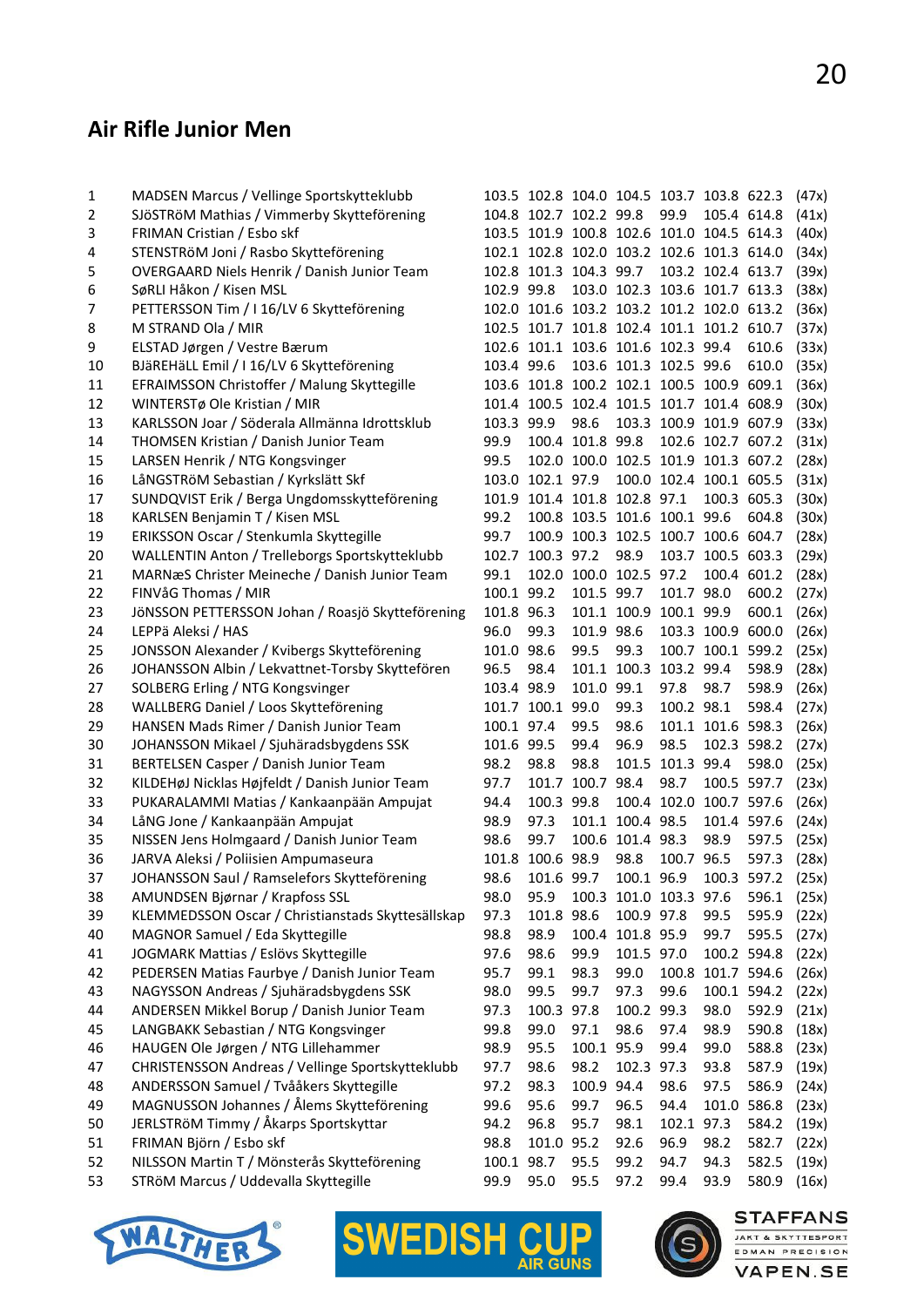| 54 | PALM Karl / Mjölby Ungdomsskytteförening           | 95.0 | 96.8 | 100.7 97.8 |      | 96.9 | 92.6  | 579.8        | (14x) |
|----|----------------------------------------------------|------|------|------------|------|------|-------|--------------|-------|
| 55 | ASPLUND Jacob / Linköpings Skytteförening          | 97.1 | 96.5 | 96.5       | 95.8 | 96.2 | 96.1  | 578.2        | (14x) |
| 56 | HäGGLUND Emil / Ludvika Skytteförening             | 97.4 | 96.7 | 97.3       | 91.7 | 96.7 | 97.6  | 577.4        | (15x) |
| 57 | KRONBERG Martin / Filipstads Skyttegille           | 95.0 | 95.1 | 99.7       | 99.9 | 94.4 | 91.5  | 575.6        | (17x) |
| 58 | HYBHOLT Tobias Volck / Danish Junior Team          | 94.8 | 94.2 | 99.9       | 95.8 | 96.5 | 94.2  | 575.4        | (13x) |
| 59 | JACOBSSON Oscar / Ramselefors Skytteförening       | 95.7 | 95.9 | 95.7       | 99.8 | 93.9 | 94.0  | 575.0        | (14x) |
| 60 | ANDERSSON Erik / Kvibergs Skytteförening           | 95.5 | 97.9 | 97.0       | 93.3 | 89.9 | 100.9 | 574.5        | (15x) |
| 61 | SøNDERGAARD Claus Laumann / Danish Junior Team     | 95.7 | 90.1 | 96.7       | 98.5 | 97.6 | 95.8  | 574.4        | (12x) |
| 62 | <b>BILLINGTON Fredrik / Krapfoss SSL</b>           | 96.8 | 95.6 | 95.7       | 95.0 | 98.2 | 92.4  | 573.7        | (12x) |
| 63 | GäFERT Felix / Fagersta Ungdomsskytteförenin       | 92.9 | 94.2 | 94.5       | 96.9 | 97.0 | 98.2  | 573.7        | (10x) |
| 64 | BLADH Samuel / Aspö Skytteförening                 | 94.4 | 98.2 | 96.5       | 90.7 | 95.0 | 98.6  | 573.4        | (8x)  |
| 65 | FERDING Jonathan / Aspö Skytteförening             | 93.3 | 96.0 | 96.0       | 94.4 | 98.7 | 94.5  | 572.9        | (11x) |
| 66 | MYHRE Simen / NTG Lillehammer                      | 95.3 | 94.2 | 95.0       | 97.1 | 97.0 | 94.0  | 572.6        | (10x) |
| 67 | CEDERLÖW Jonatan / Ramsjö Skytteförening           | 96.0 | 98.9 | 92.7       | 91.8 | 99.4 | 93.6  | 572.4        | (11x) |
| 68 | ALEXANDERSSON Albin / Gullabo Skytteförening       | 96.0 | 99.6 | 95.0       | 93.8 | 89.4 | 98.2  | 572.0        | (11x) |
| 69 | <b>ARNSETH Kristian / Krapfoss SSL</b>             | 95.6 | 91.9 | 92.0       | 97.9 | 99.9 | 94.6  | 571.9        | (18x) |
| 70 | TANGEN Petter / Kisen MSL                          | 90.3 | 96.4 | 94.2       | 95.0 | 95.9 | 99.6  | 571.4        | (14x) |
| 71 | L MåNSSON Fredrik / Föreningen Malmöskyttarna      | 92.9 | 94.5 | 97.0       | 97.5 | 94.9 | 91.3  | 568.1        | (12x) |
| 72 | REINHOLDT PEDERSEN Kasper / Danish Junior Team     | 92.9 | 96.7 | 94.7       | 97.0 | 93.4 | 92.9  | 567.6        | (13x) |
| 73 | PEDERSEN Birger / NTG Kongsvinger                  | 97.9 | 94.9 | 94.2       | 86.1 | 95.5 | 98.0  | 566.6        | (14x) |
| 74 | SøRENSEN Kevin / Danish Junior Team                | 96.2 | 91.1 | 93.4       | 95.6 | 95.5 | 94.2  | 566.0        | (13x) |
| 75 | HANSKI Mathias / Krapfoss SSL                      | 88.0 | 99.2 | 92.8       | 92.7 | 93.5 | 97.5  | 563.7        | (13x) |
| 76 | DANIELSSON Erik / Ludvika Skytteförening           | 90.5 | 91.9 | 90.7       | 94.7 | 98.7 | 96.5  | 563.0        | (15x) |
| 77 | THUE Joakim / NTG Kongsvinger                      | 94.5 | 93.0 | 94.8       | 92.2 | 96.8 | 87.6  | 558.9        | (11x) |
| 78 | KLEVEN Lars / NTG Lillehammer                      | 97.2 | 92.9 | 94.6       | 93.5 | 96.7 | 83.1  | 558.0        | (11x) |
| 79 | LUNDELL Mikael / Rasbo Skytteförening              | 92.7 | 89.4 | 96.6       | 92.1 | 93.5 | 91.8  | 556.1        | (7x)  |
| 80 | TOLLSTERN Simon / Söraby Skytteförening            | 96.6 | 91.9 | 94.8       | 87.7 | 91.6 | 92.8  | 555.4        | (9x)  |
| 81 | SUND Adam / NTG Kongsvinger                        | 95.7 | 94.4 | 91.9       | 89.0 | 91.7 | 91.2  | 553.9        | (13x) |
| 82 | BERGSTRAND Fredrik / Ludvika Skytteförening        | 92.0 | 93.7 | 92.1       | 93.7 | 94.3 | 86.8  | 552.6        | (7x)  |
| 83 | JOHANSSON Filip / Anderstorps Skytteförening       | 95.9 | 88.4 | 88.4       | 93.0 | 94.3 | 91.6  | 551.6        | (9x)  |
| 84 | ENGVALL Dennis / Ludvika Skytteförening            | 97.4 | 92.9 | 85.3       | 90.5 | 95.0 | 90.1  | 551.2        | (12x) |
| 85 | OLSEN Henrik J / Krapfoss SSL                      | 90.2 | 92.1 | 92.0       | 94.5 | 90.9 | 89.3  | 549.0        | (12x) |
| 86 | MARKSTRÖM Oscar / Trosa-Hölebo Skytteförening      | 87.2 | 90.4 | 92.1       | 92.5 | 94.7 | 91.7  | 548.6        | (12x) |
| 87 | GRAHN David / Aspö Skytteförening                  | 93.2 | 90.5 | 82.2       | 94.5 | 92.2 | 94.9  | 547.5        | (7x)  |
| 88 | ERIKSSON HEIGE Simon / Anderstorps Skytteförening  | 90.5 | 89.7 | 93.7       | 88.4 | 92.4 | 90.6  | 545.3        | (10x) |
| 89 | JOGMARK Niklas / Eslövs Skyttegille                | 89.2 | 83.8 | 94.9       | 88.3 | 85.6 | 87.9  | 529.7        | (7x)  |
| 90 | KäCK Arvid / Sjuhäradsbygdens SSK                  | 89.6 | 89.6 | 89.3       | 85.7 | 86.7 | 87.7  | 528.6 (8x)   |       |
| 91 | JONSSON David / Kvibergs Skytteförening            | 93.0 | 89.6 | 88.0       | 87.7 | 85.4 | 82.5  | 526.2 $(4x)$ |       |
| 92 | ERIKSSON HEIGE Viktor / Anderstorps Skytteförening | 88.9 | 85.6 | 90.6       | 88.1 | 86.1 | 86.5  | 525.8        | (7x)  |
| 93 | FESSé Simon / Gefle Frivilliga Skarpskyttef        | 89.7 | 89.6 | 85.2       | 87.1 | 87.0 | 81.2  | 519.8        | (9x)  |
| 94 | TOLLSTERN Adam / Söraby Skytteförening             | 88.5 | 89.3 | 86.9       | 80.9 | 82.9 | 89.6  | 518.1        | (8x)  |
| 95 | JOHANSEN Nils Kristian / NTG Lillehammer           | 94.2 | 82.9 | 80.7       | 86.4 | 85.4 | 71.9  | 501.5        | (6x)  |
| 96 | DALENLUND Axel / Gefle Frivilliga Skarpskyttef     | 87.3 | 85.9 | 80.6       | 77.2 | 75.3 | 80.5  | 486.8        | (2x)  |
| 97 | JOHANSSON Villiam / Sjuhäradsbygdens SSK           | 81.9 | 65.2 | 56.5       | 81.1 | 70.2 | 77.2  | 432.1        | (1x)  |
| 98 | JOHNSEN Mikael / Krapfoss SSL                      | 84.7 | 90.5 | 48.0       | 0.0  | 0.0  | 0.0   | 223.2        | (3x)  |
|    |                                                    |      |      |            |      |      |       |              |       |





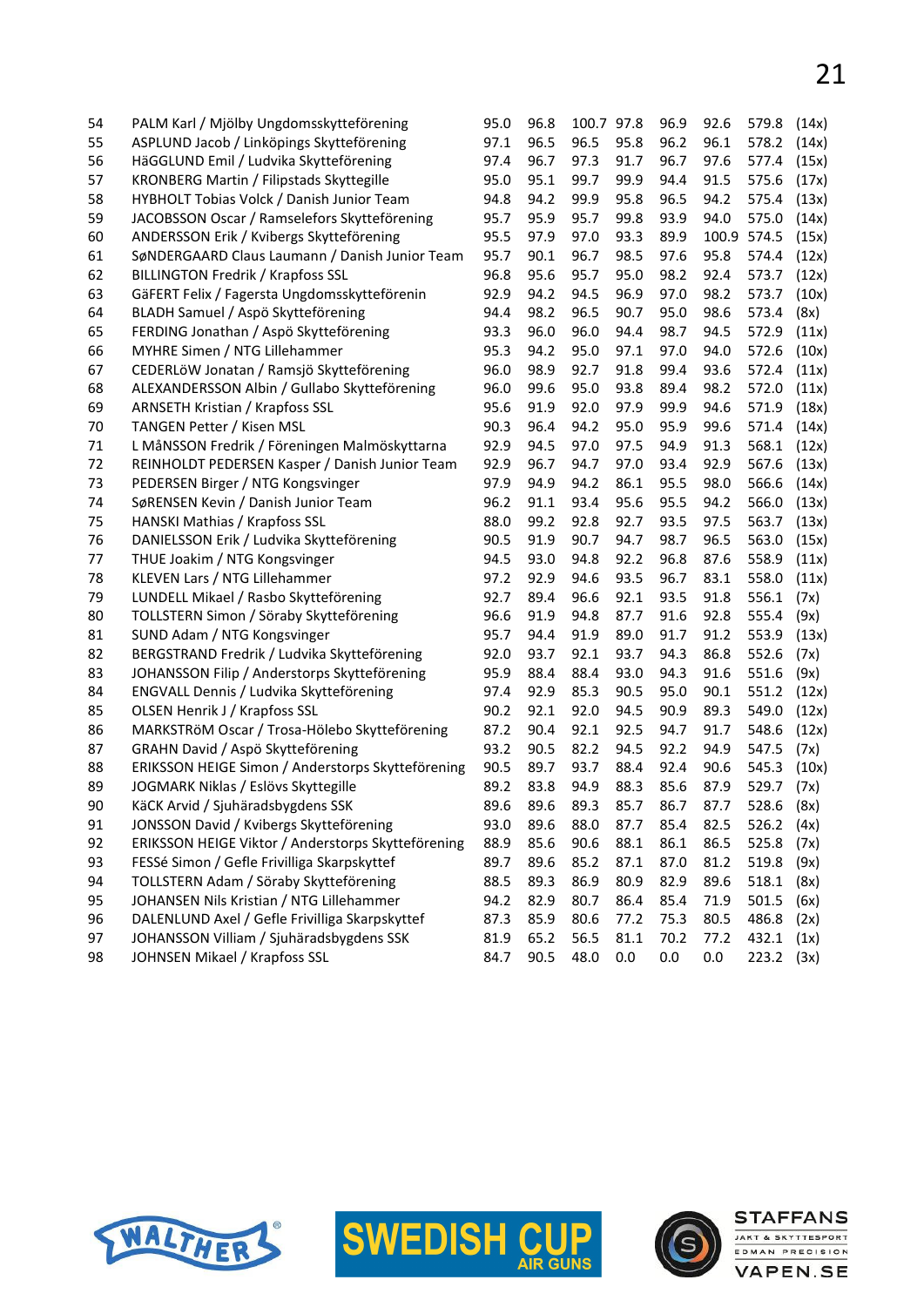#### Final Air Rifle Junior Women

| $\mathbf{1}$   | <b>STEFFENSEN</b><br>Astrid<br>Danish Junior Team             | 30.7<br>10.0<br>10.2<br>10.5 | 61.3<br>9.7<br>10.2<br>10.7  | 81.8<br>10.0<br>10.5 | 10.0<br>10.8                | 102.6 123.0 143.0 164.0 185.0<br>9.8<br>10.6 | 10.2<br>9.8  | 10.4<br>10.6 | 10.1<br>10.9 | 10.0<br>10.4 | 205.4 |
|----------------|---------------------------------------------------------------|------------------------------|------------------------------|----------------------|-----------------------------|----------------------------------------------|--------------|--------------|--------------|--------------|-------|
| $\overline{2}$ | <b>NILSSON</b><br>Louise<br>Sjuhäradsbygdens SSK              | 31.6<br>10.4<br>10.4<br>10.8 | 61.5<br>10.2<br>9.8<br>9.9   | 82.4<br>10.3<br>10.6 | 10.6<br>10.2                | 103.2 122.5 143.5 163.3 184.1<br>10.0<br>9.3 | 10.6<br>10.4 | 9.8<br>10.0  | 10.2<br>10.6 | 10.0<br>10.6 | 204.7 |
| 3              | HYYTIÄINEN<br><b>Nathalie</b><br>Virsbo Ungdomsskytteförening | 29.5<br>10.6<br>9.2<br>9.7   | 60.5<br>10.2<br>10.6<br>10.2 | 80.8<br>10.4<br>9.9  | 10.0<br>9.9                 | 100.7 121.6 142.4 163.5<br>10.9<br>10.0      | 10.8<br>10.0 | 10.5<br>10.6 | 9.6<br>10.3  |              | 183.4 |
| 4              | NIELSEN<br>Camilla Birch<br>Danish Junior Team                | 30.0<br>10.0<br>10.1<br>9.9  | 60.4<br>10.6<br>10.3<br>9.5  | 80.9<br>9.7<br>10.8  | 10.3<br>9.7                 | 100.9 121.9 142.4<br>10.8<br>10.2            | 9.9<br>10.6  | 9.9<br>10.5  |              |              | 162.8 |
| 5              | <b>BUSK</b><br>Sina<br>Kisen MSL                              | 31.5<br>10.7<br>10.5<br>10.3 | 61.1<br>9.7<br>10.0<br>9.9   | 81.7<br>10.6<br>10.0 | 102.3 121.9<br>10.2<br>10.4 | 9.7<br>9.9                                   | 9.4<br>10.6  |              |              |              | 141.9 |
| 6              | PELTONEN<br>Saana<br><b>KeuSA</b>                             | 30.6<br>10.6<br>9.7<br>10.3  | 61.6<br>10.9<br>10.1<br>10.0 | 82.1<br>10.4<br>10.1 | 101.3<br>10.0<br>9.2        | 9.8<br>10.4                                  |              |              |              |              | 121.5 |
| 7              | <b>HENRIKSEN</b><br>Diana<br>Danish Junior Team               | 28.4<br>8.2<br>10.1<br>10.1  | 59.2<br>10.6<br>9.9<br>10.3  | 79.6<br>10.6<br>9.8  | 9.9<br>10.0                 |                                              |              |              |              |              | 99.5  |
| 8              | KOLJUHHINA<br>Valeria<br>Estonia SSF                          | 30.5<br>10.4<br>9.6<br>10.5  | 59.6<br>9.7<br>9.3<br>10.1   | 8.9<br>10.2          |                             |                                              |              |              |              |              | 78.7  |





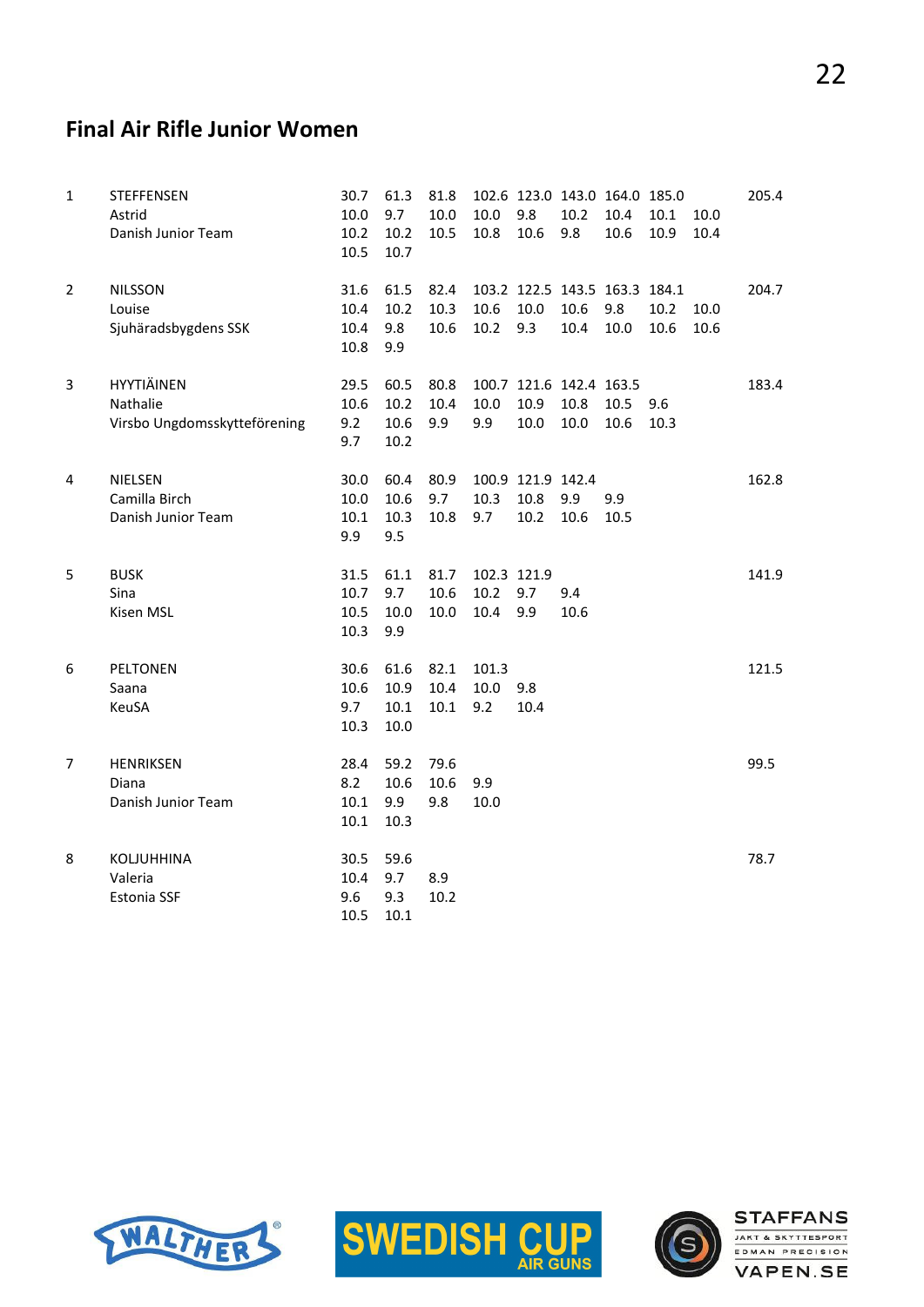#### Air Rifle Junior Women

| 1  | BUSK Sina / Kisen MSL                                             |            | 103.8 101.6 104.7 103.6 |                   |             | 413.7       | (30x) |
|----|-------------------------------------------------------------------|------------|-------------------------|-------------------|-------------|-------------|-------|
| 2  | NILSSON Louise / Sjuhäradsbygdens SSK                             |            | 103.0 102.7 102.4 103.1 |                   |             | 411.2       | (24x) |
| 3  | NIELSEN Camilla Birch / Danish Junior Team                        |            | 101.4 104.5 102.5 100.9 |                   |             | 409.3       | (26x) |
| 4  | KOLJUHHINA Valeria / Estonia SSF                                  |            | 102.2 102.8 101.8 102.4 |                   |             | 409.2       | (25x) |
| 5  | STEFFENSEN Astrid / Danish Junior Team                            |            | 102.1 101.8 102.7 102.4 |                   |             | 409.0       | (25x) |
| 6  | HENRIKSEN Diana / Danish Junior Team                              |            | 101.6 102.7 101.9 102.4 |                   |             | 408.6       | (25x) |
| 7  | HYYTIäINEN Nathalie / Virsbo Ungdomsskytteförening                |            | 101.6 102.5 101.8 102.7 |                   |             | 408.6       | (24x) |
| 8  | PELTONEN Saana / KeuSA                                            |            | 102.4 102.4 100.3 102.8 |                   |             | 407.9       | (24x) |
| 9  | LAINE Katariina / HIAS                                            |            | 100.5 104.5 101.6 101.3 |                   |             | 407.9       | (23x) |
| 10 | HANSEN Karoline / MIR                                             |            | 102.0 101.9 102.9 100.8 |                   |             | 407.6       | (22x) |
| 11 | MORTENSEN Siri / Kisen MSL                                        | 99.4       |                         | 100.7 103.0 104.4 |             | 407.5       | (19x) |
| 12 | ANDERSSON Elin / Ludvika Skytteförening                           |            | 103.6 102.5 100.4 100.8 |                   |             | 407.3       | (24x) |
| 13 | LUND Katrine / Numedal Sportskytterlag                            |            | 102.3 101.5 101.4 101.7 |                   |             | 406.9       | (22x) |
| 14 | HAVUKAINEN Inka / Kiteen ampujat ry, KitA                         |            | 100.3 103.6 102.3 100.6 |                   |             | 406.8       | (27x) |
| 15 | LANGHOFF Kathrine / Danish Junior Team                            |            | 103.4 101.0 103.7 98.6  |                   |             | 406.7       | (25x) |
| 16 | KARLSSON Hanna / Ramselefors Skytteförening                       |            | 101.0 100.9 103.5 101.0 |                   |             | 406.4       | (25x) |
| 17 | JONSSON Johanna / Gullabo Skytteförening                          |            | 101.3 102.4 101.6 100.7 |                   |             | 406.0       | (24x) |
| 18 | NYFLøT Victoria / NTG Lillehammer                                 |            | 102.5 100.9 101.5 101.1 |                   |             | 406.0       | (19x) |
| 19 | VATNE Jenny / NTG Kongsvinger                                     | 99.5       |                         | 102.7 100.8 102.9 |             | 405.9       | (20x) |
| 20 | LIEWENDAHL Elin / Ålands Ssf                                      |            | 102.0 101.4 100.7 101.1 |                   |             | 405.2       | (22x) |
| 21 | FJäLLSTRöM Emma / Gällivare Skytteförening                        |            | 104.1 102.4 98.2        |                   | 100.4       | 405.1       | (22x) |
| 22 | VATNE Eline / Nordstrand sportsskyttere                           |            | 101.9 100.2 101.1 101.2 |                   |             | 404.4       | (20x) |
| 23 | HJORTSKULL Rebecca / Söraby Skytteförening                        |            | 102.1 100.1 101.4 100.7 |                   |             | 404.3       | (19x) |
| 24 | KARLSSON Hilde / Ramselefors Skytteförening                       |            | 100.5 101.6 99.5        |                   | 102.6       | 404.2       | (24x) |
| 25 | NILSSON Sarah / Ystads Skyttegille                                | 99.9       |                         | 100.3 101.6 102.2 |             | 404.0       | (20x) |
| 26 | BERGFELDT Madeleine / Malung Skyttegille                          |            | 102.4 101.1 101.0 99.4  |                   |             | 403.9       | (22x) |
| 27 | <b>TATTARI Saana / NoSA</b>                                       |            | 100.1 100.3 101.7 101.7 |                   |             | 403.8       | (25x) |
| 28 | NIELSEN Henriette Hylsebeck / Danish Junior Team                  |            | 100.8 101.4 99.7        |                   | 101.7       | 403.6       | (21x) |
| 29 | KIVI Aina / Kyrkslätt Skf                                         |            | 101.3 101.3 101.0 99.9  |                   |             | 403.5       | (22x) |
| 30 | EDMAN Isabelle / Jönköpings Skyttegille                           |            | 100.6 102.6 101.3 99.0  |                   |             | 403.5       | (22x) |
| 31 | STETTE Trine R. / NTG Kongsvinger                                 |            | 100.8 101.1 100.5 101.0 |                   |             | 403.4       | (22x) |
| 32 | KäCK Emma / Sjuhäradsbygdens SSK                                  |            | 101.2 100.5 98.9        |                   | 102.5       | 403.1       | (20x) |
| 33 | PAULSSON Linda / Trosa-Hölebo Skytteförening                      |            | 100.1 101.3 100.0 101.3 |                   |             | 402.7       | (20x) |
| 34 | JOHANSSON Emelie / Veddige Ungdomsskytteförening 100.0 102.6 99.8 |            |                         |                   | 100.2       | 402.6       | (22x) |
| 35 | ANDERSSON Ida / Sjuhäradsbygdens SSK                              |            | 101.1 100.1 100.0 101.2 |                   |             | 402.4       | (14x) |
| 36 | BONDESSON Maria / Gullabo Skytteförening                          |            | 103.2 99.2 99.4         |                   | 100.5       | 402.3       | (22x) |
| 37 | EDBERG Beatrice / Ludvika Skytteförening                          |            | 99.7 101.8 100.9 99.9   |                   |             | 402.3 (16x) |       |
| 38 | SVENSSON Caroline / Aspö Skytteförening                           |            | 100.9 101.9 98.8        |                   | 100.3       | 401.9 (19x) |       |
| 39 | HAMMER Eilen / NTG Kongsvinger                                    |            | 100.1 100.8 101.1 99.9  |                   |             | 401.9       | (19x) |
| 40 | SJÖSTRÖM Mathilda / Vimmerby Skytteförening                       | 98.2       |                         | 100.6 101.3 101.8 |             | 401.9       | (18x) |
| 41 | ÖSTMAN Anna / Ramselefors Skytteförening                          | 99.5       | 99.2                    |                   | 101.3 101.6 | 401.6       | (19x) |
| 42 | BUCHHOLDT Natasja Emilie / Danish Junior Team                     | 101.9 99.4 |                         | 100.4 99.9        |             | 401.6       | (18x) |
| 43 | HAUGEN June / NTG Kongsvinger                                     | 101.6 98.1 |                         | 100.5 101.3       |             | 401.5       | (18x) |
| 44 | FRANSSON Salli / Aspö Skytteförening                              | 97.7       |                         | 100.2 100.9 102.3 |             | 401.1       | (21x) |
| 45 | HALLéN Emelie / Trosa-Hölebo Skytteförening                       | 99.3       | 102.0 99.1              |                   | 100.7       | 401.1       | (16x) |
| 46 | KUISMA Jenna / PAS                                                |            | 101.1 101.2 99.2        |                   | 99.5        | 401.0       | (20x) |
| 47 | BJäREHäLL Nina / I 16/LV 6 Skytteförening                         |            | 101.0 100.0 100.8 99.1  |                   |             | 400.9       | (16x) |
| 48 | LINDAHL Sara / Föreningen Malmöskyttarna                          | 99.5       |                         | 101.2 101.0 99.0  |             | 400.7       | (16x) |
| 49 | KLEMMEDSSON Johanna / Christianstads Skyttesällskap 97.1          |            | 102.1 99.8              |                   | 101.6       | 400.6       | (21x) |
| 50 | N RøNNINGSGRIND Anja / MIR                                        | 99.8       |                         | 100.8 100.1 99.6  |             | 400.3       | (15x) |
| 51 | LANDSTRöM Marina / Gällivare Skytteförening                       | 99.7       | 99.3                    |                   | 100.0 101.2 | 400.2       | (18x) |
| 52 | HEMTMAN JOHANSSON Cecilia / Ununge                                | 101.2 99.4 |                         | 99.2              | 100.4       | 400.2       | (18x) |
| 53 | HäKKINEN Armi / PAS                                               | 99.8       | 99.2                    | 101.9 99.2        |             | 400.1       | (19x) |







JAKT & SKYTTESPORT EDMAN PRECISION **VAPEN.SE** 

**STAFFANS**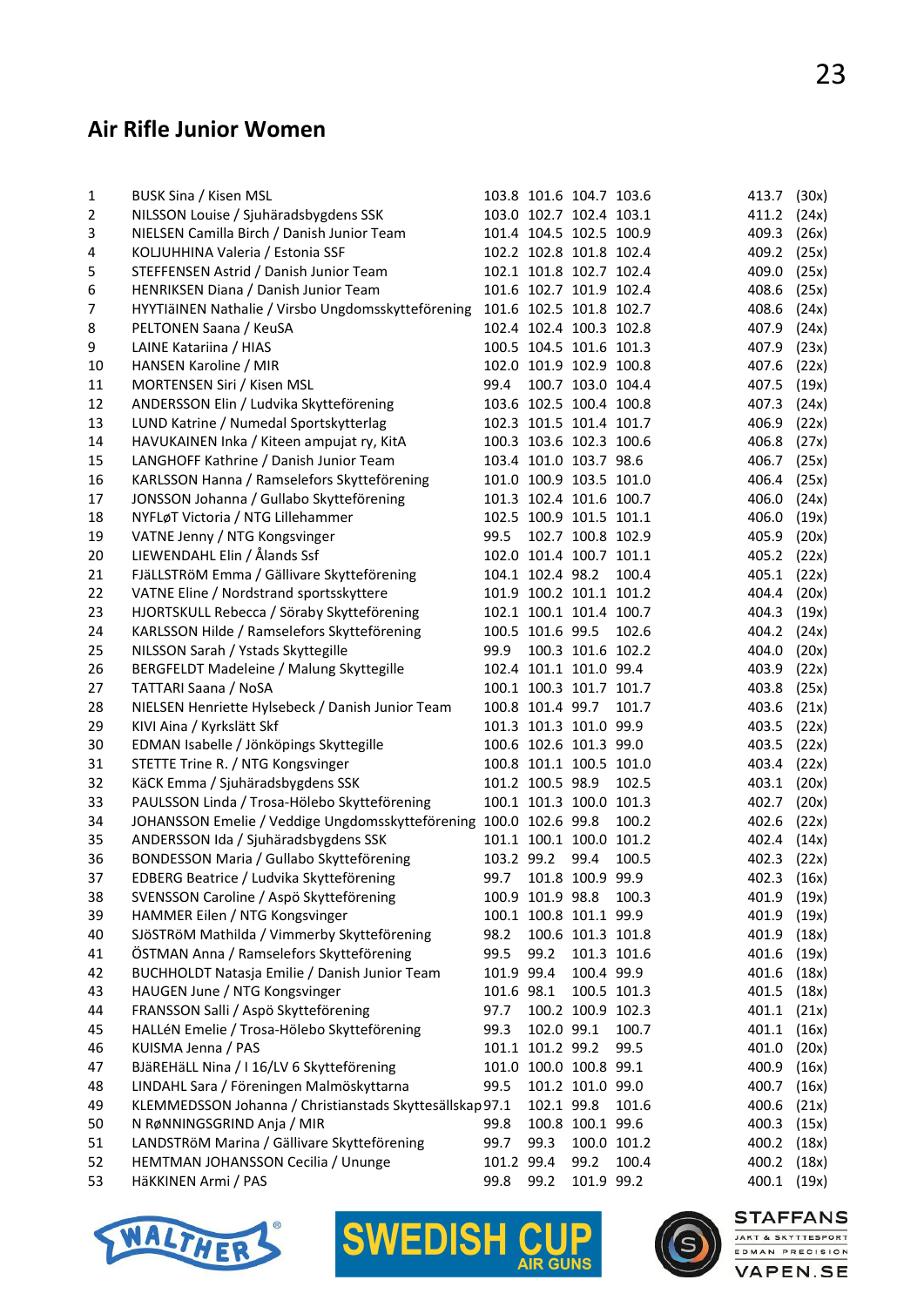| 54         | ERIKSSON Frida / Stenkumla Skyttegille                                                |                    | 103.1 100.9 94.1       |                  | 101.7          | 399.8          | (21x)          |
|------------|---------------------------------------------------------------------------------------|--------------------|------------------------|------------------|----------------|----------------|----------------|
| 55         | DANIELS Erika / Malung Skyttegille                                                    |                    | 100.4 101.8 100.6 96.8 |                  |                | 399.6          | (19x)          |
| 56         | BORGEN OPPEDAL Idun / MIR                                                             | 101.0 98.3         |                        | 99.6             | 100.7          | 399.6          | (14x)          |
| 57         | FELDT Johanna / Trelleborgs Sportskytteklubb                                          | 99.4               | 100.9 98.3             |                  | 100.9          | 399.5          | (15x)          |
| 58         | BéDOIRE Emilia / Filipstads Skyttegille                                               |                    | 100.7 101.9 98.5       |                  | 98.4           | 399.5          | (14x)          |
| 59         | WIMMERGREN Annie / Gullabo Skytteförening                                             | 101.2 97.4         |                        | 99.7             | 101.0          | 399.3          | (17x)          |
| 60         | ARVIDSSON Michaela / Skillingaryds Ungdomsskyttefö                                    | 97.5               | 97.3                   |                  | 101.5 102.9    | 399.2          | (17x)          |
| 61         | JOHANSSON Gabriella / Gullabo Skytteförening                                          | 98.1               | 98.5                   |                  | 101.2 101.4    | 399.2          | (17x)          |
| 62         | TEIGEN Maret / NTG Kongsvinger                                                        | 99.6               |                        | 100.3 100.4 98.8 |                | 399.1          | (13x)          |
| 63         | KNUTSSON Maria / Sjuhäradsbygdens SSK                                                 | 96.7               | 101.1 99.5             |                  | 101.6          | 398.9          | (14x)          |
| 64         | HANSSON Sara / Eslövs Skyttegille                                                     | 101.5 97.5         |                        | 100.6 99.1       |                | 398.7          | (17x)          |
| 65         | TOLLSTERN Ida / Söraby Skytteförening                                                 | 100.3 99.2         |                        | 99.3             | 99.7           | 398.5          | (19x)          |
| 66         | NESHEIM Regine / NTG Lillehammer                                                      | 96.9               | 99.1                   |                  | 101.7 100.8    | 398.5          | (16x)          |
| 67         | STAFåS Malin / Hagfors Skyttegille                                                    | 98.7               | 97.8                   |                  | 100.1 101.7    | 398.3          | (18x)          |
| 68         | VORBAU Linda / Trelleborgs Sportskytteklubb                                           | 101.1 99.3         |                        | 98.5             | 98.7           | 397.6          | (16x)          |
| 69         | SIIVONEN Anna-Maria / Rauma                                                           | 97.3               | 99.8                   | 99.3             | 101.2          | 397.6          | (13x)          |
| 70         | NIKOLAJEVA Darja / Estonia SSF                                                        | 97.8               | 98.5                   | 101.7 99.3       |                | 397.3          | (16x)          |
| 71         | MAGNOR Angelica / Skillingmarks Skyttegille                                           | 94.8               | 99.9                   |                  | 100.7 101.5    | 396.9          | (16x)          |
| 72         | JANSSON Malin / Bogsta Skyttegille                                                    |                    | 100.7 100.6 100.7 94.7 |                  |                | 396.7          | (16x)          |
| 73         | ROSANDER Zandra / Anderstorps Skytteförening                                          | 100.0 99.9         |                        | 99.2             | 97.5           | 396.6          | (14x)          |
| 74         | ARSKANS Michelle / Klinte Skyttegille                                                 | 98.0               | 99.3                   | 101.6 97.5       |                | 396.4          | (18x)          |
| 75         | FORSBERG Emelie / Gullabo Skytteförening                                              | 98.2               | 98.7                   | 98.9             | 100.6          | 396.4          | (15x)          |
| 76         | SVENSSON Linnéa / Skillingaryds Ungdomsskyttefö                                       | 101.9 98.6         |                        | 98.6             | 97.2           | 396.3          | (16x)          |
| 77         | MATTILA Jasmin / SodA                                                                 | 98.0               |                        | 100.6 101.2 96.4 |                | 396.2          | (15x)          |
| 78         | ANDERSSON Cecilia / Trelleborgs Sportskytteklubb                                      | 100.6 99.0         |                        | 98.5             | 98.1           | 396.2          | (11x)          |
| 79         | WESTMAN Sofie / Vellinge Sportskytteklubb                                             | 99.3               | 99.5                   | 96.8             | 100.3          | 395.9          | (14x)          |
| 80         | PERSSON Lina / Skoga-Ekshärads Skytteförenin                                          | 97.8               | 100.0 98.4             |                  | 99.3           | 395.5          | (17x)          |
| 81         | JONSSON Emilia / Delsbo-Bjuråker Skytteförenin                                        | 96.3               | 98.2                   | 99.0             | 102.0          | 395.5          | (15x)          |
| 82         | SøRENSEN Mette / Danish Junior Team                                                   | 98.7               | 100.3 95.2             |                  | 101.2          | 395.4          | (10x)          |
| 83         | AARSKOG Sara / NTG Kongsvinger                                                        | 102.3 97.5         |                        | 97.0             | 97.7           | 394.5          | (19x)          |
| 84         | <b>SAARINEN Niina / SMAS</b>                                                          | 95.2               |                        | 100.6 100.4 98.0 |                | 394.2          | (12x)          |
| 85         | ALEXANDERSSON Mikaela / Gullabo Skytteförening                                        | 96.9               | 98.5                   | 99.9             | 98.7           | 394.0          | (14x)          |
| 86         | HYRKäS Emmi / Simpeleen Hahlo                                                         | 100.5              | 99.0                   | 100.0 94.5       |                | 394.0          | (11x)          |
| 87         | SETTERBERG Amanda / Kinneveds Skytteförening                                          | 99.0               | 100.1 94.3             |                  | 100.2          | 393.6          | (14x)          |
| 88         | KJøLGåRD Kristina / NTG Lillehammer                                                   | 99.3               | 99.1                   | 97.3             | 97.7           | 393.4          | (16x)          |
| 89         | GöTHBERG Ebba / Anderstorps Skytteförening                                            | 99.3               | 98.0                   | 98.3             | 97.7           | 393.3          | (10x)          |
| 90         | BENGTSSON Maria / Ludvika Skytteförening                                              | 99.3               | 96.1                   | 99.9             | 97.7           | 393.0 (13x)    |                |
| 91         | LINDQVIST Gisela / Delsbo-Bjuråker Skytteförenin                                      | 98.2               | 98.7                   | 96.3             | 99.8           | 393.0          | (9x)           |
| 92         | VILJANEN Henna / PAS                                                                  | 97.0               | 98.4                   | 98.9             | 98.2           | 392.5          | (14x)          |
| 93         | SANDBRAATEN Gøril / NTG Kongsvinger                                                   | 96.5               | 94.7                   | 99.4             | 101.6          | 392.2          | (13x)          |
| 94         | ANDERSSON Angelica / Trollhättebygdens Sportskytte                                    | 96.0               | 99.9                   | 103.7 92.5       |                | 392.1          | (18x)          |
| 95         | PRUSILA Roosa / NoSA                                                                  | 98.7               | 97.5                   | 98.2             | 97.6           | 392.0          | (14x)          |
| 96         | NORDHAGEN Gyda / Hernes SSL                                                           | 98.4               | 98.8                   | 97.6             | 97.1           | 391.9          | (9x)           |
| 97         | HENRIKSSON My / Ringamåla Skytteförening                                              | 99.0               | 94.1                   | 99.4             | 99.0           | 391.5          | (12x)          |
| 98         | STAKE Ida Haugstad / NTG Lillehammer                                                  | 97.9               | 99.3                   | 96.3             | 97.6           | 391.1          | (13x)          |
| 99         | SVENSSON Lotta / Christianstads Skyttesällskap                                        | 96.8               | 97.8                   | 99.5             | 96.8           | 390.9          | (13x)          |
| 100        | <b>GROMSRUD Eirin / Kisen MSL</b>                                                     | 96.4<br>100.3 96.6 | 100.3 95.6             |                  | 98.2           | 390.5          | (13x)          |
| 101<br>102 | ENGDAHL Louise / Botkyrka Skytteförening                                              | 98.6               | 98.5                   | 96.2<br>91.4     | 96.9           | 390.0<br>388.9 | (8x)           |
| 103        | VOLEHAUGEN Helene / NTG Lillehammer                                                   | 99.1               | 95.9                   | 92.9             | 100.4<br>101.0 | 388.9          | (15x)          |
| 104        | FRANSSON Medelene / Falköpings Skyttegille<br>KARLSSON Mathilda / Heby Skytteförening | 94.1               | 94.6                   | 97.1             | 103.0          | 388.8          | (12x)<br>(11x) |
|            |                                                                                       |                    |                        |                  | 98.6           |                |                |
| 105<br>106 | HEDBERG Ida / Hällefors Skytteförening<br>MANNERUD Ida / NTG Kongsvinger              | 95.9<br>98.0       | 96.9<br>96.1           | 97.1<br>97.7     | 96.6           | 388.5<br>388.4 | (13x)<br>(10x) |
| 107        | VINDAL Stine / NTG Kongsvinger                                                        | 96.8               |                        | 93.8             | 98.6           |                |                |
| 108        | GRANBACK Nathalie / Mönsterås Skytteförening                                          | 95.8               | 97.8<br>95.7           | 97.8             | 96.4           | 387.0<br>385.7 | (8x)<br>(13x)  |
| 109        | ARVIDSSON Johanna / Skillingaryds Ungdomsskyttefö                                     | 95.5               | 97.5                   | 98.8             | 93.2           | 385.0          |                |
| 110        | LINDMARK Moa / By Skytteförening                                                      | 96.5               | 96.9                   | 96.0             | 95.5           | 384.9          | (11x)<br>(6x)  |
|            |                                                                                       |                    |                        |                  |                |                |                |





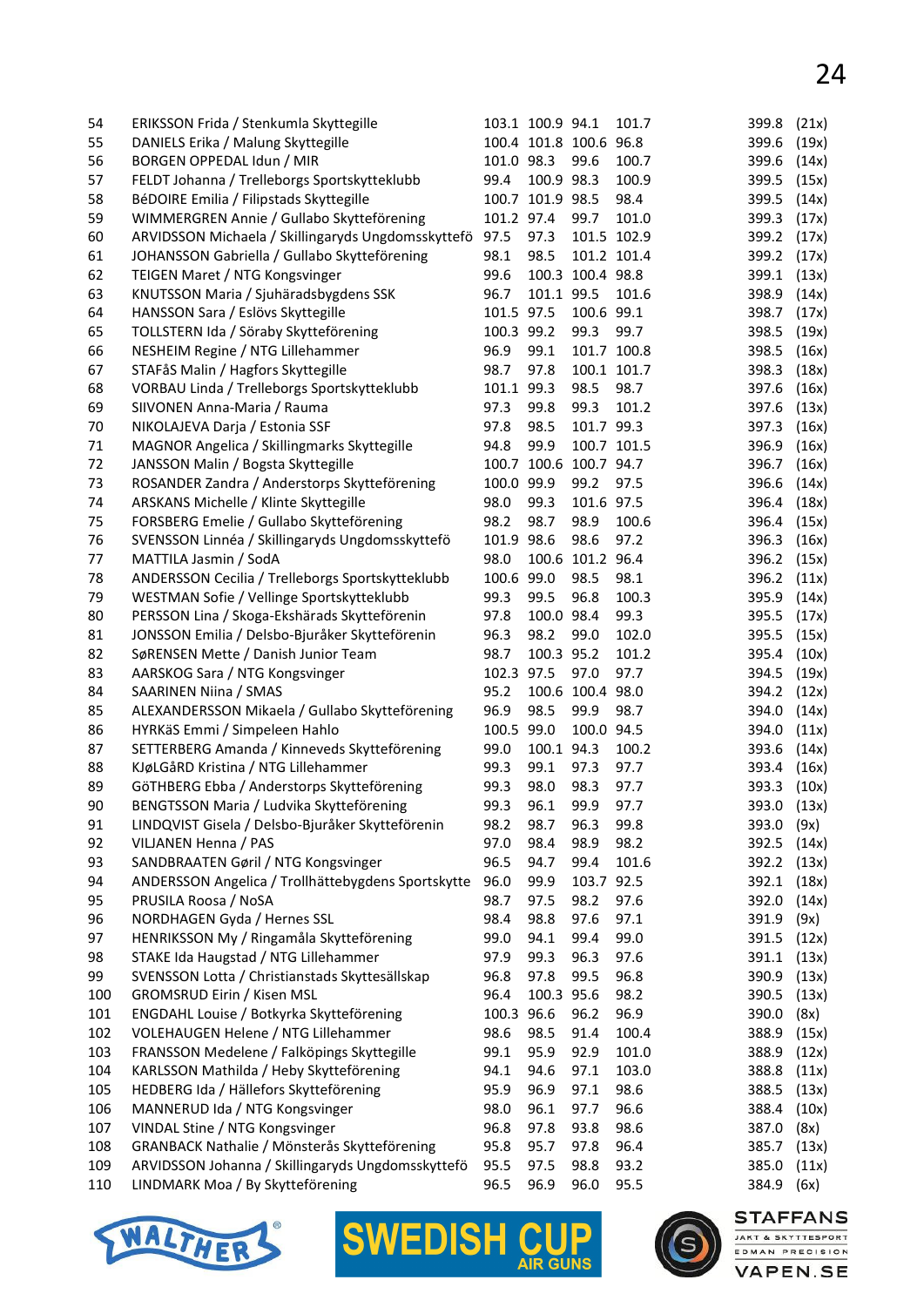| 111 | GUSTAVSSON Frida / Mjölby Ungdomsskytteförening | 95.2 | 96.3  | 96.0  | 96.8 | 384.3 | (11x) |
|-----|-------------------------------------------------|------|-------|-------|------|-------|-------|
| 112 | EKLÖF Anna / Storfors Skytteförening            | 94.6 | 98.7  | 93.8  | 96.9 | 384.0 | (11x) |
| 113 | JACOBSEN Karen-Oline / NTG Lillehammer          | 90.1 | 97.8  | 101.3 | 94.6 | 383.8 | (10x) |
| 114 | MAURTIZSON Linn / Berga Ungdomsskytteförening   | 95.8 | 96.9  | 93.5  | 97.3 | 383.5 | (8x)  |
| 115 | STARK Anna / Skillingaryds Ungdomsskyttefö      | 94.5 | 100.4 | 94.3  | 94.2 | 383.4 | (15x) |
| 116 | BLOM Elin / Tvååkers Skyttegille                | 96.4 | 95.3  | 98.3  | 91.1 | 381.1 | (9x)  |
| 117 | JOHANSSON Isabelle / Anderstorps Skytteförening | 96.4 | 94.8  | 92.0  | 97.8 | 381.0 | (11x) |
| 118 | HEDSTRöM Ingrid / Mjölby Ungdomsskytteförening  | 97.3 | 94.4  | 95.1  | 93.5 | 380.3 | (11x) |
| 119 | CARLSSON Johanna / Gullabo Skytteförening       | 98.0 | 91.2  | 96.1  | 94.4 | 379.7 | (9x)  |
| 120 | YLIPää Linnéa / Gällivare Skytteförening        | 91.0 | 95.7  | 96.1  | 96.7 | 379.5 | (7x)  |
| 121 | FORSBERG Ebba / Gullabo Skytteförening          | 91.0 | 98.0  | 95.8  | 94.1 | 378.9 | (8x)  |
| 122 | GAHNE Jennifer / Stenkumla Skyttegille          | 94.5 | 91.9  | 98.1  | 91.9 | 376.4 | (4x)  |
| 123 | ØYNEBRåTEN Julie Ulrikke / MIR                  | 94.3 | 93.6  | 93.9  | 94.3 | 376.1 | (10x) |
| 124 | JOHANSSON Linnéa / Skövde Skyttegille           | 92.4 | 89.5  | 100.5 | 92.6 | 375.0 | (8x)  |
| 125 | SUNDH Emilia / Anderstorps Skytteförening       | 89.5 | 92.5  | 95.0  | 97.2 | 374.2 | (7x)  |
| 126 | KARLSSON Madelene / Ringamåla Skytteförening    | 95.9 | 93.5  | 94.0  | 90.5 | 373.9 | (5x)  |
| 127 | NYRELL Matilda / Sjuhäradsbygdens SSK           | 96.7 | 99.1  | 83.6  | 92.9 | 372.3 | (8x)  |
| 128 | LARSSON Lovisa / I 16/LV 6 Skytteförening       | 90.7 | 91.0  | 94.0  | 95.9 | 371.6 | (5x)  |
| 129 | LAITINEN Essi / Turun Seudan Ampujat            | 92.4 | 86.8  | 93.6  | 98.7 | 371.5 | (8x)  |
| 130 | SETTERBERG Aurora / Kinneveds Skytteförening    | 88.9 | 86.5  | 92.2  | 93.8 | 361.4 | (3x)  |
| 131 | BOLMGREN Hanna / Anderstorps Skytteförening     | 86.2 | 91.6  | 90.3  | 90.0 | 358.1 | (2x)  |
| 132 | BJöRKMAN Emelie / Sjuhäradsbygdens SSK          | 80.3 | 79.9  | 80.0  | 81.4 | 321.6 | (2x)  |
|     |                                                 |      |       |       |      |       |       |





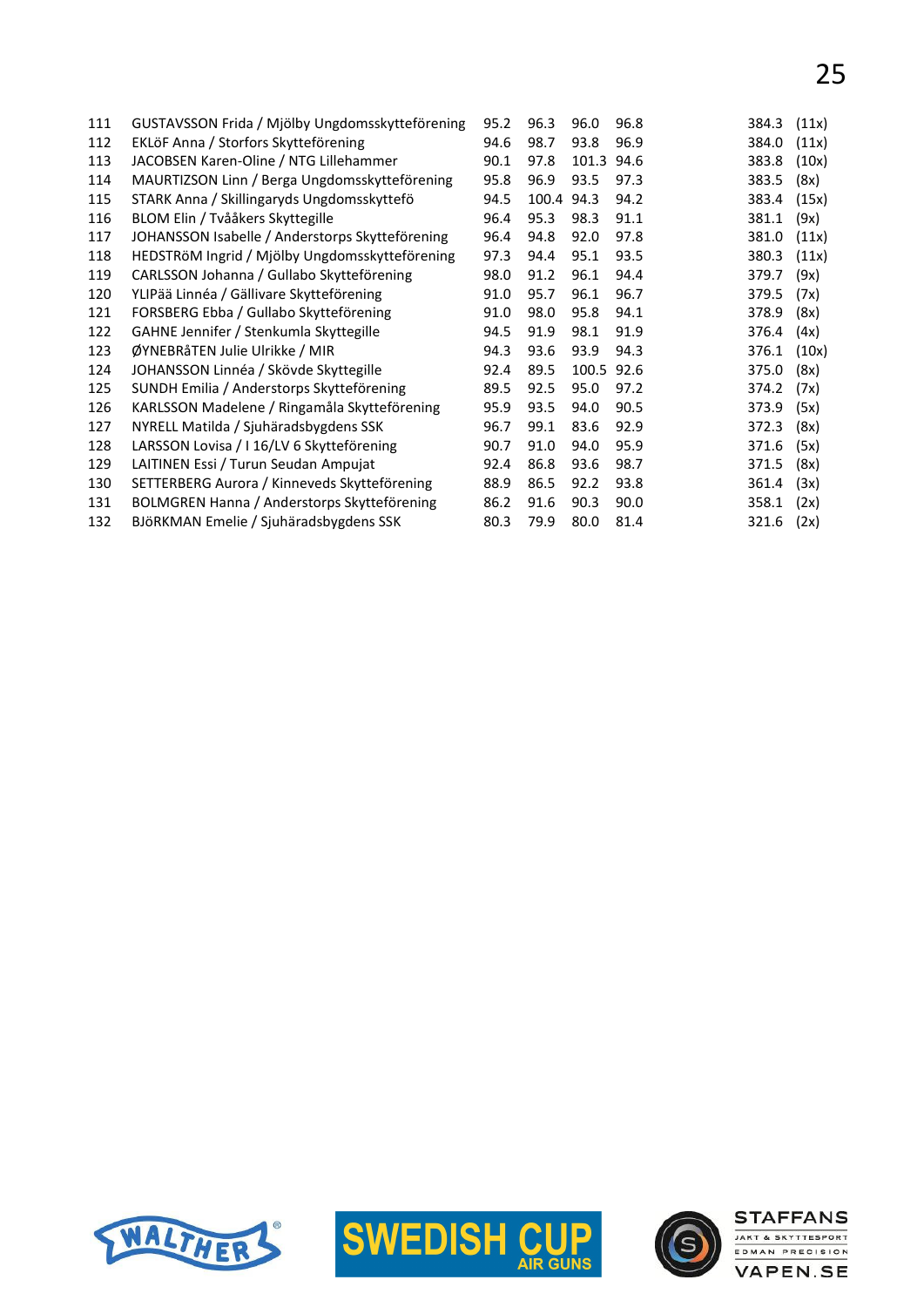#### Air Rifle Veteran

| 1  | <b>BAKKEN Knut / MIR</b>                               | 98.9  |            | 102.1 102.0 102.7 |       | 405.7 | (26x) |
|----|--------------------------------------------------------|-------|------------|-------------------|-------|-------|-------|
| 2  | ANDERSEN Jette Faurbye / Viborg Skytteforening         | 98.6  | 102.2 98.9 |                   | 97.8  | 397.5 | (10x) |
| 3  | ANDERSSON Mikael / Gamleby Skyttegille                 | 100.9 | 96.5       | 99.0              | 98.7  | 395.1 | (13x) |
| 4  | PERSSON Håkan / Björksta Ungdomsskytteförenin          | 96.9  | 100.7      | 97.0              | 99.4  | 394.0 | (15x) |
| 5  | ANDRé Lennart / Ludvika Skytteförening                 | 97.4  | 98.5       | 100.0             | 97.5  | 393.4 | (13x) |
| 6  | NORMANN Michael / I 16/LV 6 Skytteförening             | 101.9 | 98.3       | 96.6              | 96.2  | 393.0 | (12x) |
| 7  | BERGDAHL Lars / Värnamo Skytteförening                 | 102.0 | 98.3       | 97.4              | 95.1  | 392.8 | (16x) |
| 8  | BENGTSSON Stefan / Ludvika Skytteförening              | 96.3  | 97.4       | 98.4              | 99.8  | 391.9 | (15x) |
| 9  | JOHANSSON Lisbeth / Veddige Ungdomsskytteförening 92.2 |       | 99.3       | 100.1             | 99.3  | 390.9 | (14x) |
| 10 | AXBERG Conny / Linköpings Skytteförening               | 90.7  | 99.0       | 96.8              | 101.2 | 387.7 | (11x) |
| 11 | GUSTAFSSON Tommy / Strömsnäsbruk Skytteförening        | 94.5  | 95.2       | 97.0              | 97.6  | 384.3 | (8x)  |
| 12 | ERKSSON Göran / Linköpings Skytteförening              | 97.5  | 97.7       | 92.7              | 95.8  | 383.7 | (9x)  |
| 13 | ERIKSSON Bengt / Anderstorps Skytteförening            | 96.1  | 95.0       | 97.7              | 94.9  | 383.7 | (9x)  |
| 14 | JOHANSSON Mikael / Jönköpings Skyttegille              | 98.5  | 94.4       | 94.4              | 94.2  | 381.5 | (11x) |
| 15 | JOHANSSON Per / Sjuhäradsbygdens SSK                   | 96.2  | 96.3       | 93.2              | 95.3  | 381.0 | (11x) |
| 16 | KJøLGåRD Rune / Gudbrandsdal Sportsskyttere            | 90.0  | 94.5       | 98.6              | 94.9  | 378.0 | (9x)  |
| 17 | HENRIKSSON Anders / Hörby Sportskytteklubb             | 95.6  | 96.7       | 88.9              | 95.0  | 376.2 | (8x)  |
| 18 | BJERK Jan / Borgen MSL                                 | 95.1  | 96.0       | 92.7              | 92.1  | 375.9 | (6x)  |
| 19 | NYFLøT Bjørn Olav / Gudbrandsdal Sportsskyttere        | 91.7  | 90.7       | 92.5              | 96.4  | 371.3 | (8x)  |
| 20 | ERIKSSON Roger / Forsa Skytteförening                  | 85.3  | 93.6       | 91.4              | 95.0  | 365.3 | (7x)  |
|    |                                                        |       |            |                   |       |       |       |





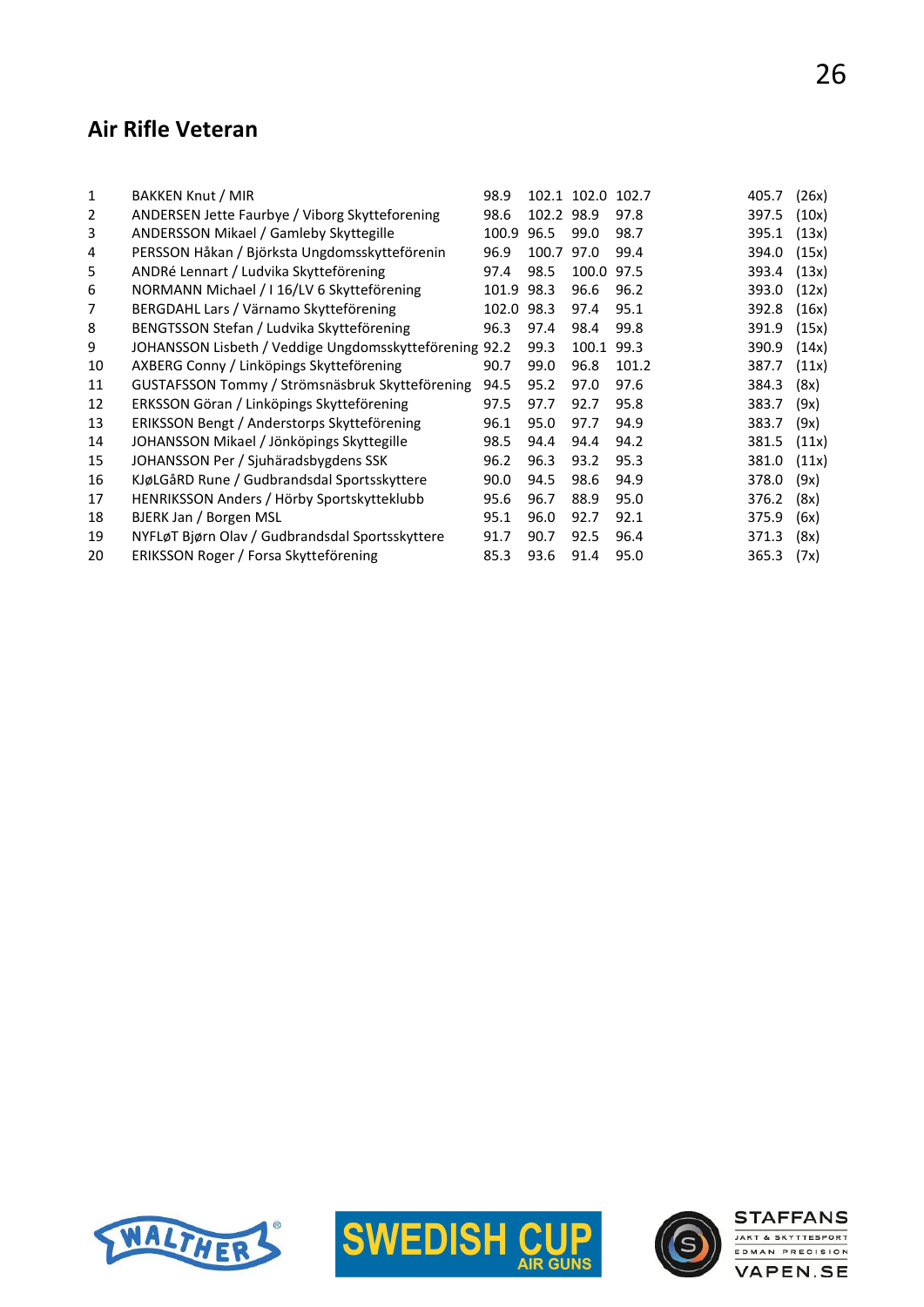# Air Rifle SH 2

| 1              | JÖNSSON Philip / Mariestads Skyttegille                                                              |  |  |  | 104.7 105.0 104.6 104.7 104.5 105.9 629.4 (55x) |  |
|----------------|------------------------------------------------------------------------------------------------------|--|--|--|-------------------------------------------------|--|
| $\overline{2}$ | SøRLIE-ROGNE Heidi / Kisen MSL                                                                       |  |  |  | 104.8 102.4 103.5 104.0 105.2 104.9 624.8 (49x) |  |
| $\mathbf{3}$   | JANSSON Joel / Djurö Skyttesportförening                                                             |  |  |  | 105.6 104.2 103.5 104.1 104.0 102.8 624.2 (49x) |  |
| 4              | GUSTAFSSON Joel / Växjö HIF                                                                          |  |  |  | 104.2 102.9 103.7 104.0 103.6 103.1 621.5 (46x) |  |
| 5              | BERGQVIST Sven-Erik / Varbergs Handikappidrott                                                       |  |  |  | 101.3 101.7 103.9 103.5 103.1 102.8 616.3 (36x) |  |
| 6              | AXELSSON-VAUGHN Ellinore / Eskilstuna Skytteförening 102.1 102.3 103.1 102.9 102.2 102.8 615.4 (41x) |  |  |  |                                                 |  |
| $\overline{7}$ | STRIDH Urban / Krokeks Skytteförening                                                                |  |  |  | 105.1 99.2 100.1 102.1 101.1 98.9 606.5 (33x)   |  |
|                |                                                                                                      |  |  |  |                                                 |  |





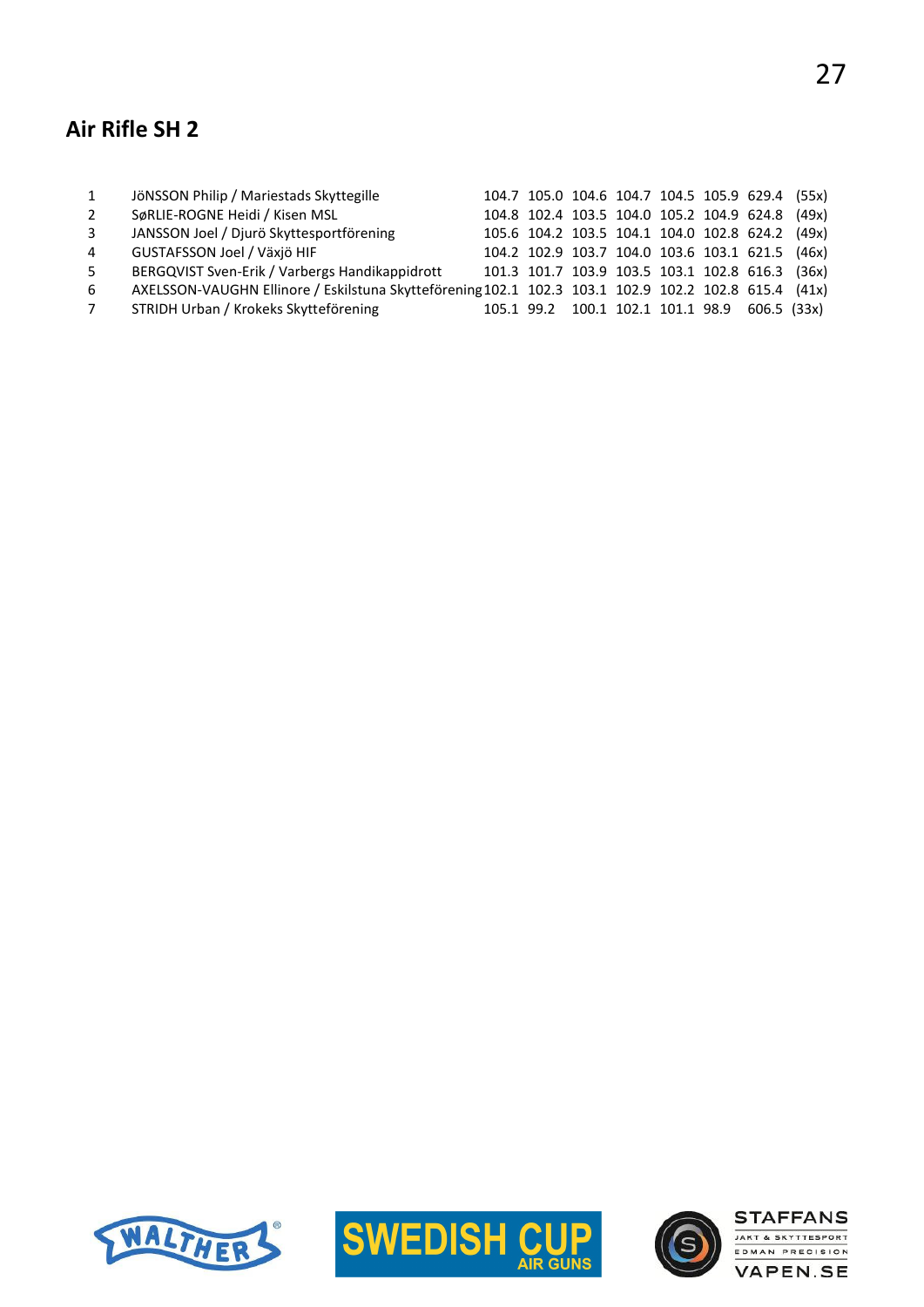#### Final Air Pistol Men

| 1            | <b>HEMBRE</b><br>Pål<br>Norge                            | 30.2<br>10.7<br>10.4<br>9.1 | 60.7<br>10.2<br>9.6<br>10.7 | 81.1<br>9.9<br>10.5  | 10.3<br>10.2        | 101.6 121.8 141.7 160.1 179.0<br>9.6<br>10.6 | 9.4<br>10.5                     | 8.1<br>10.3                            | 9.7<br>9.2  | 9.6<br>10.5 | 199.1 |
|--------------|----------------------------------------------------------|-----------------------------|-----------------------------|----------------------|---------------------|----------------------------------------------|---------------------------------|----------------------------------------|-------------|-------------|-------|
| $\mathbf{2}$ | <b>OLSSON</b><br>Pontus<br><b>PSKF Magnus Stenbock</b>   | 28.3<br>8.8<br>10.0<br>9.5  | 57.6<br>10.0<br>9.9<br>9.4  | 78.6<br>10.5<br>10.5 | 98.4<br>9.7<br>10.1 | 10.1<br>9.7                                  | 10.6<br>9.6                     | 118.2 138.4 158.5 177.2<br>10.3<br>9.8 | 10.2<br>8.5 | 9.9<br>9.1  | 196.2 |
| 3            | <b>BENGTSSON</b><br>Håkan<br>Halmstads Sportskytteklubb  | 29.4<br>9.4<br>9.7<br>10.3  | 59.9<br>9.5<br>10.5<br>10.5 | 79.1<br>9.7<br>9.5   | 98.1<br>9.0<br>10.0 | 10.6<br>8.2                                  | 116.9 135.4 155.2<br>9.8<br>8.7 | 9.8<br>10.0                            | 9.6<br>9.1  |             | 173.9 |
| 4            | HÅKANSSON<br>Tobias<br>Ronneby F 17 Pistolskytteklub     | 29.0<br>9.8<br>9.9<br>9.3   | 58.3<br>9.8<br>10.2<br>9.3  | 77.3<br>9.0<br>10.0  | 96.3<br>9.4<br>9.6  | 115.8 134.4<br>10.0<br>9.5                   | 9.6<br>9.0                      | 8.5<br>8.5                             |             |             | 151.4 |
| 5            | DANIELSSON<br>Jan-Olof<br>Älvdalens Pistolklubb          | 29.2<br>10.1<br>9.1<br>10.0 | 58.2<br>8.9<br>9.7<br>10.4  | 78.0<br>10.5<br>9.3  | 95.8<br>8.5<br>9.3  | 115.3<br>9.4<br>10.1                         | 8.6<br>10.0                     |                                        |             |             | 133.9 |
| 6            | PETTERSSON<br>Alexander<br>Karlshamns Ungdomspistolskytt | 29.4<br>9.2<br>9.9<br>10.3  | 57.6<br>9.0<br>9.3<br>9.9   | 76.5<br>8.6<br>10.3  | 95.2<br>9.9<br>8.8  | 9.1<br>10.1                                  |                                 |                                        |             |             | 114.4 |
| 7            | <b>NAVNE</b><br>Mathias<br>Torna-Hällestads PSK          | 28.1<br>10.4<br>8.7<br>9.0  | 55.7<br>8.4<br>10.0<br>9.2  | 75.3<br>9.1<br>10.5  | 9.7<br>9.5          |                                              |                                 |                                        |             |             | 94.5  |
| 8            | MAGNUSSON<br>Anders<br>Sävsjö Skyttecenters Sportsky     | 26.8<br>9.2<br>9.1<br>8.5   | 54.0<br>8.5<br>9.0<br>9.7   | 9.9<br>7.5           |                     |                                              |                                 |                                        |             |             | 71.4  |





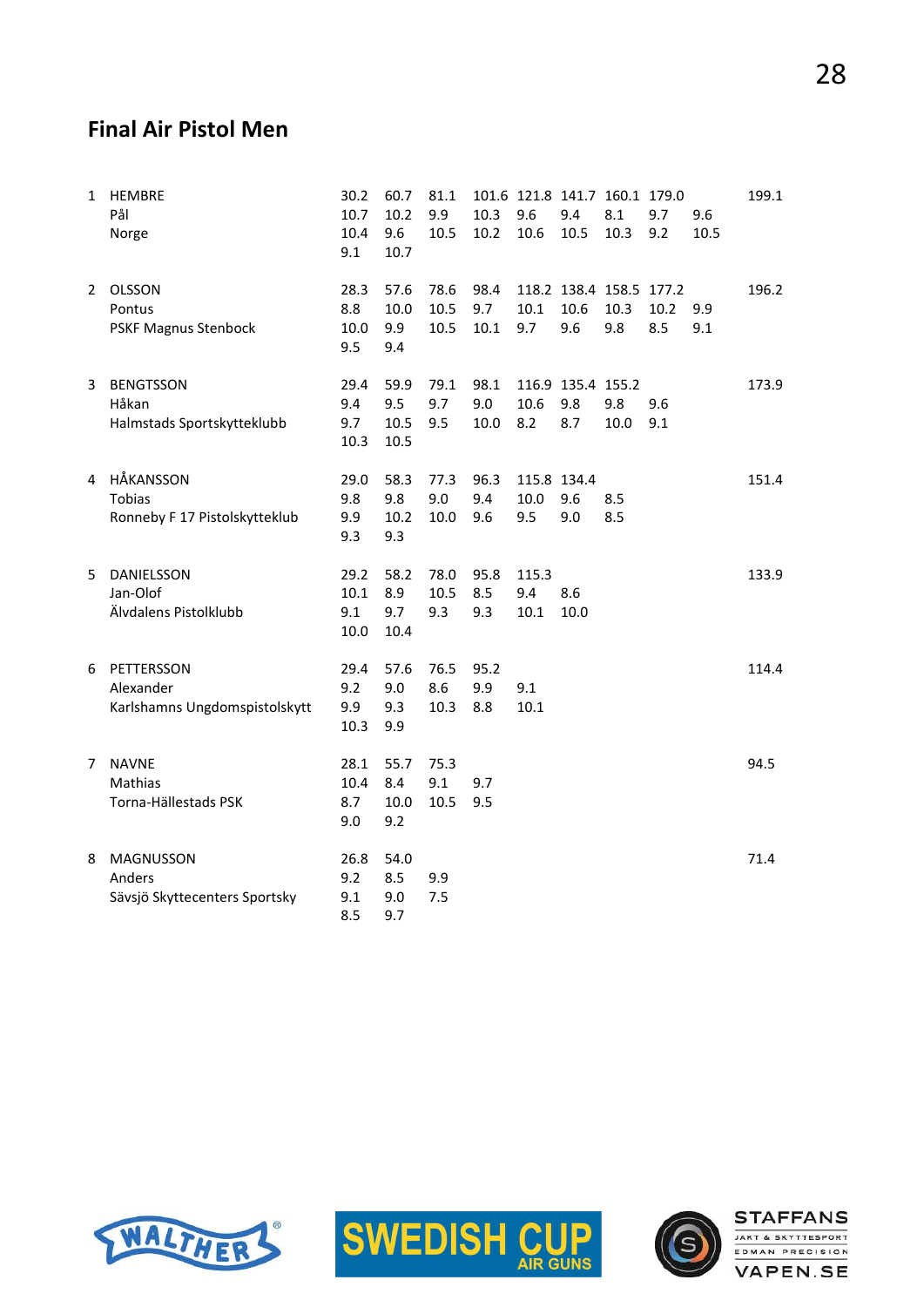#### Air Pistol Men

| $\mathbf 1$    | <b>OLSSON Pontus / PSKF Magnus Stenbock</b>        | 93 | 98 | 97 | 97 | 98 | 93 | 576 | (18x) |
|----------------|----------------------------------------------------|----|----|----|----|----|----|-----|-------|
| $\overline{2}$ | NAVNE Mathias / Torna-Hällestads PSK               | 97 | 95 | 92 | 98 | 94 | 96 | 572 | (17x) |
| 3              | HEMBRE Pål / Norge                                 | 93 | 97 | 98 | 96 | 92 | 96 | 572 | (16x) |
| 4              | PETTERSSON Alexander / Karlshamns Ungdomspistolsky | 95 | 97 | 94 | 91 | 93 | 98 | 568 | (15x) |
| 5              | DANIELSSON Jan-Olof / Älvdalens Pistolklubb        | 96 | 95 | 93 | 96 | 94 | 94 | 568 | (12x) |
| 6              | MAGNUSSON Anders / Sävsjö Skyttecenters Sportsky   | 94 | 95 | 95 | 93 | 96 | 94 | 567 | (8x)  |
| 7              | HåKANSSON Tobias / Ronneby F 17 Pistolskytteklub   | 96 | 98 | 94 | 94 | 94 | 90 | 566 | (9x)  |
| 8              | BENGTSSON Håkan / Halmstads Sportskytteklubb       | 98 | 94 | 92 | 92 | 97 | 92 | 565 | (18x) |
| 9              | PELTOMäKI Jesse / P-HA                             | 98 | 92 | 95 | 93 | 93 | 94 | 565 | (14x) |
| 10             | JOHANSSON Daniel / Upsala Sportskytteklubb         | 96 | 94 | 93 | 93 | 95 | 93 | 564 | (12x) |
| 11             | DICK Lindgren / PSKF Magnus Stenbock               | 90 | 93 | 94 | 95 | 96 | 96 | 564 | (10x) |
| 12             | NILSSON Aron / Kungliga Flottans Idrottsklub       | 95 | 94 | 92 | 93 | 94 | 95 | 563 | (15x) |
| 13             | EKBERG Joakim / Karlstads Pistol och Sportsky      | 92 | 95 | 94 | 96 | 93 | 93 | 563 | (11x) |
| 14             | PALMGREN Lars / Kungl Värmlands Regementes SF      | 94 | 94 | 94 | 95 | 96 | 90 | 563 | (9x)  |
| 15             | HUHTAMÄKI Ari / RSA                                | 93 | 94 | 95 | 95 | 93 | 92 | 562 | (14x) |
| 16             | LETH Urban / Dala-Floda PSF                        | 95 | 92 | 94 | 95 | 89 | 95 | 560 | (13x) |
| 17             | HAARBERG Johan Nicholay / Sportsforeningen Ørn     | 91 | 95 |    | 97 | 93 | 95 | 560 |       |
|                |                                                    | 92 |    | 89 |    |    |    |     | (10x) |
| 18             | BUNES Morgan / Bærum PK                            |    | 92 | 95 | 95 | 92 | 94 | 560 | (9x)  |
| 19             | OLSSON Erik / Dala-Floda PSF                       | 93 | 95 | 96 | 92 | 90 | 93 | 559 | (15x) |
| 20             | LAHTI Teemu / LAS                                  | 90 | 91 | 94 | 95 | 94 | 95 | 559 | (12x) |
| 21             | STRÖMBERG Joakim / Saab Pistolklubb                | 94 | 92 | 93 | 92 | 93 | 95 | 559 | (10x) |
| 22             | AHLBECK Johan / Torna-Hällestads PSK               | 95 | 95 | 93 | 93 | 92 | 90 | 558 | (15x) |
| 23             | EKBLAD Oskar / Göteborgs Pistol och Sportsky       | 92 | 92 | 92 | 96 | 93 | 93 | 558 | (13x) |
| 24             | ALPENHOFF Bernt / Malmö Pistolklubb                | 97 | 94 | 92 | 89 | 92 | 94 | 558 | (10x) |
| 25             | JOHANSSON Per-Erik / Trollhättans Pistolklubb      | 93 | 90 | 93 | 97 | 93 | 91 | 557 | (12x) |
| 26             | KOFOED HANSEN Jonas / Vejle skf                    | 94 | 92 | 92 | 93 | 91 | 95 | 557 | (9x)  |
| 27             | MEINANDER Ari / LAS                                | 94 | 93 | 93 | 92 | 94 | 91 | 557 | (5x)  |
| 28             | NORBERG Joackim / Atlas Copco Sportskytteklubb     | 93 | 90 | 94 | 94 | 91 | 94 | 556 | (13x) |
| 29             | SAHAKIAN Gagik / Haderslev Skf                     | 93 | 93 | 93 | 92 | 93 | 92 | 556 | (10x) |
| 30             | SJEMMEDAL EKEBERG Eirik / Aron Sk                  | 91 | 90 | 94 | 95 | 90 | 95 | 555 | (13x) |
| 31             | WOLL Ingar / Oslo Pistolklubb                      | 89 | 95 | 90 | 93 | 93 | 95 | 555 | (9x)  |
| 32             | MOLIN Martin / PSKF Magnus Stenbock                | 96 | 89 | 94 | 95 | 89 | 91 | 554 | (12x) |
| 33             | HELGESSON Per-Henrik / Finspångs Pistolskytteklubb | 94 | 92 | 92 | 95 | 94 | 87 | 554 | (9x)  |
| 34             | CARLSSON Lennart / Kungl Värmlands Regementes SF   | 97 | 88 | 90 | 94 | 96 | 89 | 554 | (8x)  |
| 35             | HOVD Lasse / Aron Sk                               | 89 | 94 | 91 | 94 | 91 | 94 | 553 | (6x)  |
| 36             | UNGSGåRD Björn / Sävsjö Skyttecenters Sportsky     | 93 | 90 | 94 | 91 | 91 | 92 | 551 | (9x)  |
| 37             | HINDOV Raul / Torna-Hällestads PSK                 | 94 | 91 | 93 | 88 | 92 | 91 | 549 | (11x) |
| 38             | ENOCSSON Per / Jönköpings Pistolskytteklubb        | 91 | 90 | 91 | 92 | 93 | 92 | 549 | (10x) |
| 39             | HAUME Sami / NoSA                                  | 93 | 91 | 90 | 95 | 90 | 90 | 549 | (8x)  |
| 40             | LEPPäNORO Miika / Ivalon Urheiluampujat ry         | 89 | 93 | 91 | 91 | 91 | 94 | 549 | (7x)  |
| 41             | JOHANSSON Roger / Mjölby Pistolklubb               | 91 | 92 | 90 | 93 | 92 | 91 | 549 | (7x)  |
| 42             | LINDH Rickard / PSKF Magnus Stenbock               | 89 | 91 | 94 | 91 | 92 | 92 | 549 | (4x)  |
| 43             | SöDERHOLM Mikael / PSKF Magnus Stenbock            | 94 | 89 | 93 | 92 | 92 | 88 | 548 | (9x)  |
| 44             | BARDH Hans / Göteborgs Pistol och Sportsky         | 91 | 92 | 92 | 89 | 92 | 91 | 547 | (13x) |
| 45             | RINALDO Pontus / Göteborgs Pistol och Sportsky     | 89 | 89 | 93 | 88 | 95 | 92 | 546 | (6x)  |
| 46             | FYRPIHL Jonas / Sävsjö Skyttecenters Sportsky      | 90 | 90 | 96 | 90 | 88 | 91 | 545 | (9x)  |
| 47             | OTTERBECK Henrik / Atlas Copco Sportskytteklubb    | 89 | 90 | 88 | 92 | 90 | 95 | 544 | (7x)  |
| 48             | ÖST Roger / Borlänge Pistolklubb                   | 92 | 89 | 89 | 90 | 93 | 91 | 544 | (7x)  |
| 49             | WITT Kurt / Værløse Skf                            | 87 | 91 | 89 | 92 | 90 | 94 | 543 | (8x)  |
| 50             | FJELD Ole Henning / Namnå PK                       | 91 | 89 | 91 | 89 | 92 | 91 | 543 | (6x)  |
| 51             | RINGKILEN Morten / Mysen Pistollag                 | 92 | 86 | 91 | 91 | 93 | 88 | 541 | (11x) |
| 52             | NILSSON Bertil / Sjöormens Pistolklubb             | 91 | 90 | 88 | 88 | 90 | 93 | 540 | (11x) |
| 53             | MIHKELSAAR Leif / Djurö Skyttesportförening        | 86 | 93 | 90 | 86 | 92 | 92 | 539 | (11x) |







**STAFFANS** JAKT & SKYTTESPORT

EDMAN PRECISION **VAPEN.SE**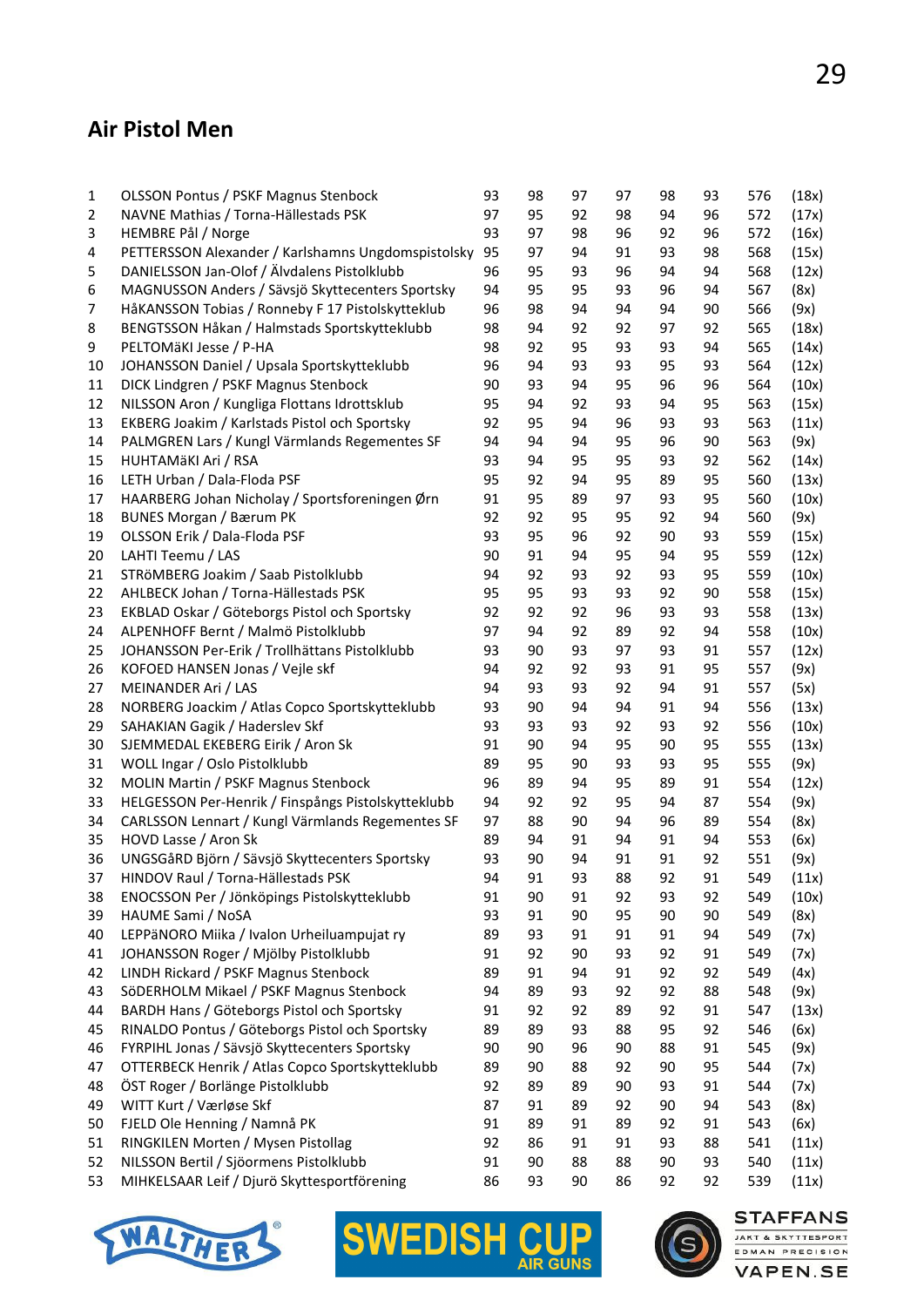| 54 | ÅLANDER Patrik / Atlas Copco Sportskytteklubb    | 86 | 94 | 86 | 87 | 91 | 93 | 537 | (5x)  |
|----|--------------------------------------------------|----|----|----|----|----|----|-----|-------|
| 55 | MALMBERG Jörgen / Hörby Pistolskytteklubb        | 85 | 90 | 94 | 88 | 87 | 93 | 537 | (4x)  |
| 56 | HANSEN Christian / Særslev Skf                   | 86 | 94 | 89 | 89 | 94 | 83 | 535 | (6x)  |
| 57 | SELLERING Tommy / Göteborgs Pistol och Sportsky  | 85 | 91 | 90 | 91 | 88 | 89 | 534 | (3x)  |
| 58 | AXELSSON Roger / Roasjö Skytteförening           | 88 | 86 | 88 | 89 | 92 | 89 | 532 | (11x) |
| 59 | <b>HEIKKA Olli / PAS</b>                         | 91 | 90 | 84 | 86 | 91 | 89 | 531 | (7x)  |
| 60 | BORG NIELSEN Allan / Dansk Skytte Union          | 93 | 87 | 89 | 91 | 86 | 85 | 531 | (7x)  |
| 61 | BJUHR Lars Erik / Öckerö Skytteförening          | 92 | 88 | 85 | 94 | 89 | 83 | 531 | (7x)  |
| 62 | KRABB Niklas / Jönköpings Pistolskytteklubb      | 89 | 90 | 84 | 90 | 89 | 89 | 531 | (4x)  |
| 63 | TESTMANN Søren / Værløse Skf                     | 87 | 90 | 87 | 89 | 90 | 86 | 529 | (6x)  |
| 64 | LOPONEN Kimmo / K-UMS                            | 85 | 80 | 87 | 88 | 92 | 93 | 525 | (4x)  |
| 65 | STENSBY Tore / Hamar IL, pistolgruppa            | 85 | 89 | 96 | 83 | 81 | 91 | 525 | (4x)  |
| 66 | JOHANSSON Curt / Torna-Hällestads PSK            | 83 | 85 | 88 | 88 | 92 | 86 | 522 | (6x)  |
| 67 | AURSTAD Øyvind / Steinkjer Pistolklubb           | 81 | 87 | 94 | 87 | 84 | 88 | 521 | (8x)  |
| 68 | SJÖBERGH Anders / PSKF Magnus Stenbock           | 88 | 88 | 91 | 87 | 86 | 81 | 521 | (4x)  |
| 69 | LETH Staffan / Dala-Floda PSF                    | 82 | 84 | 93 | 83 | 90 | 89 | 521 | (3x)  |
| 70 | ØSTER-JøRGENSEN Claus / DSB/ASF                  | 87 | 91 | 86 | 85 | 87 | 85 | 521 | (3x)  |
| 71 | AAS Odd Willy / Sarpsborg Pistolklubb            | 85 | 86 | 86 | 84 | 84 | 93 | 518 | (2x)  |
| 72 | NILSSON Jan / Trollhättans Pistolklubb           | 88 | 82 | 85 | 86 | 84 | 92 | 517 | (6x)  |
| 73 | RøSHOL Arne / Bærum PK                           | 91 | 84 | 84 | 80 | 86 | 91 | 516 | (4x)  |
| 74 | ANDERSSON Jens / Karlshamns Ungdomspistolskytt   | 86 | 84 | 88 | 87 | 84 | 85 | 514 | (1x)  |
| 75 | AXELSSON Mats / PSKF Magnus Stenbock             | 86 | 89 | 84 | 79 | 85 | 87 | 510 | (3x)  |
| 76 | BäCKSTEDT Mikael / Kungliga Flottans Idrottsklub | 88 | 80 | 87 | 88 | 80 | 86 | 509 | (4x)  |
| 77 | PIRTTIMÄKI Kari / SsA                            | 81 | 84 | 86 | 87 | 90 | 79 | 507 | (3x)  |
| 78 | TVETMARK Åke / Djurö Skyttesportförening         | 81 | 86 | 83 | 87 | 84 | 84 | 505 | (7x)  |
| 79 | D APUZZO Andrea John / Bröndby Skf               | 83 | 79 | 80 | 86 | 83 | 93 | 504 | (3x)  |
| 80 | NILSSON Mattias / Karlshamns Ungdomspistolskytt  | 86 | 85 | 72 | 83 | 88 | 85 | 499 | (5x)  |
| 81 | APPELGREN Jörgen / Jönköpings Pistolskytteklubb  | 83 | 83 | 82 | 88 | 80 | 81 | 497 | (6x)  |
| 82 | PEKOLA Harri / Turun Seudan Ampujat              | 72 | 84 | 89 | 87 | 83 | 81 | 496 | (4x)  |
| 83 | ELORANTA Eero / Kankaanpään Ampujat              | 84 | 78 | 82 | 81 | 81 | 82 | 488 | (4x)  |
| 84 | LEWENSJö Åke / Göteborgs Pistol och Sportsky     | 78 | 83 | 81 | 82 | 80 | 83 | 487 | (4x)  |
| 85 | PERSSON Göran / Öckerö Skytteförening            | 79 | 80 | 71 | 83 | 84 | 82 | 479 | (3x)  |
| 86 | ANDERSSON Stig / Magnus Stenbock Skytteförenin   | 74 | 68 | 79 | 76 | 72 | 79 | 448 | (0x)  |
|    |                                                  |    |    |    |    |    |    |     |       |





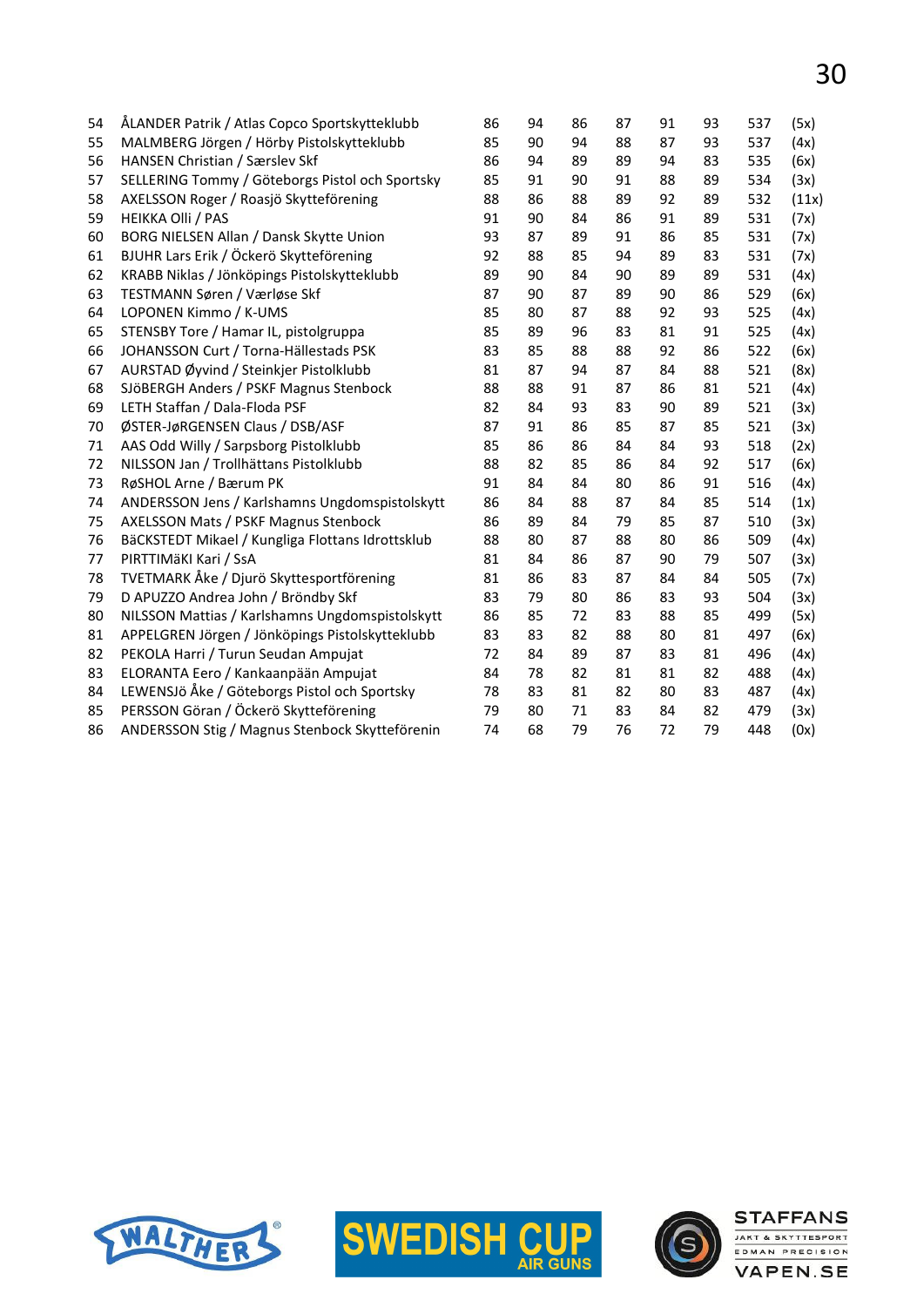#### Final Air Pistol Women

| 1  | RUMJANTSEVA<br>Veera<br><b>Estonia SSF</b>           | 29.0<br>9.5<br>9.2<br>10.3 | 57.2<br>9.8<br>8.7<br>9.7   | 77.5<br>10.7<br>9.6  | 97.4<br>10.4<br>9.5  | 10.1<br>9.9               | 10.5<br>10.5                    | 117.4 138.4 158.3 176.1<br>9.3<br>10.6 | 8.2<br>9.6  | 10.0<br>8.5 | 194.6 |
|----|------------------------------------------------------|----------------------------|-----------------------------|----------------------|----------------------|---------------------------|---------------------------------|----------------------------------------|-------------|-------------|-------|
| 2  | PRANDL-NORRGÅRD<br>Maria<br>Salems Pistolklubb       | 28.9<br>10.1<br>9.3<br>9.5 | 56.2<br>9.1<br>8.9<br>9.3   | 77.2<br>10.7<br>10.3 | 98.4<br>10.5<br>10.7 | 10.4<br>9.7               | 10.6<br>9.8                     | 118.5 138.9 157.8 175.6<br>9.1<br>9.8  | 8.2<br>9.6  | 8.6<br>9.5  | 193.7 |
| 3  | LINDAHL<br>Sara<br>Hörby Pistolskytteklubb           | 28.5<br>8.7<br>10.4<br>9.4 | 57.3<br>10.9<br>9.3<br>8.6  | 76.7<br>9.4<br>10.0  | 97.8<br>10.7<br>10.4 | 9.8<br>9.3                | 116.9 134.9 152.4<br>9.3<br>8.7 | 8.6<br>8.9                             | 10.1<br>9.8 |             | 172.3 |
| 4  | <b>GRAN</b><br>Ingeborg<br>Steinkjer Pistolklubb     | 28.5<br>8.4<br>9.8<br>10.3 | 55.7<br>8.5<br>9.7<br>9.0   | 75.6<br>9.2<br>10.7  | 94.6<br>9.0<br>10.0  | 113.4 131.5<br>9.9<br>8.9 | 8.9<br>9.2                      | 9.7<br>8.4                             |             |             | 149.6 |
| 5. | <b>FLØRLI</b><br>Aina E<br>Sandnes Pk                | 26.8<br>9.3<br>8.9<br>8.6  | 57.0<br>10.3<br>9.9<br>10.0 | 76.6<br>10.3<br>9.3  | 95.6<br>9.2<br>9.8   | 111.4<br>7.0<br>8.8       | 9.6<br>9.9                      |                                        |             |             | 130.9 |
| 6  | CARLSSON<br>Johanna<br>Kungl Värmlands Regementes SF | 27.1<br>7.8<br>10.6<br>8.7 | 53.5<br>8.1<br>9.8<br>8.5   | 72.6<br>8.8<br>10.3  | 92.8<br>9.8<br>10.4  | 7.9<br>10.0               |                                 |                                        |             |             | 110.7 |
| 7  | <b>NILSSON</b><br>Emma<br>Sjöormens Pistolklubb      | 28.6<br>9.9<br>9.9<br>8.8  | 57.6<br>9.2<br>10.0<br>9.8  | 73.2<br>6.9<br>8.7   | 9.4<br>9.2           |                           |                                 |                                        |             |             | 91.8  |
| 8  | RUNDQVIST<br>Monica<br>Trollhättans Pistolklubb      | 27.0<br>9.3<br>7.9<br>9.8  | 52.7<br>6.6<br>9.9<br>9.2   | 8.5<br>10.4          |                      |                           |                                 |                                        |             |             | 71.6  |





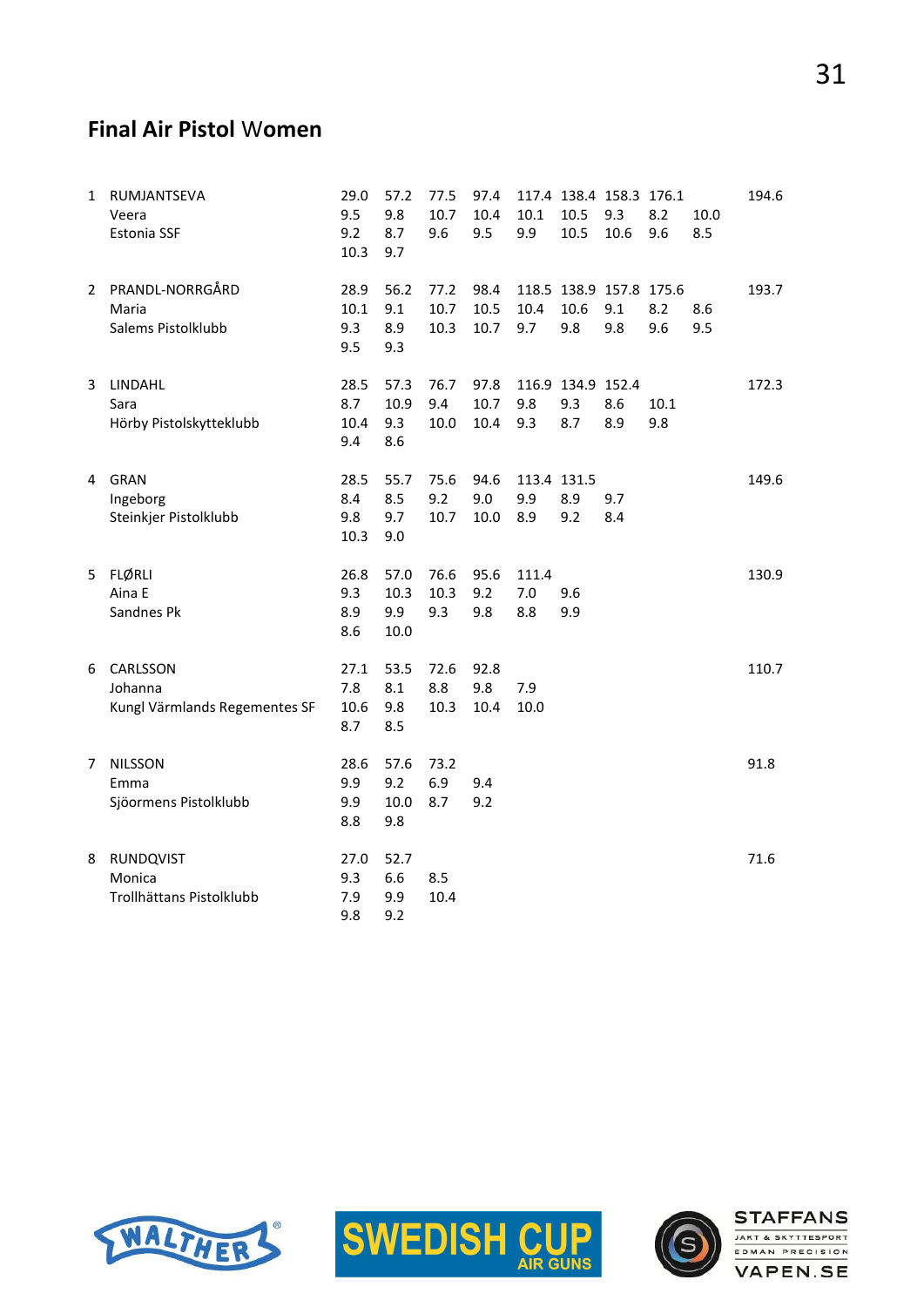#### Air Pistol Women

| $\mathbf{1}$   | LINDAHL Sara / Hörby Pistolskytteklubb            | 92 | 94 | 96 | 92 | 374 | (9x)  |
|----------------|---------------------------------------------------|----|----|----|----|-----|-------|
| $\overline{2}$ | PRANDL-NORRGåRD Maria / Salems Pistolklubb        | 96 | 94 | 91 | 93 | 374 | (8x)  |
| 3              | GRAN Ingeborg / Steinkjer Pistolklubb             | 90 | 95 | 96 | 92 | 373 | (8x)  |
| 4              | RUNDQVIST Monica / Trollhättans Pistolklubb       | 93 | 93 | 95 | 92 | 373 | (7x)  |
| 5              | CARLSSON Johanna / Kungl Värmlands Regementes SF  | 94 | 91 | 92 | 93 | 370 | (10x) |
| 6              | FLøRLI Aina E / Sandnes Pk                        | 94 | 94 | 93 | 89 | 370 | (5x)  |
| 7              | NILSSON Emma / Sjöormens Pistolklubb              | 94 | 89 | 92 | 92 | 367 | (5x)  |
| 8              | RUMJANTSEVA Veera / Estonia SSF                   | 93 | 92 | 92 | 90 | 367 | (3x)  |
| 9              | THORSEN Dorte / IFK                               | 93 | 92 | 89 | 92 | 366 | (5x)  |
| 10             | HöJFELDT Laila / Vejle skf                        | 90 | 94 | 91 | 91 | 366 | (1x)  |
| 11             | SæTEREN Anne Mette / Bærum PK                     | 87 | 92 | 95 | 91 | 365 | (5x)  |
| 12             | MARS Katharina / Unnaryds Pistolskytteklubb       | 97 | 89 | 87 | 90 | 363 | (8x)  |
| 13             | BRAUER Janika / Vasa Skyttegille - Vaasan Amp     | 89 | 87 | 97 | 90 | 363 | (4x)  |
| 14             | VILLEMOES Pia / Værløse Skf                       | 96 | 89 | 88 | 90 | 363 | (4x)  |
| 15             | BORGEN NIELSEN Christina / Dansk Skytte Union     | 88 | 95 | 90 | 88 | 361 | (4x)  |
| 16             | FLAATE Linn Iren / Stavanger PK                   | 88 | 88 | 89 | 91 | 356 | (1x)  |
| 17             | KRöCKEL Lena / Salems Pistolklubb                 | 90 | 90 | 83 | 92 | 355 | (4x)  |
| 18             | POPP HANSEN Christina / Dansk Skytte Union        | 87 | 89 | 87 | 90 | 353 | (3x)  |
| 19             | JOHANSSON Elinor / Ramsjö Skytteförening          | 81 | 89 | 92 | 90 | 352 | (2x)  |
| 20             | AXELSSON Malin / PSKF Magnus Stenbock             | 85 | 87 | 85 | 91 | 348 | (3x)  |
| 21             | HOVING Karin / Unnaryds Pistolskytteklubb         | 88 | 84 | 86 | 86 | 344 | (1x)  |
| 22             | AHLENIUS Birgitta / Göteborgs Pistol och Sportsky | 86 | 87 | 87 | 82 | 342 | (2x)  |
| 23             | CHRISTENSEN Anne J. / Bröndby Skf                 | 84 | 85 | 85 | 85 | 339 | (7x)  |
| 24             | PARSTEDT Linda / Halmstads Sportskytteklubb       | 83 | 82 | 81 | 89 | 335 | (2x)  |
| 25             | BJUHR Zenitha / Öckerö Skytteförening             | 84 | 84 | 85 | 78 | 331 | (2x)  |
| 26             | AXELSSON Jenny / PSKF Magnus Stenbock             | 82 | 87 | 78 | 82 | 329 | (2x)  |





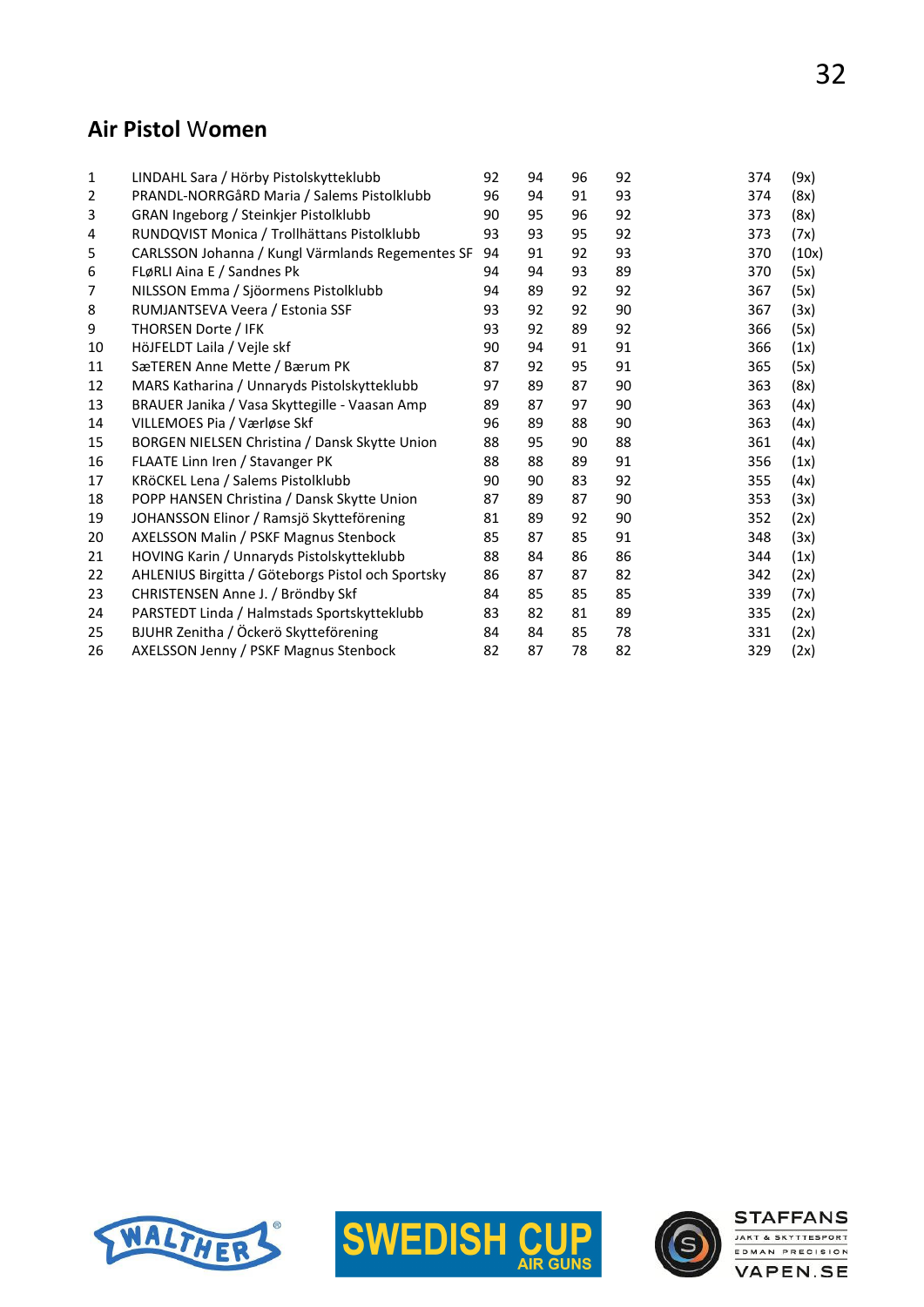#### Final Air Pistol Junior Men

| $\mathbf{1}$ | <b>NILSSON</b>                | 30.0         | 60.7         | 81.2 | 99.9 |             | 120.0 139.8 157.9 177.2 |      |      |      | 197.6 |
|--------------|-------------------------------|--------------|--------------|------|------|-------------|-------------------------|------|------|------|-------|
|              | Oscar                         | 9.4          | 9.5          | 10.3 | 9.4  | 9.9         | 10.2                    | 9.0  | 8.8  | 10.3 |       |
|              | Lönsboda Sportskytteklubb     | 10.5<br>10.1 | 10.5<br>10.7 | 10.2 | 9.3  | 10.2        | 9.6                     | 9.1  | 10.5 | 10.1 |       |
|              |                               |              |              |      |      |             |                         |      |      |      |       |
| 2            | LARSEN                        | 30.9         | 59.4         | 77.6 | 96.5 |             | 116.4 136.7 156.1 174.8 |      |      |      | 194.2 |
|              | Frederik                      | 9.6          | 8.8          | 8.5  | 9.4  | 10.0        | 9.7                     | 10.1 | 9.6  | 9.4  |       |
|              | Dansk Skytte Union            | 10.6         | 10.1         | 9.7  | 9.5  | 9.9         | 10.6                    | 9.3  | 9.1  | 10.0 |       |
|              |                               | 10.7         | 9.6          |      |      |             |                         |      |      |      |       |
| 3            | KIVI                          | 29.8         | 60.3         | 80.8 | 97.5 |             | 116.8 136.3 155.5       |      |      |      | 174.5 |
|              | Konsta                        | 9.7          | 10.4         | 10.1 | 9.1  | 10.6        | 9.9                     | 9.8  | 10.1 |      |       |
|              | Turun Seudan Ampujat          | 9.6          | 9.8          | 10.4 | 7.6  | 8.7         | 9.6                     | 9.4  | 8.9  |      |       |
|              |                               | 10.5         | 10.3         |      |      |             |                         |      |      |      |       |
| 4            | SANDBERG                      | 28.9         | 58.4         | 78.6 | 97.3 | 116.2 135.5 |                         |      |      |      | 152.9 |
|              | Carl                          | 9.6          | 10.0         | 9.8  | 10.2 | 9.3         | 9.2                     | 9.5  |      |      |       |
|              | Öckerö Skytteförening         | 9.1          | 9.2          | 10.4 | 8.5  | 9.6         | 10.1                    | 7.9  |      |      |       |
|              |                               | 10.2         | 10.3         |      |      |             |                         |      |      |      |       |
|              |                               |              |              |      |      |             |                         |      |      |      |       |
| 5            | <b>TURUNEN</b>                | 27.9         | 57.6         | 75.4 | 94.8 | 115.1       |                         |      |      |      | 135.1 |
|              | Karri                         | 10.2         | 9.1          | 7.5  | 9.0  | 10.2        | 10.2                    |      |      |      |       |
|              | Nurmeksen Ampumaseura         | 9.5          | 10.2         | 10.3 | 10.4 | 10.1        | 9.8                     |      |      |      |       |
|              |                               | 8.2          | 10.4         |      |      |             |                         |      |      |      |       |
| 6            | PIRTTIMÄKI                    | 28.1         | 57.6         | 75.8 | 95.5 |             |                         |      |      |      | 115.0 |
|              | Aleksi                        | 10.3         | 10.0         | 9.4  | 10.3 | 9.2         |                         |      |      |      |       |
|              | SsA                           | 9.2          | 9.4          | 8.8  | 9.4  | 10.3        |                         |      |      |      |       |
|              |                               | 8.6          | 10.1         |      |      |             |                         |      |      |      |       |
| 7            | LARSSON                       | 28.7         | 57.2         | 74.4 |      |             |                         |      |      |      | 89.4  |
|              | Carl                          | 9.3          | 10.1         | 9.6  | 6.7  |             |                         |      |      |      |       |
|              | Västjämtens Pistolskytteklubb | 8.9          | 9.8          | 7.6  | 8.3  |             |                         |      |      |      |       |
|              |                               | 10.5         | 8.6          |      |      |             |                         |      |      |      |       |
| 8            | PALMGREN                      | 25.3         | 54.9         |      |      |             |                         |      |      |      | 74.3  |
|              | Magnus                        | 8.5          | 10.6         | 9.6  |      |             |                         |      |      |      |       |
|              | Kungl Värmlands Regementes SF | 10.0         | 10.5         | 9.8  |      |             |                         |      |      |      |       |
|              |                               | 6.8          | 8.5          |      |      |             |                         |      |      |      |       |





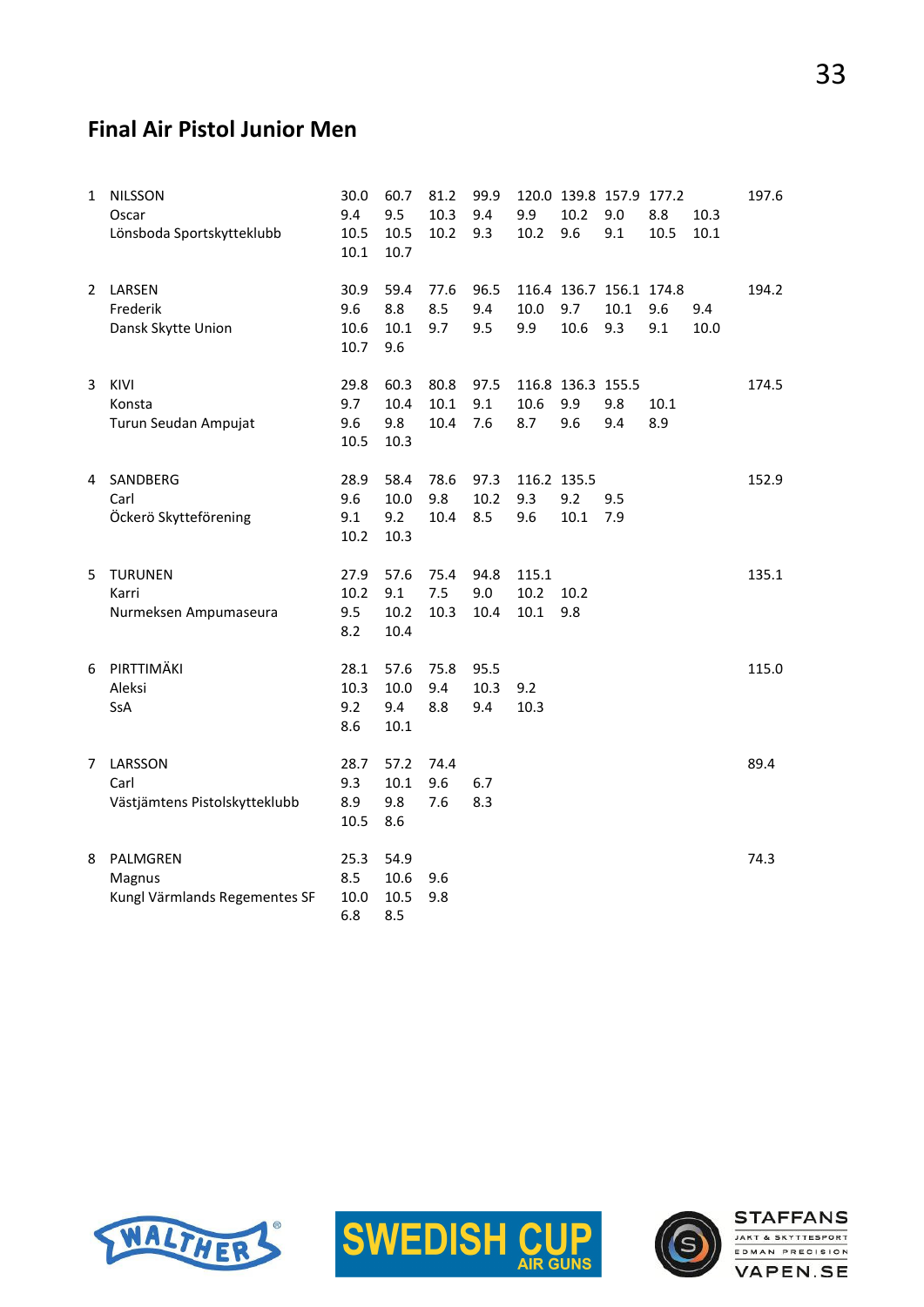#### Air Pistol Junior Men

| 1  | SANDBERG Carl / Öckerö Skytteförening           | 95 | 94 | 94 | 96 | 95 | 92 | 566 | (10x) |
|----|-------------------------------------------------|----|----|----|----|----|----|-----|-------|
| 2  | KIVI Konsta / Turun Seudan Ampujat              | 93 | 94 | 94 | 90 | 95 | 97 | 563 | (13x) |
| 3  | NILSSON Oscar / Lönsboda Sportskytteklubb       | 93 | 93 | 95 | 93 | 93 | 93 | 560 | (8x)  |
| 4  | PALMGREN Magnus / Kungl Värmlands Regementes SF | 94 | 91 | 91 | 93 | 94 | 96 | 559 | (13x) |
| 5  | PIRTTIMÄKI Aleksi / SsA                         | 94 | 92 | 95 | 91 | 95 | 91 | 558 | (14x) |
| 6  | TURUNEN Karri / Nurmeksen Ampumaseura           | 92 | 90 | 94 | 93 | 95 | 92 | 556 | (10x) |
| 7  | LARSEN Frederik / Dansk Skytte Union            | 94 | 88 | 93 | 94 | 96 | 89 | 554 | (15x) |
| 8  | LARSSON Carl / Västjämtens Pistolskytteklubb    | 90 | 93 | 93 | 95 | 93 | 90 | 554 | (12x) |
| 9  | SCHMIDT Pontus / Kungl Värmlands Regementes SF  | 94 | 90 | 91 | 94 | 91 | 92 | 552 | (11x) |
| 10 | ANDREASSON Pär / Kungliga Flottans Idrottsklub  | 94 | 92 | 94 | 88 | 89 | 94 | 551 | (8x)  |
| 11 | MAJVALL Martin / Malmö Pistolklubb              | 89 | 92 | 98 | 94 | 88 | 89 | 550 | (8x)  |
| 12 | ROOS Niko / RSA                                 | 94 | 91 | 91 | 91 | 89 | 94 | 550 | (6x)  |
| 13 | AAS Georg / Sarpsborg Pistolklubb               | 91 | 89 | 91 | 91 | 91 | 91 | 544 | (11x) |
| 14 | ROSLUND Johan / Kungliga Flottans Idrottsklub   | 91 | 90 | 91 | 92 | 93 | 87 | 544 | (8x)  |
| 15 | BUCH Michael Damgaard / Danish Junior Team      | 94 | 90 | 86 | 94 | 87 | 93 | 544 | (6x)  |
| 16 | SUURONEN Otto / Mikkelin Ampujat                | 90 | 93 | 94 | 89 | 90 | 87 | 543 | (6x)  |
| 17 | PUKARALAMMI Tuomas / Kankaanpään Ampujat        | 90 | 90 | 85 | 92 | 91 | 89 | 537 | (7x)  |
| 18 | OLSEN Odd Emil / Sarpsborg Pistolklubb          | 83 | 93 | 91 | 92 | 89 | 88 | 536 | (6x)  |
| 19 | ANDRESEN Martin / Mysen Pistollag               | 88 | 88 | 87 | 91 | 90 | 90 | 534 | (7x)  |
| 20 | FRIBERG Thomas / Saab Pistolklubb               | 84 | 88 | 90 | 89 | 85 | 97 | 533 | (5x)  |
| 21 | ELORANTA Oskari / Kankaanpään Ampujat           | 87 | 93 | 86 | 87 | 93 | 86 | 532 | (8x)  |
| 22 | <b>ENGEN Kristian / Mysen Pistollag</b>         | 88 | 88 | 85 | 86 | 90 | 94 | 531 | (10x) |
| 23 | JENSSON Oliver / Salems Pistolklubb             | 88 | 89 | 84 | 88 | 92 | 86 | 527 | (6x)  |
| 24 | JäNISMäKI Julius / Turun Seudan Ampujat         | 82 | 86 | 90 | 92 | 89 | 85 | 524 | (5x)  |
| 25 | THURESSON Robin / Lönsboda Sportskytteklubb     | 88 | 86 | 85 | 87 | 84 | 86 | 516 | (4x)  |
| 26 | VIKEBY Jon Even / Mysen Pistollag               | 89 | 81 | 85 | 83 | 89 | 81 | 508 | (3x)  |
| 27 | BERLIN Eric / Karlshamns Ungdomspistolskytt     | 82 | 77 | 80 | 87 | 91 | 88 | 505 | (5x)  |
| 28 | DULLUM Karstein / Mysen Pistollag               | 77 | 82 | 86 | 87 | 86 | 84 | 502 | (6x)  |
| 29 | JOHANSSON Alexander / Mjölby Pistolklubb        | 86 | 84 | 80 | 77 | 86 | 77 | 490 | (4x)  |
| 30 | BERLIN Carl / Karlshamns Ungdomspistolskytt     | 82 | 75 | 77 | 83 | 81 | 82 | 480 | (3x)  |
| 31 | ANDERSSON WANG Jonas / Magnus Stenbock          | 79 | 78 | 81 | 83 | 85 | 74 | 480 | (0x)  |
|    |                                                 |    |    |    |    |    |    |     |       |





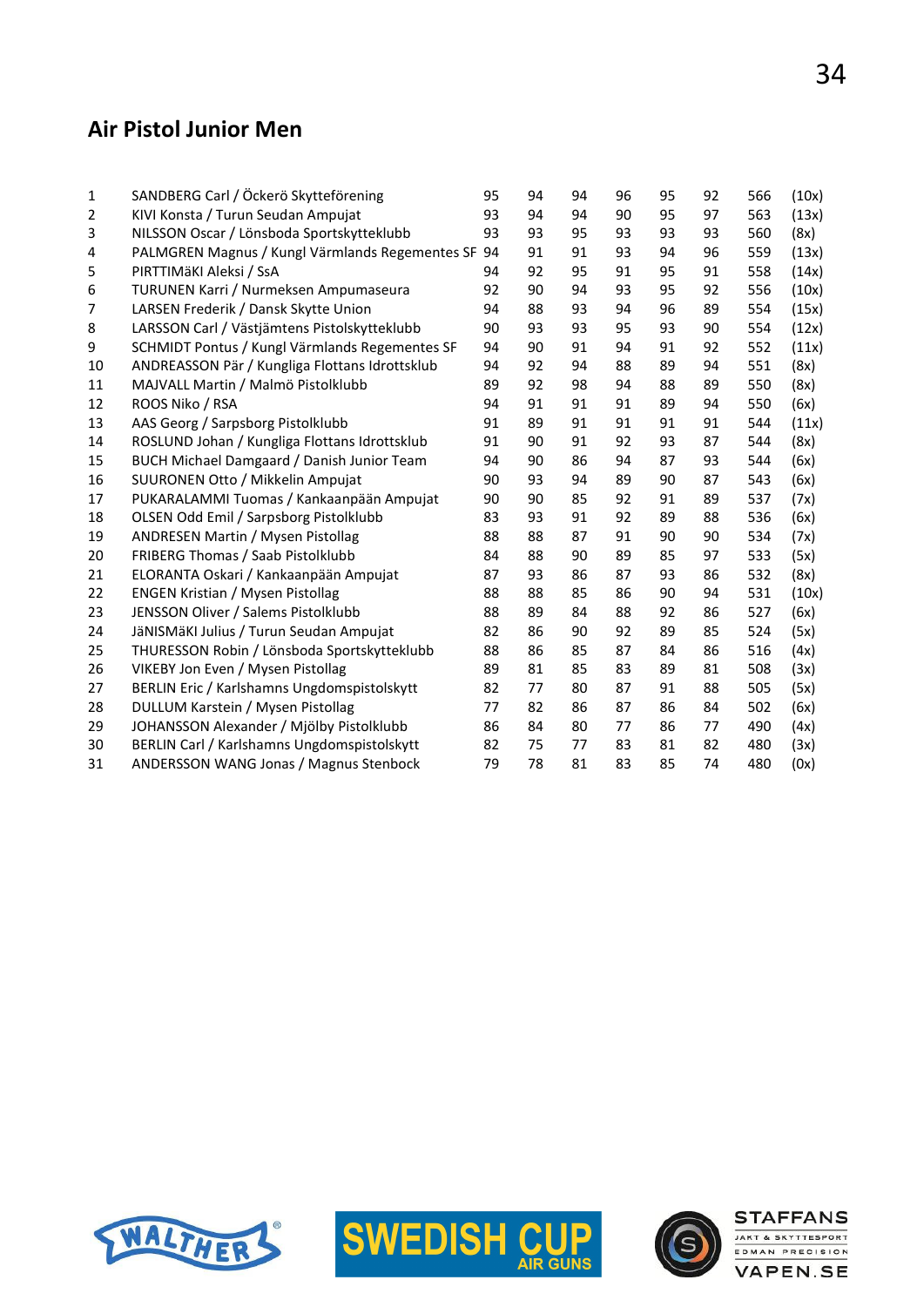# Final Air Pistol Junior Women

| 1  | <b>ENOCSSON</b><br>Lisa<br>Jönköpings Pistolskytteklubb       | 27.8<br>10.0<br>8.2<br>9.6  | 56.6<br>9.8<br>8.5<br>10.5  | 75.7<br>10.0<br>9.1 | 95.3<br>9.1<br>10.5 | 8.6<br>10.4                | 9.2<br>9.5                       | 114.3 133.0 153.5 172.8<br>10.7<br>9.8 | 9.6<br>9.7 | 10.1<br>9.7 | 192.6 |
|----|---------------------------------------------------------------|-----------------------------|-----------------------------|---------------------|---------------------|----------------------------|----------------------------------|----------------------------------------|------------|-------------|-------|
| 2  | KIVISTÖ<br>Noora<br>KuKu                                      | 30.5<br>10.5<br>9.5<br>10.5 | 59.9<br>10.5<br>9.3<br>9.6  | 78.3<br>9.1<br>9.3  | 97.0<br>9.5<br>9.2  | 9.4<br>9.9                 | 10.3<br>8.2                      | 116.3 134.8 154.9 173.3<br>10.2<br>9.9 | 9.4<br>9.0 | 8.9<br>9.8  | 192.0 |
| 3  | HERMANSSON<br>Molly<br>Öckerö Skytteförening                  | 29.3<br>9.0<br>10.6<br>9.7  | 58.1<br>9.8<br>10.4<br>8.6  | 75.2<br>8.3<br>8.8  | 94.7<br>9.5<br>10.0 | 9.0<br>9.0                 | 112.7 132.4 152.6<br>9.7<br>10.0 | 10.5<br>9.7                            | 9.8<br>8.8 |             | 171.2 |
|    | 4 SÖRENSSON<br>Vendela<br>Öckerö Skytteförening               | 29.0<br>9.6<br>10.4<br>9.0  | 58.2<br>9.4<br>10.4<br>9.4  | 76.4<br>7.7<br>10.5 | 94.4<br>9.5<br>8.5  | 114.5 132.7<br>9.7<br>10.4 | 9.3<br>8.9                       | 9.1<br>10.7                            |            |             | 152.5 |
| 5. | <b>JOHANSSON</b><br>Josefine<br>Föreningen Frövi-Lindesberg P | 27.6<br>9.5<br>9.1<br>9.0   | 57.1<br>10.5<br>9.7<br>9.3  | 75.3<br>7.6<br>10.6 | 94.2<br>9.6<br>9.3  | 113.2<br>10.0<br>9.0       | 10.2<br>8.8                      |                                        |            |             | 132.2 |
| 6  | LAWNER<br>Julia<br>Falu Sport- & Pistolskytteklu              | 27.0<br>10.1<br>7.4<br>9.5  | 56.7<br>9.0<br>10.0<br>10.7 | 76.5<br>9.4<br>10.4 | 93.6<br>7.7<br>9.4  | 8.6<br>9.1                 |                                  |                                        |            |             | 111.3 |
| 7  | <b>NUMMINEN</b><br>Emma<br>Esbo skf                           | 27.0<br>9.9<br>8.3<br>8.8   | 57.3<br>10.6<br>8.8<br>10.9 | 74.3<br>10.5<br>6.5 | 9.4<br>8.5          |                            |                                  |                                        |            |             | 92.2  |
| 8  | KÕIV<br>Kristina-Kai<br><b>Estonia SSF</b>                    | 27.8<br>9.8<br>9.2<br>8.8   | 55.6<br>8.6<br>9.5<br>9.7   | 9.5<br>8.6          |                     |                            |                                  |                                        |            |             | 73.7  |





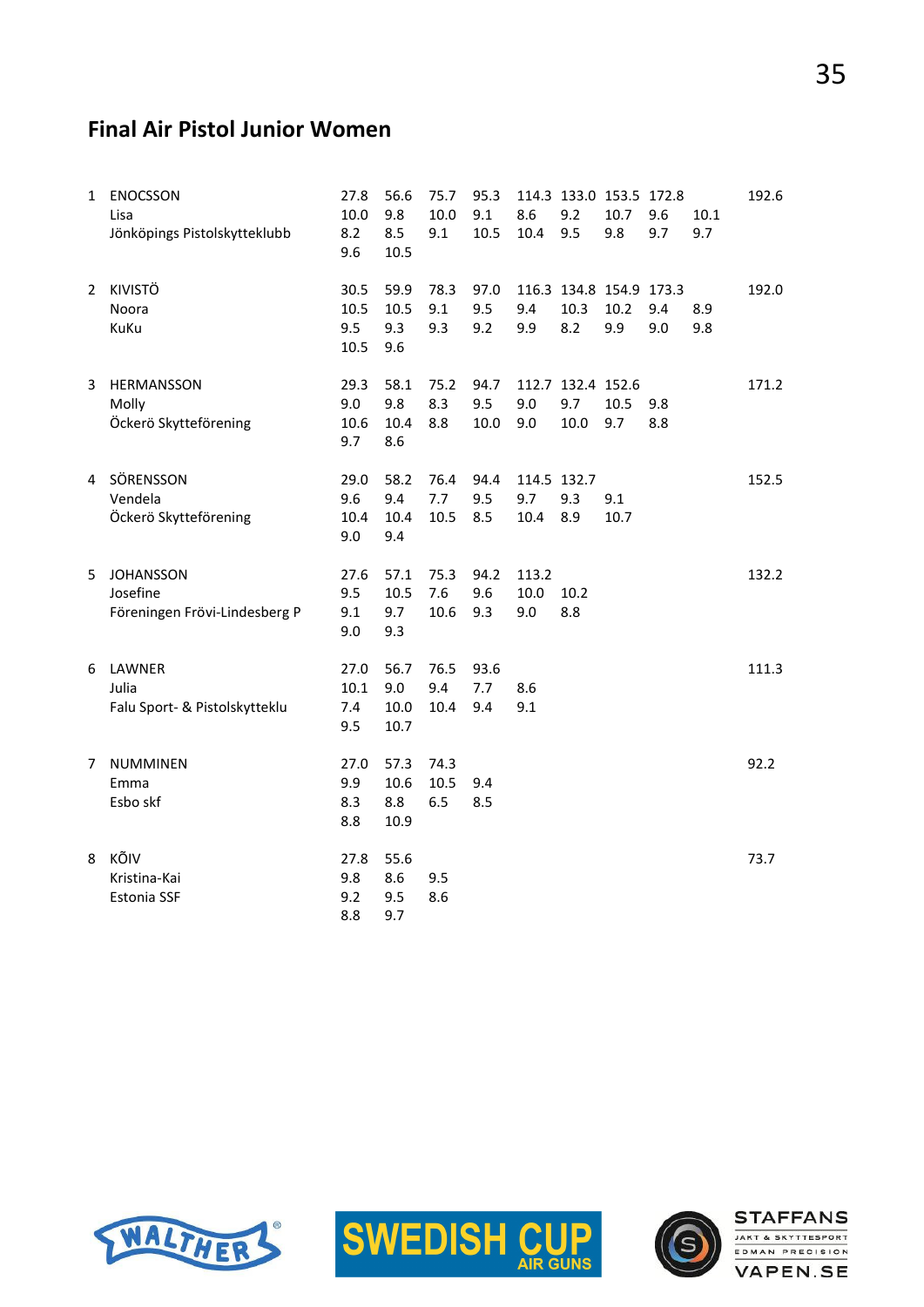### Air Pistol Junior Women

| $\mathbf{1}$ | HERMANSSON Molly / Öckerö Skytteförening           | 90 | 89 | 93 | 94 | 366 | (5x) |
|--------------|----------------------------------------------------|----|----|----|----|-----|------|
| 2            | KIVISTö Noora / KuKu                               | 93 | 90 | 92 | 91 | 366 | (5x) |
| 3            | JOHANSSON Josefine / Föreningen Frövi-Lindesberg P | 89 | 92 | 88 | 96 | 365 | (9x) |
| 4            | SöRENSSON Vendela / Öckerö Skytteförening          | 95 | 89 | 87 | 91 | 362 | (8x) |
| 5            | ENOCSSON Lisa / Jönköpings Pistolskytteklubb       | 91 | 90 | 89 | 91 | 361 | (3x) |
| 6            | KõIV Kristina-Kai / Estonia SSF                    | 91 | 89 | 91 | 90 | 361 | (3x) |
| 7            | LAWNER Julia / Falu Sport- & Pistolskytteklu       | 88 | 91 | 93 | 88 | 360 | (2x) |
| 8            | NUMMINEN Emma / Esbo skf                           | 86 | 90 | 90 | 92 | 358 | (3x) |
| 9            | STAMNESTRø Sara Eline / Mysen Pistollag            | 90 | 87 | 89 | 90 | 356 | (3x) |
| 10           | ELGTBERG Stina / Lönsboda Sportskytteklubb         | 90 | 91 | 85 | 88 | 354 | (3x) |
| 11           | HAARBERG Thea Christine / Sportsforeningen Ørn     | 88 | 87 | 87 | 91 | 353 | (6x) |
| 12           | GUNNARSSON Linh / Töreboda Pistolskytteklubb       | 90 | 90 | 82 | 91 | 353 | (5x) |
| 13           | ANDREASEN Alma / Töreboda Pistolskytteklubb        | 91 | 89 | 89 | 82 | 351 | (5x) |
| 14           | GUSTAFSSON Josefine / Norra Skåne Sportskytteklubb | 90 | 87 | 88 | 86 | 351 | (3x) |
| 15           | VAN ELZELINGEN Christina / Dansk Skytte Union      | 86 | 90 | 87 | 87 | 350 | (3x) |
| 16           | EKERUP Maria / Ronneby F 17 Pistolskytteklub       | 92 | 90 | 87 | 81 | 350 | (2x) |
| 17           | SEKANDER Clara / Lönsboda Sportskytteklubb         | 90 | 85 | 84 | 89 | 348 | (3x) |
| 18           | SöBERG-BROMS Sarah / Upsala Sportskytteklubb       | 78 | 88 | 87 | 90 | 343 | (6x) |
| 19           | LAKKISTO Anna / Turun Seudan Ampujat               | 84 | 86 | 83 | 86 | 339 | (1x) |
| 20           | KUISMA Essi / PAS                                  | 79 | 86 | 89 | 83 | 337 | (3x) |
| 21           | JOHANSEN Trude / Mysen Pistollag                   | 85 | 78 | 82 | 91 | 336 | (3x) |
| 22           | PEKOLA Ada / Turun Seudan Ampujat                  | 83 | 84 | 81 | 88 | 336 | (2x) |
| 23           | ANDERSSON Jenny / Öckerö Skytteförening            | 81 | 82 | 83 | 88 | 334 | (1x) |
| 24           | EKERUP Sara / Ronneby F 17 Pistolskytteklub        | 88 | 83 | 86 | 76 | 333 | (4x) |





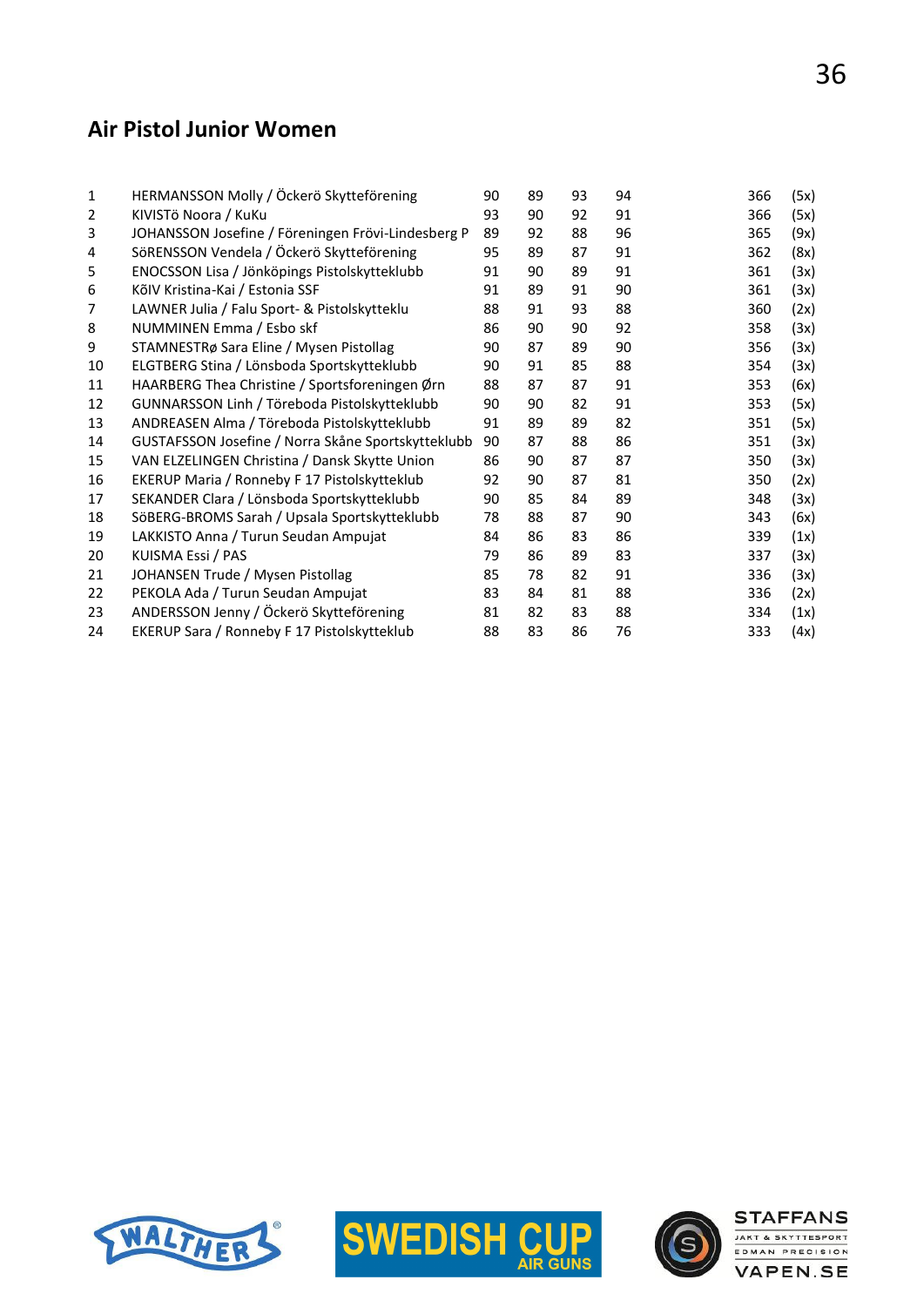#### Air Pistol Veteran

| BREDMARK Johan / Malmö Pistolklubb<br>KOIVUNEN Pasi / TiA | 91<br>87<br>90                    | 91<br>94<br>88 | 89<br>88<br>90 | 91<br>92<br>88 | 362<br>361<br>356 | (2x)<br>(3x)<br>(8x) |
|-----------------------------------------------------------|-----------------------------------|----------------|----------------|----------------|-------------------|----------------------|
| ÖHMAN Juhani / TiA                                        | 89                                | 89             | 85             | 92             | 355               | (6x)                 |
| LEHIKOINEN Pasi / TiA                                     | 88                                | 87             | 88             | 91             | 354               | (3x)                 |
| EKBLAD Rolf / Göteborgs Pistol och Sportsky               | 83                                | 89             | 87             | 88             | 347               | (2x)                 |
| MIRANDA Arturo / Atlas Copco Sportskytteklubb             | 87                                | 87             | 89             | 83             | 346               | (3x)                 |
| SöDERLUND Lennart / Jönköpings Pistolskytteklubb          | 81                                | 81             | 73             | 78             | 313               | (1x)                 |
|                                                           | KIVI Kalle / Turun Seudan Ampujat |                |                |                |                   |                      |





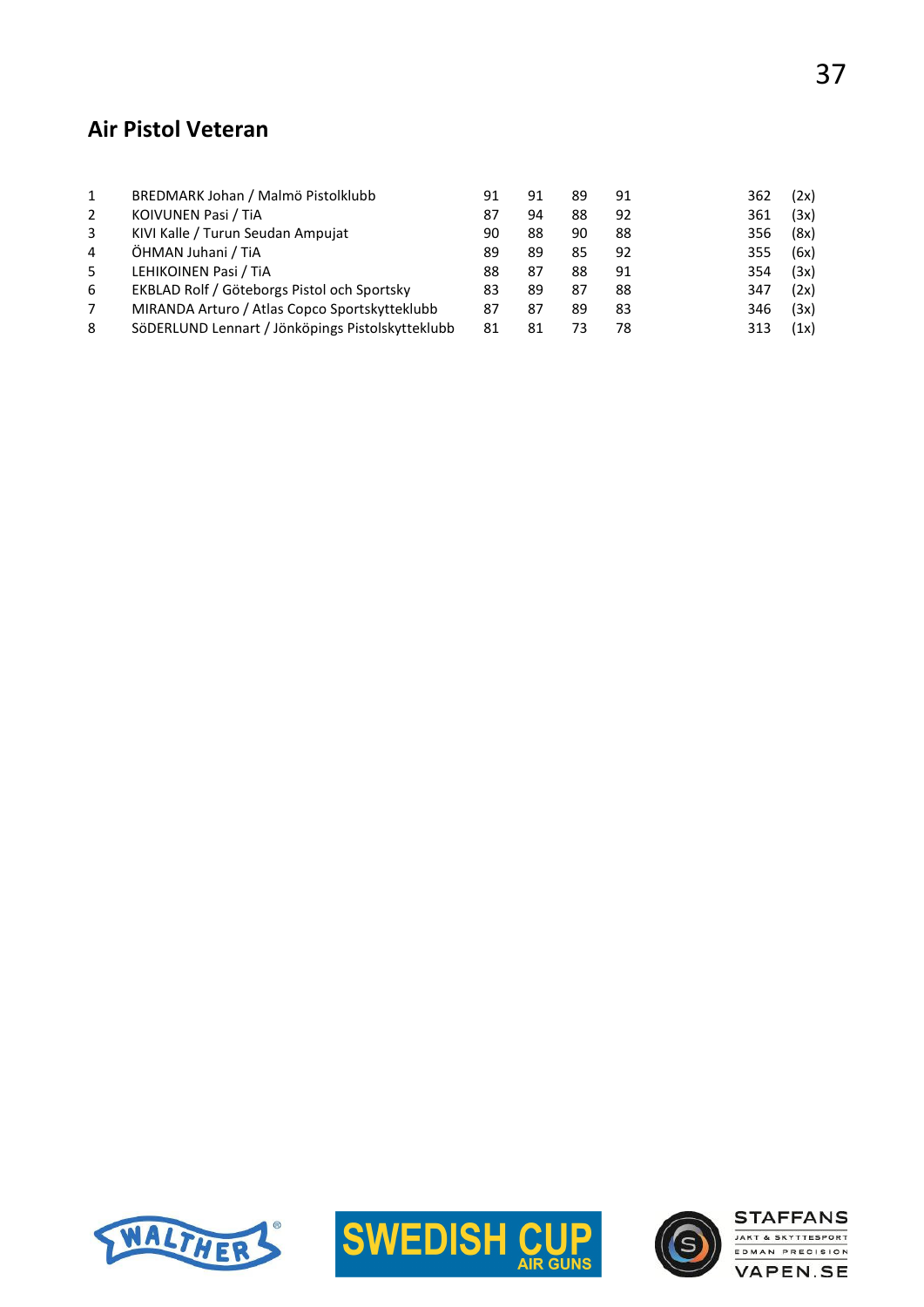## Day 2

#### Final Air Rifle Men

| 1  | <b>HANSEN</b><br>Are<br><b>Krapfoss SSL</b>         | 31.7<br>10.8<br>10.4<br>10.5 | 62.7<br>10.3<br>9.9<br>10.8  | 9.9                           | 10.5<br>10.8 10.3                         | 83.4 104.2 125.0 146.2 166.7 187.9<br>10.1<br>10.7 | 10.7<br>10.5 | 10.3<br>10.2 | 10.4<br>10.8 | 10.9<br>10.8 | 209.6 |
|----|-----------------------------------------------------|------------------------------|------------------------------|-------------------------------|-------------------------------------------|----------------------------------------------------|--------------|--------------|--------------|--------------|-------|
|    | 2 JUNGHÄNEL<br>Henri<br>GER, Germany                | 30.8<br>10.3<br>10.6<br>9.9  | 62.3<br>10.2<br>10.6<br>10.7 |                               | 10.6 10.3<br>9.9 10.3                     | 82.8 103.4 123.6 144.3 165.2 185.5<br>10.0<br>10.2 | 9.8<br>10.9  | 10.5<br>10.4 | 10.0<br>10.3 | 10.6<br>10.4 | 206.5 |
| 3  | JÖNSSON<br>Karl-Johan<br>Kvibergs Skytteförening    | 30.7<br>10.4<br>10.0<br>10.3 | 61.4<br>10.3<br>9.6<br>10.8  |                               | 10.1 10.3<br>10.2 10.4                    | 81.7 102.4 122.8 143.1 163.9<br>10.8<br>9.6        | 9.9<br>10.4  | 10.7<br>10.1 | 10.5<br>10.4 |              | 184.8 |
| 4  | <b>BERGSTRÖM</b><br>Björn<br>Krokeks Skytteförening | 30.3<br>10.1<br>9.5<br>10.7  | 60.7<br>10.0<br>10.2<br>10.2 | 10.9 9.8                      | 10.6 10.6                                 | 82.2 102.6 123.6 142.1<br>10.8<br>10.2             | 10.2<br>8.3  | 10.8<br>8.7  |              |              | 161.6 |
| 5. | SOLBREKKEN FLATLA<br>Øyvind<br>Kisen MSL            | 30.2<br>10.5<br>9.7<br>10.0  | 61.3<br>10.3<br>10.8<br>10.0 |                               | 81.5 102.1 122.6<br>10.5 10.4<br>9.7 10.2 | 10.7<br>9.8                                        | 9.2<br>10.2  |              |              |              | 142.0 |
| 6  | SVENSSON<br>Mikael<br>Aspö Skytteförening           | 31.1<br>10.4<br>10.3<br>10.4 | 61.2<br>9.5<br>9.9<br>10.7   | 10.5 9.4                      | 82.4 102.1<br>10.7 10.3                   | 10.3<br>10.0                                       |              |              |              |              | 122.4 |
| 7  | HAGELUND<br>Endre<br>Klepp MSL                      | 31.9<br>10.8<br>10.7<br>10.4 | 62.0<br>9.8<br>10.1<br>10.2  | 82.5<br>10.1 10.1<br>10.4 9.2 |                                           |                                                    |              |              |              |              | 101.8 |
| 8  | <b>OLSEN</b><br>Steffen<br>Dansk Skytte Union       | 30.1<br>10.0<br>10.3<br>9.8  | 59.7<br>10.3<br>9.6<br>9.7   | 10.0<br>10.0                  |                                           |                                                    |              |              |              |              | 79.7  |





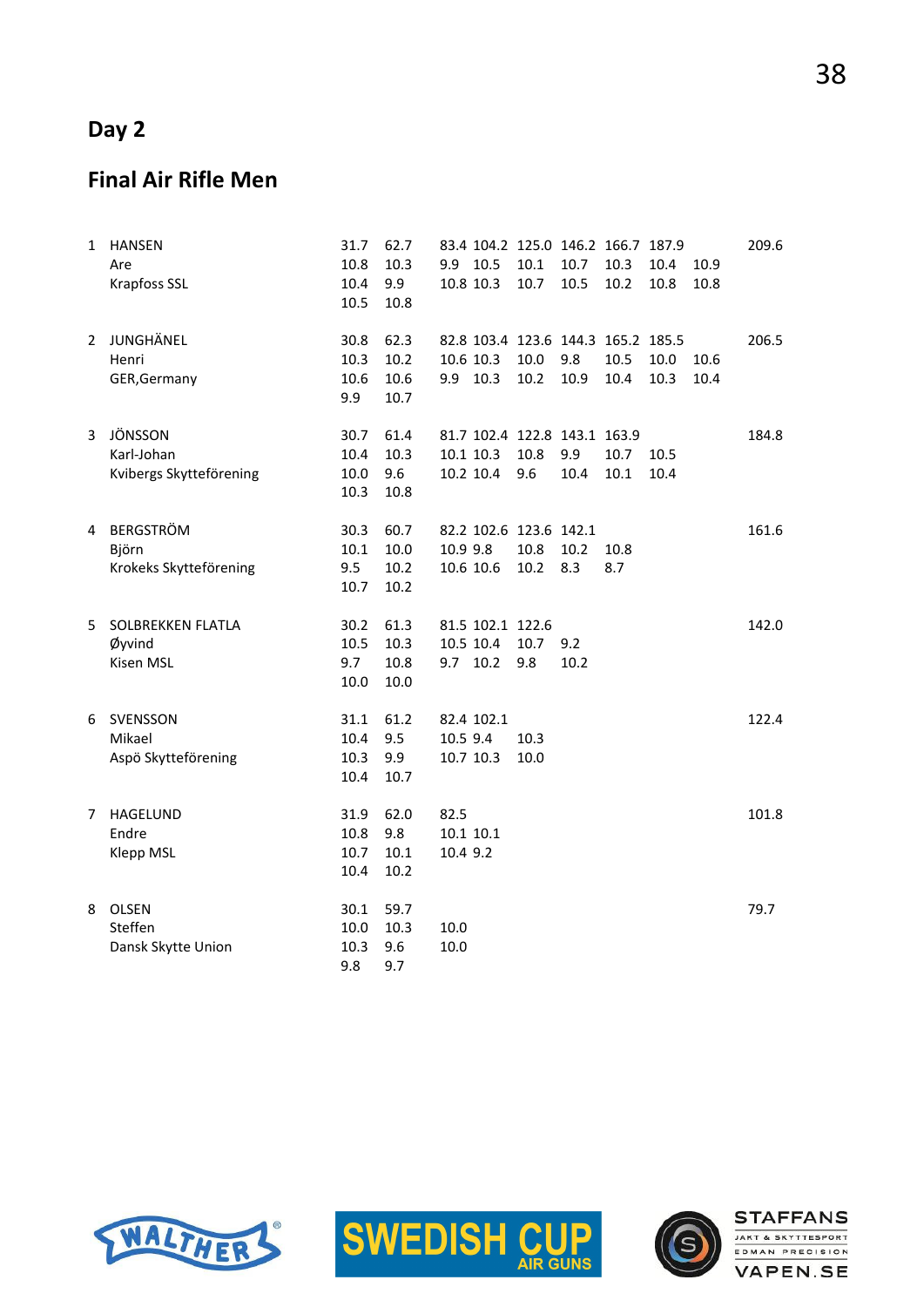# Air Rifle Men

| 1  | JöNSSON Karl-Johan / Kvibergs Skytteförening   |            | 103.1 105.3 104.6 102.5 105.8 104.2 625.5 |      |                                                  |                         |                   |                                          | (47x) |
|----|------------------------------------------------|------------|-------------------------------------------|------|--------------------------------------------------|-------------------------|-------------------|------------------------------------------|-------|
| 2  | HANSEN Are / Krapfoss SSL                      |            | 104.7 102.7 104.6 104.3 104.1 103.5 623.9 |      |                                                  |                         |                   |                                          | (47x) |
| 3  | JUNGHäNEL Henri / Germany                      |            | 103.9 104.7 104.2 102.6 103.7 104.8 623.9 |      |                                                  |                         |                   |                                          | (46x) |
| 4  | SVENSSON Mikael / Aspö Skytteförening          |            | 102.7 103.3 104.0 105.3 104.5 102.1 621.9 |      |                                                  |                         |                   |                                          | (44x) |
| 5  | SOLBREKKEN FLATLA Øyvind / Kisen MSL           |            | 104.2 103.6 102.9 103.6 102.7 104.7 621.7 |      |                                                  |                         |                   |                                          | (47x) |
| 6  | OLSEN Steffen / Dansk Skytte Union             |            | 102.8 103.4 102.8 103.1 104.4 103.7 620.2 |      |                                                  |                         |                   |                                          | (47x) |
| 7  | HAGELUND Endre / Klepp MSL                     |            | 103.5 102.8 102.3 104.4 103.5 103.3 619.8 |      |                                                  |                         |                   |                                          | (44x) |
| 8  | BERGSTRÖM Björn / Krokeks Skytteförening       |            | 103.8 102.3 102.5 104.2 102.7 101.9 617.4 |      |                                                  |                         |                   |                                          | (40x) |
| 9  | LINDBERG Robin / Gefle Frivilliga Skarpskyttef |            | 102.5 102.3 103.2 101.8 103.2 103.8 616.8 |      |                                                  |                         |                   |                                          | (39x) |
| 10 | KARLSSON Henrik / Kvibergs Skytteförening      |            | 103.7 103.3 102.8 100.7 103.8 102.3 616.6 |      |                                                  |                         |                   |                                          | (40x) |
| 11 | JAKOBSEN Esben / Særslev Skf                   |            | 102.5 101.4 104.2 103.7 102.6 101.7 616.1 |      |                                                  |                         |                   |                                          | (40x) |
| 12 | PERSSON Jörgen / Fältjägarnas Skytteförening   |            | 100.0 102.9 103.4 101.2 104.0 103.2 614.7 |      |                                                  |                         |                   |                                          | (41x) |
| 13 | LöVGREN Jonas / Aspö Skytteförening            |            | 103.9 101.9 101.8 102.3 102.5 102.2 614.6 |      |                                                  |                         |                   |                                          | (35x) |
| 14 | FRIMAN André / Trelleborgs Sportskytteklubb    |            | 100.5 102.0 101.9 103.8 102.7 103.5 614.4 |      |                                                  |                         |                   |                                          | (35x) |
| 15 | OLSSON Karl / Eskilstuna Skytteförening        |            | 104.2 103.6 103.4 103.2 101.7 98.3        |      |                                                  |                         |                   | 614.4                                    | (35x) |
| 16 | HäLL Martin / Heby Skytteförening              |            | 101.8 105.4 99.9                          |      |                                                  | 103.4 102.1 100.8 613.4 |                   |                                          | (39x) |
| 17 | WALLBERG Eric / Kvibergs Skytteförening        | 104.0 99.7 |                                           |      | 103.7 103.3 101.3 101.0 613.0                    |                         |                   |                                          | (37x) |
| 18 | SKOVMAND Erik / Viborg Skytteforening          |            | 101.7 103.2 103.6 102.4 101.1 100.6 612.6 |      |                                                  |                         |                   |                                          | (36x) |
| 19 | ERIKSSON Spännar Mats / Lima Skyttegille       |            | 103.8 103.5 101.7 100.0 101.5 101.8 612.3 |      |                                                  |                         |                   |                                          | (44x) |
| 20 | TROUIN Dennis / Gullabo Skytteförening         |            | 101.6 101.9 101.1 103.4 102.4 101.5 611.9 |      |                                                  |                         |                   |                                          | (37x) |
| 21 | OHLSSON Martin / Gullabo Skytteförening        |            | 101.5 103.2 101.3 102.7 101.3 101.3 611.3 |      |                                                  |                         |                   |                                          | (35x) |
| 22 | ANDERSSON Sam / Kävlinge Sportskytteklubb      |            | 102.0 103.2 102.1 100.1 101.5 102.2 611.1 |      |                                                  |                         |                   |                                          | (36x) |
| 23 | YNGVESON Johan / Gammalstorps Skytteförening   |            | 102.0 103.1 100.1 103.1 99.9              |      |                                                  |                         | 102.6 610.8       |                                          | (36x) |
| 24 | SøRLI Daniel / Kisen MSL                       |            | 100.5 100.5 102.8 101.9 102.5 102.1 610.3 |      |                                                  |                         |                   |                                          | (32x) |
| 25 | JöNSSON Kim / Åkarps Sportskyttar              | 102.4 99.7 |                                           |      | 101.7 101.3 105.3 99.8                           |                         |                   | 610.2                                    | (38x) |
| 26 | KOLSTAD CLAUSSEN Simon / Kisen MSL             |            | 101.7 100.5 101.2 103.4 101.6 101.4 609.8 |      |                                                  |                         |                   |                                          | (30x) |
| 27 | LARSEN Jonas E / Krapfoss SSL                  |            | 101.1 102.3 104.1 103.6 101.1 97.3        |      |                                                  |                         |                   | 609.5                                    | (34x) |
| 28 | DIMBERG Peter / Ultuna Skytteförening          | 99.3       |                                           |      | 102.6 103.8 102.5 101.1 99.2                     |                         |                   | 608.5                                    | (30x) |
| 29 | GUSTAFSSON Håkan / Skee Skyttegille            |            | 101.2 101.8 102.2 101.8 102.6 98.8        |      |                                                  |                         |                   | 608.4                                    | (33x) |
| 30 | HAHL Olli / Mikkelin Ampujat                   |            | 101.8 100.7 102.5 100.0 100.8 102.5 608.3 |      |                                                  |                         |                   |                                          | (29x) |
| 31 | TVENGSBERG Henrik / Fredrikstad MSL            |            | 102.7 100.2 99.8                          |      |                                                  | 103.5 101.8 99.6        |                   | 607.6                                    | (34x) |
| 32 | JOHANSSON Richard / Figeholms Skytteförening   | 98.2       |                                           |      | 104.0 102.1 101.6 101.7 99.9                     |                         |                   | 607.5                                    | (34x) |
| 33 | CHRISTENSSON Johan / Vellinge Sportskytteklubb |            | 103.0 102.0 100.4 100.5 100.3 101.1 607.3 |      |                                                  |                         |                   |                                          | (26x) |
| 34 | MøBERG Alex / ÅRK                              |            | 100.5 102.0 103.9 101.1 101.5 98.0        |      |                                                  |                         |                   | 607.0                                    | (34x) |
| 35 | ÖSTLUND Sonny / Uddevalla Skyttegille          | 99.3       | 98.9                                      |      | 102.1 103.2 101.3 102.2 607.0                    |                         |                   |                                          | (33x) |
| 36 | AUTIO Juho / OMAS                              | 99.3       |                                           |      | 101.1 100.0 102.1 101.9 101.7 606.1              |                         |                   |                                          | (32x) |
|    |                                                |            |                                           |      |                                                  |                         |                   | 100.0 102.0 101.1 101.0 101.5 99.5 605.1 |       |
| 37 | STENSTRöM Robin / Rasbo Skytteförening         |            |                                           |      |                                                  |                         |                   | 604.2                                    | (28x) |
| 38 | SOINI Juha / JjA                               | 100.6 98.5 |                                           |      | 103.5 100.9 101.9 98.8<br>101.9 101.7 100.8 99.5 |                         |                   |                                          | (29x) |
| 39 | CHRISTENSEN Michael / Trehøje                  | 99.4       |                                           |      |                                                  |                         | 100.7 604.0       |                                          | (26x) |
| 40 | HANSEN Jonas / Ballerup Skf                    | 99.5       | 98.1                                      |      | 102.2 101.8 100.5 101.8 603.9                    |                         |                   |                                          | (31x) |
| 41 | HOFF Johan / Roasjö Skytteförening             |            | 100.0 101.4 101.2 98.2                    |      |                                                  |                         | 102.8 100.3 603.9 |                                          | (27x) |
| 42 | AXELSSON Tom / Linköpings Skytteförening       | 101.8 98.0 |                                           |      | 101.0 101.1 100.7 100.1 602.7                    |                         |                   |                                          | (26x) |
| 43 | HED Tomas / Forsa Skytteförening               | 99.7       | 98.0                                      |      | 100.7 101.1 101.6 101.2 602.3                    |                         |                   |                                          | (27x) |
| 44 | ERIKSSON Kalle / Vellinge Sportskytteklubb     | 100.4 97.5 |                                           |      | 100.9 100.9 99.9                                 |                         | 102.6 602.2       |                                          | (29x) |
| 45 | ØVRUM Lars David / Kisen MSL                   | 99.4       | 98.0                                      |      | 100.8 100.4 103.2 100.1 601.9                    |                         |                   |                                          | (28x) |
| 46 | DAHL Jonas / Kisen MSL                         | 99.1       | 99.3                                      | 99.3 |                                                  | 101.1 100.9 101.8 601.5 |                   |                                          | (27x) |
| 47 | VARTIAINEN Janne / Mikkelin Ampujat            | 98.3       | 100.0 98.5                                |      | 99.3                                             |                         | 103.3 100.9 600.3 |                                          | (27x) |
| 48 | ANDERSSON Patrik / Avesta Sportskytteklubb     |            | 101.3 101.1 99.2                          |      | 98.1                                             | 98.7                    | 101.5 599.9       |                                          | (25x) |
| 49 | HANSSON Roger / Mönsterås Skytteförening       | 98.2       | 95.2                                      |      | 102.6 102.8 97.7                                 |                         |                   | 103.1 599.6                              | (25x) |
| 50 | BJERG Sune / BPI                               | 101.8 97.9 |                                           | 99.7 |                                                  | 100.3 100.9 98.8        |                   | 599.4                                    | (24x) |
| 51 | AARSKOG Jan Tore / Kisen MSL                   | 103.0 98.5 |                                           | 99.9 | 96.6                                             |                         | 100.9 100.4 599.3 |                                          | (29x) |
| 52 | ERLANDSSON Christian / Sjuhäradsbygdens SSK    | 102.0 98.6 |                                           | 99.7 | 97.7                                             | 99.3                    | 101.4 598.7       |                                          | (22x) |
| 53 | ANDERSSON Rune / Gunnebo Skytteförening        | 99.3       | 100.4 98.9                                |      | 98.5                                             | 98.4                    |                   | 102.8 598.3                              | (25x) |





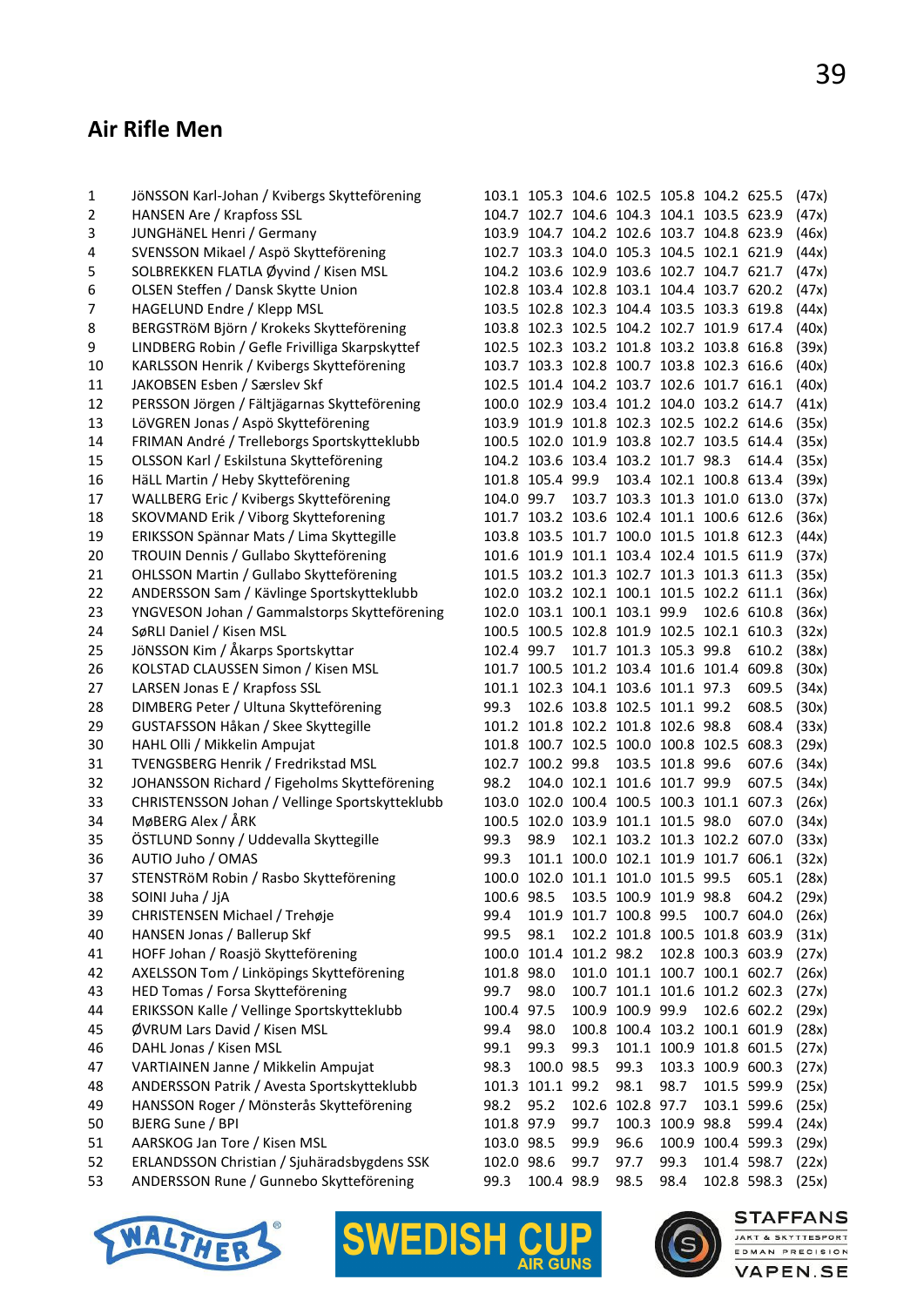| 54 | HEMMINGBYE Anders / Østre Romerike MSL         | 97.8  | 100.3 98.9 |            |            | 101.3 100.5 99.5 |                   | 598.3       | (20x) |
|----|------------------------------------------------|-------|------------|------------|------------|------------------|-------------------|-------------|-------|
| 55 | KAIKKONEN Eemil / Kärda Skytteförening         | 97.7  | 98.6       | 97.8       | 101.7      |                  | 100.5 101.2 597.5 |             | (25x) |
| 56 | LINDSTRÖM Henrik / Forsa Skytteförening        | 100.9 | 98.9       | 98.6       | 98.9       | 97.6             | 100.0             | 594.9       | (25x) |
| 57 | JäRPENBY Philip / Eskilstuna Skytteförening    | 100.0 | 98.1       | 96.2       | 100.5      | 100.6            | 98.4              | 593.8       | (22x) |
| 58 | FAGERSTRÖM Herman / Aspö Skytteförening        | 99.3  | 100.4      | 99.6       | 98.9       | 95.6             | 99.6              | 593.4       | (22x) |
| 59 | OLSSON Jörgen / Gullabo Skytteförening         | 97.7  | 101.0      | 100.7      | 99.7       | 96.6             | 97.2              | 592.9       | (19x) |
| 60 | NILSSON Erik / Kvibergs Skytteförening         | 98.1  | 98.0       | 96.0       |            | 100.6 103.9 95.8 |                   | 592.4       | (24x) |
| 61 | MIDTFLå Nils Kåre / Rælingen MSL               | 95.3  | 100.0      | 100.0      | 99.5       | 97.2             | 99.9              | 591.9       | (22x) |
| 62 | PETTERSSON Tomas / Anderstorps Skytteförening  | 100.1 | 96.6       | 97.5       | 96.8       | 102.5            | 98.3              | 591.8       | (19x) |
| 63 | AARSKOG Kjell / Kisen MSL                      | 97.6  | 97.6       | 100.8 99.2 |            | 95.4             |                   | 101.0 591.6 | (18x) |
| 64 | HENRIKSSON Niklas / Heby Skytteförening        | 97.4  | 97.9       | 98.1       | 96.5       | 99.8             |                   | 101.4 591.1 | (20x) |
| 65 | LINDMARK Niklas / By Skytteförening            | 96.7  | 95.3       | 98.7       | 100.7      | 100.4            | 98.8              | 590.6       | (26x) |
| 66 | SLåEN Arnold / Rælingen MSL                    | 98.1  | 98.7       | 97.6       | 97.0       | 98.5             | 98.9              | 588.8       | (18x) |
| 67 | NILSSON Fredrick / Föreningen Malmöskyttarna   | 98.2  | 100.6      | 95.4       | 101.9 95.5 |                  | 96.8              | 588.4       | (19x) |
| 68 | SALOMONSSON Stefan / Norrköpings Skyttefören   | 97.1  | 99.6       | 98.4       | 100.4 96.9 |                  | 95.7              | 588.1       | (22x) |
| 69 | HAAL Marcus / Jönköpings Skyttegille           | 95.8  | 98.6       | 96.7       | 95.2       | 99.0             | 99.1              | 584.4       | (23x) |
| 70 | PERSSON Tommy / Trelleborgs Sportskytteklubb   | 100.5 | 93.7       | 97.8       | 98.9       | 94.5             | 95.5              | 580.9       | (18x) |
| 71 | GUSTAFSSON Mikael / Trosa-Hölebo Skytteföreni  | 96.5  | 95.3       | 90.6       | 98.7       | 96.3             | 93.9              | 571.3       | (16x) |
| 72 | FAGERSTRöM Mats / Aspö Skytteförening          | 90.3  | 94.9       | 93.8       | 95.9       | 96.3             | 97.2              | 568.4       | (9x)  |
| 73 | TROUIN Jonathan / Gullabo Skytteförening       | 98.5  | 94.2       | 90.1       | 95.7       | 97.2             | 91.3              | 567.0       | (15x) |
| 74 | JOHANSSON Fredrik / Anderstorps Skytteförening | 93.2  | 94.5       | 92.2       | 94.5       | 95.3             | 90.9              | 560.6       | (9x)  |

TROUIN Thomas / Djurö Skyttesportförening 85.1 85.7 82.3 92.9 87.5 89.0 522.5 (6x)





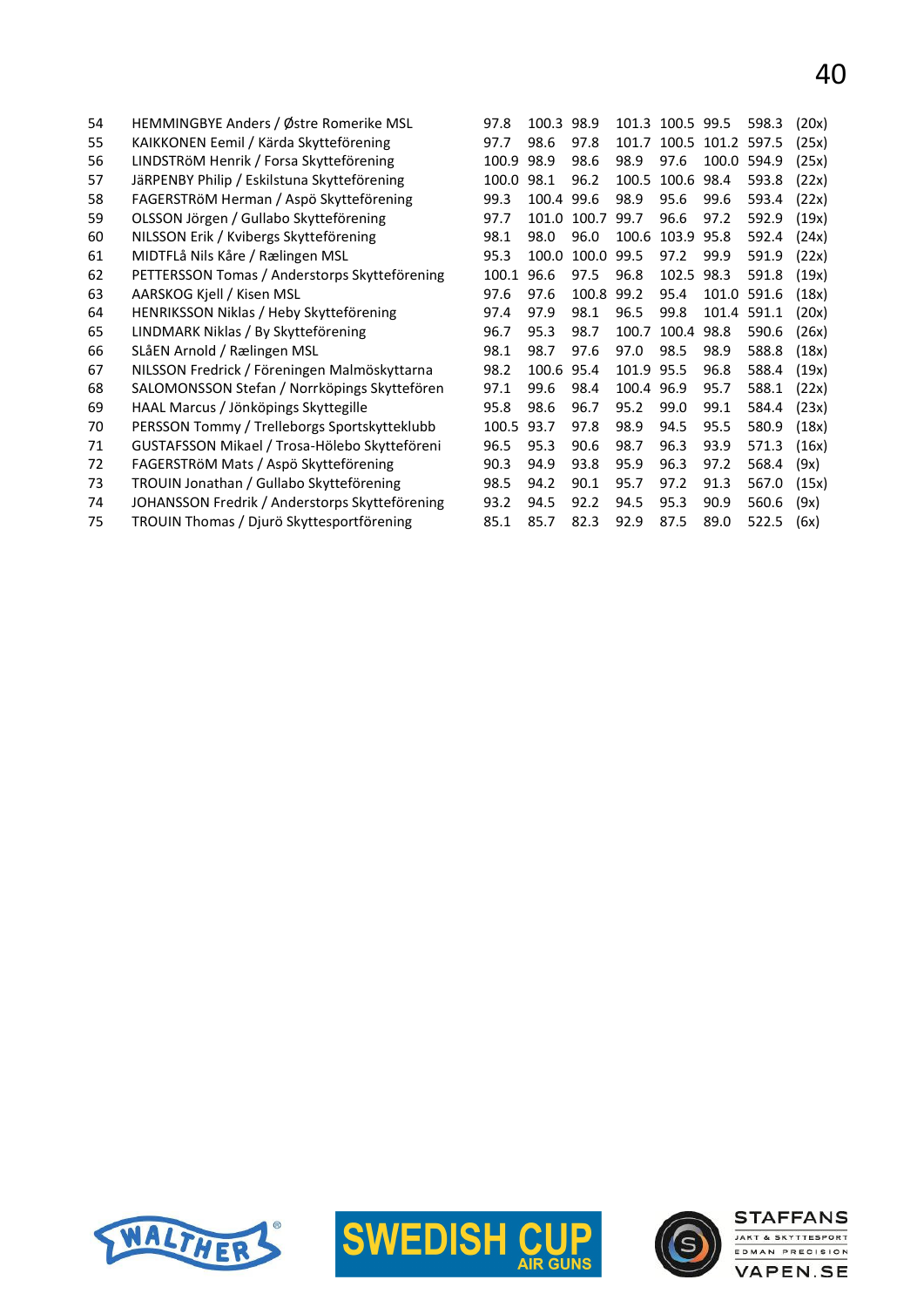#### Final Air Rifle Women

| 1 | NIELSEN<br><b>Stine</b><br>Dansk Skytte Union           | 30.8<br>10.4<br>9.9<br>10.5  | 61.0<br>10.2<br>10.4<br>9.6 | 10.5 9.6                      | 10.5 10.7                                  | 10.1<br>10.7                           | 9.7<br>10.4                                  | 82.0 102.3 123.1 143.2 163.6 184.2<br>10.3<br>10.1 | 9.8<br>10.8  | 10.7<br>10.7 | 205.6 |
|---|---------------------------------------------------------|------------------------------|-----------------------------|-------------------------------|--------------------------------------------|----------------------------------------|----------------------------------------------|----------------------------------------------------|--------------|--------------|-------|
| 2 | <b>BLOM</b><br>Karin<br>Jönköpings Skyttegille          | 31.6<br>10.0<br>10.9<br>10.7 | 62.3<br>9.9<br>10.4<br>10.4 |                               | 9.8 10.2<br>10.1 10.5                      | 9.9<br>10.8                            | 10.0<br>10.7                                 | 82.2 102.9 123.6 144.3 164.6 185.2<br>10.1<br>10.2 | 10.2<br>10.4 | 10.0<br>9.2  | 204.4 |
| 3 | <b>MÆNG</b><br>Rikke<br>Dansk Skytte Union              | 30.6<br>9.8<br>10.1<br>10.7  | 61.1<br>9.7<br>10.6<br>10.2 |                               | 9.6 10.5<br>10.7 10.9                      | 10.8<br>9.9                            | 81.4 102.8 123.5 144.4 162.9<br>10.4<br>10.5 | 8.6<br>9.9                                         | 10.0<br>10.7 |              | 183.6 |
| 4 | <b>JOHANSSON</b><br>Lotten<br>Heby Skytteförening       | 29.8<br>9.9<br>9.7<br>10.2   | 60.8<br>10.8<br>9.8<br>10.4 |                               | 9.2 10.6<br>10.5 10.6                      | 80.5 101.7 122.3 142.9<br>10.0<br>10.6 | 10.2<br>10.4                                 | 10.5<br>9.4                                        |              |              | 162.8 |
| 5 | PITKÄNEN<br>Hanna<br>Turun Seudan Ampujat               | 30.6<br>10.2<br>10.2<br>10.2 | 59.4<br>9.3<br>9.2<br>10.3  |                               | 80.5 100.9 120.1<br>10.4 10.1<br>10.7 10.3 | 9.2<br>10.0                            | 10.3<br>10.0                                 |                                                    |              |              | 140.4 |
| 6 | FRANZÉN<br>Andrea<br>Kvibergs Skytteförening            | 30.3<br>10.3<br>9.7<br>10.3  | 59.6<br>9.6<br>9.9<br>9.8   | 79.1 99.3<br>9.9 9.5          | 9.6 10.7                                   | 9.4<br>10.7                            |                                              |                                                    |              |              | 119.4 |
| 7 | SKENNING<br>Emma<br>Vellinge Sportskytteklubb           | 29.8<br>10.9<br>9.6<br>9.3   | 56.2<br>9.2<br>8.8<br>8.4   | 76.5<br>10.3 10.3<br>10.0 9.7 |                                            |                                        |                                              |                                                    |              |              | 96.5  |
| 8 | <b>RODRIGUEZ</b><br>Karina<br>Eskilstuna Skytteförening | 27.8<br>8.0<br>9.8<br>10.0   | 55.0<br>8.9<br>9.4<br>8.9   | 10.2<br>9.7                   |                                            |                                        |                                              |                                                    |              |              | 74.9  |





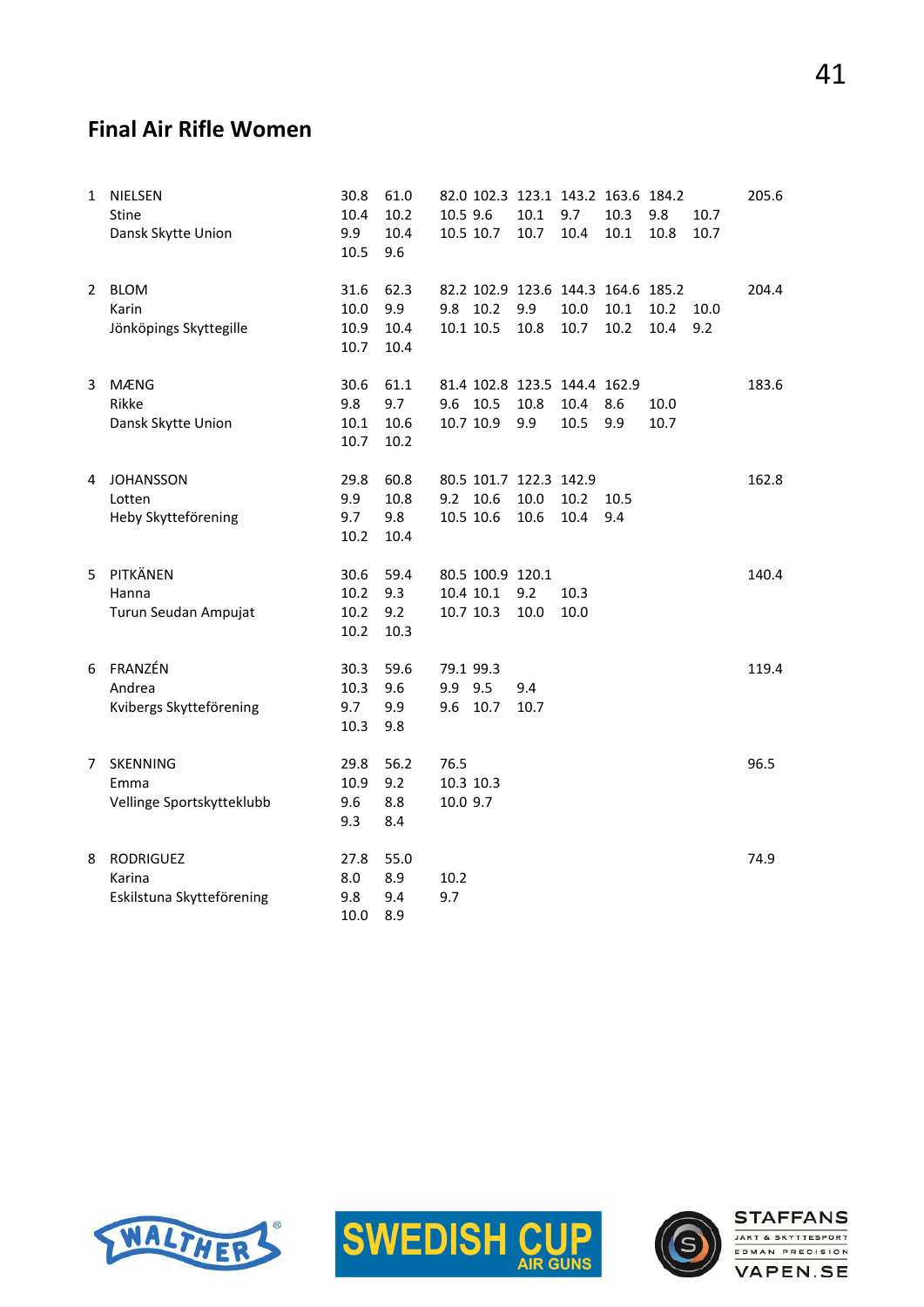#### Air Rifle Women

| $\mathbf{1}$   | NIELSEN Stine / Dansk Skytte Union            |            | 104.2 105.4 104.6 106.6 |                   |             | 420.8       | (36x) |
|----------------|-----------------------------------------------|------------|-------------------------|-------------------|-------------|-------------|-------|
| $\overline{2}$ | FRANZÉN Andrea / Kvibergs Skytteförening      |            | 103.5 102.5 104.6 103.5 |                   |             | 414.1       | (31x) |
| 3              | JOHANSSON Lotten / Heby Skytteförening        |            | 103.7 102.4 103.4 104.3 |                   |             | 413.8       | (30x) |
| 4              | BLOM Karin / Jönköpings Skyttegille           |            | 103.9 102.1 104.3 102.3 |                   |             | 412.6       | (28x) |
| 5              | PITKäNEN Hanna / Turun Seudan Ampujat         |            | 103.0 101.6 104.3 103.4 |                   |             | 412.3       | (30x) |
| 6              | SKENNING Emma / Vellinge Sportskytteklubb     |            | 103.0 103.8 102.8 102.6 |                   |             | 412.2       | (26x) |
| 7              | MæNG Rikke / Dansk Skytte Union               |            | 102.5 102.4 103.6 103.4 |                   |             | 411.9       | (27x) |
| 8              | RODRIGUEZ Karina / Eskilstuna Skytteförening  |            | 103.2 101.0 103.0 104.6 |                   |             | 411.8       | (25x) |
| 9              | YLI-KIIKKA Marjo / FIN national team          |            | 103.0 102.3 103.3 102.6 |                   |             | 411.2       | (29x) |
| 10             | TEIGEN Christina / Kisen MSL                  |            | 103.2 101.8 101.8 104.3 |                   |             | 411.1       | (30x) |
| 11             | LINDGREN Emma / Trosa-Hölebo Skytteförening   |            | 103.7 100.8 103.0 103.6 |                   |             | 411.1       | (29x) |
| 12             | HäGGLUND Maria / Ramselefors Skytteförening   |            | 103.0 103.4 104.0 100.4 |                   |             | 410.8       | (24x) |
| 13             | PETERMANN Line / Ribe                         |            | 101.1 102.6 103.6 103.4 |                   |             | 410.7       | (28x) |
| 14             | GUIGNARD Silvia / SG Zürich                   |            | 103.4 101.0 102.1 104.1 |                   |             | 410.6       | (27x) |
| 15             | VORONOVA Anzela / Estonia SSF                 |            | 103.4 103.7 100.8 102.6 |                   |             | 410.5       | (25x) |
| 16             | MåNSSON Emma / Aspö Skytteförening            |            | 103.1 102.4 101.8 103.0 |                   |             | 410.3       | (25x) |
| 17             | NORMANN Anna / I 16/LV 6 Skytteförening       |            | 100.2 103.5 102.5 103.8 |                   |             | 410.0       | (26x) |
| 18             | CEKAL Emelie / Avesta Sportskytteklubb        |            | 102.3 102.8 101.8 103.1 |                   |             | 410.0       | (25x) |
| 19             | FRILANDER-SOINI Pauliina / PiekSA             |            | 102.7 103.8 100.2 102.9 |                   |             | 409.6       | (23x) |
| 20             | OLOFSSON, Linda / Kinneveds Skytteförening    |            | 103.2 103.2 100.8 102.2 |                   |             | 409.4       | (25x) |
| 21             | HELMERSON Irené / Kvibergs Skytteförening     |            | 101.4 101.6 103.4 102.8 |                   |             | 409.2       | (26x) |
| 22             | LåNGSTRöM Katarina / Kyrkslätt Skf            |            | 103.3 101.1 102.4 102.2 |                   |             | 409.0       | (29x) |
| 23             | JöNSSON Fredrika / Kvibergs Skytteförening    |            | 100.1 102.5 102.9 103.0 |                   |             | 408.5       | (25x) |
| 24             | GöRANSSON Emma / Skoga-Ekshärads Skytteförn   |            | 102.5 101.2 103.3 101.5 |                   |             | 408.5       | (24x) |
| 25             | ÅKESSON Sofia / Åkarps Sportskyttar           |            | 101.8 101.4 103.1 102.2 |                   |             | 408.5       | (22x) |
| 26             | NORDAHL May Elisabeth / Nordstrand sportsskyt |            | 100.9 102.3 104.0 101.2 |                   |             | 408.4       | (27x) |
| 27             | HENRIKSEN Gitte / Dansk Skytte Union          | 99.9       |                         | 103.0 101.7 103.8 |             | 408.4       | (24x) |
| 28             | UTNE Eline S / Krapfoss SSL                   |            | 103.3 101.8 102.2 101.0 |                   |             | 408.3       | (24x) |
| 29             | FAGERSTRöM Emelie / Aspö Skytteförening       |            | 101.0 104.5 99.9        |                   | 102.7       | 408.1       | (24x) |
| 30             | BUCH Laura / Dansk Skytte Union               |            | 101.6 102.4 102.7 101.4 |                   |             | 408.1       | (22x) |
| 31             | JOHANSSON Maria / Kvibergs Skytteförening     |            | 103.1 102.2 99.9        |                   | 102.4       | 407.6       | (23x) |
| 32             | OLSSON Susanna / Ringamåla Skytteförening     |            | 100.6 101.3 103.3 102.1 |                   |             | 407.3       | (21x) |
| 33             | MIEBACH Sara / I 16/LV 6 Skytteförening       |            | 102.5 103.5 99.7        |                   | 101.1       | 406.8       | (23x) |
| 34             | TÖRMÄNEN Nita / SodA                          |            | 100.0 100.6 103.5 102.5 |                   |             | 406.6       | (22x) |
| 35             | ANDERSEN Camilla / Dansk Skytte Union         |            | 100.9 102.8 100.9 101.2 |                   |             | 405.8       | (23x) |
| 36             | PARVIAINEN Riikka / SMAS                      |            | 100.9 101.1 102.0 101.7 |                   |             | 405.7       | (21x) |
| 37             | OIKARINEN Marika / KoiLA                      |            | 100.2 103.0 102.0 100.4 |                   |             | 405.6 (22x) |       |
| 38             | BISSø Nanna / ÅRK                             | 99.4       |                         | 103.7 102.3 99.9  |             | 405.3       | (23x) |
| 39             | LEPPäNEN Jenni / Vakka-Suomen Ampujat         | 100.8 98.6 |                         |                   | 102.9 102.4 | 404.7       | (24x) |
| 40             | FAGERLUND Sabina / Söraby Skytteförening      |            | 101.4 101.0 100.5 101.8 |                   |             | 404.7       | (24x) |
| 41             | POTASEVA Jelena / Estonia SSF                 | 98.9       |                         | 102.5 101.9 101.3 |             | 404.6       | (21x) |
| 42             | SKåRNER Amanda / Aspö Skytteförening          | 102.1 99.3 |                         |                   | 101.0 102.2 | 404.6       | (20x) |
| 43             | PULJU Noora / SodA                            |            | 101.0 101.7 101.3 100.3 |                   |             | 404.3       | (18x) |
| 44             | LINDBERG Cecilia / Aspö Skytteförening        |            | 101.0 99.7              | 100.1 102.3       |             | 403.1       | (19x) |
|                | JOHANSSON Johanna / Skillingaryds Ungdomsskyö |            | 100.4 101.2 99.3        |                   |             | 402.2       |       |
| 45             | JOHANSSON Emma / Jönköpings Skyttegille       |            | 100.8 101.4 99.9        |                   | 101.3       |             | (20x) |
| 46             | JUSSILA Jenni / Rauma                         | 97.6       |                         | 100.5 101.6 101.1 | 99.3        | 401.4       | (18x) |
| 47             |                                               |            |                         |                   |             | 400.8       | (18x) |
| 48             | KARLSSON Elin / Gullabo Skytteförening        | 100.2 99.8 |                         | 101.3 99.3        |             | 400.6       | (17x) |
| 49             | BERGLUND Sara / Borås Luftgevärsklubb         | 98.8       | 97.5                    |                   | 100.9 101.9 | 399.1       | (18x) |
| 50             | SIHVONEN Annika / SMAS                        | 98.2       | 102.0 98.9              |                   | 99.9        | 399.0       | (16x) |
| 51             | DUFVELIN Erika / Kyrkslätt Skf                | 98.9       | 103.0 98.2              |                   | 98.5        | 398.6       | (17x) |
| 52             | LARSSON Linn / Gullabo Skytteförening         | 99.8       | 99.6                    | 100.0 98.8        |             | 398.2       | (17x) |
| 53             | BENGTSSON Malin / Gullabo Skytteförening      | 97.3       | 99.4                    |                   | 100.4 101.1 | 398.2       | (12x) |





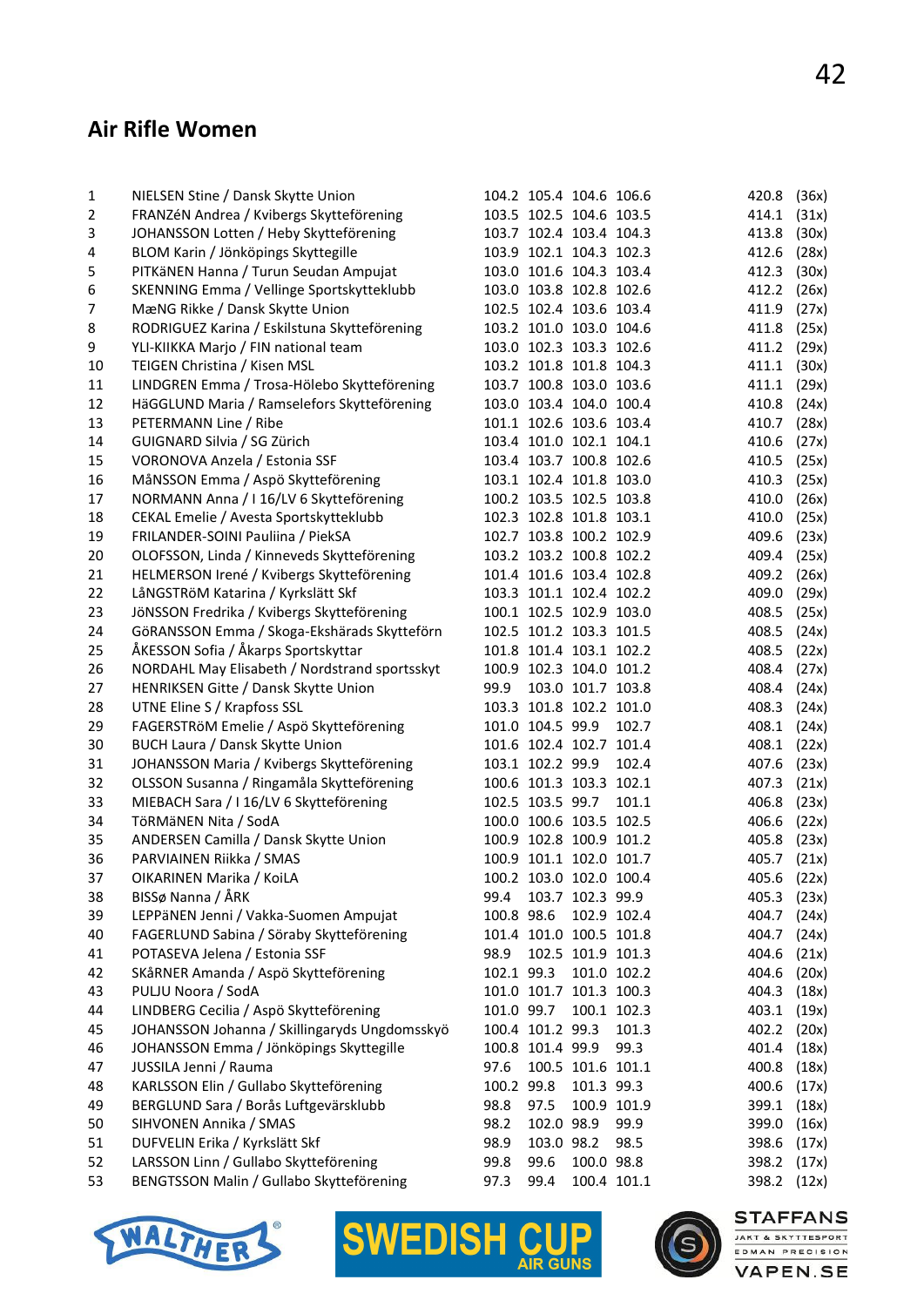| 54 | KARLSSON Jessica / Mjölby Ungdomsskyttefören | 99.1       | 101.5 97.6 |            | 99.4  | 397.6       | (14x) |
|----|----------------------------------------------|------------|------------|------------|-------|-------------|-------|
| 55 | KOTKAS Karina / Estonia SSF                  | 99.0       | 97.4       | 101.3 98.7 |       | 396.4 (14x) |       |
| 56 | LAMKHADE Shweta / Kvibergs Skytteförening    | 100.4 99.0 |            | 96.1       | 99.1  | 394.6 (15x) |       |
| 57 | NYRELL Evelina / Sjuhäradsbygdens SSK        | 94.7       | 97.4       | 99.1       | 103.0 | 394.2 (16x) |       |
| 58 | BERGLUND Lisa / Borås Luftgevärsklubb        | 99.9       | 95.9       | 99.5       | 98.0  | 393.3 (12x) |       |
| 59 | RAMSING Lolo / Kvibergs Skytteförening       | 97.6       | 98.3       | 96.1       | 99.4  | 391.4 (14x) |       |
| 60 | WICK Andrea / Kisen MSL                      | 100.6 95.1 |            | 99.0       | 96.2  | 390.9 (13x) |       |
| 61 | ERIKSSON Susanne / Kvibergs Skytteförening   | 96.3       | 99.4       | 97.9       | 96.8  | 390.4       | (10x) |
| 62 | LINDAHL Emelie / Föreningen Malmöskyttarna   | 95.0       | 97.5       | 96.8       | 97.5  | 386.8       | (8x)  |
|    |                                              |            |            |            |       |             |       |





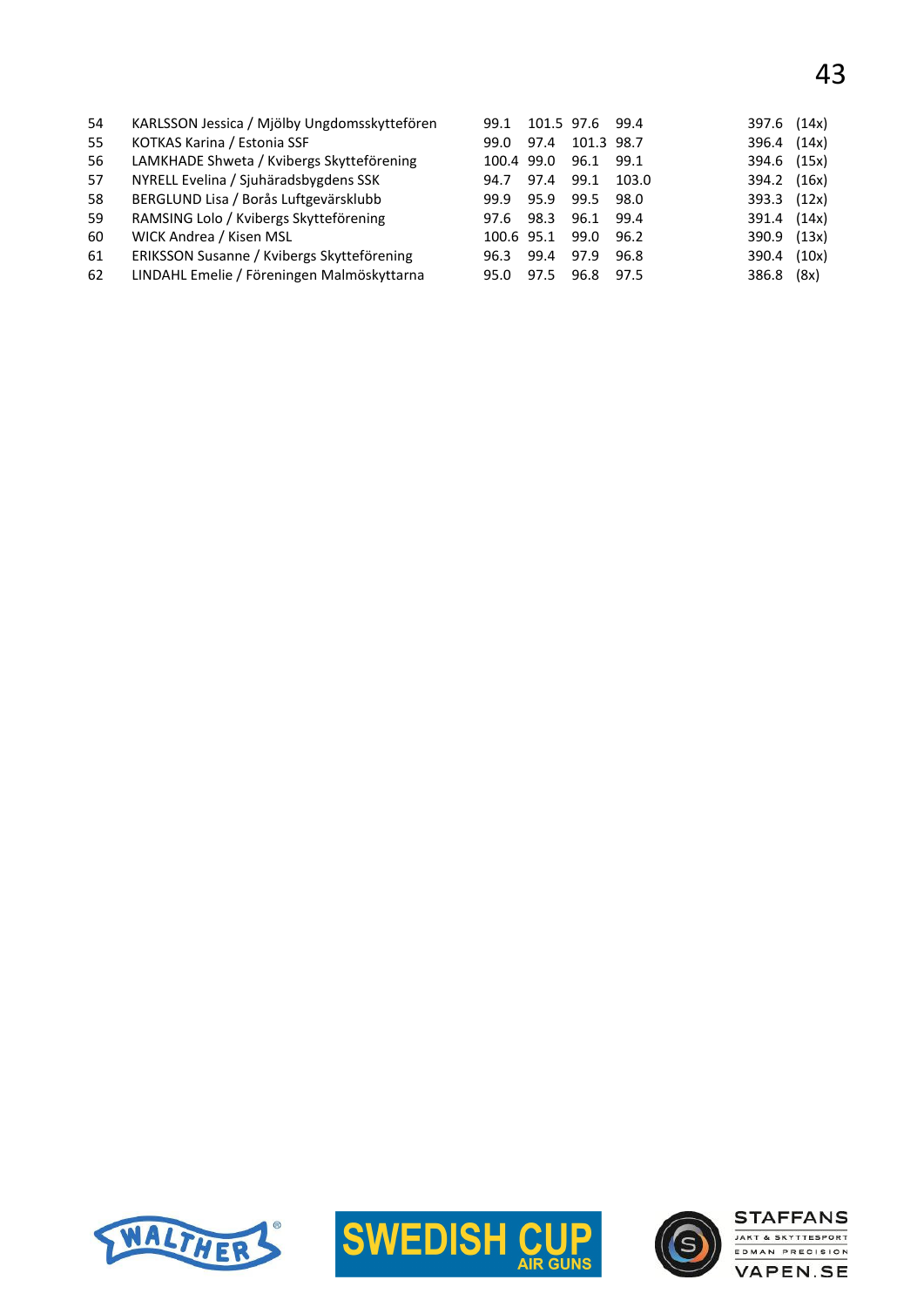#### Final Air Rifle Junior Men

| $\mathbf{1}$ | <b>ELSTAD</b><br>Jørgen<br>Vestre Bærum         | 30.4<br>10.0<br>10.3<br>10.1 | 60.7<br>9.6<br>10.6<br>10.1  |                                    | 10.0 10.1<br>10.6 10.6 | 9.5<br>10.2                           | 81.3 102.0 121.7 141.4 162.0 182.8<br>9.9<br>9.8  | 10.0<br>10.6 | 10.1<br>10.7 | 10.0<br>10.5 | 203.3 |
|--------------|-------------------------------------------------|------------------------------|------------------------------|------------------------------------|------------------------|---------------------------------------|---------------------------------------------------|--------------|--------------|--------------|-------|
|              | 2 JARVA<br>Aleksi<br>Poliisien Ampumaseura      | 30.2<br>10.0<br>10.0<br>10.2 | 58.5<br>10.0<br>7.8<br>10.5  |                                    | 10.4 10.9<br>10.6 10.0 | 10.6<br>10.2                          | 79.5 100.4 121.2 141.3 161.9 181.8<br>10.2<br>9.9 | 10.2<br>10.4 | 10.5<br>9.4  | 9.7<br>10.6  | 202.1 |
|              | 3 HANSEN<br>Mads Rimer<br>Danish Junior Team    | 30.7<br>10.7<br>9.9<br>10.1  | 61.7<br>9.9<br>10.8<br>10.3  | 10.7 9.3<br>10.3 9.8               |                        | 10.1<br>10.5                          | 82.7 101.8 122.4 142.8 161.4<br>9.9<br>10.5       | 9.5<br>9.1   | 10.6<br>8.1  |              | 180.1 |
| 4            | <b>M STRAND</b><br>Ola<br><b>MIR</b>            | 30.0<br>10.0<br>9.7<br>10.3  | 61.1<br>10.6<br>10.3<br>10.2 | 10.1 9.6                           | 10.4 10.0              | 81.6 101.2 121.5 141.7<br>10.4<br>9.9 | 10.8<br>9.4                                       | 10.0<br>9.7  |              |              | 161.4 |
|              | 5 SØRLI<br>Håkon<br>Kisen MSL                   | 31.3<br>10.1<br>10.7<br>10.5 | 61.9<br>10.3<br>10.7<br>9.6  | 10.0 10.0<br>10.1 9.8              |                        | 82.0 101.8 119.9<br>8.8<br>9.3        | 9.8<br>10.1                                       |              |              |              | 139.8 |
| 6            | PETTERSSON<br>Tim<br>I16/LV6 Skytteförening     | 27.5<br>10.5<br>8.7<br>8.3   | 58.4<br>10.2<br>10.0<br>10.7 | 79.5 99.9<br>10.8 9.7<br>10.3 10.7 |                        | 10.1<br>9.8                           |                                                   |              |              |              | 119.8 |
| $7^{\circ}$  | KARLSSON<br>Joar<br>Söderala Allmänna Idrotts   | 30.0<br>10.0<br>10.2<br>9.8  | 60.0<br>10.2<br>9.6<br>10.2  | 79.5<br>10.3 10.2<br>9.2 10.1      |                        |                                       |                                                   |              |              |              | 99.8  |
| 8            | OVERGAARD<br>Niels Henrik<br>Danish Junior Team | 30.8<br>10.3<br>10.3<br>10.2 | 59.0<br>9.0<br>10.2<br>9.0   | 10.2<br>9.8                        |                        |                                       |                                                   |              |              |              | 79.0  |





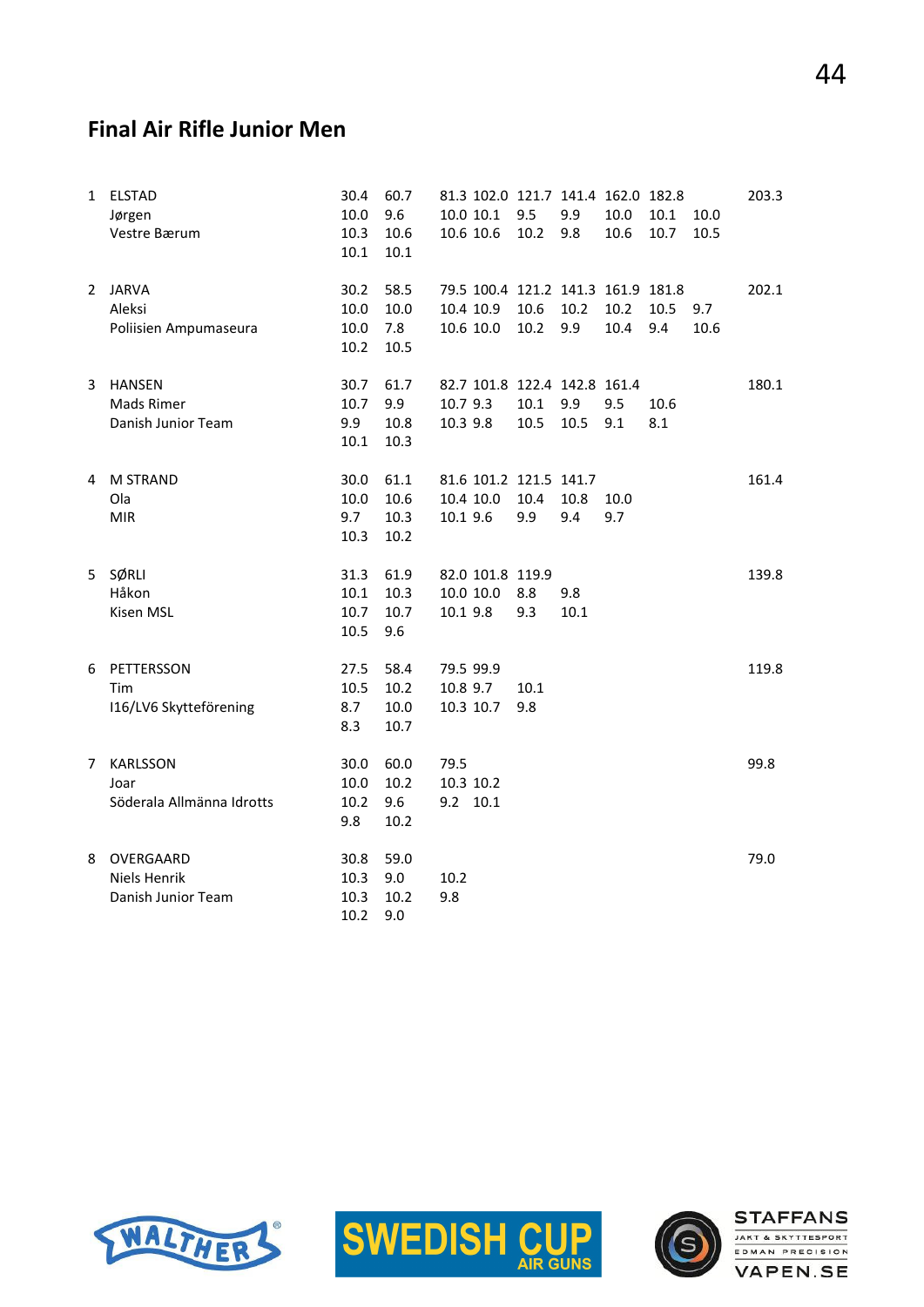# Air Rifle Junior Men

| 1  | ELSTAD Jørgen / Vestre Bærum                       |            | 101.7 103.1 102.2 104.2 103.4 102.2 616.8 |                  |                  |                               |                   |                                    | (37x) |
|----|----------------------------------------------------|------------|-------------------------------------------|------------------|------------------|-------------------------------|-------------------|------------------------------------|-------|
| 2  | M STRAND Ola / MIR                                 |            | 104.0 101.3 101.7 102.9 103.3 101.7 614.9 |                  |                  |                               |                   |                                    | (40x) |
| 3  | JARVA Aleksi / Poliisien Ampumaseura               |            | 101.3 103.9 100.7 102.1 104.3 102.4 614.7 |                  |                  |                               |                   |                                    | (37x) |
| 4  | HANSEN Mads Rimer / Danish Junior Team             |            | 100.9 101.4 102.9 103.9 103.0 102.5 614.6 |                  |                  |                               |                   |                                    | (38x) |
| 5  | <b>OVERGAARD Niels Henrik / Danish Junior Team</b> |            | 101.3 101.1 101.2 103.6 103.3 103.7 614.2 |                  |                  |                               |                   |                                    | (35x) |
| 6  | SøRLI Håkon / Misen MSL                            |            | 102.6 102.9 101.4 102.5 101.8 102.4 613.6 |                  |                  |                               |                   |                                    | (36x) |
| 7  | PETTERSSON Tim / I 16/LV 6 Skytteförening          |            | 100.8 103.1 103.4 102.2 102.6 101.3 613.4 |                  |                  |                               |                   |                                    | (40x) |
| 8  | KARLSSON Joar / Söderala Allmänna Idrottsklub      |            | 102.0 103.1 102.5 101.8 100.6 101.9 611.9 |                  |                  |                               |                   |                                    | (35x) |
| 9  | STENSTRöM Joni / Rasbo Skytteförening              |            | 102.3 101.1 101.6 102.1 101.7 102.8 611.6 |                  |                  |                               |                   |                                    | (38x) |
| 10 | LåNGSTRöM Sebastian / Kyrkslätt Skf                |            | 102.2 101.5 101.8 100.6 102.2 103.2 611.5 |                  |                  |                               |                   |                                    | (33x) |
| 11 | FRIMAN Cristian / Esbo skf                         |            | 101.1 102.1 103.2 103.1 102.2 99.4        |                  |                  |                               |                   | 611.1                              | (36x) |
| 12 | MADSEN Marcus / Vellinge Sportskytteklubb          |            | 102.4 100.1 99.8 101.4 102.5 104.3 610.5  |                  |                  |                               |                   |                                    | (32x) |
| 13 | THOMSEN Kristian / Danish Junior Team              |            | 100.6 101.6 104.7 101.7 100.8 101.0 610.4 |                  |                  |                               |                   |                                    | (35x) |
| 14 | EFRAIMSSON Christoffer / Malung Skyttegille        |            | 100.3 102.3 102.6 101.0 101.9 100.7 608.8 |                  |                  |                               |                   |                                    | (34x) |
| 15 | BJäREHäLL Emil / I 16/LV 6 Skytteförening          | 98.0       | 99.2                                      |                  |                  | 101.7 103.2 102.4 102.7 607.2 |                   |                                    | (31x) |
| 16 | JOHANSSON Saul / Ramselefors Skytteförening        | 102.9      |                                           |                  |                  | 101.6 101.5 100.0 100.2 99.4  |                   | 605.6                              | (32x) |
| 17 | PUKARALAMMI Matias / Kankaanpään Ampujat           | 99.7       |                                           |                  |                  | 104.4 100.3 101.3 101.2 98.3  |                   | 605.2                              | (32x) |
| 18 | LARSEN Henrik / NTG Kongsvinger                    | 98.5       |                                           |                  |                  | 101.8 102.0 102.5 101.3 99.1  |                   | 605.2                              | (29x) |
| 19 | KILDEHøJ Nicklas Højfeldt / Danish Junior Team     | 99.6       |                                           | 103.2 102.3 98.8 |                  |                               | 100.1 100.8 604.8 |                                    | (27x) |
| 20 | FINVåG Thomas / MIR                                | 100.3      |                                           | 102.1 100.4 99.3 |                  |                               | 100.9 101.8 604.8 |                                    | (25x) |
| 21 | AMUNDSEN Bjørnar / Krapfoss SSL                    | 99.5       | 101.5 99.8                                |                  |                  | 101.9 100.2 101.6 604.5       |                   |                                    | (31x) |
| 22 | LEPPä Aleksi / HAS                                 |            | 102.2 101.3 96.9                          |                  |                  | 101.7 100.1 101.6 603.8       |                   |                                    | (28x) |
| 23 | SUNDQVIST Erik / Berga Ungdomsskytteförening       |            | 101.1 101.8 96.6                          |                  |                  | 101.6 102.0 99.7              |                   | 602.8                              | (27x) |
| 24 | WALLBERG Daniel / Loos Skytteförening              | 98.1       | 102.4 97.8                                |                  |                  | 100.9 102.0 101.1 602.3       |                   |                                    | (25x) |
| 25 | NILSSON Martin T / Mönsterås Skytteförening        |            | 101.5 101.3 98.0                          |                  | 101.6 99.6       |                               | 99.7              | 601.7                              | (28x) |
| 26 | NAGYSSON Andreas / Sjuhäradsbygdens SSK            | 100.1 99.3 |                                           |                  |                  | 100.6 100.8 101.1 99.5        |                   | 601.4                              | (29x) |
| 27 | LåNG Jone / Kankaanpään Ampujat                    |            | 100.5 100.9 100.2 99.7                    |                  |                  | 99.5                          |                   | 100.4 601.2                        | (27x) |
| 28 | WALLENTIN Anton / Trelleborgs Sportskytteklubb     | 98.4       |                                           | 100.8 100.8 97.8 |                  |                               | 100.8 102.4 601.0 |                                    | (27x) |
| 29 | JOGMARK Mattias / Eslövs Skyttegille               | 99.9       | 99.2                                      | 100.9 99.4       |                  | 98.7                          | 101.7 599.8       |                                    | (24x) |
| 30 | SJÖSTRÖM Mathias / Vimmerby Skytteförening         | 100.6 99.2 |                                           | 101.8 97.8       |                  | 101.8 98.6                    |                   | 599.8                              | (20x) |
| 31 | JONSSON Alexander / Kvibergs Skytteförening        | 98.7       |                                           |                  |                  | 100.8 102.0 100.1 101.8 96.3  |                   | 599.7                              | (28x) |
| 32 | KLEMMEDSSON Oscar / Christianstads Skyttesälls     | 101.7      | 96.5                                      |                  | 100.5 100.6 99.4 |                               | 100.5 599.2       |                                    | (24x) |
| 33 | JERLSTRöM Timmy / Åkarps Sportskyttar              | 98.7       |                                           | 101.4 103.0 98.1 |                  | 97.9                          | 100.1 599.2       |                                    | (24x) |
| 34 | MAGNUSSON Johannes / Ålems Skytteförening          | 100.9      | 99.1                                      | 99.1             | 97.7             | 99.4                          | 102.7 598.9       |                                    | (23x) |
| 35 | CHRISTENSSON Andreas / Vellinge Sportskyttekl      | 99.8       |                                           | 100.0 100.1 97.1 |                  | 98.0                          | 103.7 598.7       |                                    | (25x) |
| 36 | ERIKSSON Oscar / Stenkumla Skyttegille             | 98.4       | 98.8                                      |                  | 101.8 100.5 99.5 |                               | 99.5              | 598.5                              | (23x) |
| 37 | MAGNOR Samuel / Eda Skyttegille                    | 98.4       | 98.4                                      |                  |                  |                               |                   | 99.7 100.9 100.8 100.2 598.4 (25x) |       |
| 38 | JÖNSSON PETTERSSON Johan / Roasjö Skytteföre       |            | 100.0 101.4 97.7                          |                  | 99.9             | 101.0 98.3                    |                   | 598.3                              | (25x) |
| 39 | JOHANSSON Mikael / Sjuhäradsbygdens SSK            | 97.3       | 97.8                                      | 98.4             |                  | 102.0 100.4 101.3 597.2       |                   |                                    | (23x) |
| 40 | KARLSEN Benjamin T / Kisen MSL                     | 97.2       | 99.0                                      |                  | 100.5 102.1 99.7 |                               | 98.1              | 596.6                              | (29x) |
| 41 | SøNDERGAARD Claus Laumann / Danish Junior          | 99.8       | 100.8 96.0                                |                  | 97.7             | 98.4                          | 101.9 594.6       |                                    | (25x) |
| 42 | NISSEN Jens Holmgaard / Danish Junior Team         | 99.2       | 98.3                                      | 99.1             | 100.0 98.5       |                               | 98.5              | 593.6                              | (23x) |
| 43 | STRöM Marcus / Uddevalla Skyttegille               | 100.4 97.7 |                                           | 99.4             | 95.7             | 99.2                          | 101.1 593.5       |                                    | (22x) |
| 44 | LANGBAKK Sebastian / NTG Kongsvinger               | 95.9       | 99.1                                      | 98.3             | 99.6             | 99.5                          | 98.9              | 591.3                              | (22x) |
| 45 | CEDERLÖW Jonatan / Ramsjö Skytteförening           | 98.7       | 101.0 99.9                                |                  | 100.7 94.1       |                               | 96.5              | 590.9                              | (27x) |
| 46 | SOLBERG Erling / NTG Kongsvinger                   | 100.2 95.6 |                                           | 99.4             | 96.8             | 98.7                          | 99.6              | 590.3                              | (22x) |
| 47 | <b>ARNSETH Kristian / Krapfoss SSL</b>             | 97.0       | 98.4                                      | 99.0             | 97.3             | 98.8                          | 99.4              | 589.9                              | (20x) |
| 48 | JOHANSSON Albin / Lekvattnet-Torsby Skyttefören    | 96.4       | 99.7                                      | 99.6             | 98.0             | 97.6                          | 97.2              | 588.5                              | (17x) |
| 49 | MYHRE Simen / NTG Lillehammer                      | 100.5 97.9 |                                           | 96.2             | 99.2             | 100.4 94.0                    |                   | 588.2                              | (24x) |
| 50 | TANGEN Petter / Kisen MSL                          | 96.5       | 98.1                                      | 99.4             | 95.1             | 97.9                          | 100.4             | 587.4                              | (24x) |
| 51 | ANDERSEN Mikkel Borup / Danish Junior Team         | 97.6       | 97.7                                      | 97.3             | 99.6             | 94.4                          | 99.9              | 586.5                              | (18x) |
| 52 | FRIMAN Björn / Esbo skf                            | 96.6       | 98.9                                      | 98.5             | 98.3             | 99.9                          | 94.0              | 586.2                              | (18x) |
| 53 | HAUGEN Ole Jørgen / NTG Lillehammer                | 97.6       | 96.1                                      | 100.3 98.3       |                  | 98.7                          | 95.2              | 586.2                              | (17x) |
|    |                                                    |            |                                           |                  |                  |                               |                   |                                    |       |







#### **STAFFANS**

**VAPEN.SE**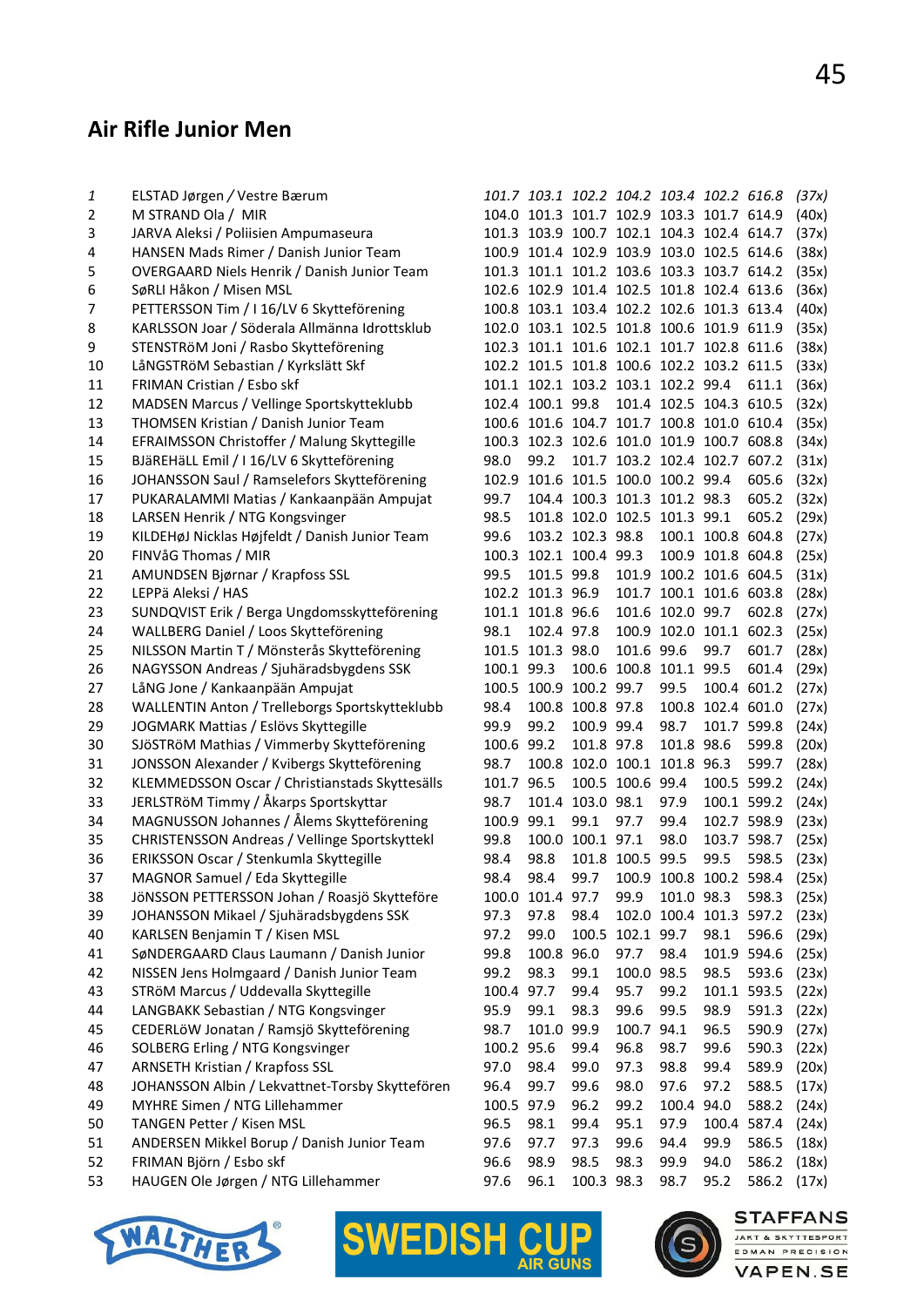| 54 | MARNæS Christer Meineche / Danish Junior Team   | 99.7       | 97.9       | 96.0 | 98.3 | 94.5       | 99.4 | 585.8       | (21x) |
|----|-------------------------------------------------|------------|------------|------|------|------------|------|-------------|-------|
| 55 | TOLLSTERN Simon / Söraby Skytteförening         | 95.3       | 96.0       | 98.9 | 99.7 | 100.1 95.7 |      | 585.7       | (21x) |
| 56 | JACOBSSON Oscar / Ramselefors Skytteförening    | 96.4       | 96.7       | 97.9 | 98.2 | 99.2       | 96.9 | 585.3       | (19x) |
| 57 | ALEXANDERSSON Albin / Gullabo Skytteförening    | 96.2       | 98.2       | 98.1 | 95.8 | 96.8       | 99.0 | 584.1       | (17x) |
| 58 | ASPLUND Jacob / Linköpings Skytteförening       | 98.2       | 93.0       | 97.2 | 97.4 | 100.2 97.4 |      | 583.4       | (22x) |
| 59 | BERTELSEN Casper / Danish Junior Team           | 100.5      | 96.5       | 96.5 | 94.2 | 95.6       | 99.7 | 583.0       | (17x) |
| 60 | HYBHOLT Tobias Volck / Danish Junior Team       | 100.4 94.9 |            | 97.5 | 94.2 | 98.9       | 96.7 | 582.6       | (15x) |
| 61 | BLADH Samuel / Aspö Skytteförening              | 95.6       | 98.2       | 95.7 | 99.2 | 94.1       | 98.6 | 581.4       | (19x) |
| 62 | SøRENSEN Kevin / Danish Junior Team             | 98.8       | 95.0       | 96.7 | 95.8 | 99.1       | 95.1 | 580.5       | (17x) |
| 63 | ANDERSSON Samuel / Tvååkers Skyttegille         | 97.7       | 95.1       | 96.9 | 91.9 | 99.5       | 98.2 | 579.3       | (15x) |
| 64 | PEDERSEN Matias Faurbye / Danish Junior Team    | 93.9       | 94.6       | 98.6 | 97.7 | 96.2       | 97.1 | 578.1       | (15x) |
| 65 | PALM Karl / Mjölby Ungdomsskytteförening        | 95.8       | 94.8       | 95.5 | 94.9 | 95.3       |      | 100.2 576.5 | (16x) |
| 66 | ANDERSSON Erik / Kvibergs Skytteförening        | 94.4       | 96.3       | 95.1 | 98.5 | 94.0       | 98.1 | 576.4       | (14x) |
| 67 | FERDING Jonathan / Aspö Skytteförening          | 95.9       | 97.7       | 94.8 | 97.3 | 94.0       | 94.2 | 573.9       | (17x) |
| 68 | HäGGLUND Emil / Ludvika Skytteförening          | 94.5       | 94.2       | 97.1 | 96.6 | 95.0       | 95.8 | 573.2       | (10x) |
| 69 | PEDERSEN Birger / NTG Kongsvinger               | 96.0       | 92.8       | 97.3 | 95.1 | 93.5       | 98.2 | 572.9       | (14x) |
| 70 | <b>BILLINGTON Fredrik / Krapfoss SSL</b>        | 89.5       | 95.0       | 99.8 | 95.6 | 97.4       | 95.5 | 572.8       | (14x) |
| 71 | GäFERT Felix / Fagersta Ungdomsskytteförenin    | 96.5       | 101.6 97.6 |      | 96.4 | 93.2       | 87.1 | 572.4       | (16x) |
| 72 | ENGVALL Dennis / Ludvika Skytteförening         | 95.4       | 98.0       | 97.6 | 96.7 | 93.1       | 91.4 | 572.2       | (16x) |
| 73 | KLEVEN Lars / NTG Lillehammer                   | 92.2       | 95.0       | 94.2 | 96.1 | 99.8       | 93.6 | 570.9       | (11x) |
| 74 | THUE Joakim / NTG Kongsvinger                   | 90.3       | 86.6       | 97.6 | 95.6 | 98.6       | 98.2 | 566.9       | (15x) |
| 75 | LUNDELL Mikael / Rasbo Skytteförening           | 91.0       | 94.3       | 92.4 | 95.6 | 96.6       | 97.0 | 566.9       | (12x) |
| 76 | ERIKSSON HEIGE Simon / Anderstorps Skytteföre   | 94.8       | 95.4       | 95.1 | 90.7 | 91.5       | 94.5 | 562.0       | (11x) |
| 77 | BERGSTRAND Fredrik / Ludvika Skytteförening     | 97.8       | 92.6       | 92.2 | 89.7 | 92.8       | 95.5 | 560.6       | (13x) |
| 78 | MARKSTRÖM Oscar / Trosa-Hölebo Skytteförening   | 93.9       | 94.6       | 96.3 | 93.5 | 90.5       | 91.3 | 560.1       | (13x) |
| 79 | KRONBERG Martin / Filipstads Skyttegille        | 98.5       | 95.1       | 92.8 | 96.6 | 88.5       | 88.5 | 560.0       | (14x) |
| 80 | JOGMARK Niklas / Eslövs Skyttegille             | 89.7       | 94.7       | 94.6 | 95.8 | 92.0       | 92.0 | 558.8       | (5x)  |
| 81 | DANIELSSON Erik / Ludvika Skytteförening        | 93.8       | 93.2       | 90.4 | 92.4 | 89.8       | 96.2 | 555.8       | (10x) |
| 82 | JOHANSSON Filip / Anderstorps Skytteförening    | 92.5       | 91.3       | 89.3 | 94.5 | 93.0       | 94.0 | 554.6       | (11x) |
| 83 | JONSSON David / Kvibergs Skytteförening         | 93.5       | 90.6       | 95.0 | 97.9 | 89.9       | 86.0 | 552.9       | (10x) |
| 84 | GRAHN David / Aspö Skytteförening               | 95.3       | 87.0       | 91.5 | 91.4 | 92.0       | 94.9 | 552.1       | (10x) |
| 85 | ERIKSSON HEIGE Viktor / Anderstorps Skyttefören | 93.1       | 94.0       | 89.1 | 86.1 | 96.6       | 89.5 | 548.4       | (9x)  |
| 86 | KäCK Arvid / Sjuhäradsbygdens SSK               | 88.1       | 93.4       | 94.8 | 85.5 | 92.9       | 91.3 | 546.0       | (9x)  |
| 87 | OLSEN Henrik J / Krapfoss SSL                   | 90.5       | 91.4       | 92.0 | 95.6 | 90.4       | 84.6 | 544.5       | (9x)  |
| 88 | REINHOLDT PEDERSEN Kasper / Danish Junior       | 87.3       | 88.5       | 93.2 | 92.4 | 88.0       | 94.8 | 544.2       | (5x)  |
| 89 | JOHNSEN Mikael / Krapfoss SSL                   | 89.8       | 87.6       | 89.2 | 93.0 | 86.5       | 91.6 | 537.7       | (8x)  |
| 90 | <b>HANSKI Mathias / Krapfoss SSL</b>            | 91.0       | 89.3       | 88.6 | 90.9 | 89.9       | 84.6 | 534.3       | (4x)  |
| 91 | SUND Adam / NTG Kongsvinger                     | 93.2       | 89.5       | 87.6 | 86.7 | 85.7       | 88.0 | 530.7       | (8x)  |
| 92 | FESSé Simon / Gefle Frivilliga Skarpskyttef     | 88.4       | 92.0       | 82.4 | 90.8 | 84.8       | 85.8 | 524.2       | (10x) |
| 93 | JOHANSEN Nils Kristian / NTG Lillehammer        | 80.8       | 88.8       | 72.6 | 91.2 | 84.1       | 86.7 | 504.2       | (6x)  |
| 94 | L MåNSSON Fredrik / Föreningen Malmöskyttarna   | 95.3       | 95.2       | 96.1 | 96.5 | 89.5       | 7.9  | 480.5       | (15x) |
| 95 | JOHANSSON Villiam / Sjuhäradsbygdens SSK        | 77.1       | 80.3       | 86.9 | 76.6 | 81.9       | 76.1 | 478.9       | (4x)  |
| 96 | DALENLUND Axel / Gefle Frivilliga Skarpskyttef  | 79.0       | 66.3       | 78.6 | 81.1 | 74.7       | 83.7 | 463.4       | (4x)  |
| 97 | WINTERSTø Ole Kristian / MIR                    | 103.5 87.7 |            | 0.0  | 0.0  | 0.0        | 0.0  | 191.2       | (10x) |





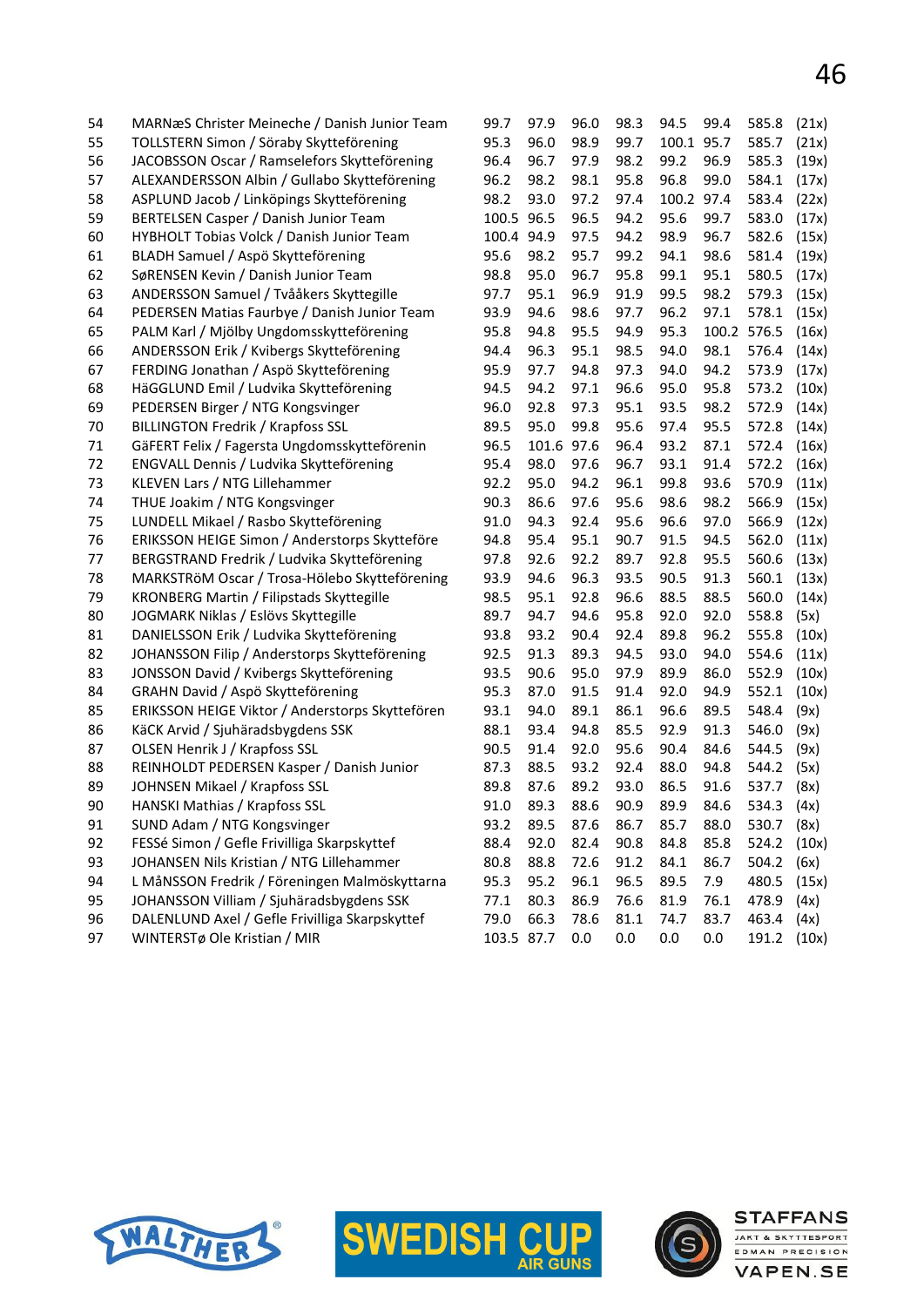#### Final Air Rifle Junior Women

| 1             | <b>STEFFENSEN</b>         | 31.6 | 62.7 |          |                  |                        | 83.5 104.1 124.4 143.0 164.2 185.1 |      |      |      | 205.3 |
|---------------|---------------------------|------|------|----------|------------------|------------------------|------------------------------------|------|------|------|-------|
|               | Astrid                    | 10.8 | 9.9  |          | 10.6 10.4        | 10.2                   | 9.7                                | 10.7 | 10.1 | 10.5 |       |
|               | Danish Junior Team        | 10.1 | 10.9 |          | 10.2 10.2        | 10.1                   | 8.9                                | 10.5 | 10.8 | 9.7  |       |
|               |                           | 10.7 | 10.3 |          |                  |                        |                                    |      |      |      |       |
| $\mathcal{L}$ | <b>HANSEN</b>             | 31.2 | 62.3 |          |                  |                        | 83.0 103.4 124.3 144.4 164.5 184.8 |      |      |      | 204.7 |
|               | Karoline                  | 10.8 | 10.6 | 10.2 9.7 |                  | 10.5                   | 9.9                                | 10.1 | 9.9  | 10.1 |       |
|               | <b>MIR</b>                | 10.2 | 10.6 |          | 10.5 10.7        | 10.4                   | 10.2                               | 10.0 | 10.4 | 9.8  |       |
|               |                           | 10.2 | 9.9  |          |                  |                        |                                    |      |      |      |       |
| 3             | <b>KOLJUHHINA</b>         | 30.2 | 60.7 |          |                  |                        | 81.4 101.2 120.5 141.4 162.3       |      |      |      | 183.1 |
|               | Valeria                   | 10.1 | 9.7  |          | 10.1 10.1        | 9.3                    | 10.6                               | 10.5 | 10.8 |      |       |
|               | EST, Estonia SSF          | 9.8  | 10.0 | 10.6 9.7 |                  | 10.0                   | 10.3                               | 10.4 | 10.0 |      |       |
|               |                           | 10.3 | 10.8 |          |                  |                        |                                    |      |      |      |       |
| 4             | <b>NILSSON</b>            | 30.1 | 60.3 |          |                  | 79.9 100.5 121.0 140.4 |                                    |      |      |      | 160.0 |
|               | Louise                    | 9.9  | 10.1 | 9.9      | 10.6             | 10.1                   | 10.5                               | 9.2  |      |      |       |
|               | Sjuhäradsbygdens SSK      | 10.1 | 10.1 | 9.7      | 10.0             | 10.4                   | 8.9                                | 10.4 |      |      |       |
|               |                           | 10.1 | 10.0 |          |                  |                        |                                    |      |      |      |       |
| 5             | <b>BUSK</b>               | 31.2 | 62.6 |          | 82.2 101.9 120.6 |                        |                                    |      |      |      | 139.6 |
|               | Sina                      | 10.0 | 10.2 |          | 9.4 10.2         | 9.2                    | 9.8                                |      |      |      |       |
|               | Kisen MSL                 | 10.6 | 10.7 | 10.2 9.5 |                  | 9.5                    | 9.2                                |      |      |      |       |
|               |                           | 10.6 | 10.5 |          |                  |                        |                                    |      |      |      |       |
| 6             | HYYTIÄINEN                | 30.4 | 60.7 |          | 80.3 100.2       |                        |                                    |      |      |      | 119.9 |
|               | Nathalie                  | 9.9  | 10.8 | 9.2 9.9  |                  | 9.9                    |                                    |      |      |      |       |
|               | Virsbo Ungdomsskyttefören | 10.2 | 9.8  |          | 10.4 10.0        | 9.8                    |                                    |      |      |      |       |
|               |                           | 10.3 | 9.7  |          |                  |                        |                                    |      |      |      |       |
| 7             | <b>KARLSSON</b>           | 28.4 | 59.1 | 79.6     |                  |                        |                                    |      |      |      | 100.0 |
|               | Hilde                     | 9.3  | 9.8  |          | 10.1 10.2        |                        |                                    |      |      |      |       |
|               | Ramselefors Skytteförenin | 8.8  | 10.2 |          | 10.4 10.2        |                        |                                    |      |      |      |       |
|               |                           | 10.3 | 10.7 |          |                  |                        |                                    |      |      |      |       |
| 8             | ARVIDSSON                 | 28.9 | 59.3 |          |                  |                        |                                    |      |      |      | 79.2  |
|               | Michaela                  | 10.0 | 10.0 | 10.2     |                  |                        |                                    |      |      |      |       |
|               | Skillingaryds Ungdomsskyt | 9.8  | 10.4 | 9.7      |                  |                        |                                    |      |      |      |       |
|               |                           | 9.1  | 10.0 |          |                  |                        |                                    |      |      |      |       |
|               |                           |      |      |          |                  |                        |                                    |      |      |      |       |





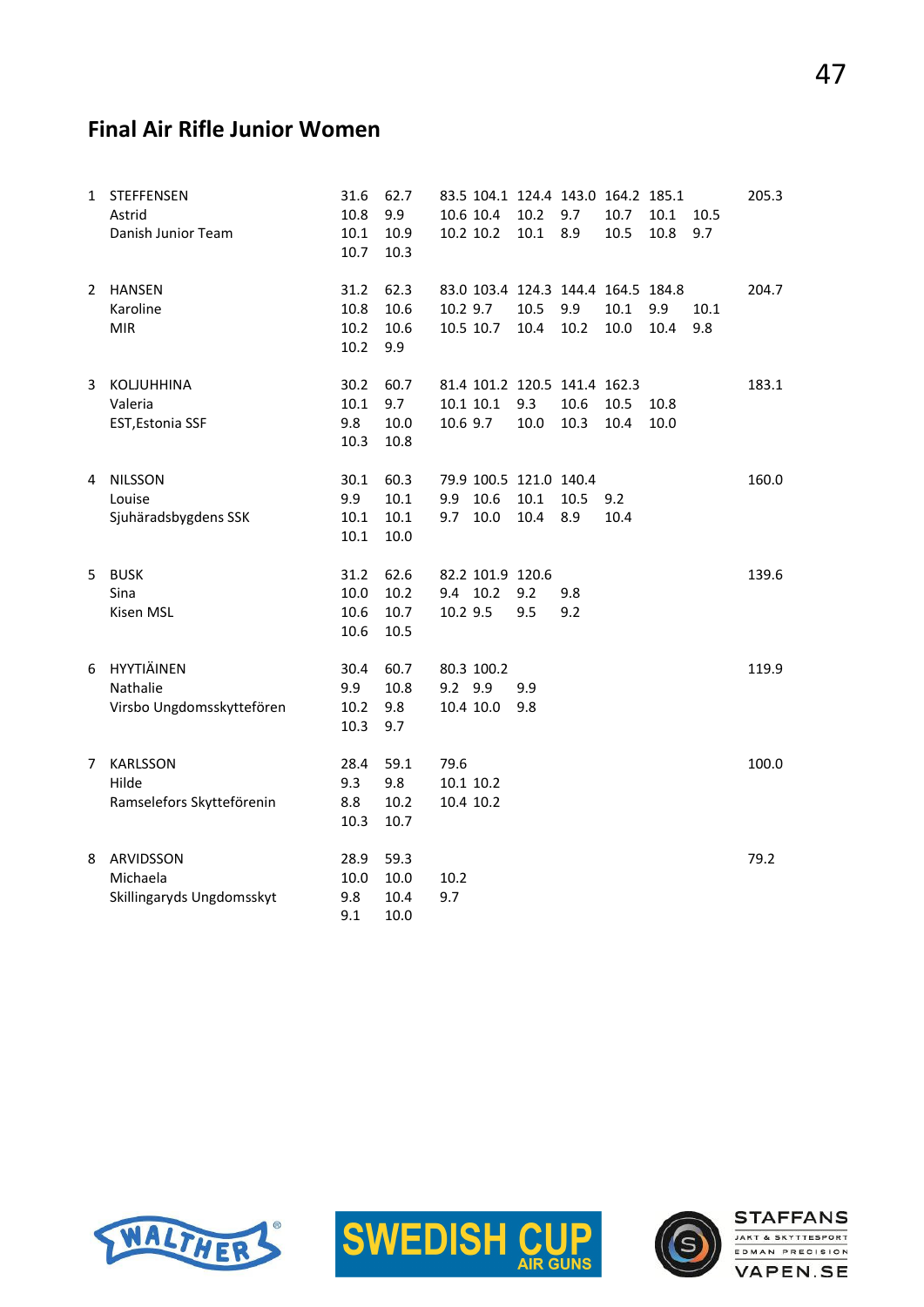#### Air Rifle Junior Women

| 1  | <b>BUSK Sina / Kisen MSL</b>                   |            | 103.4 104.1 105.1 100.2 |                   |             | 412.8       | (27x) |
|----|------------------------------------------------|------------|-------------------------|-------------------|-------------|-------------|-------|
| 2  | HANSEN Karoline / MIR                          |            | 103.8 103.4 102.9 102.6 |                   |             | 412.7       | (27x) |
| 3  | HYYTIäINEN Nathalie / Virsbo Ungdomsskytteföre |            | 102.8 102.1 103.8 103.6 |                   |             | 412.3       | (33x) |
| 4  | KOLJUHHINA Valeria / Estonia SSF               |            | 104.4 101.0 102.8 103.8 |                   |             | 412.0       | (25x) |
| 5  | STEFFENSEN Astrid / Danish Junior Team         |            | 100.6 103.3 104.6 102.7 |                   |             | 411.2       | (32x) |
| 6  | NILSSON Louise / Sjuhäradsbygdens SSK          |            | 102.2 102.8 102.7 103.0 |                   |             | 410.7       | (27x) |
| 7  | ARVIDSSON Michaela / Skillingaryds Ungdomsskyö |            | 102.4 102.1 101.6 104.4 |                   |             | 410.5       | (24x) |
| 8  | KARLSSON Hilde / Ramselefors Skytteförening    |            | 103.2 103.4 100.3 103.3 |                   |             | 410.2       | (25x) |
| 9  | LANGHOFF Kathrine / Danish Junior Team         |            | 101.2 102.6 102.8 102.5 |                   |             | 409.1       | (26x) |
| 10 | NIELSEN Henriette Hylsebeck / Danish Junior    |            | 101.3 101.4 102.5 103.4 |                   |             | 408.6       | (25x) |
| 11 | BJäREHäLL Nina / I 16/LV 6 Skytteförening      |            | 104.3 100.0 102.9 100.9 |                   |             | 408.1       | (24x) |
| 12 | HENRIKSEN Diana / Danish Junior Team           |            | 103.2 101.9 100.9 102.1 |                   |             | 408.1       | (23x) |
| 13 | JOHANSSON Emelie / Veddige Ungdomsskyttefö     |            | 101.1 102.6 103.1 101.3 |                   |             | 408.1       | (23x) |
| 14 | MORTENSEN Siri / Kisen MSL                     | 98.8       |                         | 103.4 102.9 102.6 |             | 407.7       | (25x) |
| 15 | HAVUKAINEN Inka / Kiteen ampujat ry, KitA      |            | 100.2 101.8 102.8 102.9 |                   |             | 407.7       | (22x) |
| 16 | SJÖSTRÖM Mathilda / Vimmerby Skytteförening    |            | 103.3 101.1 101.9 101.3 |                   |             | 407.6       | (22x) |
| 17 | PELTONEN Saana / KeuSA                         |            | 100.4 101.9 102.4 102.9 |                   |             | 407.6       | (21x) |
| 18 | BUCHHOLDT Natasja Emilie / Dansk Skytte Union  |            | 100.3 103.0 101.5 102.4 |                   |             | 407.2       | (26x) |
| 19 | <b>TATTARI Saana / NoSA</b>                    |            | 103.5 99.5 101.6 102.6  |                   |             | 407.2       | (22x) |
| 20 | KARLSSON Hanna / Ramselefors Skytteförening    |            | 100.9 104.4 101.2 100.5 |                   |             | 407.0       | (25x) |
| 21 | VILJANEN Henna / PAS                           |            | 100.8 101.6 103.5 100.7 |                   |             | 406.6       | (20x) |
| 22 | VATNE Jenny / NTG Kongsvinger                  | 98.0       |                         | 102.6 104.2 101.7 |             | 406.5       | (23x) |
| 23 | BONDESSON Maria / Gullabo Skytteförening       |            | 101.1 101.5 101.2 102.2 |                   |             | 406.0       | (21x) |
| 24 | HAMMER Eilen / NTG Kongsvinger                 |            | 101.3 101.0 101.3 102.2 |                   |             | 405.8       | (19x) |
| 25 | NIELSEN Camilla Birch / Danish Junior Team     |            | 102.0 101.3 99.7        |                   | 102.4       | 405.4       | (27x) |
| 26 | ERIKSSON Frida / Stenkumla Skyttegille         |            | 100.7 101.5 101.7 101.5 |                   |             | 405.4       | (20x) |
| 27 | KUISMA Jenna / PAS                             |            | 100.5 103.8 100.2 100.6 |                   |             | 405.1       | (20x) |
| 28 | BERGFELDT Madeleine / Malung Skyttegille       |            | 102.1 100.5 100.0 102.1 |                   |             | 404.7       | (22x) |
| 29 | N RøNNINGSGRIND Anja / MIR                     |            | 100.2 102.0 101.4 100.8 |                   |             | 404.4       | (21x) |
| 30 | KIVI Aina / Kyrkslätt Skf                      | 97.9       |                         | 101.4 102.0 102.1 |             | 403.4       | (22x) |
| 31 | FORSBERG Emelie / Gullabo Skytteförening       |            | 100.7 102.3 100.9 99.5  |                   |             | 403.4       | (19x) |
| 32 | STETTE Trine R. / NTG Kongsvinger              | 101.4 99.9 |                         | 102.5 99.4        |             | 403.2       | (22x) |
| 33 | HAUGEN June / NTG Kongsvinger                  |            | 103.6 102.0 99.1        |                   | 98.5        | 403.2       | (18x) |
| 34 | HALLéN Emelie / Trosa-Hölebo Skytteförening    | 99.4       |                         | 101.7 100.6 101.3 |             | 403.0       | (24x) |
| 35 | WIMMERGREN Annie / Gullabo Skytteförening      | 99.3       |                         | 100.1 100.8 102.8 |             | 403.0       | (22x) |
| 36 | SVENSSON Caroline / Aspö Skytteförening        |            | 100.3 101.5 103.0 98.0  |                   |             | 402.8       | (22x) |
| 37 | LUND Katrine / Numedal Sportskytterlag         |            | 102.0 102.0 99.1        |                   | 99.7        | 402.8 (15x) |       |
| 38 | LAINE Katariina / HIAS                         | 98.8       | 99.7                    |                   | 101.9 102.3 | 402.7       | (18x) |
| 39 | DANIELS Erika / Malung Skyttegille             | 100.9 99.7 |                         | 102.8 99.1        |             | 402.5       | (19x) |
| 40 | BéDOIRE Emilia / Filipstads Skyttegille        | 100.7 99.9 |                         | 99.7              | 101.6       | 401.9       | (19x) |
| 41 | JONSSON Emilia / Delsbo-Bjuråker Skytteförenin |            | 100.0 100.1 101.3 100.5 |                   |             | 401.9       | (19x) |
| 42 | PAULSSON Linda / Trosa-Hölebo Skytteförening   | 102.5 99.5 |                         | 98.3              | 101.5       | 401.8       | (20x) |
| 43 | JONSSON Johanna / Gullabo Skytteförening       |            | 100.8 101.4 99.8        |                   | 99.7        | 401.7       | (17x) |
| 44 | LIEWENDAHL Elin / Ålands Ssf                   | 98.9       | 103.6 99.1              |                   | 99.9        | 401.5       | (18x) |
| 45 | ALEXANDERSSON Mikaela / Gullabo Skytteföreni   | 100.9 99.9 |                         |                   | 100.5 100.0 | 401.3       | (19x) |
| 46 | ANDERSSON Elin / Ludvika Skytteförening        | 98.6       | 99.4                    |                   | 102.0 101.2 | 401.2       | (21x) |
| 47 | FRANSSON Salli / Aspö Skytteförening           | 102.6 99.1 |                         | 98.3              | 101.1       | 401.1       | (20x) |
| 48 | SIIVONEN Anna-Maria / Rauma                    |            | 100.9 100.7 100.4 98.9  |                   |             | 400.9       | (20x) |
| 49 | ÖSTMAN Anna / Ramselefors Skytteförening       | 97.1       |                         | 102.8 101.4 99.6  |             | 400.9       | (16x) |
| 50 | LANDSTRöM Marina / Gällivare Skytteförening    | 99.6       | 98.8                    |                   | 102.3 100.1 | 400.8       | (18x) |
| 51 | VATNE Eline / Nordstrand sportsskyttere        | 99.6       | 99.1                    |                   | 102.0 100.0 | 400.7       | (18x) |
| 52 | EDMAN Isabelle / Jönköpings Skyttegille        |            | 102.7 102.4 98.0        |                   | 97.4        | 400.5       | (19x) |
| 53 | ANDERSSON Ida / Sjuhäradsbygdens SSK           | 99.2       | 99.9                    | 99.8              | 101.6       | 400.5       | (17x) |
|    |                                                |            |                         |                   |             |             |       |





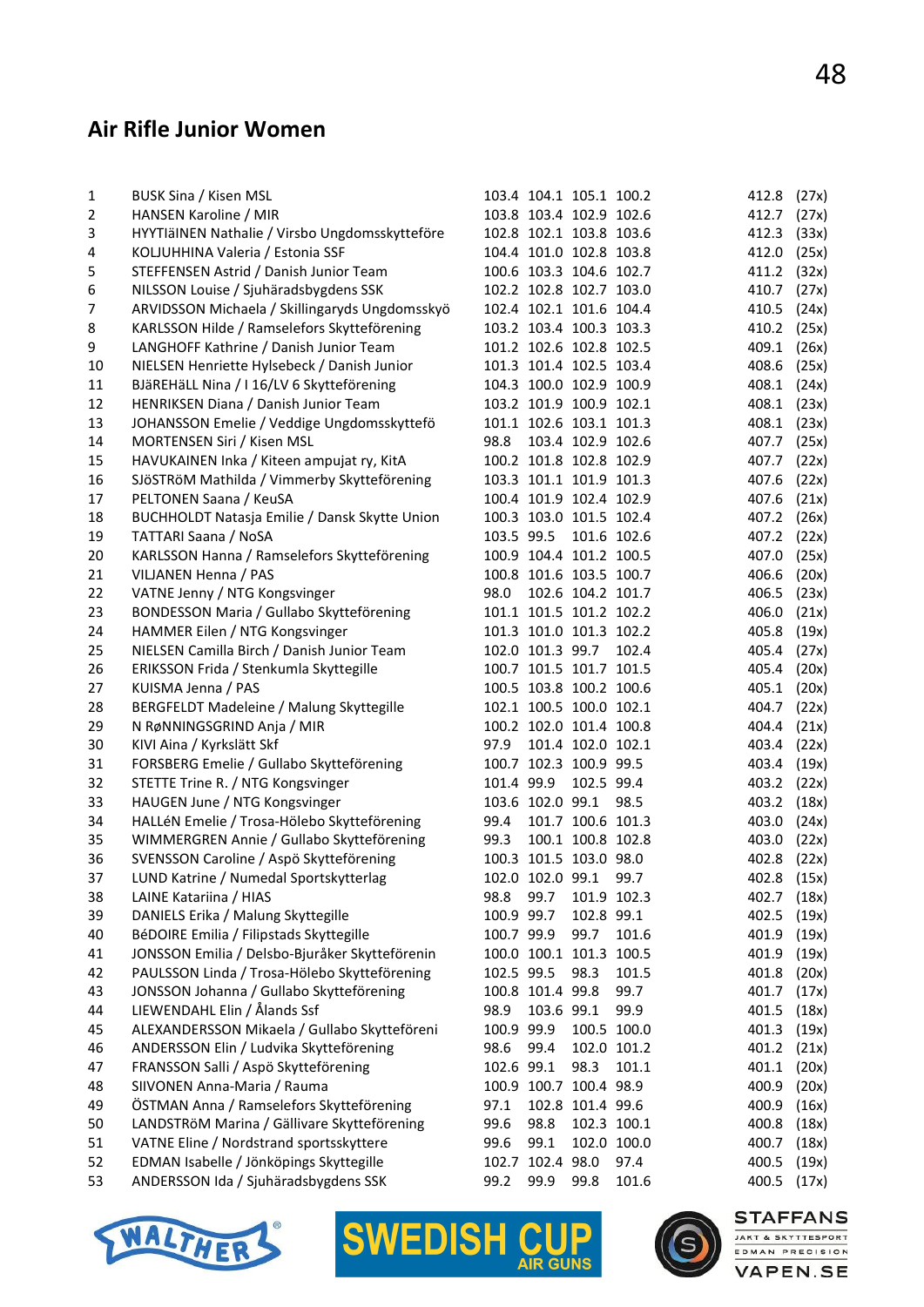**STAFFANS** 

JAKT & SKYTTESPORT<br>EDMAN PRECISION **VAPEN.SE** 

| 54  | ROSANDER Zandra / Anderstorps Skytteförening     | 98.9       | 99.4       |                  | 100.4 101.7 | 400.4       | (19x) |
|-----|--------------------------------------------------|------------|------------|------------------|-------------|-------------|-------|
| 55  | FJäLLSTRöM Emma / Gällivare Skytteförening       | 99.9       |            | 100.6 102.0 97.8 |             | 400.3       | (16x) |
| 56  | BENGTSSON Maria / Ludvika Skytteförening         | 102.7 99.4 |            | 98.4             | 99.7        | 400.2       | (16x) |
| 57  | NYFLøT Victoria / NTG Lillehammer                | 100.3 99.6 |            | 100.9 99.1       |             | 399.9       | (13x) |
| 58  | NESHEIM Regine / NTG Lillehammer                 | 97.7       | 99.1       |                  | 102.6 100.2 | 399.6       | (18x) |
| 59  | LINDQVIST Gisela / Delsbo-Bjuråker Skytteförenin | 99.8       | 99.9       | 98.7             | 100.8       | 399.2       | (15x) |
| 60  | BORGEN OPPEDAL Idun / MIR                        | 99.6       | 100.0 98.9 |                  | 100.2       | 398.7       | (21x) |
| 61  | NIKOLAJEVA Darja / Estonia SSF                   | 100.1 98.1 |            |                  | 100.2 100.0 | 398.4       | (15x) |
| 62  | HYRKäS Emmi / Simpeleen Hahlo                    | 99.5       | 102.2 98.1 |                  | 98.4        | 398.2       | (19x) |
| 63  | HäKKINEN Armi / PAS                              | 100.3 99.3 |            | 97.6             | 100.8       | 398.0       | (12x) |
| 64  | NILSSON Sarah / Ystads Skyttegille               | 97.4       | 99.6       |                  | 100.0 100.8 | 397.8       | (17x) |
| 65  | EDBERG Beatrice / Ludvika Skytteförening         | 97.5       | 96.1       |                  | 100.0 104.0 | 397.6       | (16x) |
| 66  | TEIGEN Maret / NTG Kongsvinger                   | 99.9       |            | 100.4 100.7 96.6 |             | 397.6       | (16x) |
| 67  | AARSKOG Sara / NTG Kongsvinger                   | 98.7       | 99.8       | 99.3             | 99.7        | 397.5       | (16x) |
| 68  | MAGNOR Angelica / Skillingmarks Skyttegille      | 96.7       | 100.7 99.7 |                  | 100.3       | 397.4       | (19x) |
| 69  | HJORTSKULL Rebecca / Söraby Skytteförening       | 97.9       | 101.0 98.6 |                  | 99.7        | 397.2       | (15x) |
| 70  | MATTILA Jasmin / SodA                            | 99.0       | 97.8       | 101.8 98.0       |             | 396.6       | (16x) |
| 71  | NORDHAGEN Gyda / Hernes SSL                      | 98.9       | 99.4       | 98.3             | 99.8        | 396.4       | (16x) |
| 72  | KNUTSSON Maria / Sjuhäradsbygdens SSK            | 97.2       | 98.4       |                  | 100.2 100.2 | 396.0       | (18x) |
| 73  | HEMTMAN JOHANSSON Cecilia / Ununge Skyttefö      | 99.3       | 99.4       | 99.5             | 97.3        | 395.5       | (12x) |
| 74  | PRUSILA Roosa / NoSA                             | 97.1       | 99.1       | 100.4 98.7       |             | 395.3       | (16x) |
| 75  | KäCK Emma / Sjuhäradsbygdens SSK                 | 99.6       | 98.9       | 98.9             | 97.8        | 395.2       | (14x) |
| 76  | KLEMMEDSSON Johanna / Christianstads Skyttes     | 99.5       | 96.1       | 101.2 97.7       |             | 394.5       | (16x) |
| 77  | FELDT Johanna / Trelleborgs Sportskytteklubb     | 98.6       | 99.5       | 96.6             | 99.7        | 394.4       | (13x) |
| 78  | PERSSON Lina / Skoga-Ekshärads Skytteförenin     | 96.9       | 97.1       | 99.9             | 100.4       | 394.3       | (11x) |
| 79  | ARVIDSSON Johanna / Skillingaryds Ungdomsskytö   | 99.0       | 97.7       | 97.9             | 99.4        | 394.0       | (17x) |
| 80  | SøRENSEN Mette / Danish Junior Team              | 97.2       | 96.3       | 99.7             | 100.5       | 393.7       | (13x) |
| 81  | EKLöF Anna / Storfors Skytteförening             | 94.9       | 98.0       | 101.8 98.7       |             | 393.4       | (12x) |
| 82  | <b>SAARINEN Niina / SMAS</b>                     | 98.6       | 98.1       | 98.1             | 98.2        | 393.0       | (12x) |
| 83  | JACOBSEN Karen-Oline / NTG Lillehammer           | 99.5       | 100.6 94.3 |                  | 97.9        | 392.3       | (14x) |
| 84  | JOHANSSON Gabriella / Gullabo Skytteförening     | 97.1       | 97.4       | 99.2             | 98.4        | 392.1       | (13x) |
| 85  | SETTERBERG Amanda / Kinneveds Skytteförening     | 100.5 96.8 |            | 98.3             | 96.1        | 391.7       | (11x) |
| 86  | <b>GROMSRUD Eirin / Kisen MSL</b>                | 101.6 99.9 |            | 93.8             | 96.1        | 391.4       | (13x) |
| 87  | GöTHBERG Ebba / Anderstorps Skytteförening       | 94.1       | 99.8       | 99.7             | 97.8        | 391.4       | (12x) |
| 88  | ENGDAHL Louise / Botkyrka Skytteförening         | 98.5       | 96.1       | 97.1             | 99.7        | 391.4       | (11x) |
| 89  | KJøLGåRD Kristina / NTG Lillehammer              | 98.8       | 99.2       | 95.8             | 97.6        | 391.4       | (8x)  |
| 90  | ARSKANS Michelle / Klinte Skyttegille            | 96.8       |            | 100.0 96.6       | 97.8        | 391.2 (16x) |       |
| 91  | TOLLSTERN Ida / Söraby Skytteförening            | 96.3       | 98.7       | 100.1 96.0       |             | 391.1       | (15x) |
| 92  | SVENSSON Linnéa / Skillingaryds Ungdomsskyttefö  | 98.7       | 98.3       | 96.8             | 96.9        | 390.7       | (11x) |
| 93  | SANDBRAATEN Gøril / NTG Kongsvinger              | 96.6       | 99.0       | 98.6             | 96.2        | 390.4       | (10x) |
| 94  | MANNERUD Ida / NTG Kongsvinger                   | 96.7       | 99.7       | 94.8             | 98.4        | 389.6       | (10x) |
| 95  | JOHANSSON Isabelle / Anderstorps Skytteförening  | 100.4 93.4 |            | 96.7             | 98.9        | 389.4       | (14x) |
| 96  | KARLSSON Mathilda / Heby Skytteförening          | 96.4       | 99.8       | 97.1             | 96.0        | 389.3       | (14x) |
| 97  | GRANBACK Nathalie / Mönsterås Skytteförening     | 95.3       | 99.9       | 99.8             | 94.2        | 389.2       | (10x) |
| 98  | LINDAHL Sara / Föreningen Malmöskyttarna         | 91.6       | 99.6       | 101.0 96.9       |             | 389.1       | (12x) |
| 99  | SVENSSON Lotta / Christianstads Skyttesällskap   | 99.2       | 94.5       | 99.2             | 96.2        | 389.1       | (10x) |
| 100 | WESTMAN Sofie / Vellinge Sportskytteklubb        | 98.1       | 94.0       | 97.5             | 98.9        | 388.5       | (12x) |
| 101 | STAKE Ida Haugstad / NTG Lillehammer             | 98.5       | 91.3       | 98.2             | 100.3       | 388.3       | (15x) |
| 102 | HANSSON Sara / Eslövs Skyttegille                | 96.5       | 98.2       | 97.7             | 95.7        | 388.1       | (11x) |
| 103 | VORBAU Linda / Trelleborgs Sportskytteklubb      | 99.9       | 95.0       | 95.8             | 97.2        | 387.9       | (9x)  |
| 104 | LAITINEN Essi / Turun Seudan Ampujat             | 99.7       | 92.0       | 99.4             | 96.3        | 387.4       | (14x) |
| 105 | VOLEHAUGEN Helene / NTG Lillehammer              | 98.1       | 99.0       | 96.9             | 93.4        | 387.4       | (8x)  |
| 106 | ØYNEBRåTEN Julie Ulrikke / MIR                   | 95.7       | 92.7       | 97.7             | 97.8        | 383.9       | (11x) |
| 107 | HEDSTRöM Ingrid / Mjölby Ungdomsskytteföreni     | 98.6       | 93.2       | 97.1             | 94.7        | 383.6       | (10x) |
| 108 | HENRIKSSON My / Ringamåla Skytteförening         | 98.4       | 91.8       | 96.5             | 96.8        | 383.5       | (14x) |
| 109 | HEDBERG Ida / Hällefors Skytteförening           | 97.6       | 98.5       | 94.1             | 93.2        | 383.4       | (10x) |
| 110 | KARLSSON Madelene / Ringamåla Skytteförening     | 96.6       | 95.3       | 97.2             | 94.3        | 383.4       | (9x)  |



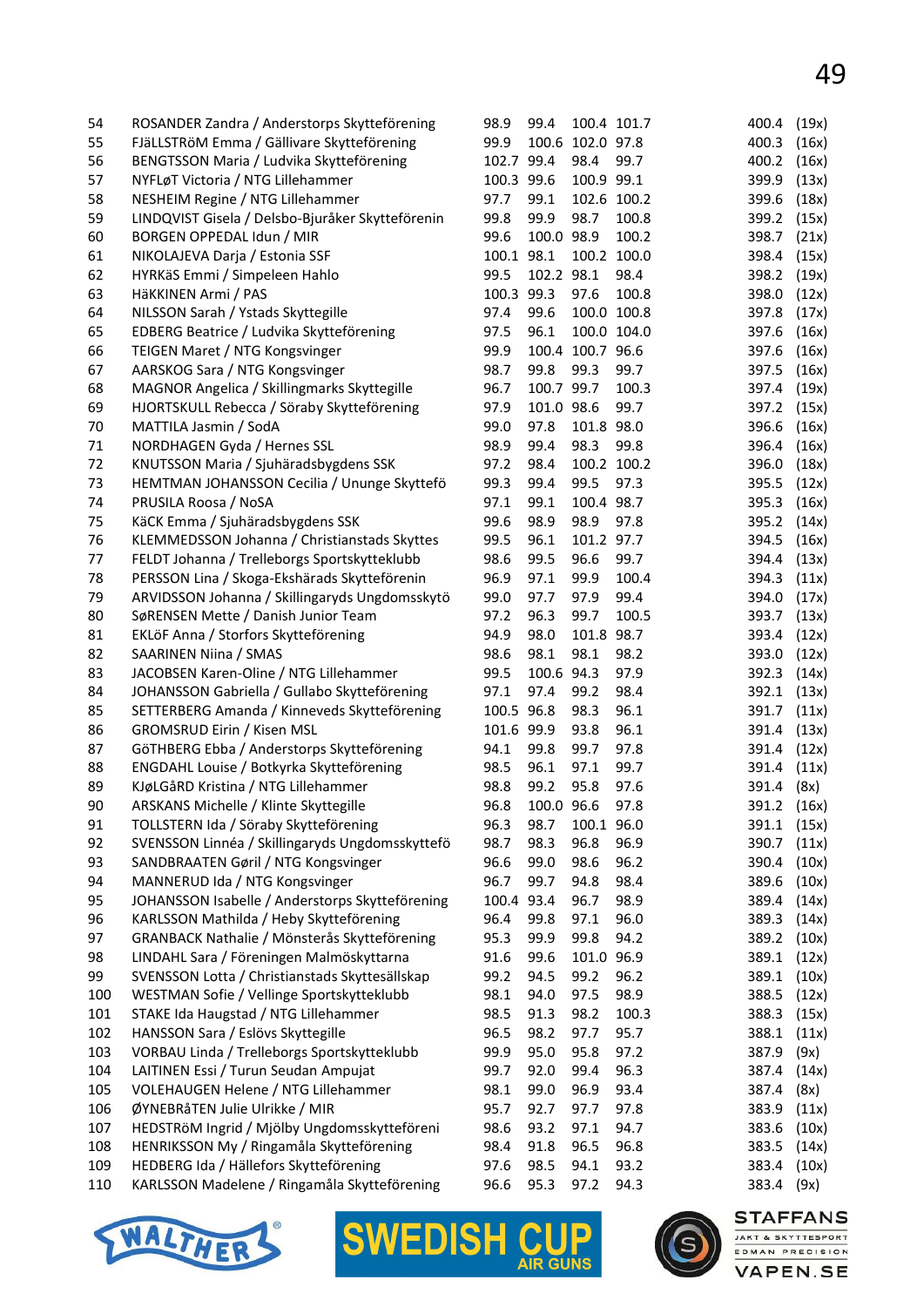| 111 | STAFåS Malin / Hagfors Skyttegille               | 94.3 | 95.5 | 96.8       | 96.6 | 383.2 | (10x) |
|-----|--------------------------------------------------|------|------|------------|------|-------|-------|
| 112 | JANSSON Malin / Bogsta Skyttegille               | 96.1 | 94.2 | 94.3       | 97.8 | 382.4 | (10x) |
| 113 | YLIPää Linnéa / Gällivare Skytteförening         | 96.5 | 99.0 | 92.8       | 93.7 | 382.0 | (10x) |
| 114 | CARLSSON Johanna / Gullabo Skytteförening        | 97.2 | 92.9 | 98.4       | 93.0 | 381.5 | (10x) |
| 115 | GAHNE Jennifer / Stenkumla Skyttegille           | 97.7 | 94.4 | 95.7       | 93.5 | 381.3 | (14x) |
| 116 | GUSTAVSSON Frida / Mjölby Ungdomsskyttefören     | 94.2 | 97.9 | 100.1 88.3 |      | 380.5 | (10x) |
| 117 | BLOM Elin / Tvååkers Skyttegille                 | 95.4 | 96.0 | 91.9       | 97.0 | 380.3 | (11x) |
| 118 | JOHANSSON Linnéa / Skövde Skyttegille            | 94.2 | 99.7 | 96.5       | 88.4 | 378.8 | (9x)  |
| 119 | LINDMARK Moa / By Skytteförening                 | 93.1 | 94.3 | 95.8       | 95.5 | 378.7 | (5x)  |
| 120 | FRANSSON Medelene / Falköpings Skyttegille       | 96.7 | 93.9 | 95.0       | 92.0 | 377.6 | (9x)  |
| 121 | ANDERSSON Cecilia / Trelleborgs Sportskytteklubb | 99.5 | 88.1 | 91.7       | 98.3 | 377.6 | (8x)  |
| 122 | NYRELL Matilda / Sjuhäradsbygdens SSK            | 93.5 | 94.3 | 96.8       | 91.8 | 376.4 | (8x)  |
| 123 | VINDAL Stine / NTG Kongsvinger                   | 94.4 | 95.4 | 93.0       | 93.1 | 375.9 | (6x)  |
| 124 | ANDERSSON Angelica / Trollhättebygdens Sports    | 92.9 | 95.2 | 95.3       | 91.8 | 375.2 | (8x)  |
| 125 | STARK Anna / Skillingaryds Ungdomsskyttefö       | 97.7 | 95.4 | 89.7       | 88.7 | 371.5 | (9x)  |
| 126 | LARSSON Lovisa / I 16/LV 6 Skytteförening        | 92.7 | 90.5 | 93.8       | 93.4 | 370.4 | (5x)  |
| 127 | MAURTIZSON Linn / Berga Ungdomsskytteförenin     | 91.0 | 90.8 | 96.3       | 92.3 | 370.4 | (4x)  |
| 128 | SUNDH Emilia / Anderstorps Skytteförening        | 90.2 | 88.2 | 90.8       | 95.3 | 364.5 | (2x)  |
| 129 | SETTERBERG Aurora / Kinneveds Skytteförening     | 90.6 | 92.5 | 87.9       | 91.3 | 362.3 | (5x)  |
| 130 | BOLMGREN Hanna / Anderstorps Skytteförening      | 89.5 | 85.7 | 89.8       | 88.1 | 353.1 | (6x)  |
| 131 | BJöRKMAN Emelie / Sjuhäradsbygdens SSK           | 79.1 | 84.4 | 81.9       | 81.8 | 327.2 | (1x)  |
|     |                                                  |      |      |            |      |       |       |





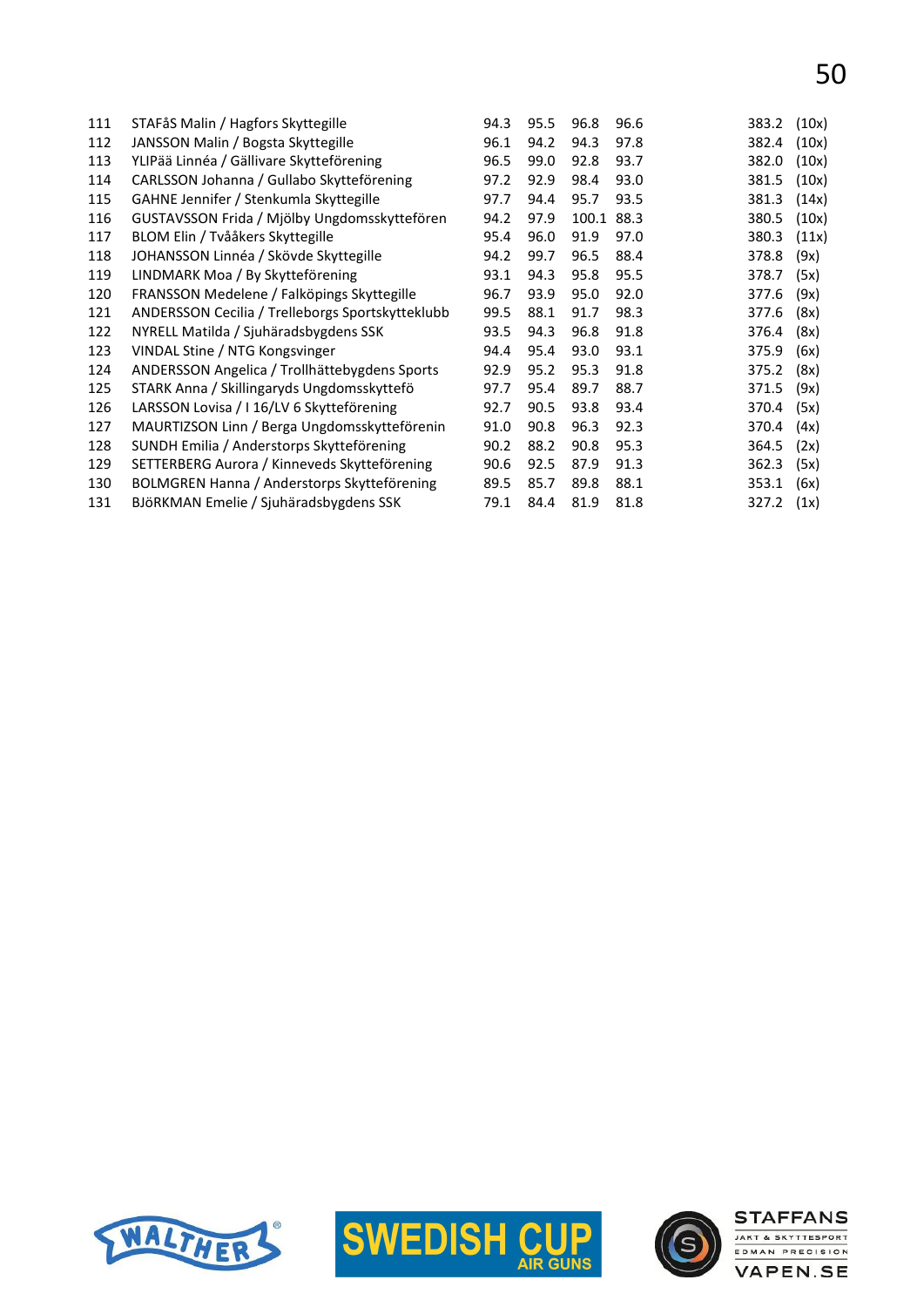#### Air Rifle Veteran

| 1  | BAKKEN Knut / MIR                               | 99.7  |       | 102.3 103.6 100.9 |       | 406.5 | (24x) |
|----|-------------------------------------------------|-------|-------|-------------------|-------|-------|-------|
| 2  | ANDERSSON Mikael / Gamleby Skyttegille          | 100.3 | 99.2  | 101.9             | 101.0 | 402.4 | (17x) |
| 3  | ANDERSEN Jette Faurbye / Viborg Skytteforening  | 99.0  | 102.1 | 99.5              | 100.6 | 401.2 | (17x) |
| 4  | PERSSON Håkan / Björksta Ungdomsskytteförenin   | 99.5  | 95.4  | 99.5              | 100.9 | 395.3 | (19x) |
| 5  | BERGDAHL Lars / Värnamo Skytteförening          | 99.5  | 99.1  | 97.5              | 96.0  | 392.1 | (11x) |
| 6  | BJERK Jan / Borgen MSL                          | 101.4 | 98.3  | 98.2              | 92.8  | 390.7 | (13x) |
| 7  | JOHANSSON Mikael / Jönköpings Skyttegille       | 96.5  | 96.6  | 101.6             | 95.9  | 390.6 | (13x) |
| 8  | JOHANSSON Lisbeth / Veddige Ungdomsskytteföre   | 94.8  | 99.6  | 96.6              | 99.5  | 390.5 | (15x) |
| 9  | ERKSSON Göran / Linköpings Skytteförening       | 96.5  | 97.2  | 99.2              | 96.5  | 389.4 | (14x) |
| 10 | BENGTSSON Stefan / Ludvika Skytteförening       | 91.7  | 100.5 | 98.3              | 97.3  | 387.8 | (14x) |
| 11 | JOHANSSON Per / Sjuhäradsbygdens SSK            | 98.8  | 95.6  | 96.8              | 95.9  | 387.1 | (13x) |
| 12 | KJøLGåRD Rune / Gudbrandsdal Sportsskyttere     | 92.9  | 97.8  | 98.4              | 97.2  | 386.3 | (9x)  |
| 13 | ANDRé Lennart / Ludvika Skytteförening          | 98.8  | 95.2  | 97.3              | 93.7  | 385.0 | (10x) |
| 14 | NYFLøT Bjørn Olav / Gudbrandsdal Sportsskyttere | 95.9  | 93.8  | 94.6              | 98.9  | 383.2 | (8x)  |
| 15 | AXBERG Conny / Linköpings Skytteförening        | 95.6  | 99.5  | 93.7              | 94.3  | 383.1 | (9x)  |
| 16 | NORMANN Michael / I 16/LV 6 Skytteförening      | 95.4  | 95.5  | 94.0              | 96.1  | 381.0 | (11x) |
| 17 | ERIKSSON Bengt / Anderstorps Skytteförening     | 94.0  | 94.4  | 93.5              | 97.5  | 379.4 | (8x)  |
| 18 | GUSTAFSSON Tommy / Strömsnäsbruk Skytteföre     | 93.4  | 91.9  | 94.1              | 98.6  | 378.0 | (9x)  |
| 19 | ERIKSSON Roger / Forsa Skytteförening           | 98.2  | 91.2  | 90.8              | 91.5  | 371.7 | (7x)  |
| 20 | HENRIKSSON Anders / Hörby Sportskytteklubb      | 85.4  | 95.1  | 96.5              | 91.5  | 368.5 | (7x)  |
|    |                                                 |       |       |                   |       |       |       |





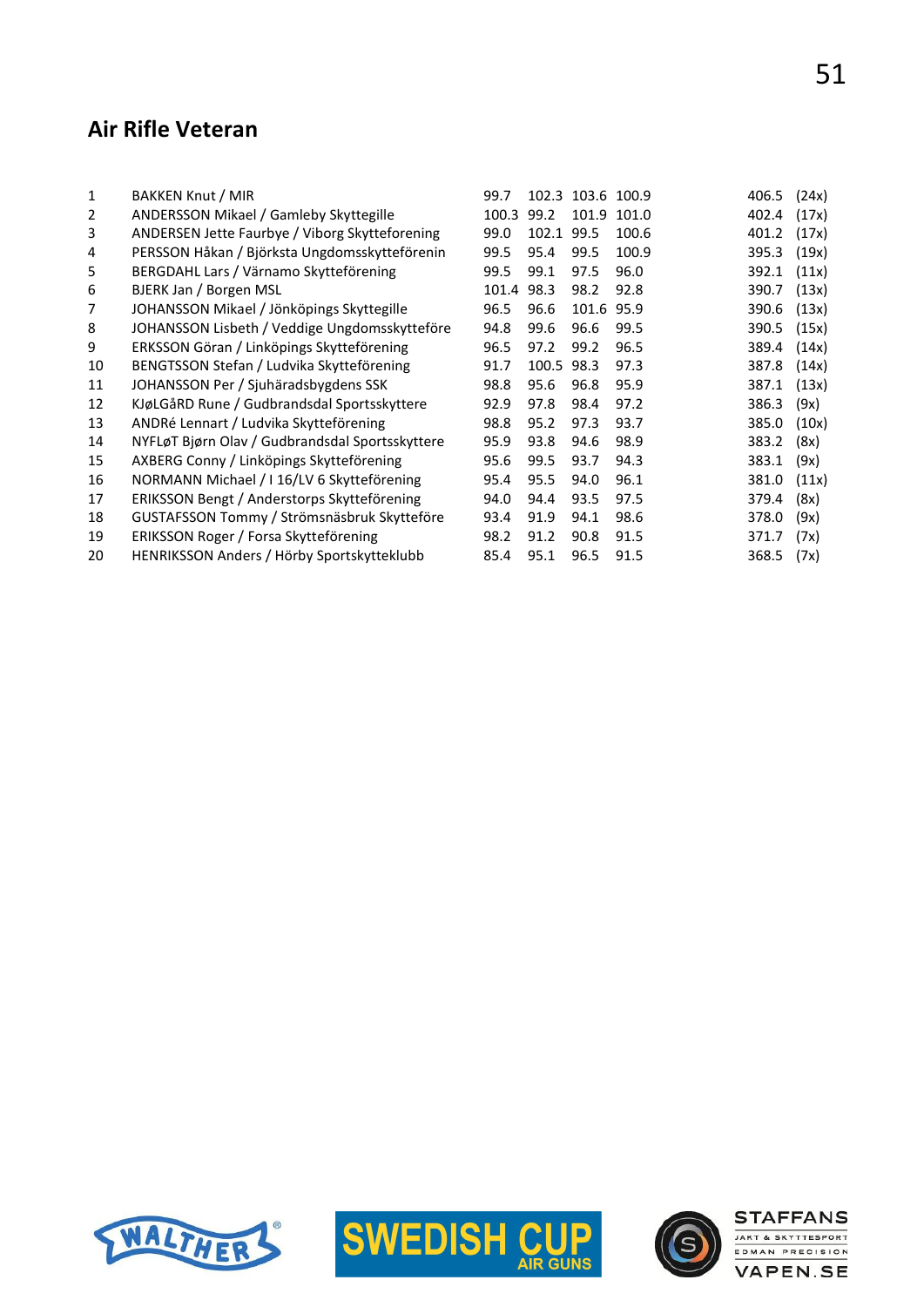## Air Rifle SH 2

| 1              | JÖNSSON Philip / Mariestads Skyttegille        |  |  |  | 105.4 105.6 105.1 104.5 104.7 106.7 632.0 (56x) |  |
|----------------|------------------------------------------------|--|--|--|-------------------------------------------------|--|
| 2              | JANSSON Joel / Djurö Skyttesportförening       |  |  |  | 102.6 103.8 106.1 104.6 104.1 104.5 625.7 (51x) |  |
| $\overline{3}$ | AXELSSON-VAUGHN Ellinore / Eskilstuna Skyttefö |  |  |  | 104.1 103.2 104.2 102.6 104.5 104.6 623.2 (45x) |  |
| $\overline{4}$ | BERGQVIST Sven-Erik / Varbergs Handikappidrott |  |  |  | 103.1 102.1 104.3 104.4 104.4 103.8 622.1 (49x) |  |
| -5             | SøRLIE-ROGNE Heidi / Kisen MSL                 |  |  |  | 102.9 104.6 103.9 103.6 103.2 103.7 621.9 (47x) |  |
| -6             | GUSTAFSSON Joel / Växjö HIF                    |  |  |  | 102.5 101.3 102.8 105.3 102.8 105.3 620.0 (46x) |  |
| $7^{\circ}$    | STRIDH Urban / Krokeks Skytteförening          |  |  |  | 102.2 101.6 99.8 104.1 101.2 102.6 611.5 (37x)  |  |
|                |                                                |  |  |  |                                                 |  |





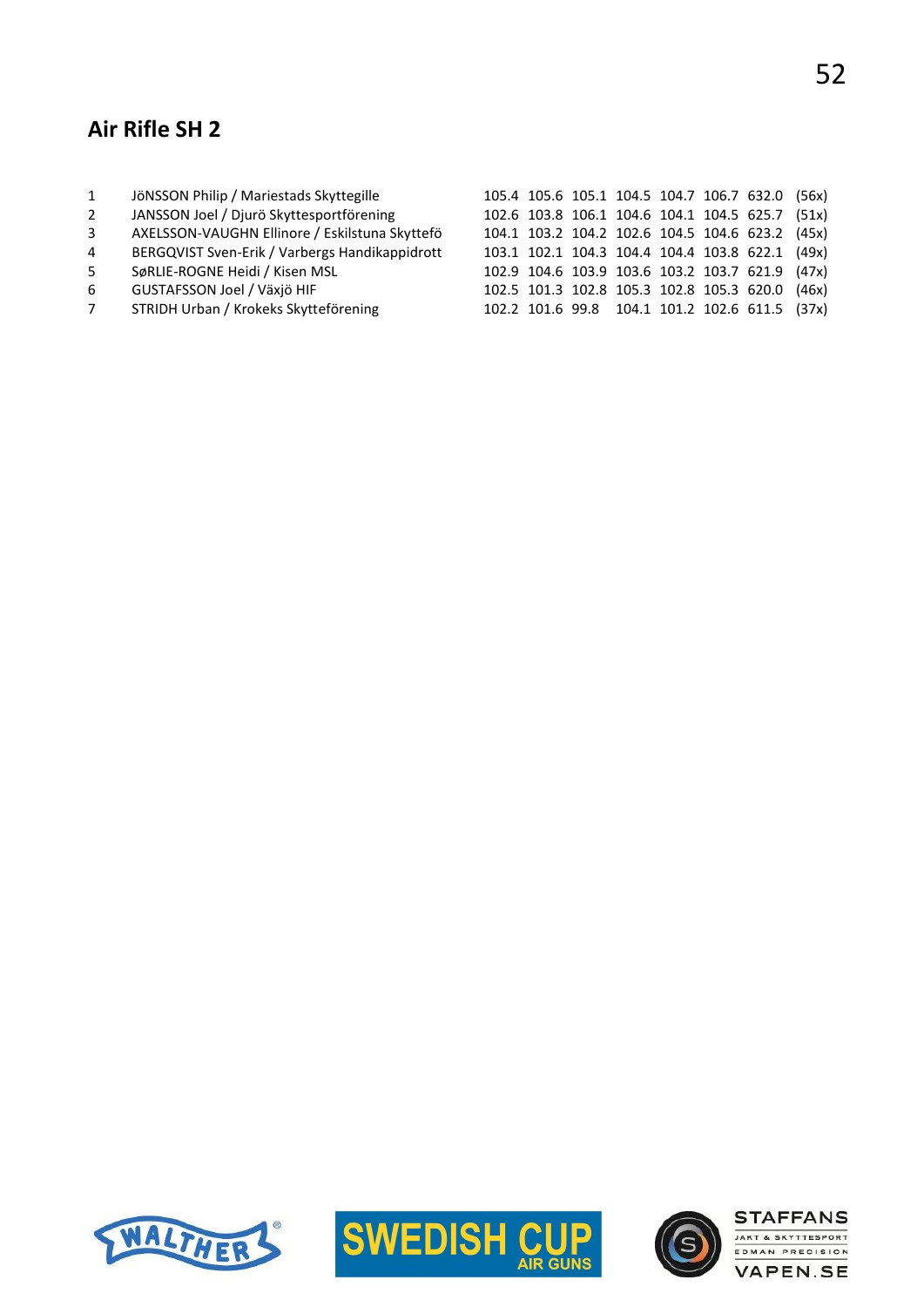#### Final Air Pistol Men

| $\mathbf{1}$   | LAHTI<br>Teemu<br>LAS                                 | 30.1<br>10.4<br>9.8<br>9.9  | 59.4<br>10.2<br>9.2<br>9.9  | 78.7<br>9.1<br>10.2  | 98.5<br>10.0<br>9.8 | 9.8<br>10.8               | 9.9<br>10.2                      | 119.1 139.2 158.7 177.5<br>9.9<br>9.6  | 10.5<br>8.3 | 9.6<br>10.7  | 197.8 |
|----------------|-------------------------------------------------------|-----------------------------|-----------------------------|----------------------|---------------------|---------------------------|----------------------------------|----------------------------------------|-------------|--------------|-------|
| $\overline{2}$ | <b>HEMBRE</b><br>Pål<br>Norge                         | 28.7<br>10.5<br>8.9<br>9.3  | 58.8<br>9.6<br>9.8<br>10.7  | 78.0<br>10.0<br>9.2  | 97.6<br>10.3<br>9.3 | 10.3<br>10.2              | 10.1<br>8.8                      | 118.1 137.0 156.7 176.2<br>9.4<br>10.3 | 10.0<br>9.5 | 10.0<br>10.3 | 196.5 |
| 3              | <b>NAVNE</b><br>Mathias<br>Torna-Hällestads PSK       | 29.0<br>10.5<br>10.6<br>7.9 | 59.1<br>9.5<br>10.6<br>10.0 | 76.4<br>9.0<br>8.3   | 95.9<br>9.2<br>10.3 | 9.1<br>9.5                | 114.5 134.3 153.7<br>9.6<br>10.2 | 10.4<br>9.0                            | 8.9<br>10.2 |              | 172.8 |
| 4              | PELTOMÄKI<br>Jesse<br>P-HA                            | 30.0<br>9.9<br>9.3<br>10.8  | 59.3<br>9.7<br>10.1<br>9.5  | 79.4<br>10.1<br>10.0 | 98.4<br>9.0<br>10.0 | 116.9 134.7<br>8.7<br>9.8 | 7.6<br>10.2                      | 8.7<br>9.5                             |             |              | 152.9 |
| 5              | STRÖMBERG<br>Joakim<br>Saab Pistolklubb               | 28.8<br>9.5<br>9.6<br>9.7   | 58.6<br>10.1<br>9.9<br>9.8  | 77.8<br>8.8<br>10.4  | 97.8<br>10.4<br>9.6 | 115.5<br>8.7<br>9.0       | 10.4<br>8.3                      |                                        |             |              | 134.2 |
| 6              | OLSSON<br>Pontus<br>PSKF Magnus Stenbock              | 27.4<br>7.9<br>10.4<br>9.1  | 55.7<br>9.7<br>10.3<br>8.3  | 76.2<br>10.6<br>9.9  | 95.1<br>9.1<br>9.8  | 7.9<br>9.2                |                                  |                                        |             |              | 112.2 |
| 7              | AHLBECK<br>Johan<br>Torna-Hällestads PSK              | 30.5<br>9.6<br>10.6<br>10.3 | 58.7<br>9.6<br>9.3<br>9.3   | 78.1<br>9.5<br>9.9   | 8.8<br>8.1          |                           |                                  |                                        |             |              | 95.0  |
| 8              | <b>JOHANSSON</b><br>Daniel<br>Upsala Sportskytteklubb | 27.0<br>10.4<br>7.6<br>9.0  | 56.5<br>10.1<br>10.5<br>8.9 | 9.7<br>9.4           |                     |                           |                                  |                                        |             |              | 75.6  |





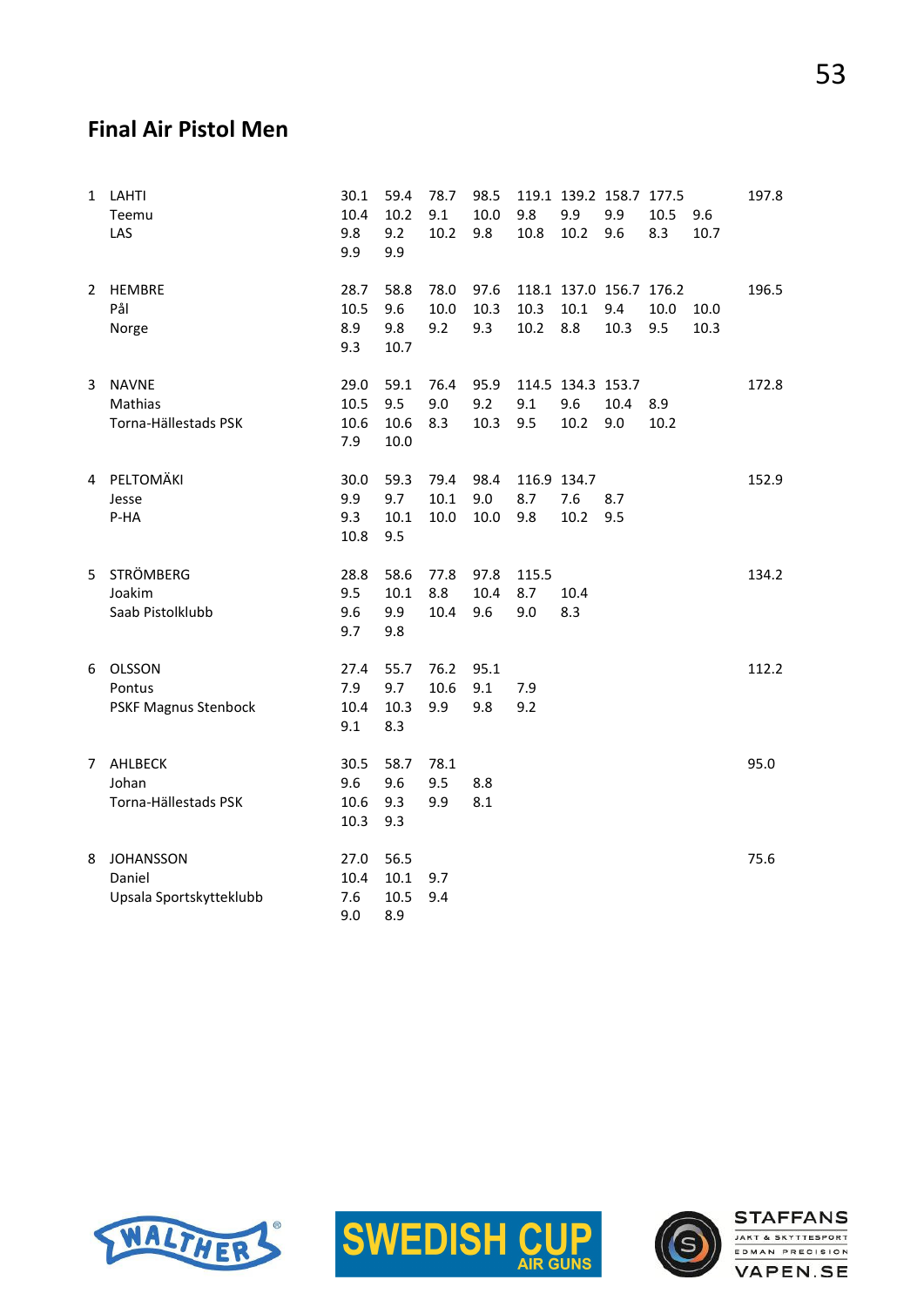#### Air Pistol Men

| 1              | HEMBRE Pål / Norge                                          | 97       | 98       | 94 | 97 | 97       | 95       | 578 | (21x) |
|----------------|-------------------------------------------------------------|----------|----------|----|----|----------|----------|-----|-------|
| $\overline{2}$ | <b>OLSSON Pontus / PSKF Magnus Stenbock</b>                 | 97       | 96       | 94 | 96 | 94       | 96       | 573 | (14x) |
| 3              | PELTOMÄKI Jesse / P-HA                                      | 95       | 96       | 97 | 92 | 94       | 97       | 571 | (18x) |
| 4              | JOHANSSON Daniel / Upsala Sportskytteklubb                  | 94       | 95       | 95 | 96 | 96       | 95       | 571 | (15x) |
| 5              | NAVNE Mathias / Torna-Hällestads PSK                        | 94       | 97       | 95 | 94 | 97       | 92       | 569 | (14x) |
| 6              | LAHTI Teemu / LAS                                           | 95       | 97       | 95 | 94 | 97       | 91       | 569 | (10x) |
| 7              | STRÖMBERG Joakim / Saab Pistolklubb                         | 98       | 93       | 92 | 94 | 95       | 95       | 567 | (11x) |
| 8              | AHLBECK Johan / Torna-Hällestads PSK                        | 94       | 97       | 94 | 93 | 94       | 93       | 565 | (13x) |
| 9              | EKBERG Joakim / Karlstads Pistol och Sportsky               | 98       | 95       | 93 | 92 | 92       | 95       | 565 | (9x)  |
| 10             | NILSSON Aron / Kungliga Flottans Idrottsklub                | 96       | 92       | 94 | 94 | 95       | 93       | 564 | (17x) |
| 11             | SJEMMEDAL EKEBERG Eirik / Aron Sk                           | 92       | 95       | 95 | 95 | 94       | 93       | 564 | (12x) |
| 12             | PALMGREN Lars / Kungl Värmlands Regementes                  | 93       | 93       | 94 | 96 | 93       | 94       | 563 | (17x) |
| 13             | MAGNUSSON Anders / Sävsjö Skyttecenters Sport               | 97       | 94       | 90 | 95 | 94       | 93       | 563 | (15x) |
| 14             | KOFOED HANSEN Jonas / Vejle skf                             | 94       | 95       | 91 | 95 | 93       | 95       | 563 | (10x) |
| 15             | PETTERSSON Alexander / Karlshamns Ungdomspit                | 91       | 94       | 94 | 94 | 95       | 94       | 562 | (10x) |
| 16             | HUHTAMÄKI Ari / RSA                                         | 94       | 94       | 93 | 95 | 93       | 93       | 562 | (8x)  |
| 17             | ALPENHOFF Bernt / Malmö Pistolklubb                         | 92       | 91       | 96 | 99 | 92       | 91       | 561 | (12x) |
| 18             | <b>BUNES Morgan / Bærum PK</b>                              | 91       | 97       | 96 | 94 | 92       | 91       | 561 | (9x)  |
| 19             | DANIELSSON Jan-Olof / Älvdalens Pistolklubb                 | 93       | 93       | 94 | 96 | 93       | 92       | 561 | (7x)  |
| 20             | HåKANSSON Tobias / Ronneby F 17 Pistolskytte                | 93       | 93       | 93 | 97 | 93       | 91       | 560 | (18x) |
| 21             | DICK Lindgren / PSKF Magnus Stenbock                        | 95       | 91       | 94 | 93 | 91       | 95       | 559 | (11x) |
| 22             | LETH Urban / Dala-Floda PSF                                 | 93       | 95       | 93 | 92 | 96       | 90       | 559 | (11x) |
| 23             | LINDH Rickard / PSKF Magnus Stenbock                        | 95       | 94       | 93 | 90 | 95       | 91       | 558 | (14x) |
| 24             | EKBLAD Oskar / Göteborgs Pistol och Sportsky                | 94       | 94       | 92 | 92 | 94       | 92       | 558 | (12x) |
| 25             | JOHANSSON Per-Erik / Trollhättans Pistolklubb               | 92       | 93       | 94 | 93 | 93       | 93       | 558 | (9x)  |
| 26             | JOHANSSON Roger / Mjölby Pistolklubb                        | 92       | 94       | 88 | 93 | 96       | 94       | 557 | (13x) |
| 27             | SÖDERHOLM Mikael / PSKF Magnus Stenbock                     | 89       | 95       | 92 | 93 | 92       | 95       | 556 | (10x) |
| 28             | NORBERG Joackim / Atlas Copco Sportskytteklubb              | 92       | 93       | 95 | 92 | 91       | 92       | 555 | (12x) |
| 29             | SAHAKIAN Gagik / Haderslev Skf                              | 93       | 93       | 92 | 94 | 91       | 92       | 555 | (8x)  |
| 30             | MALMBERG Jörgen / Hörby Pistolskytteklubb                   | 91       | 92       | 95 | 90 | 93       | 94       | 555 | (6x)  |
| 31             | BENGTSSON Håkan / Halmstads Sportskytteklubb                | 96       | 90       | 90 | 92 | 96       | 90       | 554 | (13x) |
| 32             | MEINANDER Ari / LAS                                         | 92       | 93       | 93 | 92 | 89       | 95       | 554 | (12x) |
| 33             | NILSSON Bertil / Sjöormens Pistolklubb                      | 91       | 91       | 91 | 95 | 92       | 94       | 554 | (9x)  |
| 34             | WOLL Ingar / Oslo Pistolklubb                               | 93       | 93       | 95 | 91 | 92       | 90       | 554 | (7x)  |
| 35             | MOLIN Martin / PSKF Magnus Stenbock                         | 91       | 97       | 86 | 94 | 95       | 90       | 553 | (8x)  |
| 36             | ENOCSSON Per / Jönköpings Pistolskytteklubb                 | 97       | 91       | 96 | 85 | 88       | 95       | 552 | (11x) |
| 37             | CARLSSON Lennart / Kungl Värmlands Regemente                | 92       | 92       | 94 | 89 | 92       | 93       | 552 | (9x)  |
| 38             | BARDH Hans / Göteborgs Pistol och Sportsky                  | 86       | 92       | 97 | 94 | 90       | 93       | 552 | (6x)  |
| 39             | HELGESSON Per-Henrik / Finspångs Pistolskytteklu            | 89       | 97       | 91 | 93 | 90       | 92       | 552 | (6x)  |
| 40             | RINALDO Pontus / Göteborgs Pistol och Sportsky              | 94       | 91       | 90 | 95 | 92       | 89       | 551 | (11x) |
| 41             | HOVD Lasse / Aron Sk                                        | 87       | 89       | 96 | 93 | 95       | 91       | 551 | (10x) |
| 42             | HANSEN Christian / Særslev Skf                              | 93       | 89       | 92 | 93 | 89       | 94       | 550 | (11x) |
| 43             | FJELD Ole Henning / Namnå PK                                | 90       | 90       | 92 | 95 | 86       | 94       | 547 | (8x)  |
| 44             | UNGSGåRD Björn / Sävsjö Skyttecenters Sportsky              | 91       | 93       | 92 | 88 | 92       | 91       | 547 | (5x)  |
| 45             | FYRPIHL Jonas / Sävsjö Skyttecenters Sportsky               | 91       | 90       | 94 | 88 | 92       | 91       | 546 | (13x) |
| 46             | ÖST Roger / Borlänge Pistolklubb                            | 88       | 89       | 91 | 94 | 92       | 92       | 546 | (6x)  |
| 47             | HAARBERG Johan Nicholay / Sportsforeningen Ørn              | 83       | 89       | 94 | 94 | 92       | 93       | 545 | (11x) |
| 48             | WITT Kurt / Værløse Skf                                     | 90       | 92       | 90 | 89 | 97       | 87       | 545 | (7x)  |
|                |                                                             | 90       | 91       | 89 | 88 | 94       | 92       | 544 |       |
| 49<br>50       | HINDOV Raul / Torna-Hällestads PSK<br>LOPONEN Kimmo / K-UMS | 88       | 92       | 92 | 92 | 87       | 93       | 544 | (8x)  |
|                | TESTMANN Søren / Værløse Skf                                | 90       | 89       | 90 | 91 | 91       | 92       |     | (7x)  |
| 51             |                                                             |          |          |    |    |          |          | 543 | (12x) |
| 52<br>53       | OTTERBECK Henrik / Atlas Copco Sportskytteklubb             | 90<br>92 | 90<br>90 | 89 | 93 | 91<br>91 | 89<br>87 | 542 | (12x) |
|                | LETH Staffan / Dala-Floda PSF                               |          |          | 91 | 91 |          |          | 542 | (7x)  |







#### **STAFFANS**

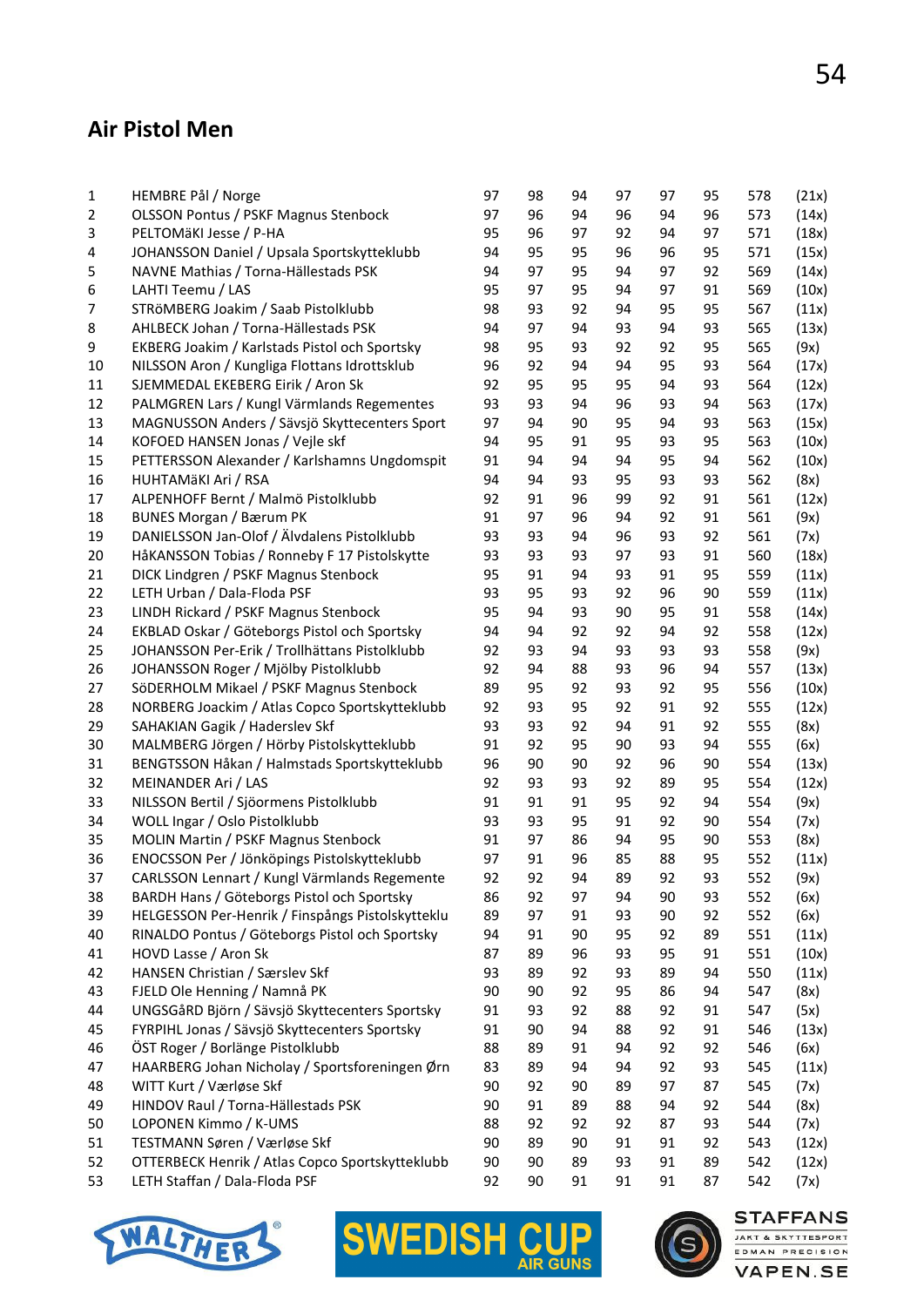| 54 | HAUME Sami / NoSA                                | 86 | 87 | 93 | 93 | 92 | 90 | 541 | (10x) |
|----|--------------------------------------------------|----|----|----|----|----|----|-----|-------|
| 55 | KRABB Niklas / Jönköpings Pistolskytteklubb      | 88 | 89 | 90 | 90 | 92 | 92 | 541 | (7x)  |
| 56 | OLSSON Erik / Dala-Floda PSF                     | 88 | 91 | 88 | 95 | 87 | 92 | 541 | (7x)  |
| 57 | LEPPäNORO Miika / Ivalon Urheiluampujat ry       | 89 | 89 | 87 | 90 | 89 | 93 | 537 | (9x)  |
| 58 | BORG NIELSEN Allan / Dansk Skytte Union          | 86 | 89 | 88 | 91 | 91 | 90 | 535 | (6x)  |
| 59 | BJUHR Lars Erik / Öckerö Skytteförening          | 91 | 88 | 89 | 91 | 88 | 88 | 535 | (5x)  |
| 60 | RINGKILEN Morten / Mysen Pistollag               | 87 | 89 | 93 | 88 | 87 | 89 | 533 | (8x)  |
| 61 | NILSSON Jan / Trollhättans Pistolklubb           | 90 | 89 | 91 | 90 | 86 | 87 | 533 | (6x)  |
| 62 | ÅLANDER Patrik / Atlas Copco Sportskytteklubb    | 86 | 88 | 94 | 90 | 89 | 86 | 533 | (5x)  |
| 63 | STENSBY Tore / Hamar IL, pistolgruppa            | 95 | 89 | 87 | 87 | 90 | 84 | 532 | (9x)  |
| 64 | JOHANSSON Curt / Torna-Hällestads PSK            | 91 | 90 | 89 | 89 | 87 | 85 | 531 | (8x)  |
| 65 | AAS Odd Willy / Sarpsborg Pistolklubb            | 90 | 90 | 93 | 85 | 89 | 84 | 531 | (5x)  |
| 66 | MIHKELSAAR Leif / Djurö Skyttesportförening      | 87 | 86 | 89 | 89 | 92 | 86 | 529 | (7x)  |
| 67 | SJÖBERGH Anders / PSKF Magnus Stenbock           | 89 | 85 | 88 | 91 | 86 | 90 | 529 | (4x)  |
| 68 | WIGSTRöM Håkan / Hörby Pistolskytteklubb         | 85 | 91 | 85 | 91 | 88 | 88 | 528 | (7x)  |
| 69 | RøSHOL Arne / Bærum PK                           | 82 | 86 | 90 | 90 | 88 | 91 | 527 | (5x)  |
| 70 | PIRTTIMÄKI Kari / SsA                            | 87 | 83 | 84 | 90 | 86 | 93 | 523 | (5x)  |
| 71 | SELLERING Tommy / Göteborgs Pistol och Sportsky  | 87 | 87 | 87 | 87 | 87 | 88 | 523 | (3x)  |
| 72 | AURSTAD Øyvind / Steinkjer Pistolklubb           | 88 | 84 | 90 | 84 | 87 | 87 | 520 | (4x)  |
| 73 | AXELSSON Roger / Roasjö Skytteförening           | 91 | 85 | 90 | 87 | 84 | 83 | 520 | (2x)  |
| 74 | <b>HEIKKA Olli / PAS</b>                         | 82 | 91 | 86 | 87 | 86 | 87 | 519 | (6x)  |
| 75 | APPELGREN Jörgen / Jönköpings Pistolskytteklubb  | 79 | 80 | 92 | 87 | 88 | 90 | 516 | (6x)  |
| 76 | AALSTAD Alfred / Göteborgs Pistol och Sportsky   | 80 | 84 | 90 | 91 | 83 | 88 | 516 | (2x)  |
| 77 | AXELSSON Mats / PSKF Magnus Stenbock             | 80 | 83 | 88 | 85 | 90 | 84 | 510 | (5x)  |
| 78 | NILSSON Mattias / Karlshamns Ungdomspistolsk     | 82 | 86 | 80 | 84 | 89 | 89 | 510 | (1x)  |
| 79 | ØSTER-JøRGENSEN Claus / DSB/ASF                  | 80 | 85 | 90 | 85 | 81 | 88 | 509 | (4x)  |
| 80 | ELORANTA Eero / Kankaanpään Ampujat              | 84 | 79 | 87 | 81 | 84 | 89 | 504 | (1x)  |
| 81 | ANDERSSON Jens / Karlshamns Ungdomspistolsk      | 86 | 84 | 81 | 82 | 82 | 85 | 500 | (0x)  |
| 82 | PEKOLA Harri / Turun Seudan Ampujat              | 81 | 82 | 82 | 89 | 84 | 81 | 499 | (5x)  |
| 83 | TVETMARK Åke / Djurö Skyttesportförening         | 87 | 79 | 81 | 83 | 87 | 79 | 496 | (3x)  |
| 84 | BäCKSTEDT Mikael / Kungliga Flottans Idrottsklub | 81 | 83 | 82 | 79 | 82 | 89 | 496 | (2x)  |
| 85 | D APUZZO Andrea John / Bröndby Skf               | 74 | 85 | 78 | 75 | 81 | 81 | 474 | (1x)  |
| 86 | LEWENSJö Åke / Göteborgs Pistol och Sportsky     | 68 | 86 | 75 | 76 | 72 | 84 | 461 | (2x)  |
| 87 | PERSSON Göran / Öckerö Skytteförening            | 82 | 76 | 79 | 70 | 70 | 65 | 442 | (3x)  |
| 88 | ANDERSSON Stig / Magnus Stenbock Skytteförenin   | 59 | 69 | 79 | 72 | 83 | 65 | 427 | (0x)  |
|    |                                                  |    |    |    |    |    |    |     |       |





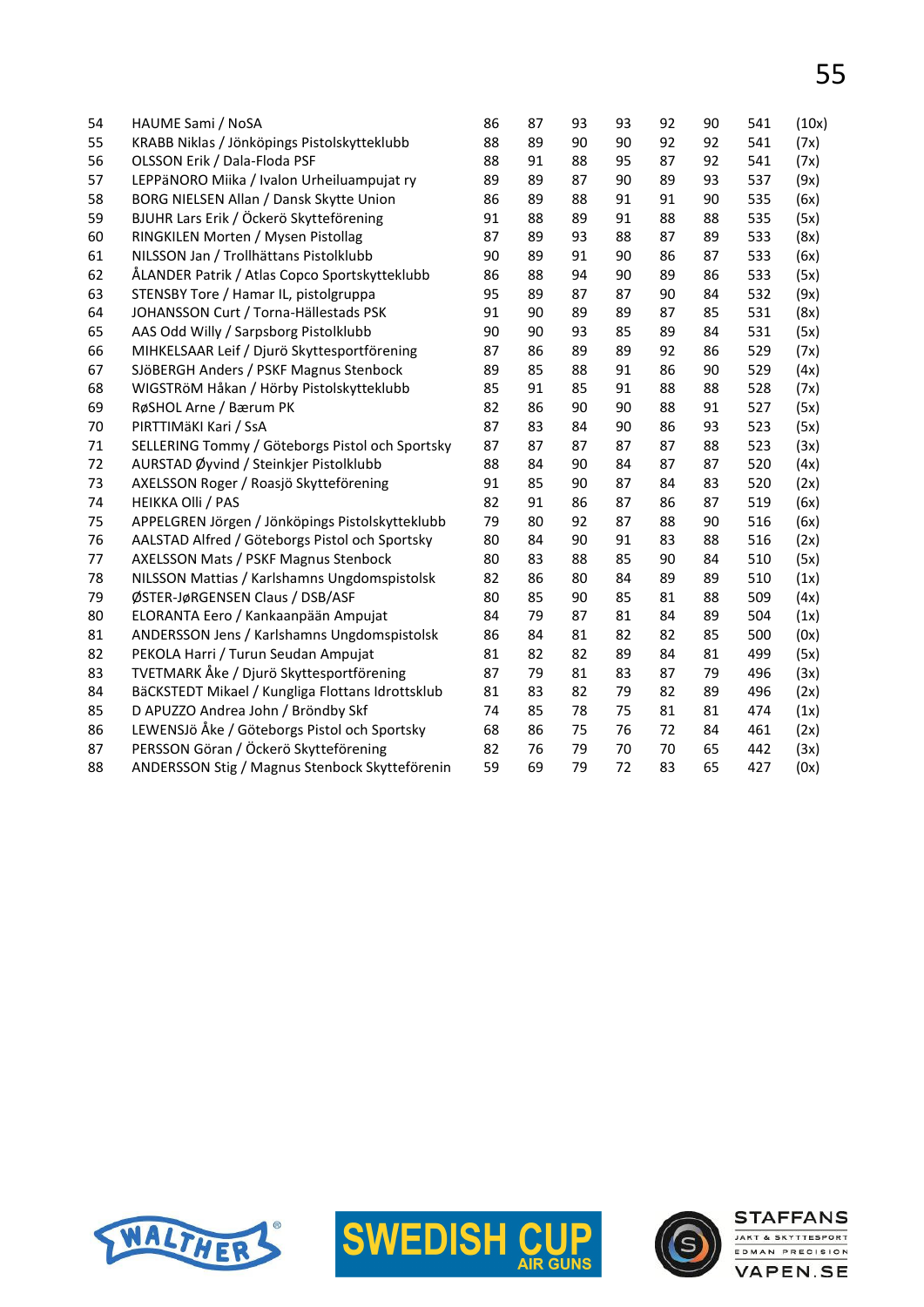#### Final Air Pistol Women

| 1              | <b>FLAATE</b><br>Linn Iren<br>Stavanger PK           | 28.4<br>8.9<br>10.2<br>9.3   | 58.0<br>10.7<br>9.1<br>9.8  | 78.9 98.8<br>10.3 10.0<br>10.6 9.9 |                 | 10.1<br>10.3              | 119.2 137.6 157.8 177.0<br>8.4<br>10.0 | 10.0<br>10.2 | 10.2<br>9.0 | 9.5<br>9.7   | 196.2 |
|----------------|------------------------------------------------------|------------------------------|-----------------------------|------------------------------------|-----------------|---------------------------|----------------------------------------|--------------|-------------|--------------|-------|
| 2              | <b>BONANDER</b><br>Anna-Karin<br>PK Hjorten          | 28.0<br>8.9<br>9.8<br>9.3    | 57.6<br>9.8<br>9.8<br>10.0  | 77.9 97.5<br>10.3 10.4<br>10.0 9.2 |                 | 9.8<br>9.8                | 117.1 136.7 154.7 172.9<br>10.1<br>9.5 | 10.3<br>7.7  | 8.8<br>9.4  | 10.5<br>10.6 | 194.0 |
| 3              | RUMJANTSEVA<br>Veera<br>EST, Estonia SSF             | 28.2<br>9.1<br>8.8<br>10.3   | 57.7<br>9.9<br>9.8<br>9.8   | 77.1 95.6<br>10.6 8.8<br>8.8 9.7   |                 | 9.5<br>9.5                | 114.6 134.9 154.2<br>10.0<br>10.3      | 10.2<br>9.1  | 9.6<br>8.8  |              | 172.6 |
| 4              | <b>BRAUER</b><br>Janika<br>Vasa Skyttegille - Vaasan | 28.5<br>8.9<br>10.7<br>8.9   | 58.5<br>10.3<br>10.1<br>9.6 | 75.6 93.7<br>9.4<br>7.7            | 10.1<br>$8.0\,$ | 112.1 130.6<br>8.9<br>9.5 | 8.6<br>9.9                             | 9.4<br>9.4   |             |              | 149.4 |
| 5              | <b>NILSSON</b><br>Emma<br>Sjöormens Pistolklubb      | 31.3<br>10.3<br>10.3<br>10.7 | 56.7<br>9.7<br>7.3<br>8.4   | 74.9 94.9<br>9.8<br>8.4            | 9.9<br>10.1     | 112.6<br>9.2<br>8.5       | 8.4<br>9.4                             |              |             |              | 130.4 |
| 6              | GRAN<br>Ingeborg<br>Steinkjer Pistolklubb            | 27.7<br>7.2<br>10.5<br>10.0  | 55.6<br>9.3<br>9.4<br>9.2   | 75.4 93.8<br>9.7 9.7<br>10.1 8.7   |                 | 9.1<br>9.2                |                                        |              |             |              | 112.1 |
| 7 <sup>7</sup> | <b>FLØRLI</b><br>Aina E<br>Sandnes Pk                | 28.2<br>8.8<br>9.0<br>10.4   | 58.1<br>9.9<br>9.9<br>10.1  | 74.2<br>10.0 9.9<br>6.1 7.6        |                 |                           |                                        |              |             |              | 91.7  |
| 8              | PRANDL-NORRGÅRD<br>Maria<br>Salems Pistolklubb       | 28.3<br>7.6<br>10.7<br>10.0  | 55.4<br>9.1<br>9.6<br>8.4   | 8.8<br>8.7                         |                 |                           |                                        |              |             |              | 72.9  |





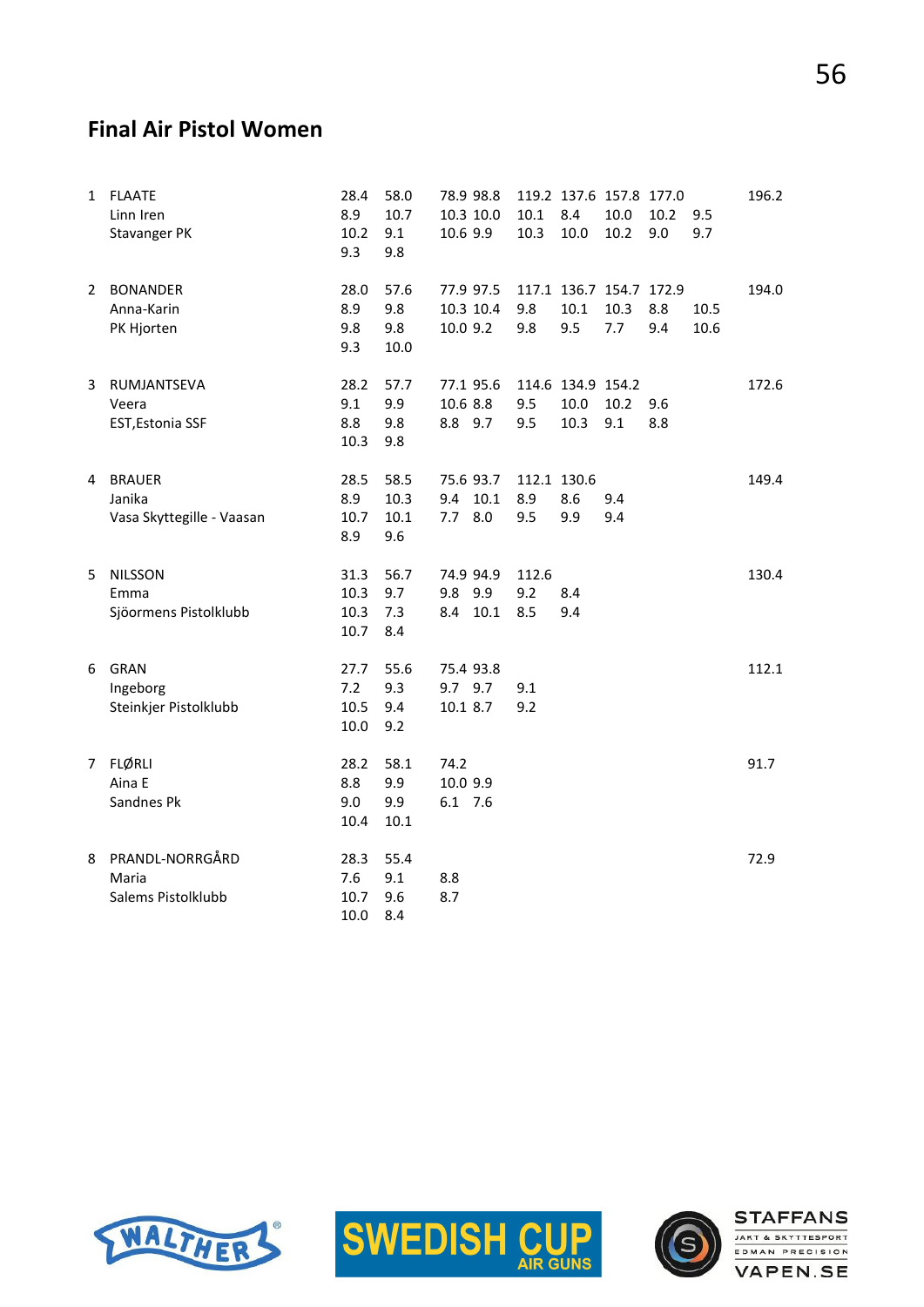#### Air Pistol Women

| 1  | BONANDER Anna-Karin / PK Hjorten                  | 95 | 97 | 94 | 96 | 382 | (8x)  |
|----|---------------------------------------------------|----|----|----|----|-----|-------|
| 2  | PRANDL-NORRGåRD Maria / Salems Pistolklubb        | 95 | 96 | 93 | 95 | 379 | (13x) |
| 3  | FLAATE Linn Iren / Stavanger PK                   | 97 | 94 | 94 | 94 | 379 | (6x)  |
| 4  | GRAN Ingeborg / Steinkjer Pistolklubb             | 94 | 96 | 95 | 94 | 379 | (5x)  |
| 5  | RUMJANTSEVA Veera / Estonia SSF                   | 95 | 93 | 94 | 92 | 374 | (7x)  |
| 6  | NILSSON Emma / Sjöormens Pistolklubb              | 95 | 93 | 91 | 94 | 373 | (8x)  |
| 7  | BRAUER Janika / Vasa Skyttegille - Vaasan Amp     | 89 | 92 | 95 | 95 | 371 | (9x)  |
| 8  | FLøRLI Aina E / Sandnes Pk                        | 89 | 95 | 92 | 94 | 370 | (7x)  |
| 9  | THORSEN Dorte / IFK                               | 94 | 93 | 89 | 94 | 370 | (7x)  |
| 10 | LINDAHL Sara / Hörby Pistolskytteklubb            | 89 | 93 | 91 | 95 | 368 | (6x)  |
| 11 | RUNDQVIST Monica / Trollhättans Pistolklubb       | 93 | 93 | 88 | 94 | 368 | (5x)  |
| 12 | HöJFELDT Laila / Vejle skf                        | 92 | 91 | 94 | 90 | 367 | (5x)  |
| 13 | BORGEN NIELSEN Christina / Dansk Skytte Union     | 93 | 94 | 93 | 87 | 367 | (5x)  |
| 14 | SæTEREN Anne Mette / Bærum PK                     | 93 | 89 | 92 | 90 | 364 | (7x)  |
| 15 | KRöCKEL Lena / Salems Pistolklubb                 | 95 | 90 | 91 | 87 | 363 | (5x)  |
| 16 | MARS Katharina / Unnaryds Pistolskytteklubb       | 92 | 87 | 92 | 88 | 359 | (4x)  |
| 17 | POPP HANSEN Christina / Dansk Skytte Union        | 89 | 90 | 85 | 94 | 358 | (6x)  |
| 18 | VILLEMOES Pia / Værløse Skf                       | 89 | 84 | 91 | 93 | 357 | (1x)  |
| 19 | CARLSSON Johanna / Kungl Värmlands Regement       | 80 | 88 | 96 | 92 | 356 | (7x)  |
| 20 | JOHANSSON Elinor / Ramsjö Skytteförening          | 92 | 86 | 93 | 85 | 356 | (5x)  |
| 21 | AXELSSON Jenny / PSKF Magnus Stenbock             | 85 | 82 | 91 | 91 | 349 | (4x)  |
| 22 | AXELSSON Malin / PSKF Magnus Stenbock             | 83 | 88 | 84 | 91 | 346 | (4x)  |
| 23 | HOVING Karin / Unnaryds Pistolskytteklubb         | 83 | 84 | 85 | 92 | 344 | (3x)  |
| 24 | AHLENIUS Birgitta / Göteborgs Pistol och Sportsky | 78 | 87 | 86 | 83 | 334 | (1x)  |
| 25 | CHRISTENSEN Anne J. / Bröndby Skf                 | 89 | 82 | 74 | 87 | 332 | (3x)  |
| 26 | BJUHR Zenitha / Öckerö Skytteförening             | 80 | 83 | 76 | 87 | 326 | (3x)  |





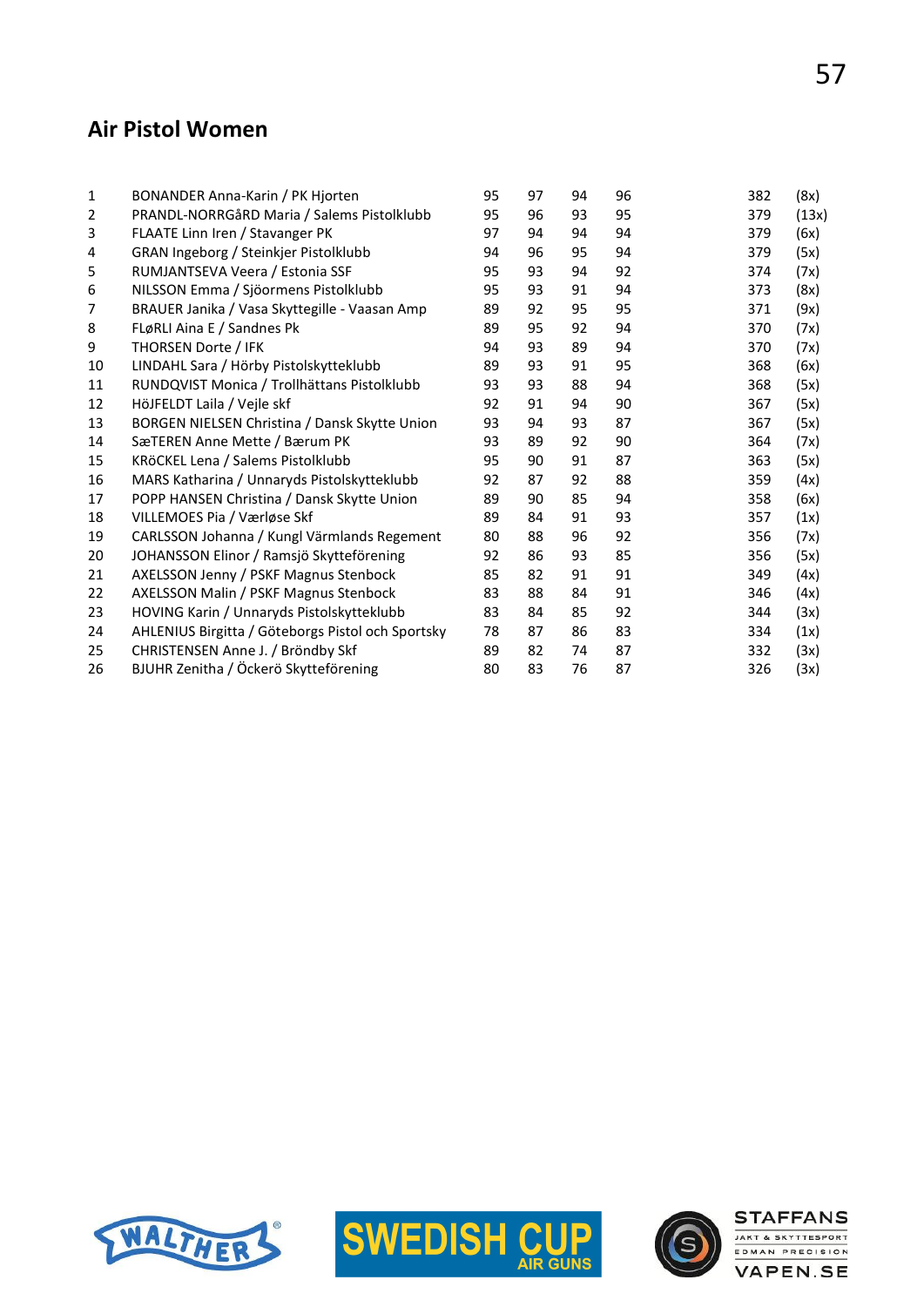#### Final Air Pistol Junior Men

| $\mathbf{1}$   | <b>NILSSON</b><br>Oscar<br>Lönsboda Sportskytteklubb | 30.3<br>10.4<br>10.0<br>9.9 | 61.7<br>$10.1\,$<br>10.8<br>10.5 | 9.0 9.2                    | 10.2 10.1                          | 9.2<br>8.7                | 9.4<br>10.2                       | 80.9 100.2 118.1 137.7 158.2 178.0<br>10.1<br>10.4 | 10.1<br>9.7  | 10.5<br>10.7 | 199.2 |
|----------------|------------------------------------------------------|-----------------------------|----------------------------------|----------------------------|------------------------------------|---------------------------|-----------------------------------|----------------------------------------------------|--------------|--------------|-------|
| $\overline{2}$ | KIVI<br>Konsta<br>Turun Seudan Ampujat               | 29.5<br>9.9<br>10.0<br>9.6  | 58.9<br>10.4<br>9.9<br>9.1       | 8.5 9.1<br>9.4 8.6         | 76.8 94.5                          | 10.5<br>9.9               | 9.9<br>10.5                       | 114.9 135.3 154.7 175.4<br>9.7<br>9.7              | 10.5<br>10.2 | 8.6<br>10.1  | 194.1 |
|                | 3 LARSEN<br>Frederik<br>Dansk Skytte Union           | 27.0<br>7.5<br>9.7<br>9.8   | 55.9<br>10.4<br>8.0<br>10.5      |                            | 75.2 95.4<br>10.6 10.2<br>8.7 10.0 | 10.3<br>10.1              | 115.8 136.1 155.2<br>10.0<br>10.3 | 10.6<br>8.5                                        | 10.2<br>9.4  |              | 174.8 |
|                | 4 LARSSON<br>Carl<br>Västjämtens Pistolskyttek       | 28.6<br>8.8<br>9.4<br>10.4  | 56.5<br>9.2<br>9.5<br>9.2        | 10.2 9.6                   | 76.9 96.5<br>10.2 10.0             | 115.0 135.6<br>9.8<br>8.7 | 10.3<br>10.3                      | 9.8<br>9.0                                         |              |              | 154.4 |
| 5              | <b>TURUNEN</b><br>Karri<br>Nurmeksen Ampumaseura     | 27.4<br>9.7<br>9.1<br>8.6   | 56.5<br>8.6<br>$10.1\,$<br>10.4  | 8.8 9.2<br>9.5 9.0         | 74.8 93.0                          | 113.8<br>10.4<br>10.4     | 10.4<br>9.8                       |                                                    |              |              | 134.0 |
| 6              | PIRTTIMÄKI<br>Aleksi<br>SsA                          | 29.1<br>10.4<br>8.6<br>10.1 | 57.5<br>10.5<br>9.1<br>8.8       | 9.3 9.2<br>10.3 9.1        | 77.1 95.4                          | 8.0<br>9.4                |                                   |                                                    |              |              | 112.8 |
| $\overline{7}$ | SANDBERG<br>Carl<br>Öckerö Skytteförening            | 27.6<br>10.7<br>8.6<br>8.3  | 54.5<br>8.3<br>8.0<br>10.6       | 73.2<br>8.9 8.8<br>9.8 8.9 |                                    |                           |                                   |                                                    |              |              | 90.9  |
| 8              | <b>ROOS</b><br>Niko<br><b>RSA</b>                    | 25.7<br>7.5<br>9.1<br>9.1   | 52.8<br>10.1<br>9.2<br>7.8       | 10.4<br>9.8                |                                    |                           |                                   |                                                    |              |              | 73.0  |





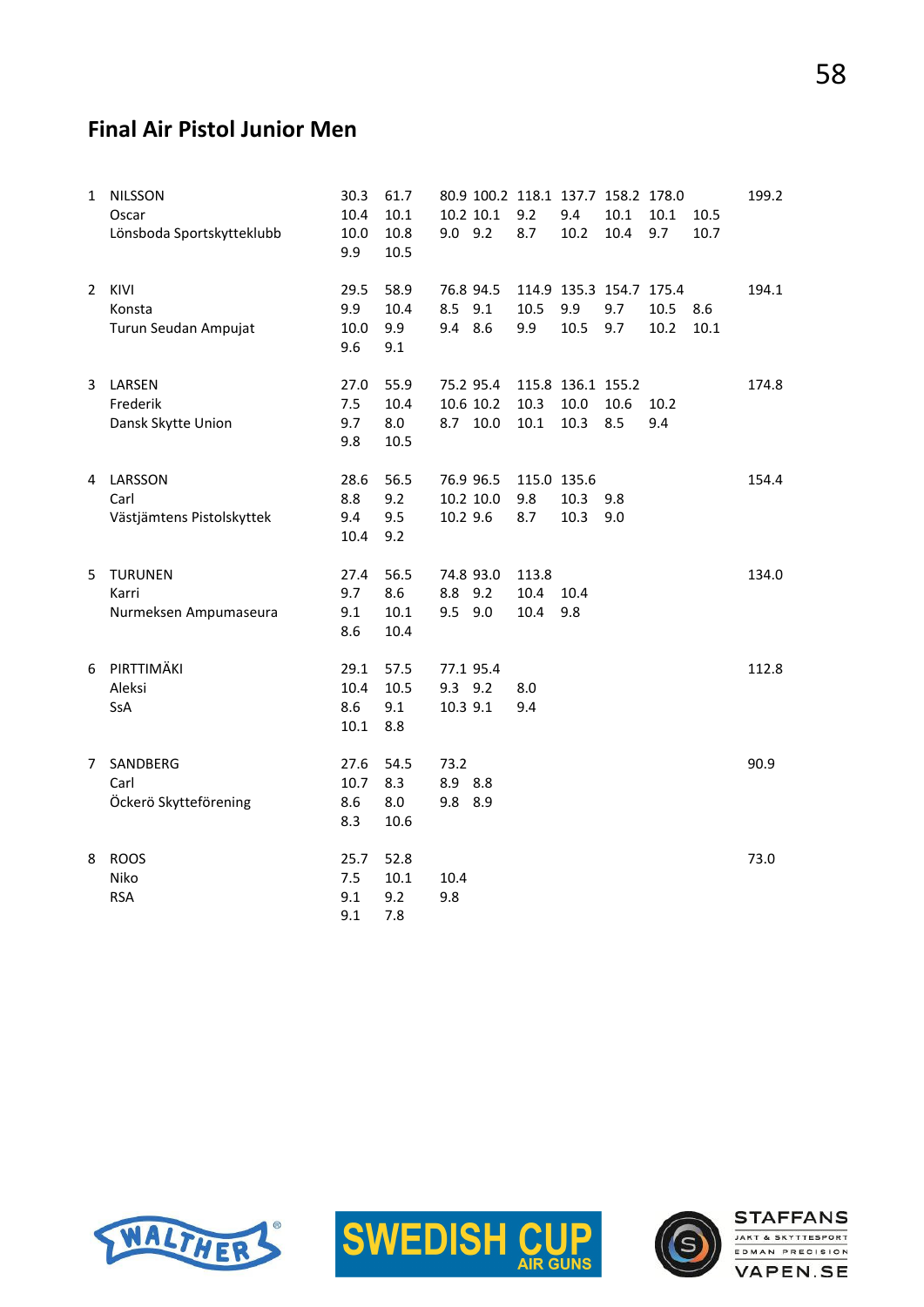#### Air Pistol Junior Men

| 1  | SANDBERG Carl / Öckerö Skytteförening          | 96 | 95 | 96 | 93 | 94 | 95 | 569 | (11x) |
|----|------------------------------------------------|----|----|----|----|----|----|-----|-------|
| 2  | LARSEN Frederik / Dansk Skytte Union           | 92 | 94 | 91 | 96 | 97 | 97 | 567 | (19x) |
| 3  | TURUNEN Karri / Nurmeksen Ampumaseura          | 94 | 97 | 97 | 93 | 92 | 94 | 567 | (13x) |
| 4  | NILSSON Oscar / Lönsboda Sportskytteklubb      | 94 | 93 | 91 | 97 | 93 | 94 | 562 | (15x) |
| 5  | LARSSON Carl / Västjämtens Pistolskytteklubb   | 96 | 95 | 97 | 89 | 93 | 91 | 561 | (15x) |
| 6  | ROOS Niko / RSA                                | 93 | 88 | 95 | 94 | 95 | 92 | 557 | (11x) |
| 7  | PIRTTIMÄKI Aleksi / SsA                        | 96 | 94 | 93 | 91 | 89 | 93 | 556 | (11x) |
| 8  | KIVI Konsta / Turun Seudan Ampujat             | 93 | 93 | 94 | 93 | 94 | 89 | 556 | (8x)  |
| 9  | PALMGREN Magnus / Kungl Värmlands Regement     | 92 | 93 | 94 | 92 | 95 | 90 | 556 | (7x)  |
| 10 | SCHMIDT Pontus / Kungl Värmlands Regementes    | 92 | 92 | 94 | 97 | 89 | 92 | 556 | (5x)  |
| 11 | ANDREASSON Pär / Kungliga Flottans Idrottsklub | 87 | 92 | 96 | 92 | 90 | 92 | 549 | (7x)  |
| 12 | ROSLUND Johan / Kungliga Flottans Idrottsklub  | 93 | 90 | 89 | 91 | 91 | 92 | 546 | (6x)  |
| 13 | BUCH Michael Damgaard / Danish Junior Team     | 94 | 88 | 92 | 88 | 91 | 92 | 545 | (4x)  |
| 14 | JäNISMäKI Julius / Turun Seudan Ampujat        | 90 | 96 | 89 | 90 | 89 | 89 | 543 | (10x) |
| 15 | PUKARALAMMI Tuomas / Kankaanpään Ampujat       | 88 | 90 | 90 | 91 | 96 | 87 | 542 | (8x)  |
| 16 | SUURONEN Otto / Mikkelin Ampujat               | 91 | 93 | 91 | 91 | 89 | 87 | 542 | (8x)  |
| 17 | AAS Georg / Sarpsborg Pistolklubb              | 89 | 91 | 90 | 93 | 87 | 91 | 541 | (7x)  |
| 18 | MAJVALL Martin / Malmö Pistolklubb             | 91 | 89 | 92 | 88 | 90 | 90 | 540 | (6x)  |
| 19 | THURESSON Robin / Lönsboda Sportskytteklubb    | 90 | 91 | 90 | 90 | 90 | 86 | 537 | (9x)  |
| 20 | JENSSON Oliver / Salems Pistolklubb            | 87 | 89 | 90 | 89 | 92 | 88 | 535 | (7x)  |
| 21 | ANDRESEN Martin / Mysen Pistollag              | 93 | 86 | 90 | 89 | 90 | 86 | 534 | (5x)  |
| 22 | <b>ENGEN Kristian / Mysen Pistollag</b>        | 90 | 89 | 93 | 85 | 85 | 90 | 532 | (5x)  |
| 23 | ELORANTA Oskari / Kankaanpään Ampujat          | 87 | 90 | 87 | 90 | 85 | 91 | 530 | (7x)  |
| 24 | OLSEN Odd Emil / Sarpsborg Pistolklubb         | 90 | 83 | 85 | 90 | 87 | 95 | 530 | (5x)  |
| 25 | FRIBERG Thomas / Saab Pistolklubb              | 87 | 90 | 90 | 83 | 90 | 88 | 528 | (8x)  |
| 26 | DULLUM Karstein / Mysen Pistollag              | 76 | 81 | 90 | 74 | 83 | 85 | 489 | (2x)  |
| 27 | VIKEBY Jon Even / Mysen Pistollag              | 78 | 91 | 77 | 83 | 87 | 72 | 488 | (4x)  |
| 28 | BERLIN Eric / Karlshamns Ungdomspistolskytt    | 80 | 83 | 81 | 82 | 85 | 65 | 476 | (5x)  |
| 29 | JOHANSSON Alexander / Mjölby Pistolklubb       | 80 | 78 | 81 | 75 | 78 | 77 | 469 | (1x)  |
| 30 | BERLIN Carl / Karlshamns Ungdomspistolskytt    | 82 | 71 | 69 | 78 | 80 | 83 | 463 | (1x)  |
| 31 | ANDERSSON WANG Jonas / Magnus Stenbock         | 80 | 76 | 74 | 76 | 78 | 71 | 455 | (2x)  |
|    |                                                |    |    |    |    |    |    |     |       |





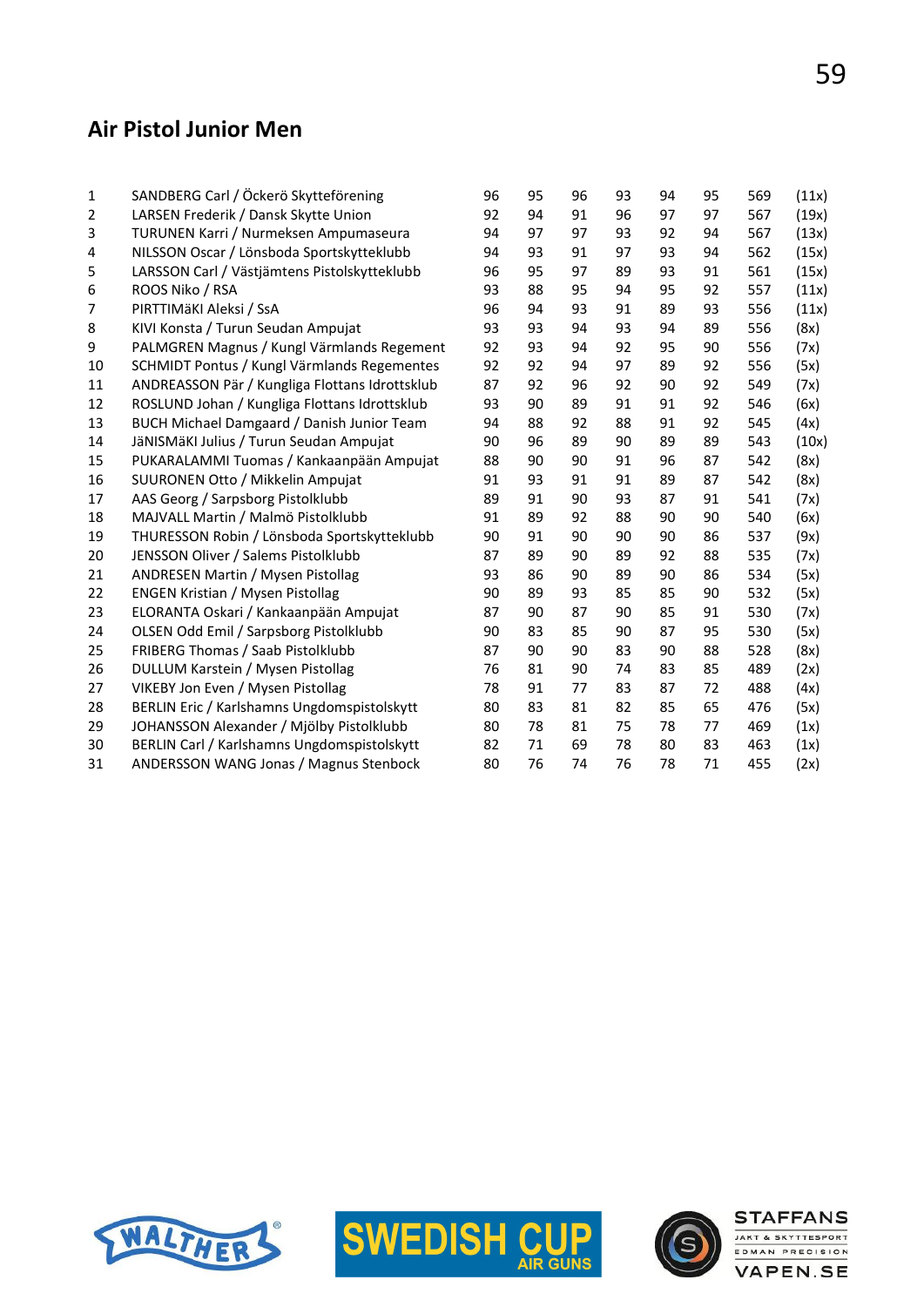# Final Air Pistol Junior Women

| $\mathbf{1}$ | SÖRENSSON<br>Vendela<br>Öckerö Skytteförening          | 28.4<br>8.8<br>10.4<br>9.2  | 59.4<br>10.6<br>10.2<br>10.2 | 78.8 96.8<br>10.1 9.4<br>9.3 8.6  |      | 9.4<br>10.1                 | 9.7<br>10.4                       | 116.3 136.4 156.3 175.8<br>9.6<br>10.3  | 9.9<br>9.6  | 10.6<br>8.6 | 195.0 |
|--------------|--------------------------------------------------------|-----------------------------|------------------------------|-----------------------------------|------|-----------------------------|-----------------------------------|-----------------------------------------|-------------|-------------|-------|
| 2            | HERMANSSON<br>Molly<br>Öckerö Skytteförening           | 29.1<br>10.0<br>9.2<br>9.9  | 56.8<br>10.0<br>8.8<br>8.9   | 76.1 96.5<br>10.4 10.6<br>8.9 9.8 |      | 9.4<br>8.5                  | 10.5<br>9.7                       | 114.4 134.6 155.7 174.8<br>10.5<br>10.6 | 9.4<br>9.7  | 9.4<br>9.9  | 194.1 |
| 3            | <b>KIVISTÖ</b><br>Noora<br>KuKu                        | 29.3<br>10.2<br>8.6<br>10.5 | 57.5<br>8.7<br>9.3<br>10.2   | 75.8 94.6<br>10.5 8.9<br>7.8 9.9  |      | 10.0<br>9.9                 | 114.5 135.8 154.8<br>10.5<br>10.8 | 9.2<br>9.8                              | 8.4<br>10.7 |             | 173.9 |
|              | 4 JOHANSSON<br>Josefine<br>Föreningen Frövi-Lindesbe   | 29.5<br>10.8<br>8.7<br>10.0 | 56.2<br>8.9<br>8.7<br>9.1    | 74.5 93.6<br>9.7<br>9.1<br>8.6    | 10.0 | 114.9 134.5<br>10.7<br>10.6 | 9.4<br>10.2                       | 10.3<br>8.9                             |             |             | 153.7 |
| 5            | <b>NUMMINEN</b><br>Emma<br>Esbo skf                    | 27.0<br>8.3<br>8.6<br>10.1  | 56.5<br>9.5<br>10.7<br>9.3   | 77.0 95.5<br>9.8 9.7<br>10.7 8.8  |      | 115.4<br>10.3<br>9.6        | 8.2<br>7.9                        |                                         |             |             | 131.5 |
| 6            | <b>ENOCSSON</b><br>Lisa<br>Jönköpings Pistolskyttekl   | 26.3<br>9.0<br>9.3<br>8.0   | 54.2<br>9.1<br>7.9<br>10.9   | 73.4 92.6<br>9.8 9.5<br>9.4 9.7   |      | 10.0<br>9.4                 |                                   |                                         |             |             | 112.0 |
| 7            | <b>GUNNARSSON</b><br>Linh<br>Töreboda Pistolskytteklub | 26.0<br>8.3<br>8.8<br>8.9   | 53.4<br>9.5<br>9.1<br>8.8    | 73.4<br>10.7 9.1<br>9.3 9.1       |      |                             |                                   |                                         |             |             | 91.6  |
| 8            | LAWNER<br>Julia<br>Falu Sport- & Pistolskytt           | 27.1<br>8.6<br>9.6<br>8.9   | 52.1<br>8.0<br>7.5<br>9.5    | 9.9<br>9.9                        |      |                             |                                   |                                         |             |             | 71.9  |





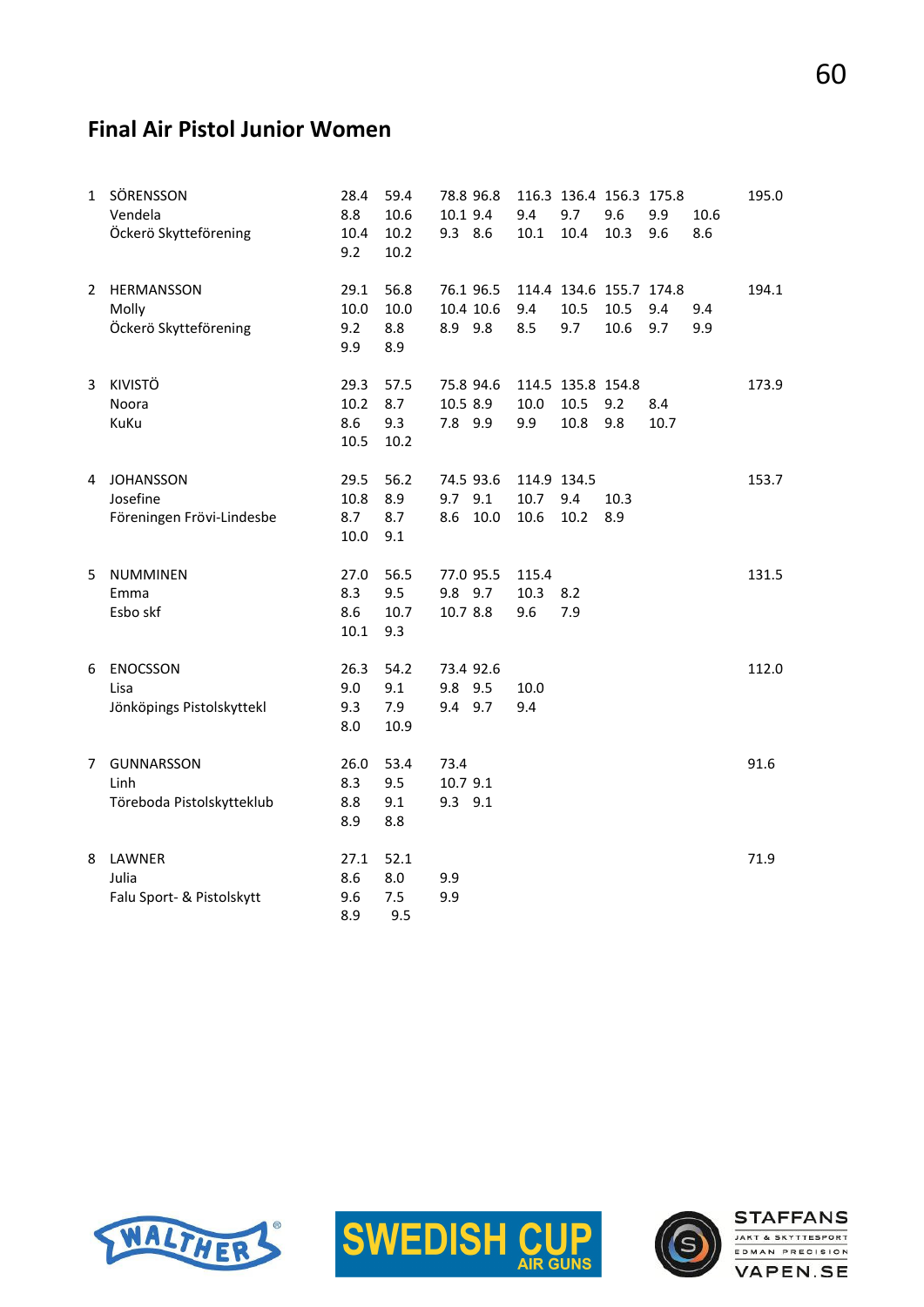#### Air Pistol Junior Women

| 1  | ENOCSSON Lisa / Jönköpings Pistolskytteklubb    | 92 | 98 | 93 | 93 | 376 | (9x)  |
|----|-------------------------------------------------|----|----|----|----|-----|-------|
| 2  | JOHANSSON Josefine / Föreningen Frövi-Lindesber | 91 | 92 | 93 | 93 | 369 | (10x) |
| 3  | LAWNER Julia / Falu Sport- & Pistolskytteklu    | 95 | 91 | 90 | 92 | 368 | (6x)  |
| 4  | GUNNARSSON Linh / Töreboda Pistolskytteklubb    | 91 | 92 | 90 | 92 | 365 | (6x)  |
| 5  | SöRENSSON Vendela / Öckerö Skytteförening       | 87 | 94 | 90 | 94 | 365 | (3x)  |
| 6  | HERMANSSON Molly / Öckerö Skytteförening        | 94 | 87 | 91 | 90 | 362 | (3x)  |
| 7  | KIVISTÖ Noora / KuKu                            | 90 | 87 | 88 | 94 | 359 | (7x)  |
| 8  | NUMMINEN Emma / Esbo skf                        | 88 | 91 | 89 | 91 | 359 | (0x)  |
| 9  | EKERUP Maria / Ronneby F 17 Pistolskytteklub    | 92 | 86 | 89 | 89 | 356 | (4x)  |
| 10 | HAARBERG Thea Christine / Sportsforeningen Ørn  | 86 | 92 | 87 | 89 | 354 | (4x)  |
| 11 | ELGTBERG Stina / Lönsboda Sportskytteklubb      | 91 | 89 | 89 | 85 | 354 | (3x)  |
| 12 | SEKANDER Clara / Lönsboda Sportskytteklubb      | 85 | 90 | 87 | 91 | 353 | (4x)  |
| 13 | EKERUP Sara / Ronneby F 17 Pistolskytteklub     | 86 | 85 | 91 | 86 | 348 | (3x)  |
| 14 | KõlV Kristina-Kai / Estonia SSF                 | 83 | 89 | 88 | 87 | 347 | (4x)  |
| 15 | VAN ELZELINGEN Christina / Dansk Skytte Union   | 82 | 86 | 90 | 87 | 345 | (3x)  |
| 16 | LAKKISTO Anna / Turun Seudan Ampujat            | 84 | 87 | 86 | 87 | 344 | (2x)  |
| 17 | STAMNESTRø Sara Eline / Mysen Pistollag         | 87 | 90 | 86 | 80 | 343 | (2x)  |
| 18 | SöBERG-BROMS Sarah / Upsala Sportskytteklubb    | 88 | 84 | 83 | 86 | 341 | (3x)  |
| 19 | JOHANSEN Trude / Mysen Pistollag                | 90 | 85 | 81 | 84 | 340 | (2x)  |
| 20 | PEKOLA Ada / Turun Seudan Ampujat               | 85 | 85 | 85 | 84 | 339 | (4x)  |
| 21 | ANDREASEN Alma / Töreboda Pistolskytteklubb     | 84 | 85 | 81 | 85 | 335 | (2x)  |
| 22 | ANDERSSON Jenny / Öckerö Skytteförening         | 85 | 85 | 85 | 78 | 333 | (3x)  |
| 23 | GUSTAFSSON Josefine / Norra Skåne Sportskyttekl | 86 | 88 | 82 | 77 | 333 | (2x)  |
| 24 | KUISMA Essi / PAS                               | 83 | 81 | 77 | 90 | 331 | (3x)  |
|    |                                                 |    |    |    |    |     |       |





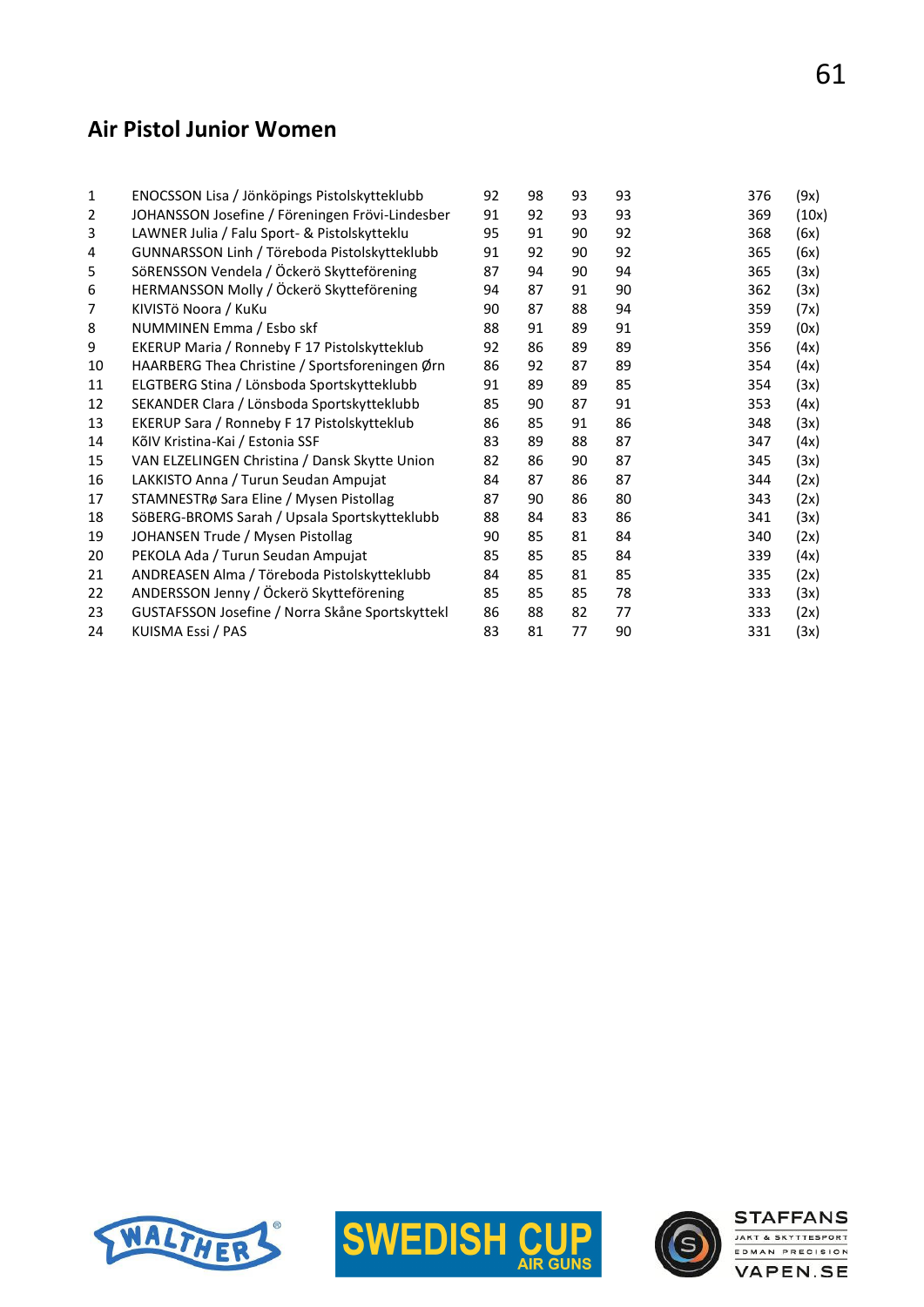#### Air Pistol Veteran

| $\mathbf{1}$<br>2 | BREDMARK Johan / Malmö Pistolklubb              | 90 | 94 | 92 | 92 | 368 | (6x) |
|-------------------|-------------------------------------------------|----|----|----|----|-----|------|
|                   | EKBLAD Rolf / Göteborgs Pistol och Sportsky     | 94 | 87 | 91 | 85 | 357 | (6x) |
| 3                 | ÖHMAN Juhani / TiA                              | 90 | 91 | 92 | 83 | 356 | (5x) |
| 4                 | KIVI Kalle / Turun Seudan Ampujat               | 91 | 87 | 86 | 89 | 353 | (3x) |
| 5                 | LEHIKOINEN Pasi / TiA                           | 86 | 88 | 89 | 89 | 352 | (4x) |
| 6                 | MIRANDA Arturo / Atlas Copco Sportskytteklubb   | 86 | 89 | 90 | 87 | 352 | (2x) |
| $\overline{7}$    | SKANåKER Ragnar / Magnus Stenbock Skyttefören   | 91 | 82 | 92 | 86 | 351 | (1x) |
| 8                 | KOIVUNEN Pasi / TIA                             | 84 | 89 | 88 | 87 | 348 | (7x) |
| 9                 | SöDERLUND Lennart / Jönköpings Pistolskytteklub | 89 | 80 | 81 | 81 | 331 | (4x) |





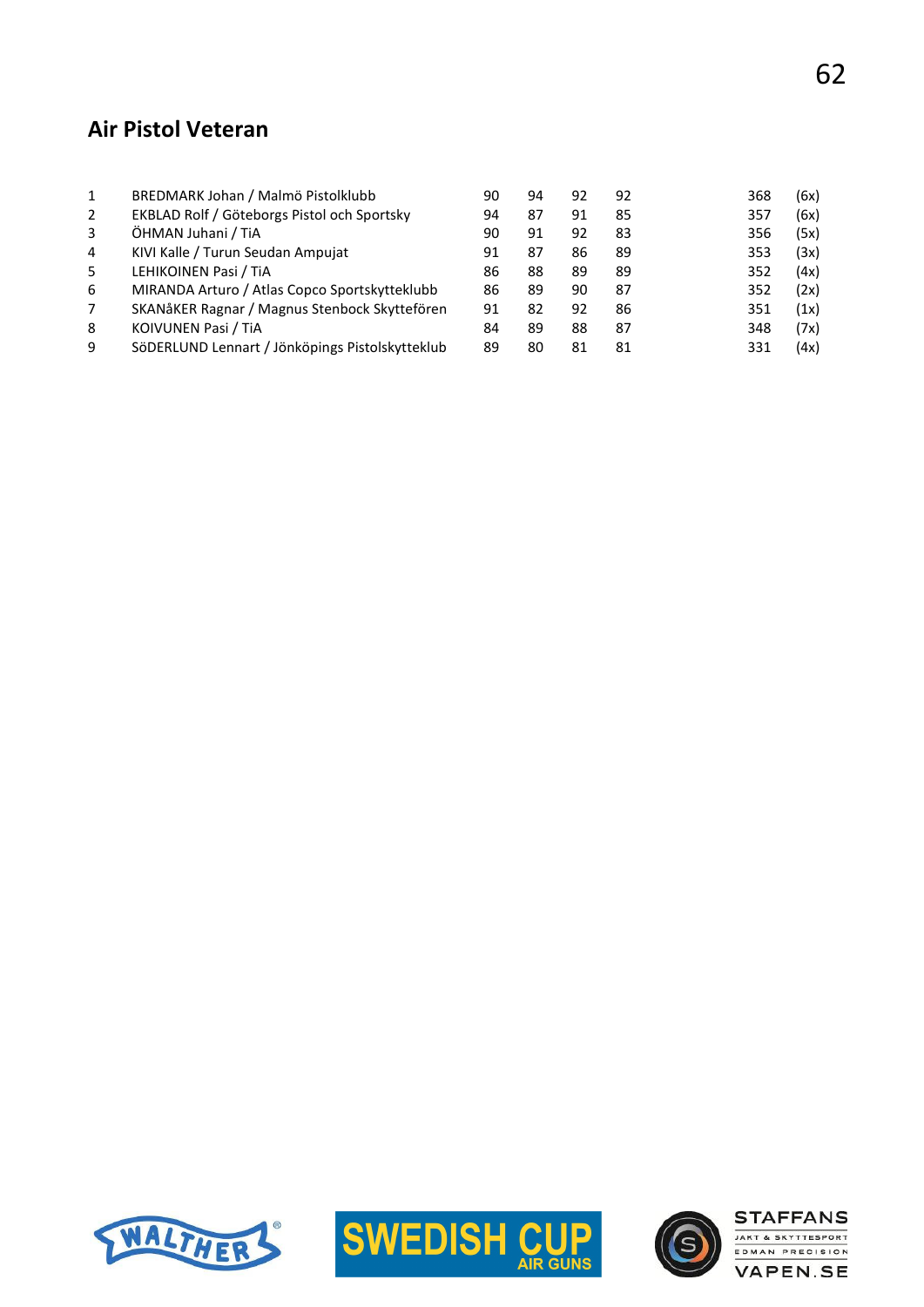## Day 3

#### Final Air Rifle Men

| 1 | JÖNSSON<br>Karl-Johan<br>SWE, Kvibergs Skytteförening      | 30.4<br>10.6<br>9.4<br>10.4  | 61.1<br>10.3<br>10.3<br>10.1 | 82.5<br>10.8<br>10.6 | 10.0<br>10.3                | 102.8 124.1 144.0 165.4 185.7<br>10.7<br>10.6 | 10.0<br>9.9  | 10.8<br>10.6 | 9.9<br>10.4  | 10.3<br>10.4 | 206.4 |
|---|------------------------------------------------------------|------------------------------|------------------------------|----------------------|-----------------------------|-----------------------------------------------|--------------|--------------|--------------|--------------|-------|
| 2 | <b>GUSTAFSSON</b><br>Håkan<br>SWE, Skee Skyttegille        | 28.8<br>8.3<br>10.3<br>10.2  | 59.9<br>10.1<br>10.8<br>10.2 | 80.8<br>10.4<br>10.5 | 10.7<br>10.8                | 102.3 123.1 144.0 164.9 186.1<br>10.3<br>10.5 | 10.5<br>10.4 | 10.3<br>10.6 | 10.8<br>10.4 | 9.3<br>9.9   | 205.3 |
| 3 | SOLBREKKEN FLATLA<br>Øyvind<br>NOR, Kisen MSL              | 30.8<br>10.4<br>10.2<br>10.2 | 62.1<br>10.4<br>10.4<br>10.5 | 83.7<br>10.8<br>10.8 | 10.1<br>10.5                | 104.3 124.4 144.9 164.3<br>9.5<br>10.6        | 10.0<br>10.5 | 9.5<br>9.9   | 9.7<br>10.2  |              | 184.2 |
| 4 | JUNGHÄNEL<br>Henri<br>GER, Germany                         | 31.9<br>10.3<br>10.8<br>10.8 | 61.9<br>10.0<br>9.9<br>10.1  | 82.2<br>9.9<br>10.4  | 10.4<br>10.4                | 103.0 123.3 143.5<br>10.4<br>9.9              | 9.9<br>10.3  | 9.9<br>9.8   |              |              | 163.2 |
| 5 | <b>OLSEN</b><br>Steffen<br>DEN, Dansk Skytte Union         | 31.0<br>10.1<br>10.6<br>10.3 | 61.5<br>9.9<br>10.4<br>10.2  | 82.5<br>10.6<br>10.4 | 103.0 122.9<br>10.1<br>10.4 | 10.2<br>9.7                                   | 10.4<br>10.0 |              |              |              | 143.3 |
| 6 | <b>LINDBERG</b><br>Robin<br>SWE, Gefle Frivilliga Skarpsky | 29.7<br>9.7<br>10.1<br>9.9   | 60.6<br>9.9<br>10.2<br>10.8  | 81.2<br>10.6<br>10.0 | 102.0<br>10.6<br>10.2       | 10.4<br>10.1                                  |              |              |              |              | 122.5 |
| 7 | <b>HANSEN</b><br>Are<br>NOR, Krapfoss SSL                  | 31.8<br>10.7<br>10.4<br>10.7 | 61.5<br>10.5<br>9.8<br>9.4   | 81.4<br>10.2<br>9.7  | 10.4<br>9.5                 |                                               |              |              |              |              | 101.3 |
| 8 | <b>BERGSTRÖM</b><br>Björn<br>SWE, Krokeks Skytteförening   | 28.7<br>8.1<br>10.4<br>10.2  | 59.9<br>10.4<br>9.9<br>10.9  | 9.8<br>9.3           |                             |                                               |              |              |              |              | 79.0  |





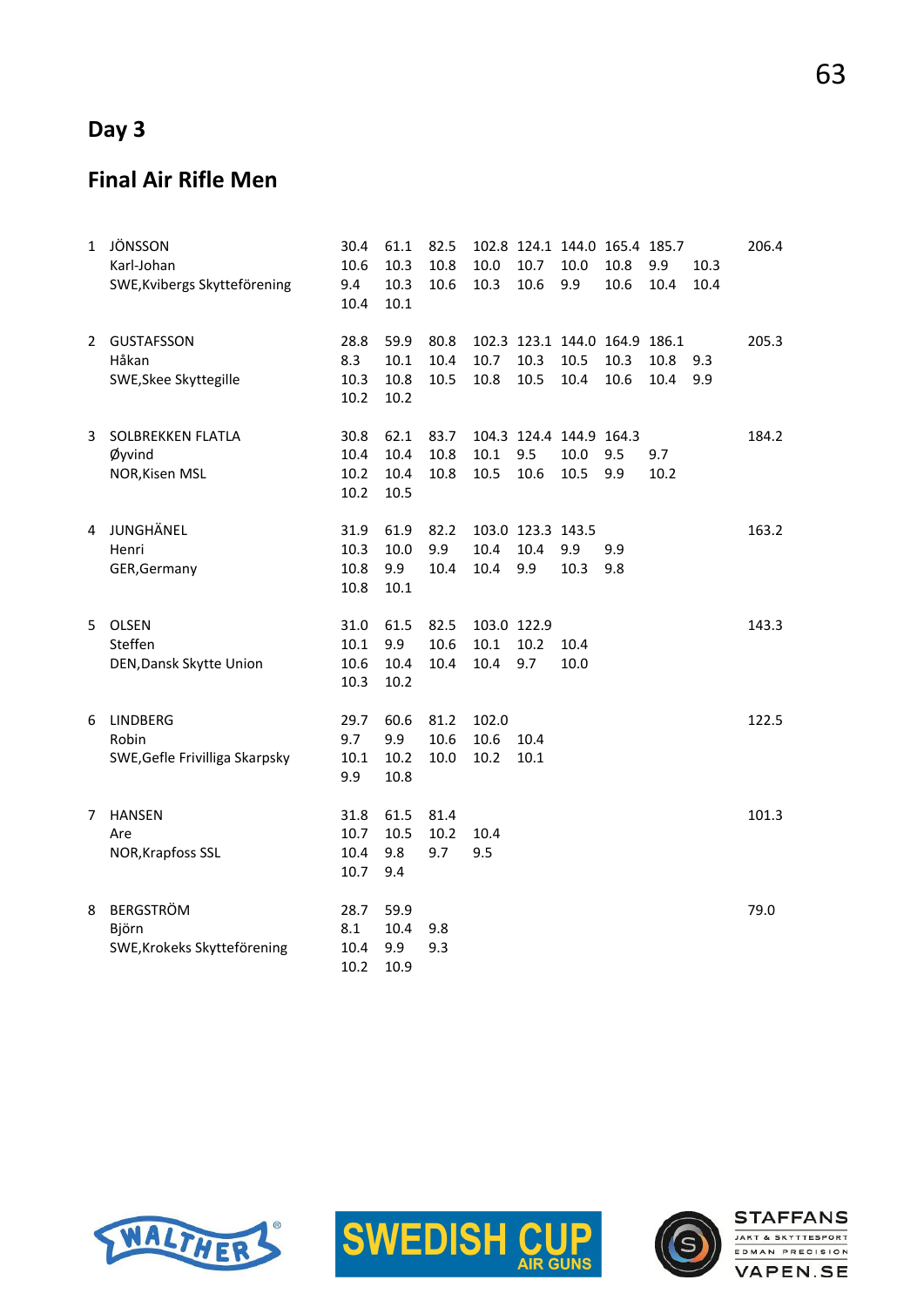**STAFFANS** 

JAKT & SKYTTESPORT

EDMAN PRECISION

**VAPEN.SE** 

# Air Rifle Men

| 1  | HANSEN Are / Krapfoss SSL                      |            |                  |                                    |                  |                  |      | 103.6 104.7 104.9 105.2 104.8 103.9 627.1 (51x) |  |
|----|------------------------------------------------|------------|------------------|------------------------------------|------------------|------------------|------|-------------------------------------------------|--|
| 2  | JUNGHäNEL Henri / GERGermany                   |            |                  |                                    |                  |                  |      | 105.0 104.1 103.6 103.5 103.3 102.5 622.0 (47x) |  |
| 3  | SOLBREKKEN FLATLA Øyvind / Kisen MSL           |            |                  |                                    |                  |                  |      | 103.9 103.3 103.3 101.8 104.5 104.1 620.9 (43x) |  |
| 4  | BERGSTRÖM Björn / Krokeks Skytteförening       |            |                  |                                    |                  |                  |      | 103.5 105.5 102.9 101.5 103.1 102.7 619.2 (40x) |  |
| 5  | OLSEN Steffen / Dansk Skytte Union             |            |                  |                                    |                  |                  |      | 102.9 103.3 102.4 103.1 102.5 103.7 617.9 (42x) |  |
| 6  | JöNSSON Karl-Johan / Kvibergs Skytteförening   |            |                  |                                    |                  |                  |      | 103.4 102.2 102.5 104.1 103.8 101.9 617.9 (41x) |  |
| 7  | LINDBERG Robin / Gefle Frivilliga Skarpsky     |            |                  |                                    |                  |                  |      | 101.3 102.9 104.5 104.4 102.5 101.4 617.0 (40x) |  |
| 8  | GUSTAFSSON Håkan / Skee Skyttegille            |            |                  |                                    |                  |                  |      | 102.8 103.5 102.2 102.7 103.8 101.9 616.9 (40x) |  |
| 9  | TROUIN Dennis / Gullabo Skytteförening         |            |                  |                                    |                  |                  |      | 102.7 102.0 102.3 103.0 102.5 103.0 615.5 (40x) |  |
| 10 | HAGELUND Endre / Klepp MSL                     |            |                  |                                    |                  |                  |      | 101.4 102.6 104.1 101.3 102.4 103.5 615.3 (40x) |  |
| 11 | PERSSON Jörgen / Fältjägarnas Skytteföreni     |            |                  |                                    |                  |                  |      | 103.7 103.5 101.4 103.2 101.5 101.5 614.8 (39x) |  |
| 12 | HäLL Martin / Heby Skytteförening              |            |                  |                                    |                  |                  |      | 101.9 102.6 103.4 102.9 101.5 102.5 614.8 (38x) |  |
| 13 | KARLSSON Henrik / Kvibergs Skytteförening      |            |                  | 101.6 101.6 101.9 105.1 104.3 99.9 |                  |                  |      | 614.4 (39x)                                     |  |
| 14 | SKOVMAND Erik / Viborg Skytteforening          |            |                  |                                    |                  |                  |      | 103.3 102.8 103.3 101.7 102.3 100.8 614.2 (44x) |  |
| 15 | WALLBERG Eric / Kvibergs Skytteförening        |            |                  |                                    |                  |                  |      | 101.5 101.9 101.7 103.8 102.5 102.5 613.9 (41x) |  |
| 16 | JAKOBSEN Esben / Særslev Skf                   |            |                  |                                    |                  |                  |      | 100.6 102.6 103.8 101.3 103.6 101.9 613.8 (41x) |  |
| 17 | LöVGREN Jonas / Aspö Skytteförening            |            |                  |                                    |                  |                  |      | 102.8 101.4 102.7 102.2 101.5 101.9 612.5 (36x) |  |
| 18 | ANDERSSON Sam / Kävlinge Sportskytteklubb      |            |                  |                                    |                  |                  |      | 103.0 100.0 101.2 102.4 103.2 102.2 612.0 (38x) |  |
| 19 | ÖSTLUND Sonny / Uddevalla Skyttegille          | 98.3       | 99.2             |                                    |                  |                  |      | 103.1 102.8 103.1 104.9 611.4 (37x)             |  |
| 20 | OLSSON Karl / Eskilstuna Skytteförening        |            |                  |                                    |                  |                  |      | 101.6 102.6 101.7 102.2 100.8 102.1 611.0 (35x) |  |
| 21 | KOLSTAD CLAUSSEN Simon / Kisen MSL             |            |                  |                                    |                  |                  |      | 103.5 100.6 103.0 100.9 101.4 101.5 610.9 (37x) |  |
| 22 | SøRLI Daniel / Kisen MSL                       |            |                  | 103.0 102.6 101.5 100.9 102.1 98.9 |                  |                  |      | 609.0 (36x)                                     |  |
| 23 | DIMBERG Peter / Ultuna Skytteförening          |            |                  |                                    |                  |                  |      | 103.0 99.4 102.0 102.4 101.5 100.7 609.0 (31x)  |  |
| 24 | <b>TVENGSBERG Henrik / Fredrikstad MSL</b>     |            |                  |                                    |                  |                  |      | 103.2 100.4 100.3 101.4 100.9 102.8 609.0 (30x) |  |
| 25 | FRIMAN André / Trelleborgs Sportskyttekl       |            |                  |                                    |                  |                  |      | 101.0 102.3 101.5 102.3 101.3 100.1 608.5 (34x) |  |
| 26 | BJERG Sune / BPI                               |            |                  | 102.9 101.8 101.8 100.8 101.0 99.7 |                  |                  |      | 608.0 (36x)                                     |  |
| 27 | HANSEN Jonas / Ballerup Skf                    |            |                  |                                    |                  |                  |      | 102.2 101.9 101.4 99.1 101.1 101.0 606.7 (34x)  |  |
| 28 | DAHL Jonas / Kisen MSL                         |            |                  | 102.3 102.7 103.5 100.7 103.0 94.4 |                  |                  |      | 606.6 (34x)                                     |  |
| 29 | SOINI Juha / JjA                               | 98.2       |                  | 104.2 98.9                         |                  |                  |      | 102.3 101.2 101.6 606.4 (32x)                   |  |
| 30 | LARSEN Jonas E / Krapfoss SSL                  | 98.8       |                  | 104.0 98.9                         |                  |                  |      | 104.3 100.4 100.0 606.4 (28x)                   |  |
| 31 | AARSKOG Jan Tore / Kisen MSL                   | 100.1 99.7 |                  |                                    | 102.9 101.2 99.7 |                  |      | 102.0 605.6 (23x)                               |  |
| 32 | VARTIAINEN Janne / Mikkelin Ampujat            |            |                  | 101.8 100.4 99.7                   | 99.5             | 103.8 99.8       |      | 605.0 (31x)                                     |  |
| 33 | YNGVESON Johan / Gammalstorps Skytteföreni     | 99.5       |                  | 101.9 100.5 101.5 99.1             |                  |                  |      | 102.4 604.9 (28x)                               |  |
| 34 | CHRISTENSSON Johan / Vellinge Sportskytteklubb |            |                  | 100.9 100.4 100.2 102.1 101.8 98.8 |                  |                  |      | 604.2 (32x)                                     |  |
| 35 | AUTIO Juho / OMAS                              | 99.9       |                  |                                    |                  |                  |      | 101.8 100.7 100.5 101.1 100.1 604.1 (31x)       |  |
| 36 | STENSTRöM Robin / Rasbo Skytteförening         |            |                  | 100.2 101.7 101.8 99.4             |                  | 101.5 99.5       |      | 604.1 (27x)                                     |  |
| 37 | OHLSSON Martin / Gullabo Skytteförening        | 98.6       |                  | 101.9 102.1 101.1 101.2 98.9       |                  |                  |      | 603.8 (28x)                                     |  |
| 38 | ERIKSSON Spännar Mats / Lima Skyttegille       | 100.6 98.3 |                  | 98.8                               |                  | 104.1 102.8 98.2 |      | 602.8 (37x)                                     |  |
| 39 | AXELSSON Tom / Linköpings Skytteförening       |            | 101.1 101.3 99.5 |                                    |                  | 101.2 100.7 98.9 |      | 602.7 (24x)                                     |  |
| 40 | CHRISTENSEN Michael / Trehøje                  | 98.8       | 101.5 99.6       |                                    |                  |                  |      | 101.2 100.2 101.1 602.4 (28x)                   |  |
| 41 | HAHL Olli / Mikkelin Ampujat                   |            | 101.3 100.4 98.6 |                                    | 103.6 98.8       |                  | 99.7 | 602.4 (27x)                                     |  |
| 42 | MøBERG Alex / ÅRK                              |            |                  | 100.8 102.4 100.6 100.1 98.7       |                  |                  | 99.5 | 602.1 (26x)                                     |  |
| 43 | JOHANSSON Richard / Figeholms Skytteförening   | 99.6       | 97.2             |                                    |                  |                  |      | 102.0 101.1 101.0 100.7 601.6 (27x)             |  |
| 44 | JöNSSON Kim / Åkarps Sportskyttar              | 97.5       |                  | 102.0 100.7 98.3                   |                  |                  |      | 100.3 102.1 600.9 (27x)                         |  |
| 45 | HED Tomas / Forsa Skytteförening               |            | 100.4 100.3 96.2 |                                    |                  | 102.7 101.6 99.0 |      | 600.2 (28x)                                     |  |
| 46 | HOFF Johan / Roasjö Skytteförening             |            | 101.8 102.4 99.1 |                                    | 96.9             | 99.3             | 99.9 | 599.4 (24x)                                     |  |
| 47 | KAIKKONEN Eemil / Kärda Skytteförening         | 97.7       | 99.7             | 99.7                               | 98.4             |                  |      | 100.8 102.4 598.7 (24x)                         |  |
| 48 | ANDERSSON Rune / Gunnebo Skytteförening        | 99.4       | 97.8             | 97.9                               | 100.5 99.9       |                  |      | 103.1 598.6 (26x)                               |  |
| 49 | ØVRUM Lars David / Kisen MSL                   | 100.3 98.0 |                  |                                    | 101.6 100.7 98.0 |                  | 98.9 | 597.5 (22x)                                     |  |
| 50 | OLSSON Jörgen / Gullabo Skytteförening         | 98.2       | 99.3             |                                    | 102.0 101.8 98.5 |                  | 96.9 | 596.7 (27x)                                     |  |
| 51 | AARSKOG Kjell / Kisen MSL                      | 98.3       | 96.4             | 101.9 98.6                         |                  | 100.9 99.3       |      | 595.4 (27x)                                     |  |
| 52 | ANDERSSON Patrik / Avesta Sportskytteklubb     | 97.5       | 94.6             |                                    | 103.1 101.1 98.8 |                  | 98.5 | 593.6 (24x)                                     |  |
| 53 | LINDSTRöM Henrik / Forsa Skytteförening        | 98.0       | 98.3             | 100.7 97.9                         |                  | 98.6             | 98.8 | 592.3 (22x)                                     |  |
| 54 | NILSSON Erik / Kvibergs Skytteförening         |            | 100.7 100.3 95.2 |                                    | 99.1             | 98.8             | 98.2 | 592.3 (22x)                                     |  |



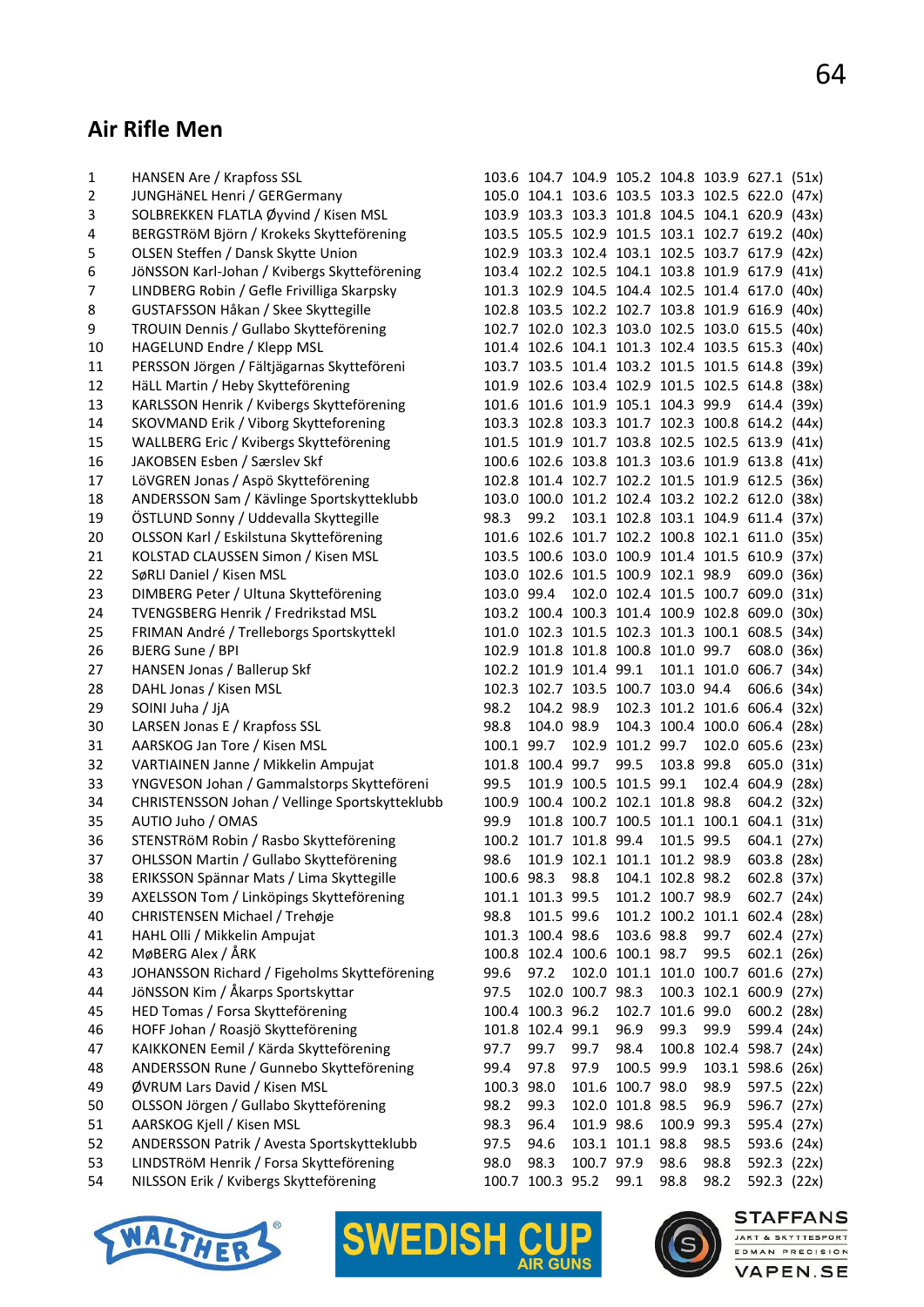| 55 | ERLANDSSON Christian / Sjuhäradsbygdens SSK    | 99.5  | 99.2  | 98.4        | 96.6                         | 101.4 97.1 |       | 592.2 (21x) |  |
|----|------------------------------------------------|-------|-------|-------------|------------------------------|------------|-------|-------------|--|
| 56 | HEMMINGBYE Anders / Østre Romerike MSL         | 99.9  | 94.8  | 98.7        | 98.2                         | 98.6       | 101.8 | 592.0 (26x) |  |
| 57 | HENRIKSSON Niklas / Heby Skytteförening        | 96.3  | 99.2  | 98.5        | 100.4 99.1                   |            | 97.4  | 590.9 (17x) |  |
| 58 | ERIKSSON Kalle / Vellinge Sportskytteklubb     | 95.2  | 102.7 | 99.2        | 100.1 96.2                   |            | 97.2  | 590.6 (18x) |  |
| 59 | JäRPENBY Philip / Eskilstuna Skytteförening    | 95.1  | 98.6  | 99.1        | 98.3                         | 98.6       | 100.1 | 589.8 (25x) |  |
| 60 | MIDTFLå Nils Kåre / Rælingen MSL               | 95.7  | 97.0  | 99.5        | 95.5                         | 99.7       | 101.0 | 588.4 (22x) |  |
| 61 | LINDMARK Niklas / By Skytteförening            | 99.6  | 95.0  | 99.1        | 96.8                         | 100.3      | 96.0  | 586.8 (24x) |  |
| 62 | SLåEN Arnold / Rælingen MSL                    | 95.8  |       | 100.4 100.9 | 94.4                         | 97.2       | 97.0  | 585.7 (17x) |  |
| 63 | SALOMONSSON Stefan / Norrköpings Skytteförenin | 98.7  | 95.8  | 94.2        | 97.3                         | 102.0      | 96.6  | 584.6 (16x) |  |
| 64 | FAGERSTRÖM Herman / Aspö Skytteförening        | 100.9 | 101.0 | 98.7        | 93.4                         | 96.4       | 93.9  | 584.3 (19x) |  |
| 65 | HAAL Marcus / Jönköpings Skyttegille           | 99.7  | 98.9  | 94.5        | 93.0                         | 98.7       | 97.9  | 582.7 (16x) |  |
| 66 | FORSMAN Mattias / Botkyrka Skytteförening      | 90.4  | 97.8  | 99.3        | 98.5                         | 94.4       | 100.9 | 581.3 (20x) |  |
| 67 | PETTERSSON Tomas / Anderstorps Skytteförenin   | 96.1  | 96.5  | 97.9        | 97.7                         | 96.5       | 95.8  | 580.5 (9x)  |  |
| 68 | NILSSON Fredrick / Föreningen Malmöskyttarna   | 94.0  | 94.6  | 95.4        | 91.7                         | 96.4       | 100.0 | 572.1 (15x) |  |
| 69 | GUSTAFSSON Mikael / Trosa-Hölebo Skytteföreni  | 95.2  | 98.2  | 91.4        | 94.3                         | 96.3       | 94.0  | 569.4 (9x)  |  |
| 70 | PERSSON Tommy / Trelleborgs Sportskyttekl      | 91.4  | 93.7  | 94.5        | 92.3                         | 98.4       | 94.8  | 565.1 (15x) |  |
| 71 | TROUIN Jonathan / Gullabo Skytteförening       | 96.9  | 97.6  | 87.8        | 89.1                         | 93.8       | 93.9  | 559.1 (13x) |  |
| 72 | FAGERSTRöM Mats / Aspö Skytteförening          | 91.3  | 91.8  | 92.1        | 93.2                         | 95.2       | 89.7  | 553.3 (8x)  |  |
| 73 | JOHANSSON Fredrik / Anderstorps Skytteförenin  | 90.5  | 86.5  | 90.2        | 95.4                         | 96.7       | 87.5  | 546.8 (8x)  |  |
| 74 | SVENSSON Mikael / Aspö Skytteförening          |       |       |             | 102.4 105.7 103.3 101.6 50.9 |            | 0.0   | 463.9 (34x) |  |





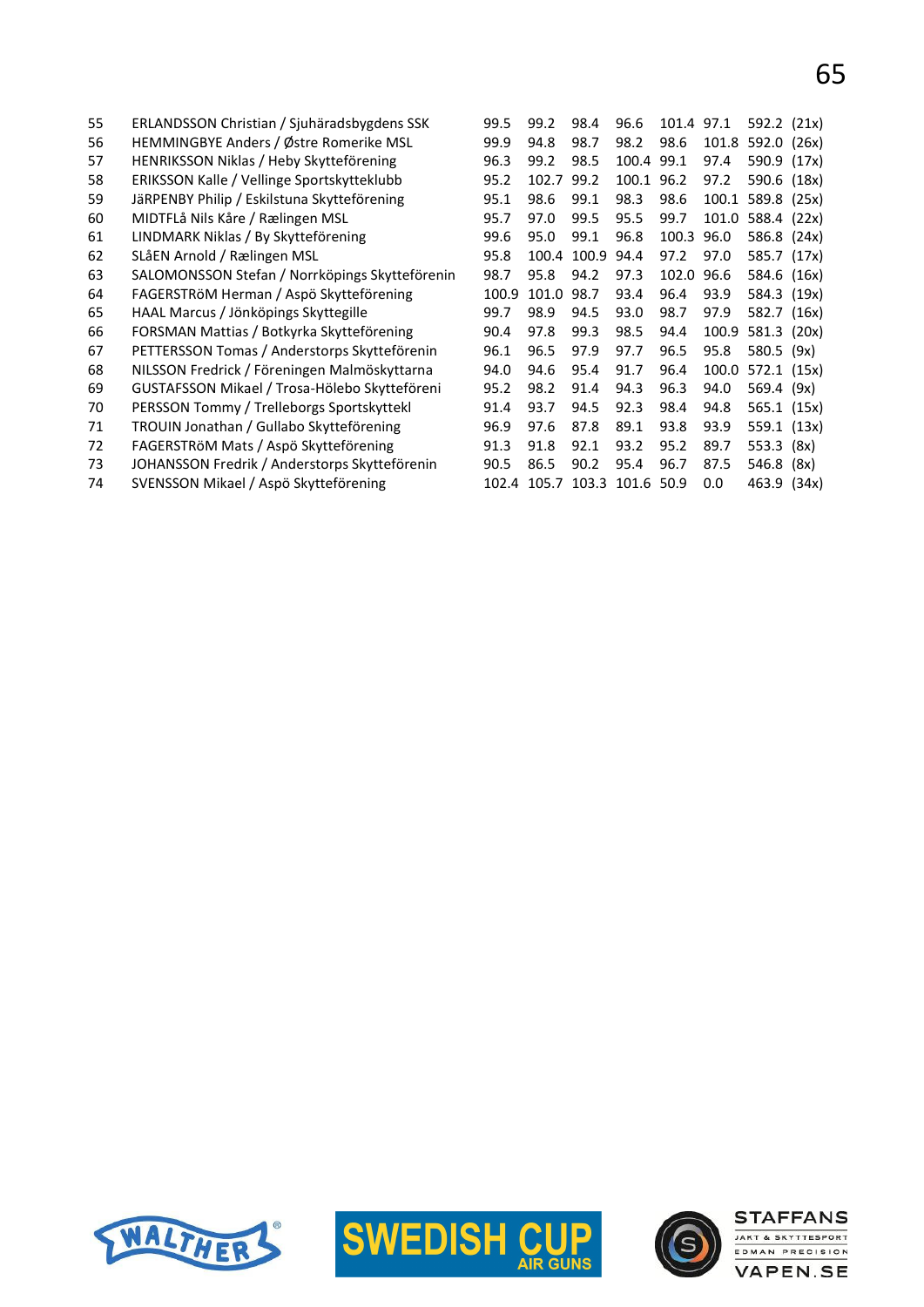# 66

#### Final Air Rifle Women

| $\mathbf{1}$ | GÖRANSSON<br>Emma<br>SWE, Skoga-Ekshärads Skytteför | 31.0<br>9.8<br>10.6 | 62.3<br>10.3<br>10.2 | 82.1<br>9.2<br>10.6 | 9.6<br>10.3 | 10.1<br>10.0            | 10.9<br>9.9 | 102.0 122.1 142.9 164.0 184.5<br>10.7<br>10.4 | 10.4<br>10.1 | 10.1<br>10.2 | 204.8 |
|--------------|-----------------------------------------------------|---------------------|----------------------|---------------------|-------------|-------------------------|-------------|-----------------------------------------------|--------------|--------------|-------|
|              |                                                     | 10.6                | 10.8                 |                     |             |                         |             |                                               |              |              |       |
| 2            | PITKÄNEN                                            | 31.3                | 61.7                 | 82.3                |             |                         |             | 102.7 123.8 144.8 163.9 185.1                 |              |              | 204.2 |
|              | Hanna                                               | 10.6                | 10.1                 | 10.4                | 9.6         | 10.7                    | 10.6        | 9.3                                           | 10.6         | 9.6          |       |
|              | FIN, Turun Seudan Ampujat                           | 10.7                | 9.8                  | 10.2                | 10.8        | 10.4                    | 10.4        | 9.8                                           | 10.6         | 9.5          |       |
|              |                                                     | 10.0                | 10.5                 |                     |             |                         |             |                                               |              |              |       |
| 3            | LÅNGSTRÖM                                           | 31.3                | 61.1                 | 82.3                |             | 102.3 123.1 143.6 163.7 |             |                                               |              |              | 184.4 |
|              | Katarina                                            | 10.7                | 9.8                  | 10.5                | 9.7         | 10.4                    | 10.2        | 9.8                                           | 10.5         |              |       |
|              | FIN, Kyrkslätt Skf                                  | 10.1                | 10.3                 | 10.7                | 10.3        | 10.4                    | 10.3        | 10.3                                          | 10.2         |              |       |
|              |                                                     | 10.5                | 9.7                  |                     |             |                         |             |                                               |              |              |       |
| 4            | FRILANDER-SOINI                                     | 30.5                | 61.4                 | 82.2                |             | 102.4 123.5 143.6       |             |                                               |              |              | 163.6 |
|              | Pauliina                                            | 10.2                | 10.2                 | 10.3                | 9.7         | 10.7                    | 10.0        | 9.7                                           |              |              |       |
|              | FIN, PiekSA                                         | 10.0                | 10.4                 | 10.5                | 10.5        | 10.4                    | $10.1\,$    | 10.3                                          |              |              |       |
|              |                                                     | 10.3                | 10.3                 |                     |             |                         |             |                                               |              |              |       |
| 5            | <b>BUCH</b>                                         | 30.6                | 61.7                 | 82.2                | 102.3 122.2 |                         |             |                                               |              |              | 142.4 |
|              | Laura                                               | 10.5                | 10.7                 | 10.4                | 10.1        | 9.9                     | 10.2        |                                               |              |              |       |
|              | DEN, Dansk Skytte Union                             | 9.5                 | 10.8                 | 10.1                | 10.0        | 10.0                    | 10.0        |                                               |              |              |       |
|              |                                                     | 10.6                | 9.6                  |                     |             |                         |             |                                               |              |              |       |
| 6            | <b>BLOM</b>                                         | 30.5                | 61.1                 | 82.4                | 102.5       |                         |             |                                               |              |              | 122.0 |
|              | Karin                                               | 10.8                | 9.9                  | 10.7                | 10.7        | 9.7                     |             |                                               |              |              |       |
|              | SWE, Jönköpings Skyttegille                         | 9.9                 | 10.2                 | 10.6                | 9.4         | 9.8                     |             |                                               |              |              |       |
|              |                                                     | 9.8                 | 10.5                 |                     |             |                         |             |                                               |              |              |       |
| 7            | <b>NIELSEN</b>                                      | 31.7                | 62.0                 | 82.2                |             |                         |             |                                               |              |              | 101.7 |
|              | Stine                                               | 10.7                | 10.0                 | 10.2                | 9.6         |                         |             |                                               |              |              |       |
|              | DEN, Dansk Skytte Union                             | 10.5                | 10.3                 | 10.0                | 9.9         |                         |             |                                               |              |              |       |
|              |                                                     | 10.5                | 10.0                 |                     |             |                         |             |                                               |              |              |       |
| 8            | <b>MÆNG</b>                                         | 31.5                | 62.2                 |                     |             |                         |             |                                               |              |              | 82.0  |
|              | Rikke                                               | 10.5                | 10.6                 | 9.9                 |             |                         |             |                                               |              |              |       |
|              | DEN, Dansk Skytte Union                             | 10.6                | 9.8                  | 9.9                 |             |                         |             |                                               |              |              |       |
|              |                                                     | 10.4                | 10.3                 |                     |             |                         |             |                                               |              |              |       |





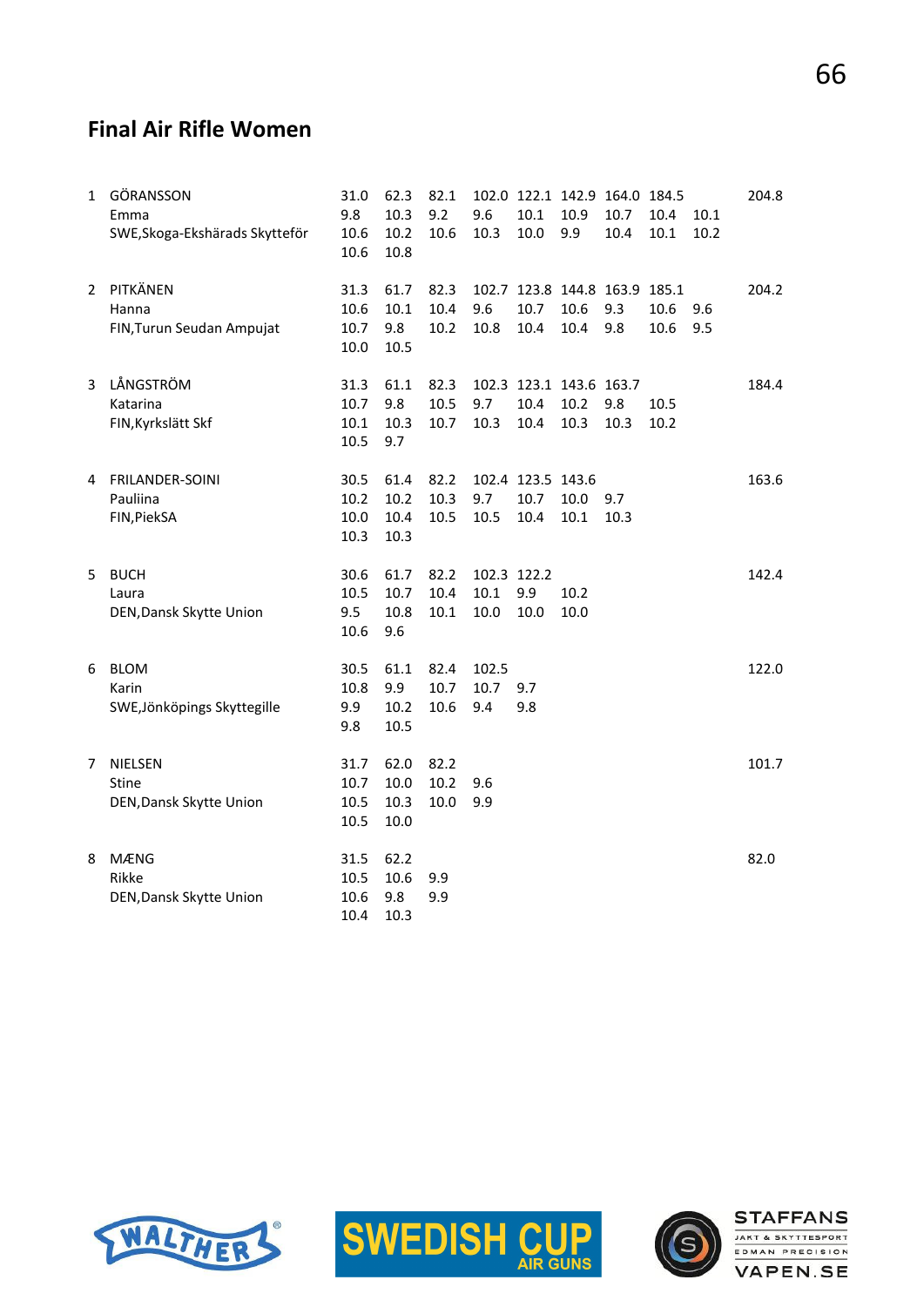#### Air Rifle Women

| 1  | NIELSEN Stine / Dansk Skytte Union                     |            | 105.6 106.6 103.9 103.6 |                   |             | 419.7          | (35x) |
|----|--------------------------------------------------------|------------|-------------------------|-------------------|-------------|----------------|-------|
| 2  | LåNGSTRöM Katarina / Kyrkslätt Skf                     |            | 104.3 104.7 103.5 104.3 |                   |             | 416.8          | (33x) |
| 3  | MæNG Rikke / Dansk Skytte Union                        |            | 104.8 104.8 103.9 101.9 |                   |             | 415.4          | (35x) |
| 4  | PITKäNEN Hanna / Turun Seudan Ampujat                  |            | 104.0 102.0 104.2 104.0 |                   |             | 414.2          | (28x) |
| 5  | GöRANSSON Emma / Skoga-Ekshärads Skytteför             |            | 103.0 104.3 103.4 103.3 |                   |             | 414.0          | (26x) |
| 6  | FRILANDER-SOINI Pauliina / PiekSA                      |            | 102.5 103.0 103.9 103.9 |                   |             | 413.3          | (28x) |
| 7  | BUCH Laura / Dansk Skytte Union                        |            | 101.9 102.7 104.4 103.8 |                   |             | 412.8          | (32x) |
| 8  | BLOM Karin / Jönköpings Skyttegille                    |            | 103.6 102.5 103.1 103.4 |                   |             | 412.6          | (27x) |
| 9  | YLI-KIIKKA Marjo / national team                       |            | 102.4 103.3 103.9 103.0 |                   |             | 412.6          | (26x) |
| 10 | JOHANSSON Lotten / Heby Skytteförening                 |            | 100.4 103.4 103.7 104.9 |                   |             | 412.4          | (28x) |
| 11 | HäGGLUND Maria / Ramselefors Skytteförenin             |            | 103.4 102.5 102.1 103.8 |                   |             | 411.8          | (29x) |
| 12 | NORMANN Anna / I 16/LV 6 Skytteförening                |            | 103.3 101.4 104.2 102.8 |                   |             | 411.7          | (28x) |
| 13 | UTNE Eline S / Krapfoss SSL                            |            | 102.0 103.1 101.8 104.5 |                   |             | 411.4          | (28x) |
| 14 | GUIGNARD Silvia / SWISG Zürich                         |            | 102.2 103.9 101.3 103.3 |                   |             | 410.7          | (25x) |
| 15 | JÖNSSON Fredrika / Kvibergs Skytteförening             |            | 101.8 102.9 102.5 102.9 |                   |             | 410.1          | (27x) |
| 16 | MåNSSON Emma / Aspö Skytteförening                     |            | 104.0 103.6 101.1 101.4 |                   |             | 410.1          | (27x) |
| 17 | VORONOVA Anzela / ESTEstonia SSF                       |            | 101.8 102.0 102.7 103.4 |                   |             | 409.9          | (25x) |
| 18 | PETERMANN Line / Ribe                                  |            | 102.3 103.6 103.3 100.7 |                   |             | 409.9          | (25x) |
| 19 | HELMERSON Irené / Kvibergs Skytteförening              | 99.9       |                         | 103.0 103.7 102.7 |             | 409.3          | (29x) |
| 20 | FRANZéN Andrea / Kvibergs Skytteförening               |            | 100.8 103.1 101.9 103.4 |                   |             | 409.2          | (25x) |
| 21 | OLSSON Susanna / Ringamåla Skytteförening              |            | 101.5 100.6 103.1 103.3 |                   |             | 408.5          | (24x) |
| 22 | LINDGREN Emma / Trosa-Hölebo Skytteföreni              |            | 101.0 104.4 103.2 99.8  |                   |             | 408.4          | (25x) |
| 23 | TEIGEN Christina / Kisen MSL                           |            | 100.9 100.6 103.7 102.8 |                   |             | 408.0          | (25x) |
| 24 | OLOFSSON Linda / Kinneveds Skytteförening              |            | 103.5 102.7 99.9        |                   | 101.9       | 408.0          | (24x) |
| 25 | FAGERLUND Sabina / Söraby Skytteförening               |            | 101.1 103.8 100.9 102.1 |                   |             | 407.9          | (26x) |
| 26 | SKENNING Emma / Vellinge Sportskytteklubb              |            | 100.9 102.5 101.5 102.9 |                   |             | 407.8          | (25x) |
| 27 | OIKARINEN Marika / KoiLA                               | 99.8       |                         | 102.9 103.5 101.3 |             | 407.5          | (23x) |
| 28 | JUSSILA Jenni / Rauma                                  |            | 101.7 102.6 101.0 101.9 |                   |             | 407.2          | (24x) |
| 29 | LINDBERG Cecilia / Aspö Skytteförening                 |            | 103.3 101.1 100.9 101.8 |                   |             | 407.1          | (24x) |
| 30 | RODRIGUEZ Karina / Eskilstuna Skytteförening           | 99.1       |                         | 102.2 102.2 103.6 |             | 407.1          | (21x) |
| 31 | ANDERSEN Camilla / Dansk Skytte Union                  | 102.0 99.6 |                         | 103.7 101.3       |             | 406.6          | (24x) |
| 32 | HENRIKSEN Gitte / Dansk Skytte Union                   |            | 102.7 101.8 102.8 99.2  |                   |             | 406.5          | (22x) |
| 33 | JOHANSSON Maria / Kvibergs Skytteförening              | 103.4 99.9 |                         |                   | 101.5 101.0 | 405.8          | (20x) |
| 34 | FAGERSTRöM Emelie / Aspö Skytteförening                |            | 101.2 101.7 99.6        |                   | 102.9       | 405.4          | (20x) |
| 35 | NORDAHL May Elisabeth / Nordstrand sportsskytt         |            | 101.0 101.6 101.2 100.9 |                   |             | 404.7          | (22x) |
| 36 | TÖRMÄNEN Nita / SodA                                   |            | 100.7 101.7 101.5 100.5 |                   |             | 404.4          | (21x) |
| 37 | MIEBACH Sara / I 16/LV 6 Skytteförening                |            | 101.4 102.0 102.5 98.2  |                   |             | 404.1          | (20x) |
| 38 | SKåRNER Amanda / Aspö Skytteförening                   |            | 101.6 99.8              | 100.1 101.6       |             | 403.1          | (20x) |
|    | KOTKAS Karina / ESTEstonia SSF                         |            | 101.7 101.2 100.7 99.0  |                   |             | 402.6          |       |
| 39 |                                                        |            |                         |                   | 101.6 102.4 |                | (20x) |
| 40 | LEPPäNEN Jenni / Vakka-Suomen Ampujat                  | 98.9       | 99.3                    |                   |             | 402.2<br>402.2 | (21x) |
| 41 | POTASEVA Jelena / ESTEstonia SSF<br>PULJU Noora / SodA | 99.0       |                         | 101.5 100.1 101.6 |             |                | (21x) |
| 42 |                                                        | 100.6 99.0 |                         | 101.5 100.8       |             | 401.9          | (19x) |
| 43 | LARSSON Linn / Gullabo Skytteförening                  | 99.4       |                         | 100.7 102.2 99.3  |             | 401.6          | (19x) |
| 44 | ERIKSSON Susanne / Kvibergs Skytteförening             |            | 100.8 100.4 102.1 98.3  |                   |             | 401.6          | (15x) |
| 45 | JOHANSSON Johanna / Skillingaryds Ungdomsskyt          | 99.4       | 101.6 99.4              |                   | 101.0       | 401.4          | (15x) |
| 46 | JOHANSSON Emma / Jönköpings Skyttegille                | 98.9       |                         | 100.4 102.1 99.2  |             | 400.6          | (15x) |
| 47 | PARVIAINEN Riikka / SMAS                               |            | 101.2 100.8 101.5 97.0  |                   |             | 400.5          | (20x) |
| 48 | KARLSSON Elin / Gullabo Skytteförening                 | 99.0       | 99.4                    | 100.3 101.6       |             | 400.3          | (18x) |
| 49 | BISSø Nanna / ÅRK                                      | 100.1 97.0 |                         | 101.8 100.6       |             | 399.5          | (19x) |
| 50 | DUFVELIN Erika / Kyrkslätt Skf                         | 100.9 99.5 |                         | 98.5              | 100.6       | 399.5          | (16x) |
| 51 | ÅKESSON Sofia / Åkarps Sportskyttar                    | 98.5       | 102.6 97.3              |                   | 101.0       | 399.4          | (12x) |
| 52 | BERGLUND Lisa / Borås Luftgevärsklubb                  | 98.4       |                         | 102.4 100.8 97.7  |             | 399.3          | (14x) |
| 53 | LAMKHADE Shweta / Kvibergs Skytteförening              |            | 101.1 101.3 98.4        |                   | 98.2        | 399.0          | (19x) |







JAKT & SKYTTESPORT EDMAN PRECISION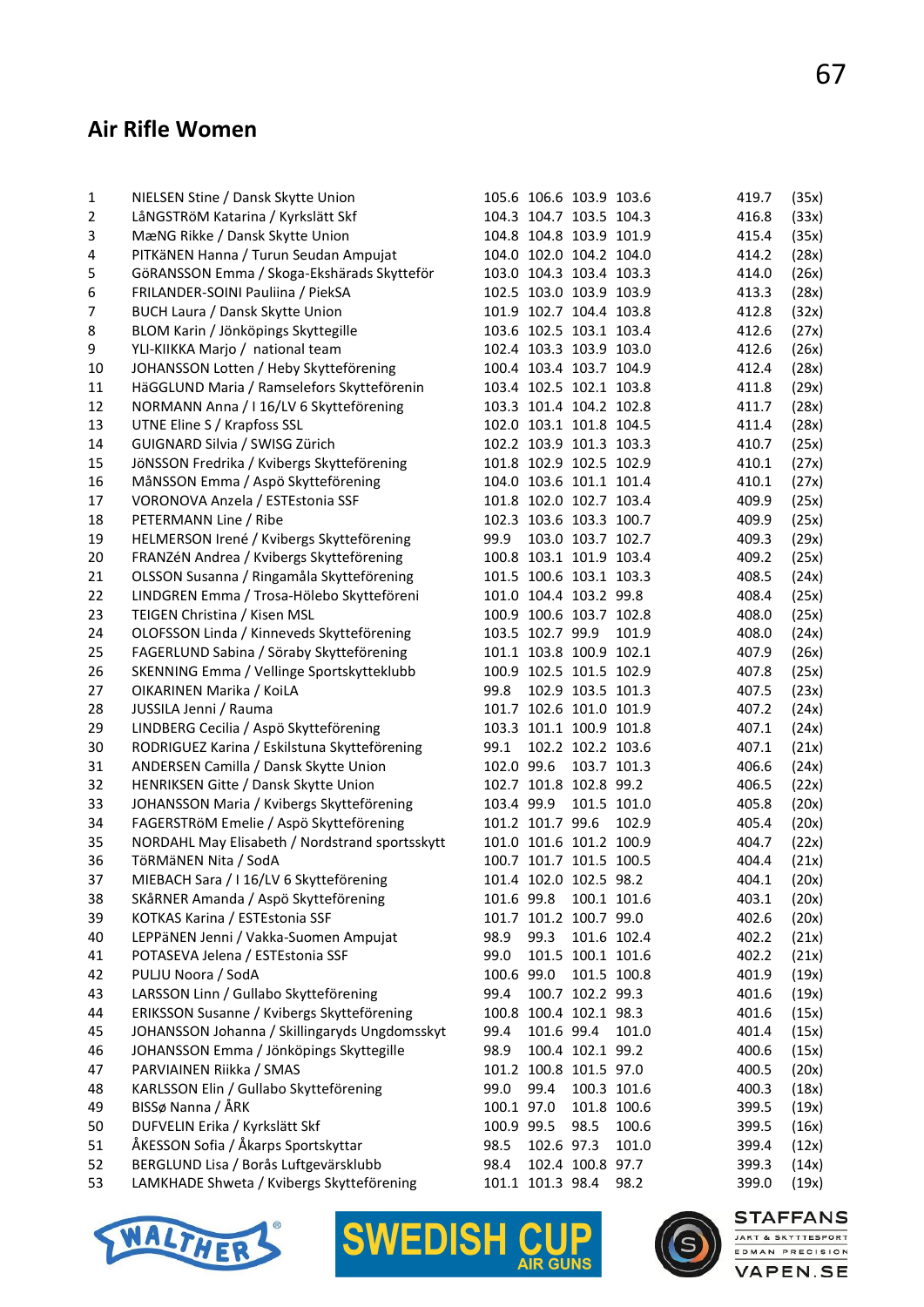| 54 | KARLSSON Jessica / Mjölby Ungdomsskyttefören | 98.5 |                       | 101.9 97.8 99.7 |       | 397.9 | (16x) |
|----|----------------------------------------------|------|-----------------------|-----------------|-------|-------|-------|
| 55 | BENGTSSON Malin / Gullabo Skytteförening     | 98.8 | 98.4                  | 99.0            | 100.8 | 397.0 | (12x) |
| 56 | BERGLUND Sara / Borås Luftgevärsklubb        | 97.6 | 98.2                  | 99.8            | 100.1 | 395.7 | (16x) |
| 57 | RAMSING Lolo / Kvibergs Skytteförening       | 96.3 | 98.3 99.7             |                 | 99.3  | 393.6 | (15x) |
| 58 | SIHVONEN Annika / SMAS                       |      | 100.3 100.1 96.1 97.1 |                 |       | 393.6 | (12x) |
| 59 | WICK Andrea / Kisen MSL                      | 98.7 | 97.6                  | 97.0            | 98.6  | 391.9 | (16x) |
| 60 | LINDAHL Emelie / Föreningen Malmöskyttarna   | 97.1 | 95.4                  | 96.8 97.4       |       | 386.7 | (11x) |





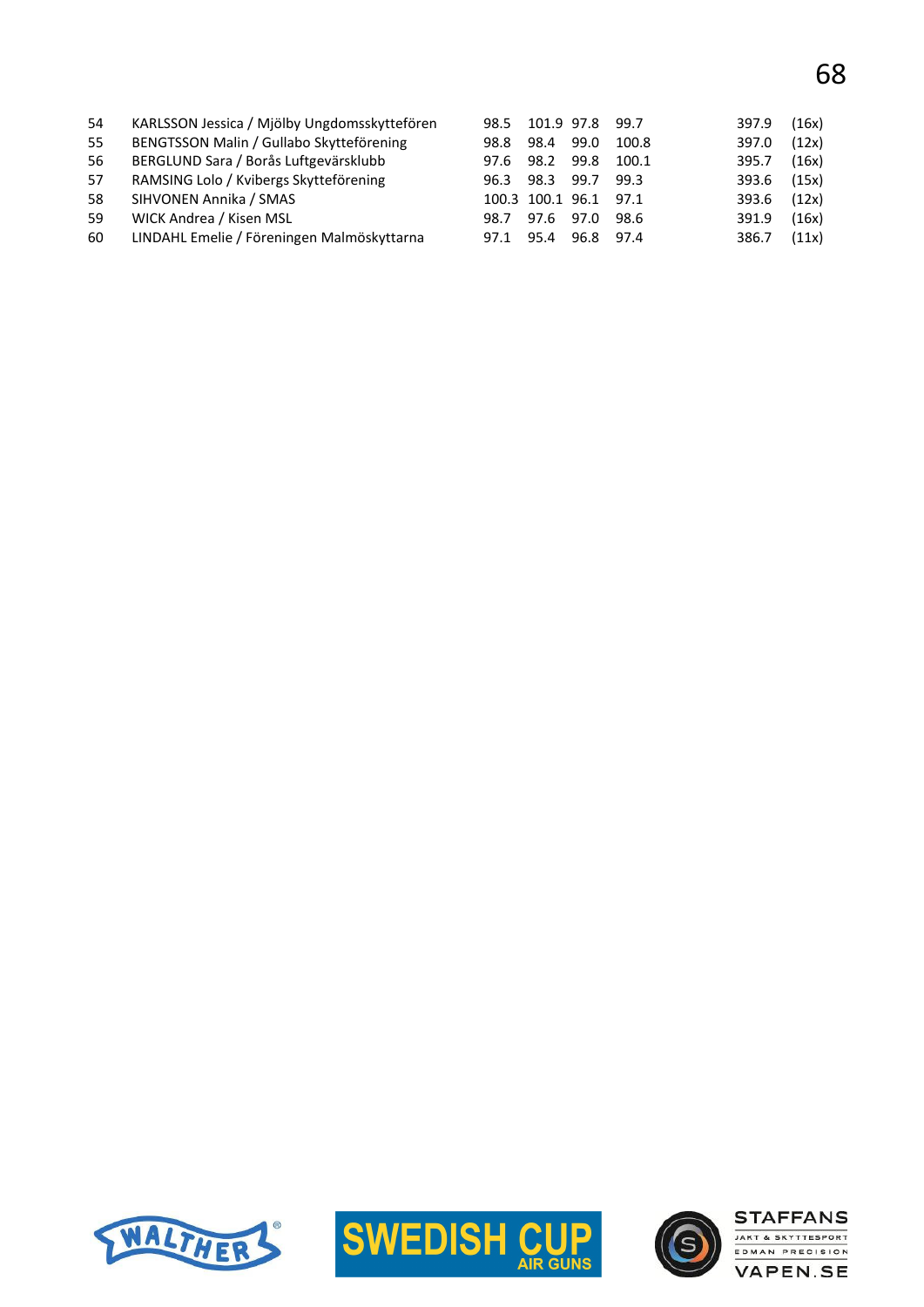## Final Air Rifle Junior Men

| 1              | <b>EFRAIMSSON</b><br>Christoffer                          | 31.2<br>9.9                  | 61.8<br>10.6                 | 82.8<br>10.4         | 9.3                        | 10.3                             | 101.7 122.6 142.7 163.3 183.8<br>10.0   | 10.1        | 10.2        | 10.8 | 204.7 |
|----------------|-----------------------------------------------------------|------------------------------|------------------------------|----------------------|----------------------------|----------------------------------|-----------------------------------------|-------------|-------------|------|-------|
|                | SWE, Malung Skyttegille                                   | 10.7<br>10.6                 | 9.9<br>10.1                  | 10.6                 | 9.6                        | 10.6                             | 10.1                                    | 10.5        | 10.3        | 10.1 |       |
| 2              | <b>FRIMAN</b><br>Cristian                                 | 30.6<br>10.2                 | 62.2<br>10.3                 | 82.8<br>10.3         | 10.4                       | 10.4                             | 103.2 124.0 143.6 164.5 183.6<br>9.9    | 10.2        | 9.8         | 10.4 | 203.5 |
|                | FIN, Esbo skf                                             | 10.4<br>10.0                 | 10.7<br>10.6                 | 10.3                 | 10.0                       | 10.4                             | 9.7                                     | 10.7        | 9.3         | 9.5  |       |
| 3              | <b>MADSEN</b><br>Marcus<br>SWE, Vellinge Sportskytteklubb | 30.8<br>10.0<br>10.2<br>10.6 | 61.8<br>10.7<br>10.1<br>10.2 | 82.3<br>10.1<br>10.4 | 10.0<br>10.8               | 10.1<br>9.2                      | 103.1 122.4 143.0 162.8<br>10.3<br>10.3 | 9.6<br>10.2 | 10.6<br>9.9 |      | 183.3 |
| 4              | <b>JARVA</b><br>Aleksi<br>FIN, Poliisien Ampumaseura      | 30.6<br>10.1<br>10.2<br>10.3 | 61.3<br>9.8<br>10.3<br>10.6  | 81.7<br>10.1<br>10.3 | 10.7<br>10.1               | 102.5 123.0 142.6<br>10.9<br>9.6 | 10.0<br>9.6                             | 9.4<br>10.1 |             |      | 162.1 |
| 5              | SØRLI<br>Håkon<br>NOR, Kisen MSL                          | 31.2<br>10.6<br>10.1<br>10.5 | 61.6<br>10.7<br>10.1<br>9.6  | 82.2<br>10.6<br>10.0 | 101.8 121.4<br>9.3<br>10.3 | 9.4<br>10.2                      | 10.2<br>9.3                             |             |             |      | 140.9 |
| 6              | PETTERSSON<br>Tim<br>SWE, 116/LV6 Skytteförening          | 29.7<br>9.7<br>9.7<br>10.3   | 57.6<br>10.0<br>8.2<br>9.7   | 78.2<br>10.3<br>10.3 | 99.0<br>10.2<br>10.6       | 10.3<br>10.0                     |                                         |             |             |      | 119.3 |
| $\overline{7}$ | OVERGAARD<br>Niels Henrik<br>DEN, Danish Junior Team      | 27.6<br>9.4<br>8.3<br>9.9    | 59.4<br>10.6<br>10.6<br>10.6 | 78.9<br>9.6<br>9.9   | 9.6<br>10.4                |                                  |                                         |             |             |      | 98.9  |





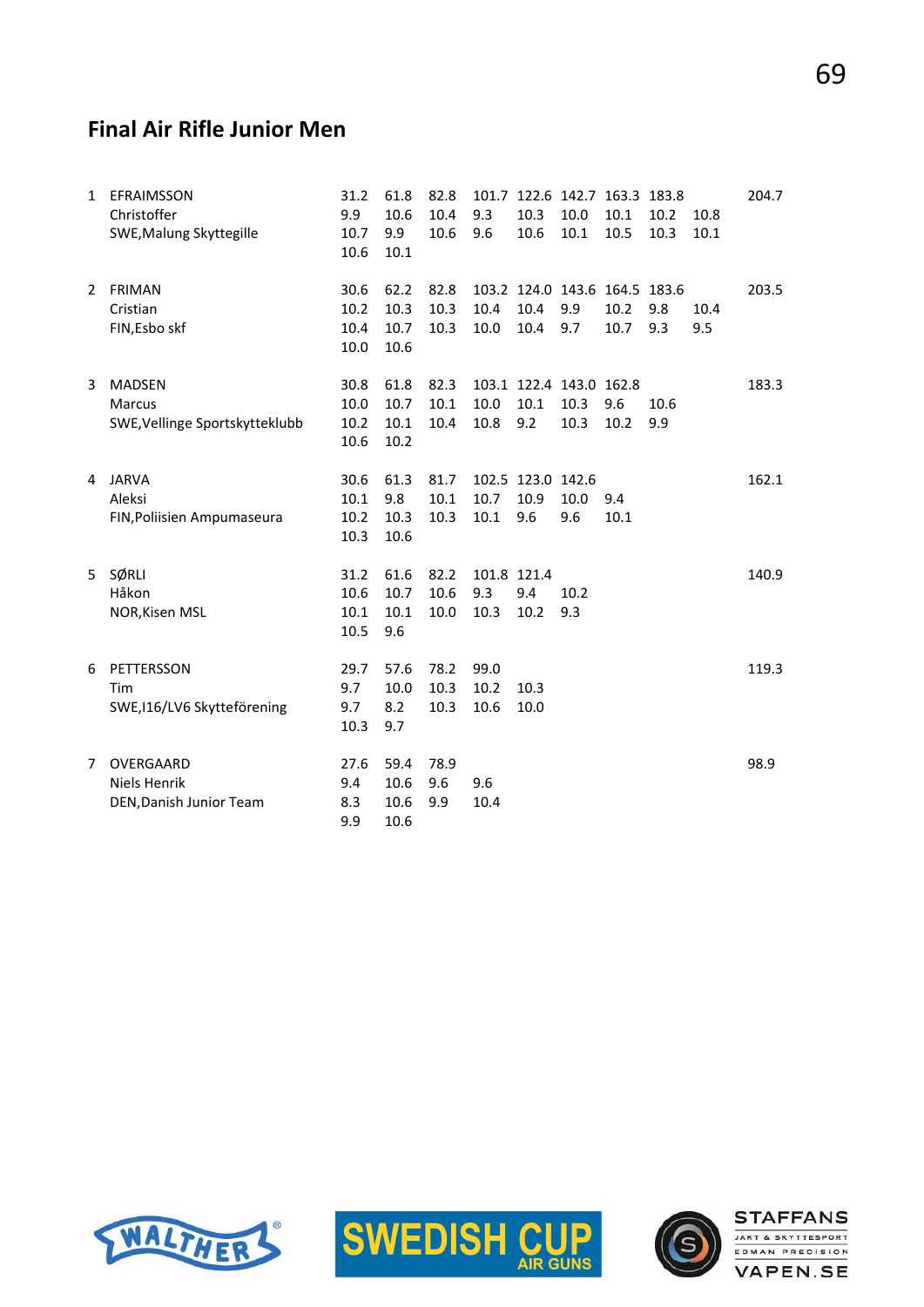# 

**STAFFANS** 

JAKT & SKYTTESPORT EDMAN PRECISION

**VAPEN.SE** 

# Air Rifle Junior Men

| 1  | MADSEN Marcus / Vellinge Sportskytteklubb          |            |                              |                        |                  |                                    | 104.3 103.3 104.2 103.8 103.7 102.7 622.0 (45x) |                   |  |
|----|----------------------------------------------------|------------|------------------------------|------------------------|------------------|------------------------------------|-------------------------------------------------|-------------------|--|
| 2  | FRIMAN Cristian / Esbo skf                         |            |                              |                        |                  |                                    | 103.0 102.7 103.6 101.9 102.8 103.1 617.1 (43x) |                   |  |
| 3  | SøRLI Håkon / Kisen MSL                            |            |                              |                        |                  |                                    | 101.9 102.6 102.0 104.1 103.3 102.7 616.6 (41x) |                   |  |
| 4  | ELSTAD Jørgen / Vestre Bærum                       |            |                              |                        |                  | 104.4 101.9 102.8 104.1 103.4 99.7 |                                                 | $616.3$ (43x)     |  |
| 5  | PETTERSSON Tim / I 16/LV 6 Skytteförening          |            |                              |                        |                  |                                    | 101.5 103.8 103.1 103.9 102.3 100.8 615.4 (37x) |                   |  |
| 6  | <b>OVERGAARD Niels Henrik / Danish Junior Team</b> |            |                              |                        |                  |                                    | 100.4 102.4 103.1 102.4 102.0 103.0 613.3 (41x) |                   |  |
| 7  | JARVA Aleksi / Poliisien Ampumaseura               |            |                              |                        |                  |                                    | 102.9 102.0 101.1 102.8 100.8 103.1 612.7 (40x) |                   |  |
| 8  | EFRAIMSSON Christoffer / Malung Skyttegille        |            |                              |                        |                  |                                    | 101.6 103.3 100.3 102.6 102.3 101.5 611.6 (36x) |                   |  |
| 9  | STENSTRöM Joni / Rasbo Skytteförening              |            | 102.1 104.2 103.2 99.6       |                        |                  |                                    | 101.1 101.1 611.3 (33x)                         |                   |  |
| 10 | NAGYSSON Andreas / Sjuhäradsbygdens SSK            | 101.1 99.8 |                              |                        |                  |                                    | 103.7 101.0 104.0 101.0 610.6 (37x)             |                   |  |
| 11 | M STRAND Ola / MIR                                 |            |                              |                        |                  |                                    | 102.5 101.5 100.8 100.3 102.9 102.2 610.2 (33x) |                   |  |
| 12 | WINTERSTø Ole Kristian / MIR                       |            |                              |                        |                  | 100.8 101.4 102.9 102.7 101.9 99.7 |                                                 | 609.4 (33x)       |  |
| 13 | KARLSSON Joar / Söderala Allmänna Idrotts          | 101.3 99.8 |                              | 99.3                   |                  |                                    | 102.5 104.4 101.1 608.4 (29x)                   |                   |  |
| 14 | LEPPä Aleksi / HAS                                 |            | 101.4 102.6 99.8             |                        |                  |                                    | 102.5 101.2 100.8 608.3 (26x)                   |                   |  |
| 15 | HANSEN Mads Rimer / Dansk Skytte Union             |            |                              |                        |                  | 101.4 101.7 101.0 102.0 102.3 99.7 |                                                 | 608.1 (30x)       |  |
| 16 | LåNGSTRöM Sebastian / Kyrkslätt Skf                | 99.2       |                              |                        |                  |                                    | 101.1 100.4 101.0 102.7 103.5 607.9 (34x)       |                   |  |
| 17 | THOMSEN Kristian / Danish Junior Team              |            | 102.4 101.7 99.7             |                        |                  |                                    | 101.4 100.1 101.9 607.2 (32x)                   |                   |  |
| 18 | SUNDQVIST Erik / Berga Ungdomsskytteföreni         | 98.5       | 99.7                         |                        |                  |                                    | 102.0 101.8 102.3 101.6 605.9 (32x)             |                   |  |
| 19 | SJÖSTRÖM Mathias / Vimmerby Skytteförening         | 101.6 99.4 |                              |                        |                  | 101.7 101.9 100.9 99.5             |                                                 | 605.0 (27x)       |  |
| 20 | LARSEN Henrik / NTG Kongsvinger                    |            | 102.1 101.5 99.6             |                        |                  | 101.2 100.7 99.3                   |                                                 | 604.4 (28x)       |  |
| 21 | KILDEHøJ Nicklas Højfeldt / Danish Junior Team     |            | 101.1 100.1 101.6 100.8 98.4 |                        |                  |                                    |                                                 | 101.3 603.3 (29x) |  |
| 22 | JOHANSSON Mikael / Sjuhäradsbygdens SSK            |            | 101.5 100.6 100.8 98.1       |                        |                  |                                    | 101.8 100.4 603.2 (29x)                         |                   |  |
| 23 | MARNæS Christer Meineche / Danish Junior Team      | 102.2 99.2 |                              | 99.0                   | 100.6 99.9       |                                    |                                                 | 102.2 603.1 (29x) |  |
| 24 | BJäREHäLL Emil / I 16/LV 6 Skytteförening          | 102.8 99.4 |                              | 99.8                   | 99.9             | 100.9 99.9                         |                                                 | 602.7 (26x)       |  |
| 25 | JÖNSSON PETTERSSON Johan / Roasjö Skytteförening   | 98.6       |                              |                        |                  |                                    | 100.4 101.5 100.0 100.7 101.2 602.4 (27x)       |                   |  |
| 26 | NILSSON Martin T / Mönsterås Skytteförening        | 98.2       | 99.4                         |                        |                  |                                    | 101.2 102.7 100.1 100.5 602.1 (29x)             |                   |  |
| 27 | JOHANSSON Saul / Ramselefors Skytteförenin         | 100.3      | 102.2 99.8                   |                        | 99.5             | 100.6 99.5                         |                                                 | 601.9 (25x)       |  |
| 28 | WALLENTIN Anton / Trelleborgs Sportskyttekl        | 99.6       |                              | 101.8 101.8 99.9       |                  | 101.8 96.8                         |                                                 | 601.7 (28x)       |  |
| 29 | BERTELSEN Casper / Danish Junior Team              | 98.8       |                              |                        |                  | 100.1 101.7 100.2 102.7 98.0       |                                                 | 601.5 (29x)       |  |
| 30 | VåG Thomas / MIR                                   | 100.5 99.2 |                              |                        | 101.1 100.5 98.3 |                                    |                                                 | 101.5 601.1 (27x) |  |
| 31 | AMUNDSEN Bjørnar / Krapfoss SSL                    | 100.0 99.9 |                              | 99.2                   | 101.1 99.4       |                                    |                                                 | 101.5 601.1 (26x) |  |
| 32 | JOHANSSON Albin / Lekvattnet-Torsby Skyttef        | 99.0       | 98.1                         |                        | 101.4 101.5 98.3 |                                    |                                                 | 101.5 599.8 (24x) |  |
| 33 | MAGNOR Samuel / Eda Skyttegille                    |            | 101.6 100.3 99.6             |                        |                  | 100.0 100.7 97.4                   |                                                 | 599.6 (27x)       |  |
| 34 | JERLSTRöM Timmy / Åkarps Sportskyttar              | 98.3       | 97.6                         | 99.9                   |                  | 102.3 102.6 98.0                   |                                                 | 598.7 (24x)       |  |
| 35 | PUKARALAMMI Matias / Kankaanpään Ampujat           | 99.2       | 97.4                         | 99.9                   | 101.2 99.6       |                                    |                                                 | 101.3 598.6 (24x) |  |
| 36 | KARLSEN Benjamin T / Kisen MSL                     | 100.9 98.3 |                              |                        | 101.9 100.4 99.2 |                                    | 97.9                                            | 598.6 (24x)       |  |
| 37 | JONSSON Alexander / Kvibergs Skytteförening        | 99.7       | 102.9 96.2                   |                        | 100.6 98.9       |                                    | 99.2                                            | 597.5 (26x)       |  |
| 38 | SOLBERG Erling / NTG Kongsvinger                   | 98.0       | 98.8                         | 98.0                   | 98.6             |                                    | 100.8 102.1 596.3 (23x)                         |                   |  |
| 39 | NISSEN Jens Holmgaard / Danish Junior Team         | 97.7       |                              | 101.0 100.7 101.9 96.5 |                  |                                    | 98.4                                            | 596.2 (27x)       |  |
| 40 | WALLBERG Daniel / Loos Skytteförening              | 98.9       | 98.9                         | 101.7 97.5             |                  | 100.9 96.2                         |                                                 | 594.1 (18x)       |  |
| 41 | LåNG Jone / Kankaanpään Ampujat                    | 97.7       | 98.7                         | 96.3                   | 99.9             | 99.1                               |                                                 | 101.6 593.3 (21x) |  |
| 42 | CHRISTENSSON Andreas / Vellinge Sportskytteklubb   | 101.3      | 97.8                         | 99.0                   | 101.4 97.6       |                                    | 96.1                                            | 593.2 (23x)       |  |
| 43 | ERIKSSON Oscar / Stenkumla Skyttegille             | 98.8       | 97.0                         |                        | 100.2 100.4 97.2 |                                    | 97.7                                            | 591.3 (18x)       |  |
| 44 | KLEMMEDSSON Oscar / Christianstads Skyttesäll      | 97.7       | 98.0                         |                        | 101.0 101.1 97.9 |                                    | 94.7                                            | 590.4 (21x)       |  |
| 45 | HAUGEN Ole Jørgen / NTG Lillehammer                | 98.2       | 98.7                         | 95.9                   | 99.4             | 99.1                               | 98.4                                            | 589.7 (18x)       |  |
| 46 | MYHRE Simen / NTG Lillehammer                      | 99.5       | 99.2                         | 96.8                   | 100.6 96.2       |                                    | 97.0                                            | 589.3 (22x)       |  |
| 47 | JOGMARK Mattias / Eslövs Skyttegille               | 99.3       | 99.6                         | 99.2                   | 98.2             | 97.5                               | 95.3                                            | 589.1 (18x)       |  |
| 48 | MAGNUSSON Johannes / Ålems Skytteförening          | 97.4       | 96.4                         | 96.6                   |                  | 100.8 101.5 96.1                   |                                                 | 588.8 (19x)       |  |
| 49 | <b>ARNSETH Kristian / Krapfoss SSL</b>             | 96.9       | 99.3                         | 94.8                   | 98.6             | 100.5 98.6                         |                                                 | 588.7 (17x)       |  |
| 50 | PEDERSEN Matias Faurbye / Danish Junior Team       | 98.8       | 95.3                         |                        | 101.5 101.0 97.0 |                                    | 94.6                                            | 588.2 (19x)       |  |
| 51 | ANDERSSON Erik / Kvibergs Skytteförening           | 96.1       | 96.6                         | 94.0                   |                  | 101.6 101.8 97.8                   |                                                 | 587.9 (27x)       |  |
| 52 | <b>BILLINGTON Fredrik / Krapfoss SSL</b>           | 99.7       | 99.6                         | 99.1                   | 95.6             | 98.8                               | 95.0                                            | 587.8 (22x)       |  |
| 53 | FRIMAN Björn / Esbo skf                            | 97.3       | 96.9                         | 98.4                   | 98.5             | 94.7                               |                                                 | 101.9 587.7 (22x) |  |
|    |                                                    |            |                              |                        |                  |                                    |                                                 |                   |  |



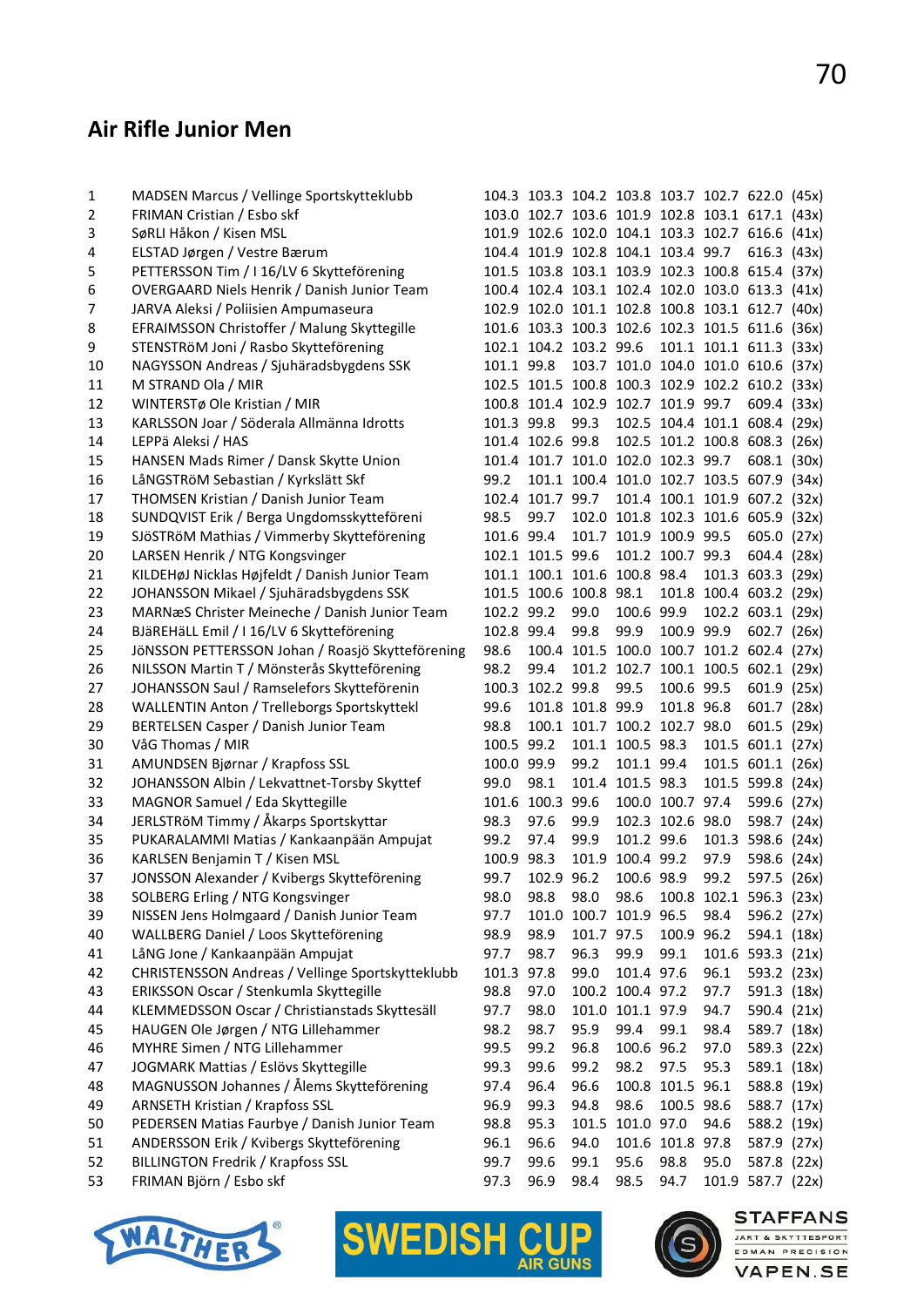| 54 | SøNDERGAARD Claus Laumann / Danish Junior Team    | 99.4  | 97.1       | 99.1       | 98.3       | 96.9 | 96.2 | 587.0 (20x)    |  |
|----|---------------------------------------------------|-------|------------|------------|------------|------|------|----------------|--|
| 55 | ANDERSEN Mikkel Borup / Danish Junior Team        | 96.5  | 98.1       | 97.9       | 98.8       | 98.5 | 97.1 | 586.9 (17x)    |  |
| 56 | PALM Karl / Mjölby Ungdomsskyttefören             | 97.1  | 101.0 98.8 |            | 95.5       | 91.8 | 99.8 | 584.0 (20x)    |  |
| 57 | ANDERSSON Samuel / Tvååkers Skyttegille           | 97.1  | 94.1       | 100.8 96.2 |            | 99.6 | 96.2 | 584.0 (20x)    |  |
| 58 | SøRENSEN Kevin / Danish Junior Team               | 96.7  | 94.0       | 101.7 95.9 |            | 96.3 | 98.4 | 583.0 (19x)    |  |
| 59 | STRÖM Marcus / Uddevalla Skyttegille              | 96.7  | 97.6       | 94.1       | 95.1       | 99.4 | 99.9 | 582.8 (21x)    |  |
| 60 | LANGBAKK Sebastian / NTG Kongsvinger              | 90.9  | 99.1       | 98.2       | 98.4       | 96.1 | 99.0 | 581.7 (16x)    |  |
| 61 | HYBHOLT Tobias Volck / Danish Junior Team         | 97.1  | 97.9       | 97.4       | 95.6       | 97.8 | 94.4 | 580.2 (17x)    |  |
| 62 | JACOBSSON Oscar / Ramselefors Skytteförenin       | 98.3  | 99.5       | 95.3       | 97.1       | 95.0 | 94.6 | 579.8 (14x)    |  |
| 63 | PEDERSEN Birger / NTG Kongsvinger                 | 99.7  | 98.1       | 95.8       | 93.5       | 92.4 | 99.2 | 578.7 (18x)    |  |
| 64 | TOLLSTERN Simon / Söraby Skytteförening           | 95.5  | 94.8       | 99.8       | 94.8       | 98.3 | 94.9 | 578.1 (19x)    |  |
| 65 | KLEVEN Lars / NTG Lillehammer                     | 97.7  | 93.8       | 95.4       | 98.3       | 93.7 | 98.1 | 577.0 (13x)    |  |
| 66 | ASPLUND Jacob / Linköpings Skytteförening         | 95.3  | 97.9       | 94.6       | 92.7       | 97.9 | 97.8 | 576.2 (14x)    |  |
| 67 | CEDERLÖW Jonatan / Ramsjö Skytteförening          | 100.4 | 96.5       | 94.5       | 91.6       | 96.7 | 95.1 | 574.8 (17x)    |  |
| 68 | ENGVALL Dennis / Ludvika Skytteförening           | 97.6  | 93.7       | 94.1       | 98.2       | 95.8 | 94.9 | 574.3 (13x)    |  |
| 69 | TANGEN Petter / Kisen MSL                         | 96.8  | 97.4       | 96.4       | 94.0       | 97.7 | 90.6 | 572.9 (13x)    |  |
| 70 | MARKSTRöM Oscar / Trosa-Hölebo Skytteföreni       | 94.5  | 96.2       | 94.2       | 100.7 90.4 |      | 95.9 | 571.9 (14x)    |  |
| 71 | GäFERT Felix / Fagersta Ungdomsskytteför          | 97.3  | 94.9       | 94.0       | 96.4       | 92.8 | 96.4 | 571.8 (13x)    |  |
| 72 | OLSEN Henrik J / Krapfoss SSL                     | 95.6  | 97.2       | 96.0       | 96.4       | 92.9 | 92.2 | 570.3 (21x)    |  |
| 73 | THUE Joakim / NTG Kongsvinger                     | 95.9  | 93.4       | 97.6       | 90.9       | 94.8 | 96.6 | 569.2 (10x)    |  |
| 74 | ALEXANDERSSON Albin / Gullabo Skytteförening      | 96.4  | 96.0       | 93.1       | 96.4       | 93.6 | 92.2 | 567.7 (13x)    |  |
| 75 | BLADH Samuel / Aspö Skytteförening                | 93.7  | 98.3       | 92.4       | 94.0       | 95.5 | 93.0 | 566.9 (10x)    |  |
| 76 | L MåNSSON Fredrik / Föreningen Malmöskyttarna     | 87.6  | 94.0       | 97.6       | 91.4       | 98.0 | 95.9 | 564.5 (16x)    |  |
| 77 | DANIELSSON Erik / Ludvika Skytteförening          | 93.5  | 97.9       | 97.3       | 95.7       | 91.1 | 88.6 | 564.1 (10x)    |  |
| 78 | BERGSTRAND Fredrik / Ludvika Skytteförening       | 94.3  | 94.0       | 88.2       | 94.6       | 95.3 | 93.8 | 560.2 (9x)     |  |
| 79 | REINHOLDT PEDERSEN Kasper / Danish Junior Team    | 91.2  | 95.5       | 94.3       | 92.2       | 96.3 | 90.6 | 560.1 (11x)    |  |
| 80 | <b>KRONBERG Martin / Filipstads Skyttegille</b>   | 93.3  | 97.5       | 93.7       | 97.3       | 93.6 | 84.6 | 560.0 (11x)    |  |
| 81 | FERDING Jonathan / Aspö Skytteförening            | 95.1  | 89.5       | 92.1       | 90.5       | 96.5 | 96.1 | 559.8 (14x)    |  |
| 82 | KäCK Arvid / Sjuhäradsbygdens SSK                 | 97.7  | 96.9       | 95.1       | 87.3       | 92.1 | 89.4 | 558.5 (10x)    |  |
| 83 | JOHANSSON Filip / Anderstorps Skytteförenin       | 96.3  | 95.8       | 91.7       | 91.3       | 91.1 | 92.0 | 558.2 (11x)    |  |
| 84 | SUND Adam / NTG Kongsvinger                       | 94.7  | 94.9       | 93.0       | 90.2       | 92.3 | 90.1 | 555.2 (11x)    |  |
| 85 | ERIKSSON HEIGE Simon / Anderstorps Skytteförenin  | 94.9  | 92.9       | 93.9       | 86.6       | 92.0 | 91.1 | 551.4 (13x)    |  |
| 86 | HäGGLUND Emil / Ludvika Skytteförening            | 93.6  | 94.4       | 92.3       | 91.6       | 85.4 | 93.9 | 551.2 (10x)    |  |
| 87 | FESSé Simon / Gefle Frivilliga Skarpsky           | 90.9  | 85.7       | 92.1       | 90.8       | 95.5 | 95.7 | 550.7 (11x)    |  |
| 88 | JONSSON David / Kvibergs Skytteförening           | 95.0  | 90.6       | 92.8       | 96.1       | 84.4 | 90.0 | 548.9 (10x)    |  |
| 89 | LUNDELL Mikael / Rasbo Skytteförening             | 89.1  | 93.2       | 92.6       | 93.9       | 89.7 | 88.2 | 546.7 (7x)     |  |
| 90 | JOHNSEN Mikael / Krapfoss SSL                     | 92.7  | 87.8       | 80.1       | 88.9       | 95.4 | 95.7 | 540.6 (7x)     |  |
| 91 | JOHANSEN Nils Kristian / NTG Lillehammer          | 87.6  | 94.7       | 90.7       | 90.1       | 90.0 | 86.0 | 539.1 (13x)    |  |
| 92 | GRAHN David / Aspö Skytteförening                 | 88.0  | 86.5       | 90.9       | 88.4       | 90.3 | 89.5 | 533.6 (10x)    |  |
| 93 | JOGMARK Niklas / Eslövs Skyttegille               | 94.6  | 85.2       | 92.2       | 86.9       | 86.4 | 85.1 | 530.4 (6x)     |  |
| 94 | HANSKI Mathias / Krapfoss SSL                     | 84.4  | 89.8       | 83.1       | 87.5       | 91.4 | 86.2 | 522.4 $(4x)$   |  |
| 95 | ERIKSSON HEIGE Viktor / Anderstorps Skytteförenin | 85.8  | 90.1       | 85.7       | 81.7       | 86.0 | 90.8 | $520.1$ $(3x)$ |  |
| 96 | DALENLUND Axel / Gefle Frivilliga Skarpsky        | 92.6  | 87.5       | 89.0       | 84.8       | 79.0 | 86.3 | 519.2 (10x)    |  |
| 97 | JOHANSSON Villiam / Sjuhäradsbygdens SSK          | 90.8  | 89.7       | 84.1       | 83.6       | 87.7 | 78.5 | 514.4 (7x)     |  |
| 98 | TOLLSTERN Adam / Söraby Skytteförening            | 85.1  | 79.6       | 80.3       | 81.4       | 87.2 | 86.4 | 500.0 (5x)     |  |





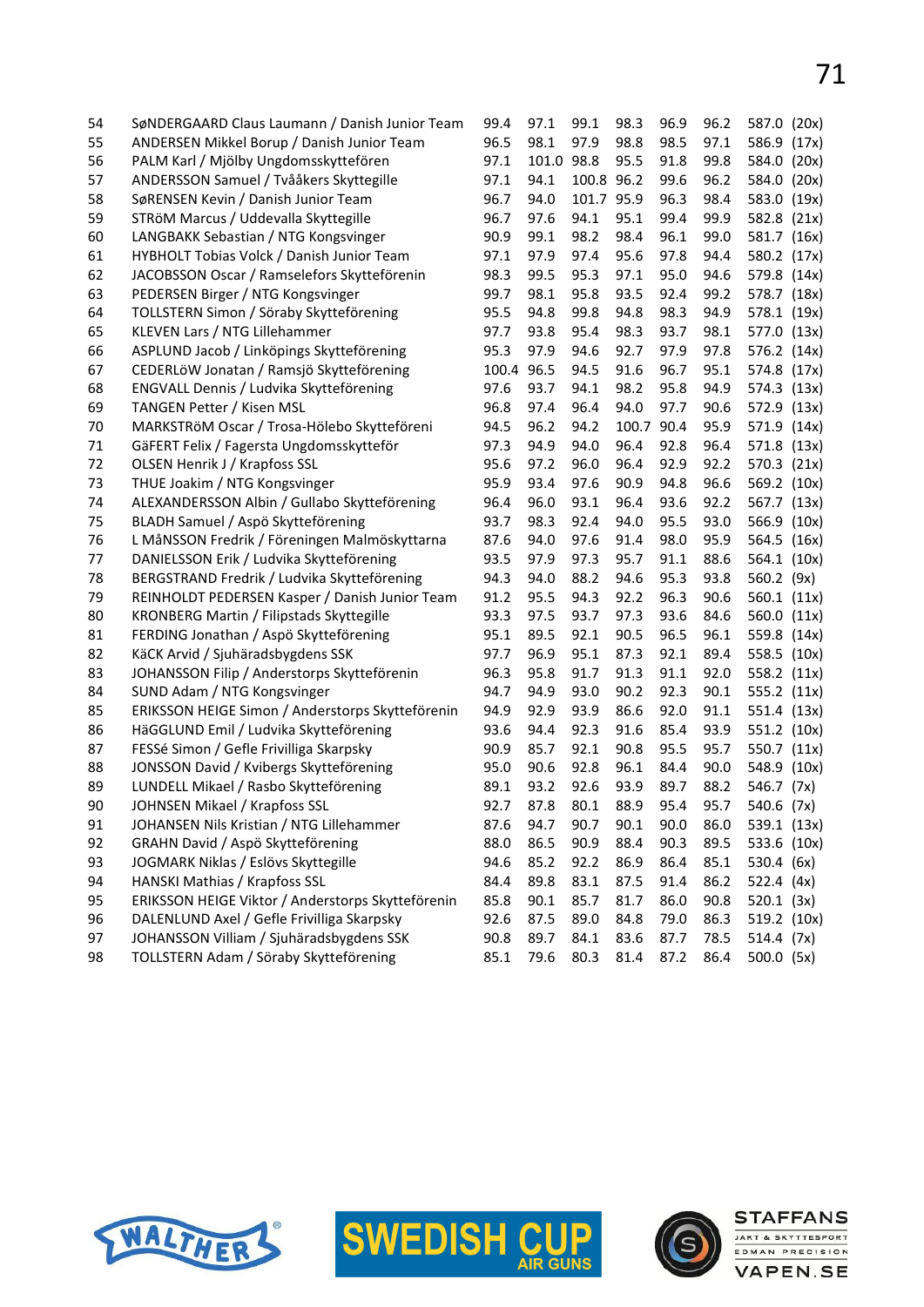# Final Air Rifle Junior Women

| 1 | <b>STEFFENSEN</b><br>Astrid<br>DEN, Danish Junior Team     | 30.6<br>10.5<br>10.5<br>9.6 | 61.6<br>10.6<br>$10.2\,$<br>10.2 | 81.8<br>10.2<br>10.0 | 10.3<br>10.5                | 10.3<br>10.7                     | 102.6 123.6 143.9 164.8 185.6<br>10.2<br>10.1 | 10.8<br>10.1 | 10.2<br>10.6 | 10.6<br>10.8 | 207.0 |
|---|------------------------------------------------------------|-----------------------------|----------------------------------|----------------------|-----------------------------|----------------------------------|-----------------------------------------------|--------------|--------------|--------------|-------|
| 2 | PELTONEN<br>Saana<br>FIN, KeuSA                            | 30.3<br>9.8<br>10.3<br>10.2 | 61.9<br>10.8<br>10.2<br>10.6     | 82.3<br>10.0<br>10.4 | 10.0<br>10.1                | 10.6<br>10.3                     | 102.4 123.3 144.1 165.0 185.3<br>10.3<br>10.5 | 10.4<br>10.5 | 10.4<br>9.9  | 10.3<br>10.3 | 205.9 |
| 3 | <b>TATTARI</b><br>Saana<br>FIN, NoSA                       | 30.3<br>10.3<br>9.9<br>10.1 | 62.0<br>10.3<br>10.9<br>10.5     | 82.5<br>10.6<br>9.9  | 10.4<br>10.1                | 10.3<br>10.0                     | 103.0 123.3 143.1 164.6<br>10.0<br>9.8        | 10.7<br>10.8 | 8.9<br>10.4  |              | 183.9 |
| 4 | <b>NIELSEN</b><br>Camilla Birch<br>DEN, Danish Junior Team | 29.8<br>9.9<br>10.2<br>9.7  | 60.4<br>10.1<br>10.3<br>10.2     | 81.2<br>10.1<br>10.7 | 9.1<br>10.8                 | 101.1 120.8 142.0<br>9.3<br>10.4 | 10.4<br>10.8                                  | 10.5<br>10.0 |              |              | 162.5 |
| 5 | <b>MORTENSEN</b><br>Siri<br>NOR, Kisen MSL                 | 28.9<br>8.5<br>10.5<br>9.9  | 59.6<br>10.1<br>10.5<br>10.1     | 80.1<br>10.6<br>9.9  | 101.0 120.5<br>10.5<br>10.4 | 10.5<br>9.0                      | 10.5<br>10.2                                  |              |              |              | 141.2 |
| 6 | <b>BUSK</b><br>Sina<br>NOR, Kisen MSL                      | 30.4<br>10.7<br>10.4<br>9.3 | 60.3<br>10.0<br>9.9<br>10.0      | 80.6<br>10.2<br>10.1 | 100.1<br>10.0<br>9.5        | 9.2<br>9.8                       |                                               |              |              |              | 119.1 |
| 7 | LANGHOFF<br>Kathrine<br>DEN, Danish Junior Team            | 30.4<br>10.8<br>9.9<br>9.7  | 60.9<br>10.7<br>10.0<br>9.8      | 80.1<br>10.3<br>8.9  | 10.2<br>8.9                 |                                  |                                               |              |              |              | 99.2  |
| 8 | KARLSSON<br>Hilde<br>SWE, Ramselefors Skytteförenin        | 29.9<br>10.4<br>9.4<br>10.1 | 58.1<br>9.5<br>9.4<br>9.3        | 9.0<br>10.0          |                             |                                  |                                               |              |              |              | 77.1  |





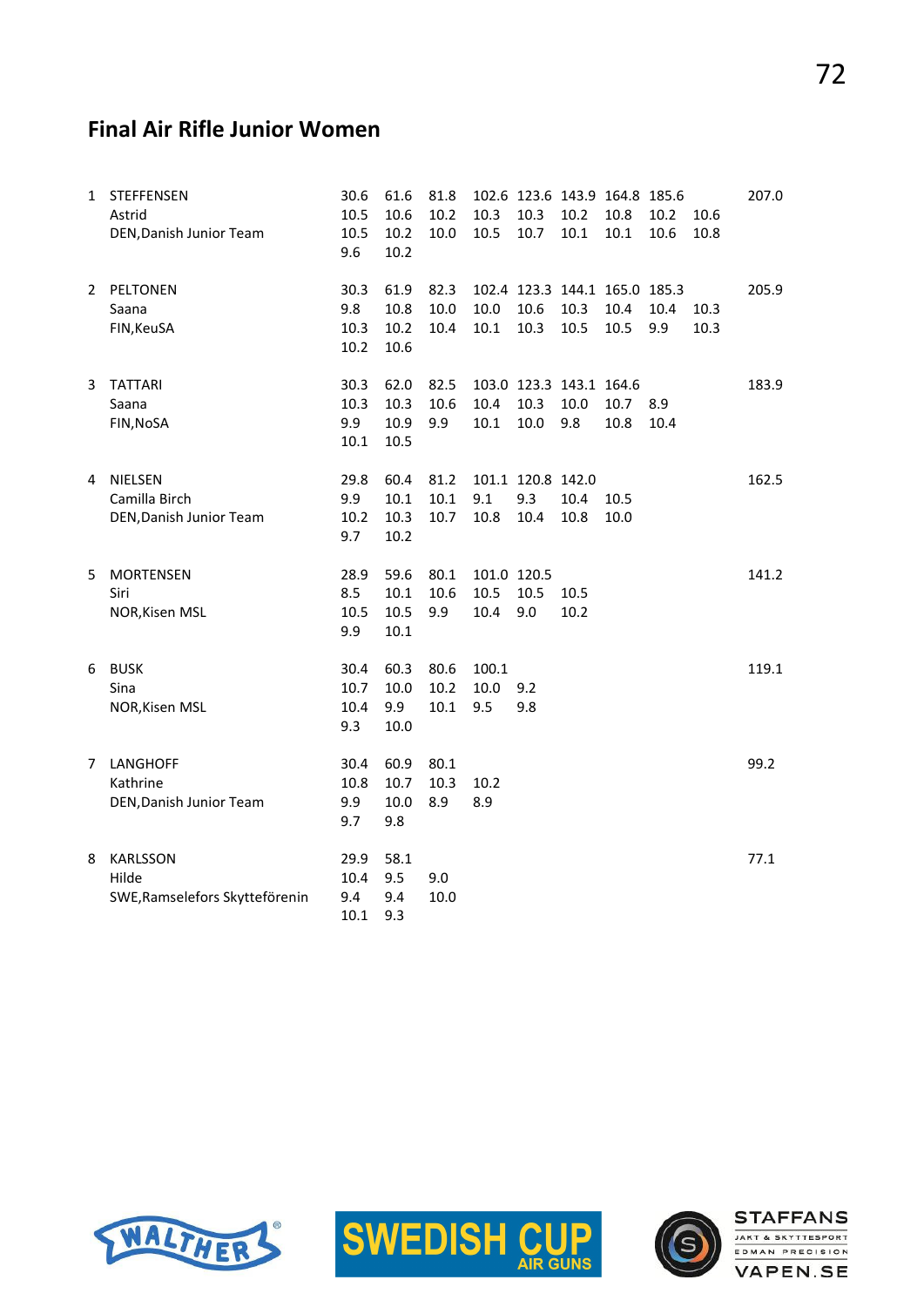#### Air Rifle Junior Women

| 1  | PELTONEN Saana / KeuSA                           |            | 103.9 102.7 102.5 103.2 |                   |             | 412.3 (29x) |  |
|----|--------------------------------------------------|------------|-------------------------|-------------------|-------------|-------------|--|
| 2  | STEFFENSEN Astrid / Danish Junior Team           |            | 102.2 103.5 102.1 104.0 |                   |             | 411.8 (23x) |  |
| 3  | BUSK Sina /                                      |            | 104.0 104.2 101.5 101.7 |                   |             | 411.4 (28x) |  |
| 4  | LANGHOFF Kathrine / Danish Junior Team           |            | 101.0 103.6 103.4 103.2 |                   |             | 411.2 (28x) |  |
| 5  | TATTARI Saana /                                  |            | 103.4 101.7 101.2 104.8 |                   |             | 411.1 (29x) |  |
| 6  | KARLSSON Hilde / Ramselefors Skytteförenin       |            | 103.1 100.7 102.9 104.1 |                   |             | 410.8 (27x) |  |
| 7  | MORTENSEN Siri / Kisen MSL                       |            | 102.8 101.3 102.0 103.8 |                   |             | 409.9 (29x) |  |
| 8  | NIELSEN Camilla Birch /                          | 99.2       |                         | 103.1 103.7 103.4 |             | 409.4 (25x) |  |
| 9  | HENRIKSEN Diana /                                |            | 101.7 101.6 104.4 101.7 |                   |             | 409.4 (25x) |  |
| 10 | FRANSSON Salli / Aspö Skytteförening             |            | 101.7 101.0 102.4 104.2 |                   |             | 409.3 (28x) |  |
| 11 | ANDERSSON Elin / Ludvika Skytteförening          |            | 102.7 101.3 102.9 102.2 |                   |             | 409.1 (22x) |  |
| 12 | NILSSON Louise / Sjuhäradsbygdens SSK            |            | 104.6 99.8 104.5 99.6   |                   |             | 408.5 (24x) |  |
| 13 | HALLéN Emelie / Trosa-Hölebo Skytteföreni        |            | 100.9 100.2 102.1 105.2 |                   |             | 408.4 (25x) |  |
| 14 | BJäREHäLL Nina / I 16/LV 6 Skytteförening        |            | 103.3 102.5 102.2 100.4 |                   |             | 408.4 (23x) |  |
| 15 | SJÖSTRÖM Mathilda / Vimmerby Skytteförening      |            | 102.9 102.9 100.9 101.1 |                   |             | 407.8 (24x) |  |
| 16 | LAINE Katariina / HIAS                           |            | 102.0 101.1 102.5 102.1 |                   |             | 407.7 (23x) |  |
| 17 | ARVIDSSON Michaela / Skillingaryds Ungdomsskyt   |            | 103.1 102.0 100.6 101.6 |                   |             | 407.3 (22x) |  |
| 18 | HANSEN Karoline / MIR                            |            | 103.3 101.1 101.5 101.0 |                   |             | 406.9 (24x) |  |
| 19 | BORGEN OPPEDAL Idun / MIR                        | 99.4       |                         | 101.8 104.0 101.0 |             | 406.2 (23x) |  |
| 20 | HYYTIäINEN Nathalie / Virsbo Ungdomsskyttefören  | 98.9       |                         | 103.2 101.9 101.5 |             | 405.5 (23x) |  |
| 21 | VATNE Eline / Nordstrand sportsskyttere          |            | 100.8 102.5 100.1 101.9 |                   |             | 405.3 (26x) |  |
| 22 | HAUGEN June / NTG Kongsvinger                    |            | 101.8 100.5 101.2 101.6 |                   |             | 405.1 (23x) |  |
| 23 | N RøNNINGSGRIND Anja / MIR                       |            | 102.9 102.8 100.8 98.4  |                   |             | 404.9 (23x) |  |
| 24 | DANIELS Erika / Malung Skyttegille               |            | 100.5 102.5 99.1        |                   | 102.7       | 404.8 (22x) |  |
| 25 | KOLJUHHINA Valeria / ESTEstonia SSF              |            | 100.9 100.0 101.9 102.0 |                   |             | 404.8 (21x) |  |
| 26 | NIELSEN Henriette Hylsebeck / Danish Junior Team |            | 102.3 100.6 98.6        |                   | 102.6       | 404.1 (18x) |  |
| 27 | ANDERSSON Ida / Sjuhäradsbygdens SSK             |            | 101.7 101.2 100.7 100.3 |                   |             | 403.9 (23x) |  |
| 28 | ROSANDER Zandra / Anderstorps Skytteförenin      |            | 104.3 99.5 99.4         |                   | 100.7       | 403.9 (22x) |  |
| 29 | JONSSON Johanna / Gullabo Skytteförening         |            | 102.8 100.9 101.4 98.8  |                   |             | 403.9 (19x) |  |
| 30 | SVENSSON Linnéa / Skillingaryds Ungdomsskyt      |            | 100.1 100.1 100.8 102.6 |                   |             | 403.6 (17x) |  |
| 31 | KIVI Aina / Kyrkslätt Skf                        |            | 101.0 100.2 103.4 98.9  |                   |             | 403.5 (22x) |  |
| 32 | LIEWENDAHL Elin / Ålands Ssf                     |            | 100.6 102.0 99.7        |                   | 101.1       | 403.4 (18x) |  |
| 33 | HAVUKAINEN Inka / Kiteen ampujat ry KitA         |            | 100.0 101.8 100.7 100.8 |                   |             | 403.3 (22x) |  |
| 34 | SIIVONEN Anna-Maria / Rauma                      |            | 100.3 102.0 100.6 100.4 |                   |             | 403.3 (20x) |  |
| 35 | VILJANEN Henna / PAS                             |            | 103.4 99.8              | 100.3 99.7        |             | 403.2 (19x) |  |
| 36 | MATTILA Jasmin / SodA                            |            | 100.1 99.7              | 101.8 101.5       |             | 403.1 (22x) |  |
| 37 | PERSSON Lina / Skoga-Ekshärads Skytteför         |            | 100.6 100.8 100.5 100.7 |                   |             | 402.6 (16x) |  |
| 38 | BéDOIRE Emilia / Filipstads Skyttegille          | 97.0       |                         | 101.2 103.2 100.8 |             | 402.2 (21x) |  |
| 39 | FORSBERG Emelie / Gullabo Skytteförening         | 99.4       |                         | 102.1 101.9 98.6  |             | 402.0 (17x) |  |
| 40 | KUISMA Jenna / PAS                               |            | 101.3 100.6 100.3 99.7  |                   |             | 401.9 (19x) |  |
| 41 | NYFLøT Victoria / NTG Lillehammer                |            | 101.6 101.4 101.1 97.8  |                   |             | 401.9 (16x) |  |
| 42 | VATNE Jenny / NTG Kongsvinger                    | 98.5       | 101.3 99.7              |                   | 102.3       | 401.8 (21x) |  |
| 43 | NESHEIM Regine / NTG Lillehammer                 | 98.5       |                         | 100.6 100.8 101.4 |             | 401.3 (19x) |  |
| 44 | KARLSSON Hanna / Ramselefors Skytteförenin       |            | 100.1 101.0 99.6        |                   | 99.9        | 400.6 (15x) |  |
| 45 | NILSSON Sarah / Ystads Skyttegille               | 97.2       | 97.9                    |                   | 102.5 102.8 | 400.4 (17x) |  |
| 46 | WIMMERGREN Annie / Gullabo Skytteförening        |            | 100.5 100.9 101.4 97.5  |                   |             | 400.3 (18x) |  |
| 47 | PAULSSON Linda / Trosa-Hölebo Skytteföreni       | 99.6       | 98.4                    |                   | 100.5 101.8 | 400.3 (14x) |  |
| 48 | BUCHHOLDT Natasja Emilie / Dansk Skytte Union    | 99.3       | 98.1                    | 103.5 99.3        |             | 400.2 (18x) |  |
| 49 | ERIKSSON Frida / Stenkumla Skyttegille           | 99.7       |                         | 100.4 100.3 99.0  |             | 399.4 (17x) |  |
| 50 | STAKE Ida Haugstad / NTG Lillehammer             | 101.4 97.0 |                         | 98.9              | 102.0       | 399.3 (16x) |  |
| 51 | HEMTMAN JOHANSSON Cecilia / Ununge Skytteföre    | 98.8       |                         | 100.4 100.6 99.4  |             | 399.2 (16x) |  |
| 52 | ÖSTMAN Anna / Ramselefors Skytteförenin          | 98.9       | 98.3                    |                   | 100.9 101.0 | 399.1 (14x) |  |
| 53 | KäCK Emma / Sjuhäradsbygdens SSK                 | 98.5       |                         | 100.4 100.1 99.8  |             | 398.8 (16x) |  |





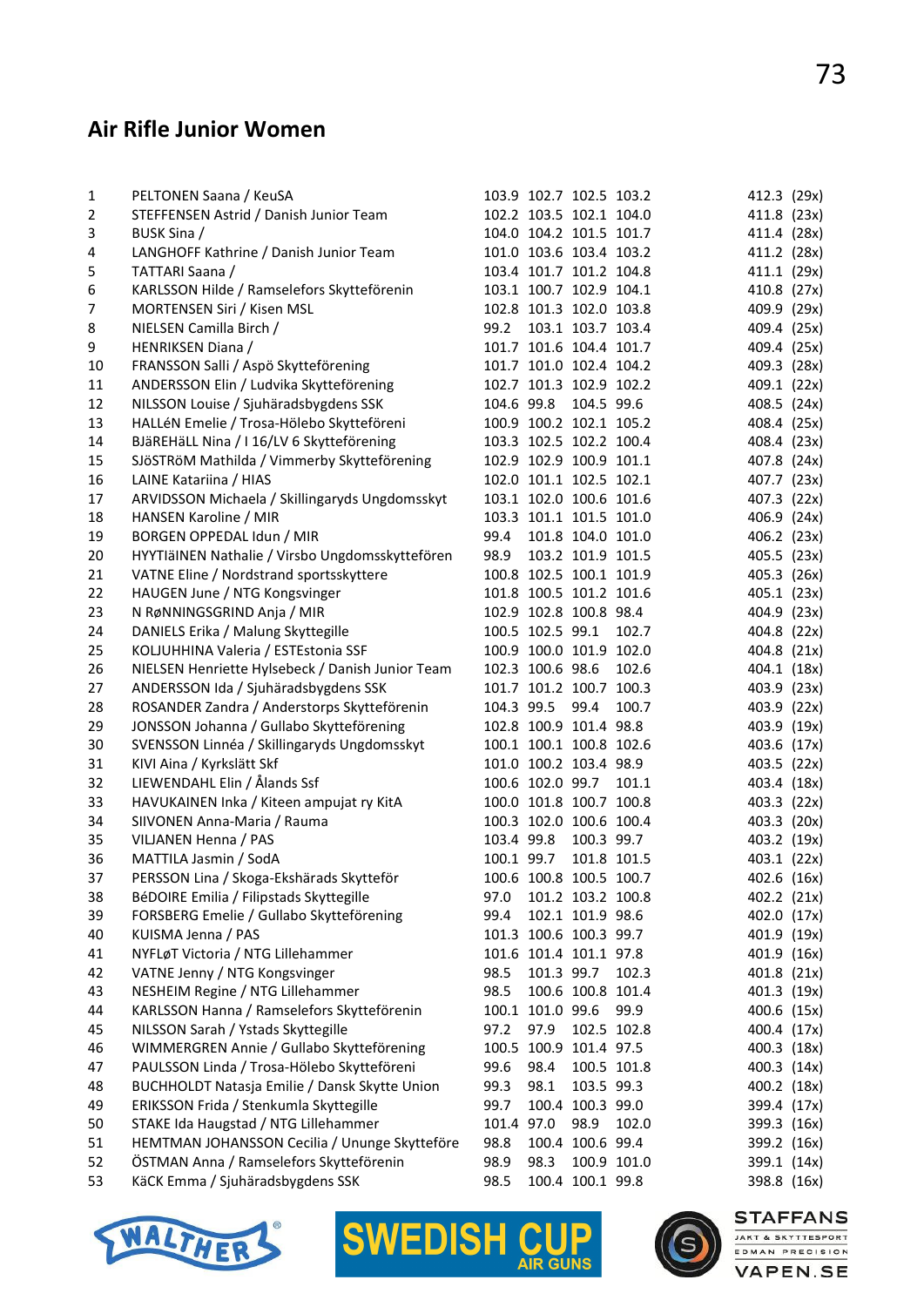| 54  | KNUTSSON Maria / Sjuhäradsbygdens SSK           | 98.5       | 98.8             | 99.4       | 102.1       | 398.8 (15x) |  |
|-----|-------------------------------------------------|------------|------------------|------------|-------------|-------------|--|
| 55  | STETTE Trine R. / NTG Kongsvinger               |            | 100.9 100.4 96.0 |            | 101.4       | 398.7 (19x) |  |
| 56  | HYRKäS Emmi / Simpeleen Hahlo                   | 100.4 99.5 |                  | 98.1       | 100.6       | 398.6 (20x) |  |
| 57  | JOHANSSON Emelie / Veddige Ungdomsskytteföre    |            | 100.4 101.3 99.6 |            | 97.3        | 398.6 (14x) |  |
| 58  | EDBERG Beatrice / Ludvika Skytteförening        | 96.7       | 98.3             |            | 102.2 101.1 | 398.3 (14x) |  |
| 59  | ALEXANDERSSON Mikaela / Gullabo Skytteförening  | 97.6       | 98.7             |            | 101.4 100.5 | 398.2 (13x) |  |
| 60  | FJäLLSTRöM Emma / Gällivare Skytteförening      | 99.2       | 100.0 97.5       |            | 101.3       | 398.0 (13x) |  |
| 61  | NORDHAGEN Gyda / Hernes SSL                     | 99.5       | 98.9             | 100.1 99.4 |             | 397.9 (14x) |  |
| 62  | LINDQVIST Gisela / Delsbo-Bjuråker Skytteför    | 100.4 97.1 |                  |            | 100.3 100.0 | 397.8 (19x) |  |
| 63  | MAGNOR Angelica / Skillingmarks Skyttegille     | 99.5       | 98.0             | 99.0       | 101.1       | 397.6 (19x) |  |
| 64  | TOLLSTERN Ida / Söraby Skytteförening           | 100.9 98.6 |                  | 99.5       | 98.5        | 397.5 (15x) |  |
| 65  | BENGTSSON Maria / Ludvika Skytteförening        |            | 100.7 103.0 95.4 |            | 98.3        | 397.4 (17x) |  |
| 66  | KLEMMEDSSON Johanna / Christianstads Skyttesäll | 102.2 97.2 |                  | 99.1       | 98.8        | 397.3 (17x) |  |
| 67  | LINDAHL Sara / Föreningen Malmöskyttarna        | 98.8       | 98.0             | 101.0 99.4 |             | 397.2 (13x) |  |
| 68  | FELDT Johanna / Trelleborgs Sportskyttekl       | 98.1       | 100.4 97.4       |            | 100.9       | 396.8 (20x) |  |
| 69  | JOHANSSON Gabriella / Gullabo Skytteförening    | 98.7       | 99.9             | 99.6       | 98.2        | 396.4 (15x) |  |
| 70  | KARLSSON Mathilda / Heby Skytteförening         | 99.2       | 100.3 95.0       |            | 101.8       | 396.3 (15x) |  |
| 71  | ARSKANS Michelle / Klinte Skyttegille           | 98.2       | 100.5 98.2       |            | 99.1        | 396.0 (16x) |  |
| 72  | EDMAN Isabelle / Jönköpings Skyttegille         |            | 100.0 101.7 97.7 |            | 96.6        | 396.0 (14x) |  |
| 73  | STAFåS Malin / Hagfors Skyttegille              | 97.0       | 97.6             | 100.7      | 100.7       | 396.0 (13x) |  |
| 74  | AARSKOG Sara / NTG Kongsvinger                  | 99.0       | 95.9             | 99.9       | 101.0       | 395.8 (16x) |  |
| 75  | SVENSSON Caroline / Aspö Skytteförening         | 99.5       | 98.4             | 98.7       | 99.0        | 395.6 (14x) |  |
| 76  | <b>GROMSRUD Eirin / Kisen MSL</b>               | 98.7       | 100.3 97.3       |            | 99.2        | 395.5 (15x) |  |
| 77  | LANDSTRÖM Marina / Gällivare Skytteförening     | 98.7       | 99.1             | 96.9       | 100.8       | 395.5 (14x) |  |
| 78  | BERGFELDT Madeleine / Malung Skyttegille        | 99.0       | 97.3             | 100.4 98.5 |             | 395.2 (14x) |  |
| 79  | PRUSILA Roosa / NoSA                            | 97.2       | 99.1             | 99.2       | 99.6        | 395.1 (15x) |  |
| 80  | SETTERBERG Amanda / Kinneveds Skytteförening    | 97.4       | 98.1             | 100.3 99.3 |             | 395.1 (13x) |  |
| 81  | WESTMAN Sofie / Vellinge Sportskytteklubb       | 100.6 97.5 |                  | 97.8       | 98.9        | 394.8 (16x) |  |
| 82  | HJORTSKULL Rebecca / Söraby Skytteförening      | 96.0       | 101.2 99.5       |            | 98.0        | 394.7 (15x) |  |
| 83  | SVENSSON Lotta / Christianstads Skyttesäll      | 99.1       | 98.0             | 98.5       | 98.8        | 394.4 (15x) |  |
| 84  | HEDBERG Ida / Hällefors Skytteförening          | 98.8       | 99.1             | 99.7       | 96.8        | 394.4 (15x) |  |
| 85  | SøRENSEN Mette / Danish Junior Team             | 97.5       | 99.8             | 97.0       | 99.9        | 394.2 (13x) |  |
| 86  | MANNERUD Ida / NTG Kongsvinger                  | 98.9       | 96.1             | 99.8       | 98.8        | 393.6 (16x) |  |
| 87  | HANSSON Sara / Eslövs Skyttegille               | 99.4       | 99.1             | 95.8       | 99.0        | 393.3 (16x) |  |
| 88  | JANSSON Malin / Bogsta Skyttegille              | 97.8       | 98.8             | 97.3       | 99.0        | 392.9 (14x) |  |
| 89  | JONSSON Emilia / Delsbo-Bjuråker Skytteför      | 100.7      | 100.7 99.4       |            | 92.0        | 392.8 (17x) |  |
| 90  | ENGDAHL Louise / Botkyrka Skytteförening        | 95.3       | 100.3 98.9       |            | 98.3        | 392.8 (12x) |  |
| 91  | KJøLGåRD Kristina / NTG Lillehammer             | 96.7       | 99.4             | 97.7       | 98.7        | 392.5 (16x) |  |
| 92  | ØYNEBRåTEN Julie Ulrikke / MIR                  | 98.6       | 96.8             | 97.3       | 99.7        | 392.4 (14x) |  |
| 93  | JOHANSSON Isabelle / Anderstorps Skytteförenin  | 99.5       | 96.5             | 97.1       | 99.1        | 392.2 (12x) |  |
| 94  | GRANBACK Nathalie / Mönsterås Skytteförening    | 99.5       | 98.4             | 97.1       | 96.4        | 391.4 (11x) |  |
| 95  | EKLöF Anna / Storfors Skytteförening            | 97.6       | 96.7             | 98.8       | 97.3        | 390.4 (9x)  |  |
| 96  | STARK Anna / Skillingaryds Ungdomsskyt          | 97.9       | 95.8             | 97.5       | 98.8        | 390.0 (16x) |  |
| 97  | SANDBRAATEN Gøril / NTG Kongsvinger             | 97.4       | 94.1             | 99.8       | 97.9        | 389.2 (14x) |  |
| 98  | HäKKINEN Armi / PAS                             | 96.3       | 99.3             | 98.5       | 94.1        | 388.2 (13x) |  |
| 99  | VORBAU Linda / Trelleborgs Sportskyttekl        | 97.0       | 98.8             | 97.7       | 94.7        | 388.2 (10x) |  |
| 100 | JACOBSEN Karen-Oline / NTG Lillehammer          | 95.2       | 97.5             | 98.5       | 96.4        | 387.6 (11x) |  |
| 101 | ARVIDSSON Johanna / Skillingaryds Ungdomsskyt   | 94.8       | 100.8 95.9       |            | 95.5        | 387.0 (12x) |  |
| 102 | TEIGEN Maret / NTG Kongsvinger                  | 95.2       | 94.8             | 97.3       | 99.5        | 386.8 (12x) |  |
| 103 | VOLEHAUGEN Helene / NTG Lillehammer             | 92.0       | 97.4             | 98.6       | 98.5        | 386.5 (11x) |  |
| 104 | YLIPää Linnéa / Gällivare Skytteförening        | 93.7       | 97.9             | 96.9       | 98.0        | 386.5 (10x) |  |
| 105 | HAMMER Eilen / NTG Kongsvinger                  | 95.8       | 95.6             | 98.9       | 95.4        | 385.7 (7x)  |  |
| 106 | KARLSSON Madelene / Ringamåla Skytteförening    | 96.2       | 95.4             | 98.0       | 95.9        | 385.5 (10x) |  |
| 107 | <b>SAARINEN Niina / SMAS</b>                    | 95.4       | 97.6             | 92.8       | 99.0        | 384.8 (9x)  |  |
| 108 | ANDERSSON Cecilia / Trelleborgs Sportskyttekl   | 97.0       | 100.6 93.7       |            | 93.5        | 384.8 (8x)  |  |
| 109 | HEDSTRöM Ingrid / Mjölby Ungdomsskyttefören     | 94.1       | 101.1 95.6       |            | 93.9        | 384.7 (11x) |  |
| 110 | LINDMARK Moa / By Skytteförening                | 96.2       | 99.9             | 94.5       | 94.1        | 384.7 (9x)  |  |





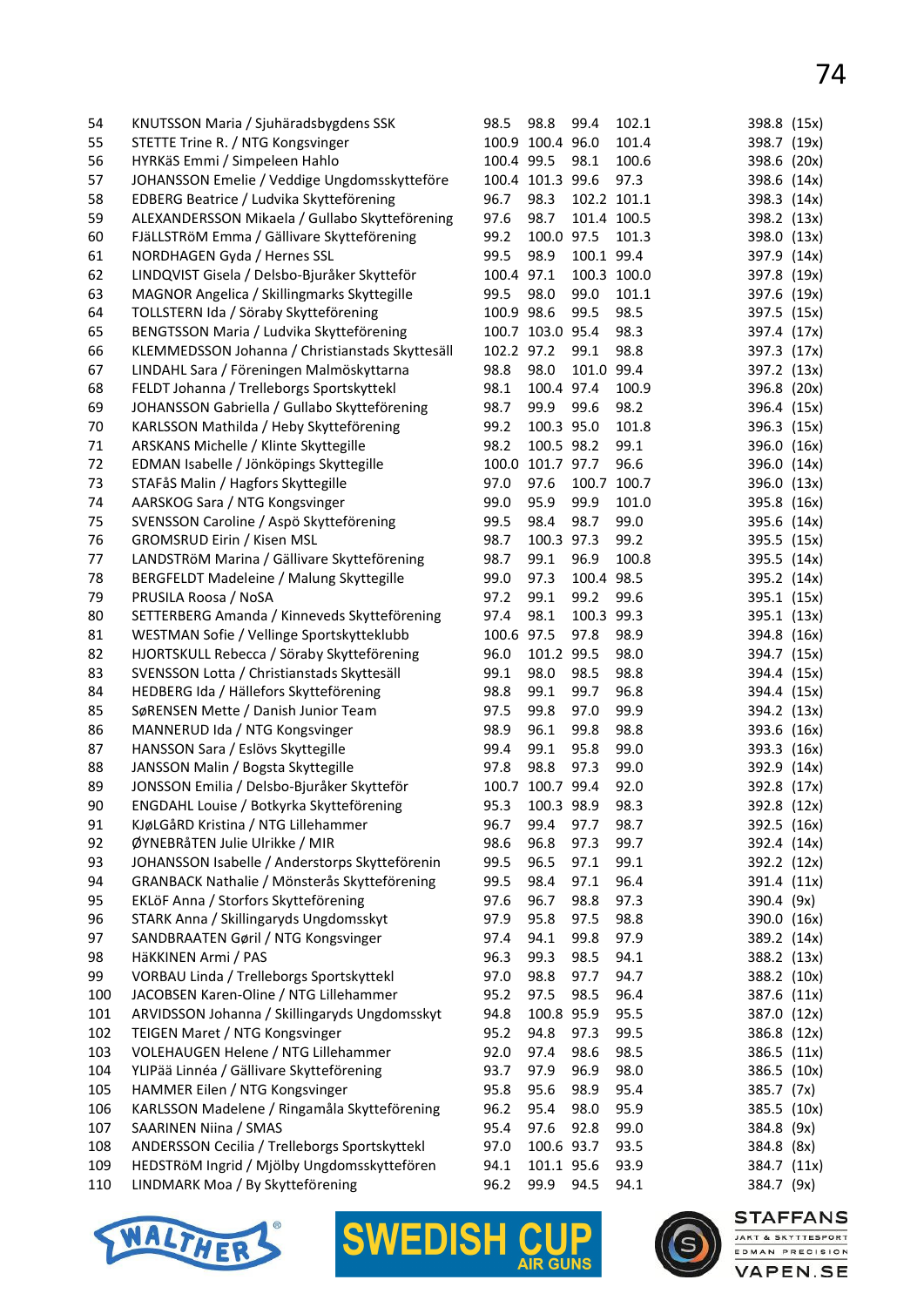| 111 | GöTHBERG Ebba / Anderstorps Skytteförenin    | 91.6 | 96.4  | 98.2       | 97.8 |      | 384.0 (13x) |
|-----|----------------------------------------------|------|-------|------------|------|------|-------------|
| 112 | HENRIKSSON My / Ringamåla Skytteförening     | 94.8 | 95.0  | 96.6       | 96.0 |      | 382.4 (7x)  |
| 113 | NIKOLAJEVA Darja / ESTEstonia SSF            | 83.4 | 97.8  | 101.2 99.9 |      |      | 382.3 (13x) |
| 114 | GUSTAVSSON Frida / Mjölby Ungdomsskyttefören | 93.7 | 98.5  | 90.2       | 99.3 |      | 381.7 (7x)  |
| 115 | VINDAL Stine / NTG Kongsvinger               | 92.7 | 100.5 | 96.4       | 91.0 |      | 380.6 (15x) |
| 116 | FRANSSON Medelene / Falköpings Skyttegille   | 98.8 | 94.0  | 97.6       | 89.7 |      | 380.1 (14x) |
| 117 | CARLSSON Johanna / Gullabo Skytteförening    | 94.6 | 95.9  | 96.9       | 92.2 |      | 379.6 (7x)  |
| 118 | GAHNE Jennifer / Stenkumla Skyttegille       | 95.9 | 94.0  | 95.9       | 93.2 |      | 379.0 (8x)  |
| 119 | JOHANSSON Linnéa / Skövde Skyttegille        | 95.3 | 96.8  | 88.2       | 98.1 |      | 378.4 (7x)  |
| 120 | BLOM Elin / Tvååkers Skyttegille             | 95.3 | 90.5  | 97.6       | 91.7 |      | 375.1 (6x)  |
| 121 | LARSSON Lovisa / I 16/LV 6 Skytteförening    | 90.2 | 96.3  | 90.8       | 93.5 |      | 370.8 (7x)  |
| 122 | SETTERBERG Aurora / Kinneveds Skytteförening | 90.3 | 93.3  | 90.8       | 96.0 |      | 370.4 (9x)  |
| 123 | BOLMGREN Hanna / Anderstorps Skytteförenin   | 93.3 | 89.7  | 90.1       | 89.9 |      | 363.0 (7x)  |
| 124 | MAURTIZSON Linn / Berga Ungdomsskytteföreni  | 96.3 | 91.4  | 92.4       | 81.7 |      | 361.8 (7x)  |
| 125 | SUNDH Emilia / Anderstorps Skytteförenin     | 85.0 | 90.2  | 92.4       | 90.4 |      | 358.0 (7x)  |
| 126 | BJöRKMAN Emelie / Sjuhäradsbygdens SSK       | 83.3 | 78.9  | 81.6       | 72.6 |      | 316.4 (1x)  |
| 127 | LAITINEN Essi / Turun Seudan Ampujat         | 59.0 | 0.0   | 0.0        | 0.0  | 59.0 | $(0x)$ DNF  |
|     |                                              |      |       |            |      |      |             |





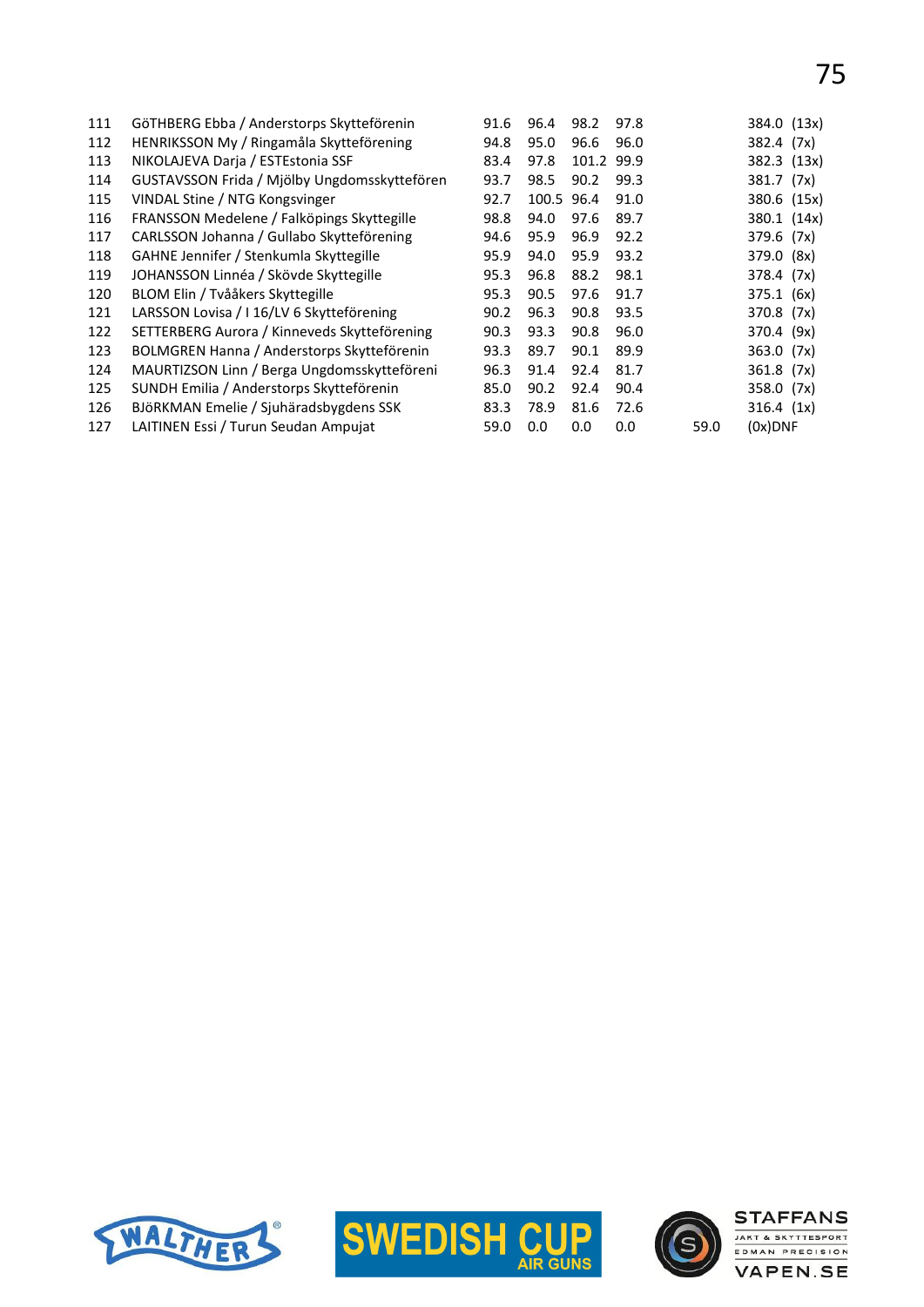### Air Rifle Veteran

| 1  | <b>BAKKEN Knut / MIR</b>                       | 103.6 | 98.8  | 102.0 101.4 |       | 405.8 (26x)  |  |
|----|------------------------------------------------|-------|-------|-------------|-------|--------------|--|
| 2  | ANDERSEN Jette Faurbye / Viborg Skytteforening | 99.9  | 101.5 | 99.1        | 102.4 | 402.9 (21x)  |  |
| 3  | JOHANSSON Mikael / Jönköpings Skyttegille      | 99.0  | 99.5  | 98.7        | 98.1  | 395.3 (16x)  |  |
| 4  | ANDERSSON Mikael / Gamleby Skyttegille         | 95.2  | 99.3  | 100.8 99.5  |       | 394.8 (9x)   |  |
| 5  | PERSSON Håkan / Björksta Ungdomsskytteför      | 97.9  | 99.7  | 97.0        | 98.7  | 393.3 (12x)  |  |
| 6  | ANDRé Lennart / Ludvika Skytteförening         | 99.5  | 98.5  | 96.5        | 98.2  | 392.7 (16x)  |  |
| 7  | JOHANSSON Lisbeth / Veddige Ungdomsskytteföre  | 98.6  | 96.8  | 98.3        | 98.5  | 392.2 (11x)  |  |
| 8  | BENGTSSON Stefan / Ludvika Skytteförening      | 94.0  | 98.7  | 98.8        | 96.6  | 388.1 (12x)  |  |
| 9  | GUSTAFSSON Tommy / Strömsnäsbruk Skyttefören   | 95.5  | 98.7  | 100.8 92.6  |       | 387.6 (11x)  |  |
| 10 | ERIKSSON Bengt / Anderstorps Skytteförenin     | 96.2  | 94.7  | 97.4        | 95.6  | 383.9 (10x)  |  |
| 11 | AXBERG Conny / Linköpings Skytteförening       | 98.6  | 94.1  | 97.1        | 92.5  | $382.3$ (7x) |  |
| 12 | ERKSSON Göran / Linköpings Skytteförening      | 95.8  | 95.6  | 93.3        | 96.0  | 380.7 (9x)   |  |
| 13 | BJERK Jan / Borgen MSL                         | 94.2  | 88.5  | 94.2        | 97.1  | 374.0 (5x)   |  |
| 14 | HENRIKSSON Anders / Hörby Sportskytteklubb     | 94.1  | 95.7  | 92.7        | 90.7  | $373.2$ (4x) |  |
|    |                                                |       |       |             |       |              |  |





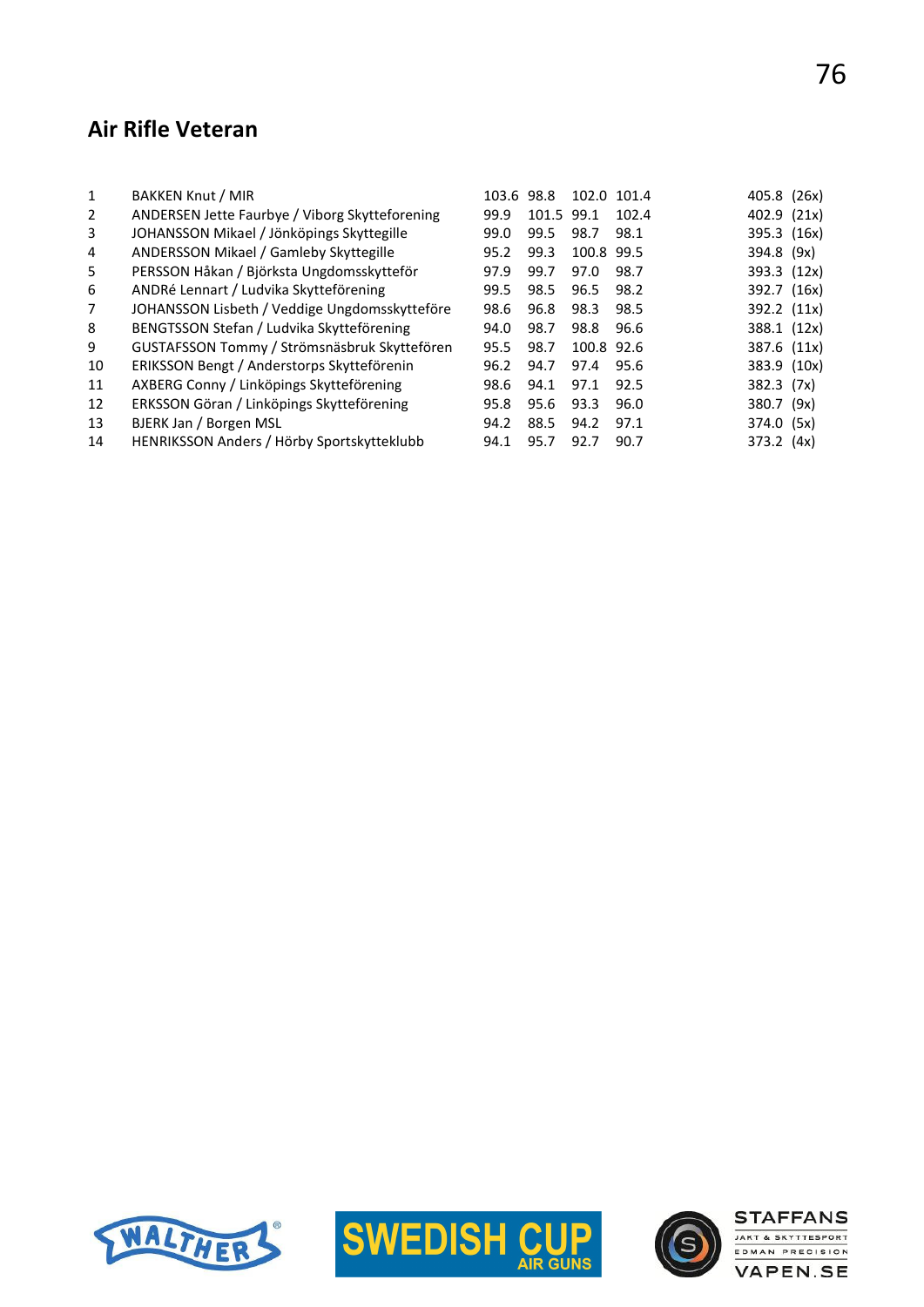## Air Rifle SH 2

| $\mathbf{1}$   | JÖNSSON Philip / Mariestads Skyttegille                                                              |  |  |  | 104.6 105.9 106.0 105.8 104.8 106.0 633.1 (54x) |  |
|----------------|------------------------------------------------------------------------------------------------------|--|--|--|-------------------------------------------------|--|
| 2              | BERGQVIST Sven-Erik /                                                                                |  |  |  | 104.1 103.0 104.4 105.4 103.9 105.4 626.2 (49x) |  |
| 3              | JANSSON Joel / Djurö Skyttesportförening                                                             |  |  |  | 102.8 104.6 105.5 104.8 103.8 104.6 626.1 (50x) |  |
| $\overline{4}$ | SøRLIE-ROGNE Heidi / Kisen MSL                                                                       |  |  |  | 103.6 104.3 103.4 104.2 105.3 105.2 626.0 (54x) |  |
| 5              | AXELSSON-VAUGHN Ellinore / Eskilstuna Skytteförening 102.1 102.9 104.0 103.9 103.8 103.0 619.7 (45x) |  |  |  |                                                 |  |
| 6              | STRIDH Urban / Krokeks Skytteförening                                                                |  |  |  | 105.0 102.5 99.0 101.9 101.1 101.1 610.6 (34x)  |  |





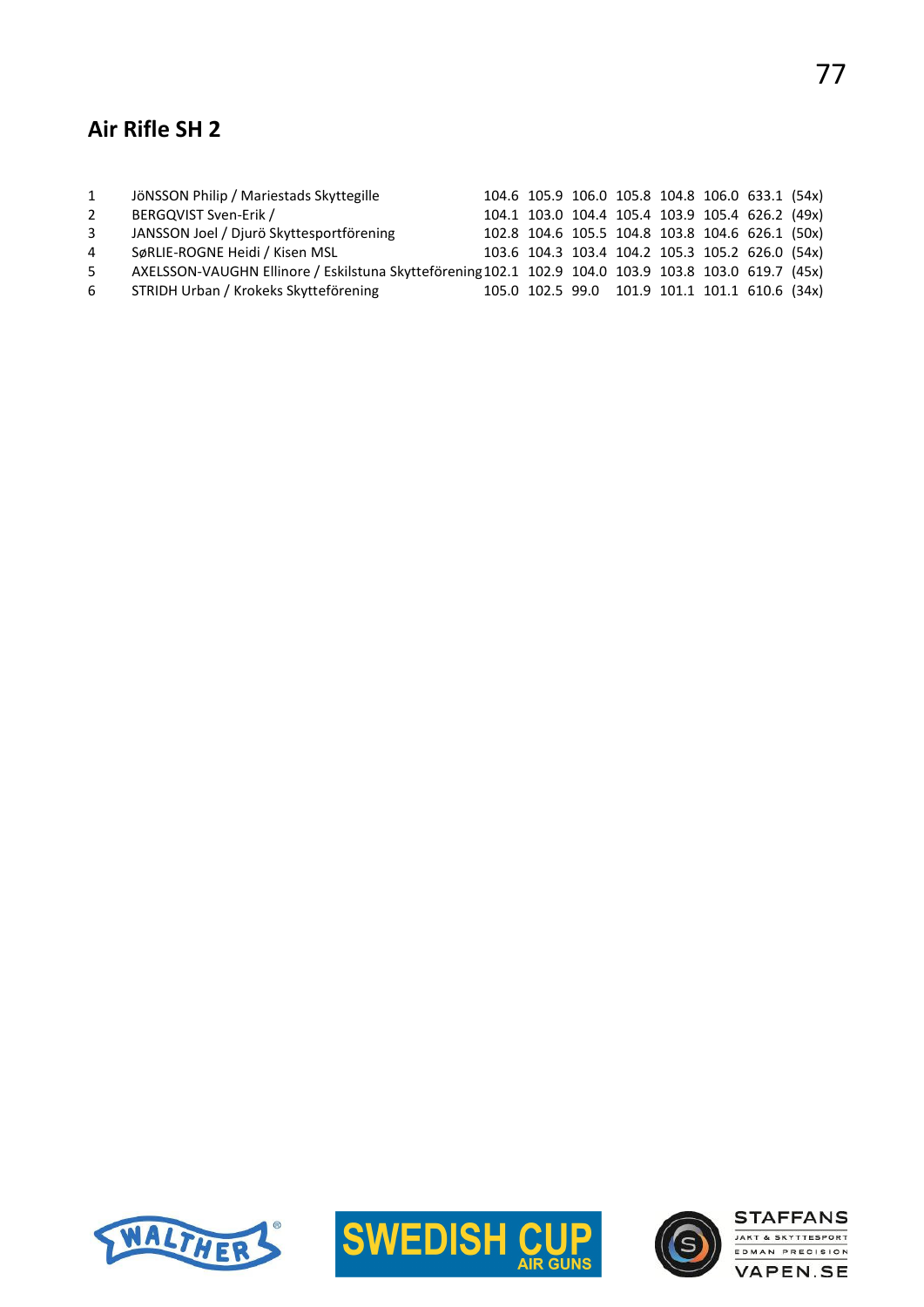#### Final Air Pistol Men

| 1                     | <b>JOHANSSON</b><br>Daniel<br>SWE, Upsala Sportskytteklubb     | 29.2<br>9.5<br>10.0<br>9.7   | 59.5<br>9.8<br>10.4<br>10.1  | 79.0<br>10.4<br>9.1 | 99.2<br>9.5<br>10.7  | 9.4<br>9.6                 | 8.7<br>10.2                      | 118.2 137.1 156.9 176.7<br>10.0<br>9.8 | 9.5<br>10.3 | 9.3<br>10.5 | 196.5 |
|-----------------------|----------------------------------------------------------------|------------------------------|------------------------------|---------------------|----------------------|----------------------------|----------------------------------|----------------------------------------|-------------|-------------|-------|
| $\mathbf{2}^{\prime}$ | PELTOMÄKI<br>Jesse<br>FIN, P-HA                                | 30.9<br>10.0<br>10.1<br>10.8 | 58.4<br>9.2<br>9.3<br>9.0    | 78.5<br>10.7<br>9.4 | 97.7<br>9.9<br>9.3   | 9.6<br>9.8                 | 9.4<br>9.5                       | 117.1 136.0 156.4 175.5<br>10.8<br>9.6 | 8.8<br>10.3 | 9.7<br>9.6  | 194.8 |
| 3                     | LAHTI<br>Teemu<br>FIN, LAS                                     | 29.0<br>9.1<br>10.1<br>9.8   | 58.6<br>10.3<br>10.0<br>9.3  | 78.7<br>9.6<br>10.5 | 98.3<br>9.2<br>10.4  | 10.8<br>8.1                | 117.2 136.8 155.9<br>10.4<br>9.2 | 9.6<br>9.5                             | 8.9<br>8.3  |             | 173.1 |
| 4                     | <b>HEMBRE</b><br>Pål<br>NOR, Norge                             | 28.8<br>10.1<br>8.8<br>9.9   | 58.7<br>10.0<br>10.2<br>9.7  | 77.2<br>8.5<br>10.0 | 97.0<br>9.4<br>10.4  | 117.0 136.5<br>10.1<br>9.9 | 9.8<br>9.7                       | 9.7<br>9.4                             |             |             | 155.6 |
| 5                     | <b>HAARBERG</b><br>Johan Nicholay<br>NOR, Sportsforeningen Ørn | 28.0<br>8.2<br>9.2<br>10.6   | 58.1<br>10.3<br>10.5<br>9.3  | 77.6<br>9.3<br>10.2 | 97.6<br>9.8<br>10.2  | 116.3<br>9.7<br>9.0        | 10.3<br>8.2                      |                                        |             |             | 134.8 |
| 6                     | <b>OLSSON</b><br>Pontus<br><b>SWE, PSKF Magnus Stenbock</b>    | 30.4<br>10.7<br>9.9<br>9.8   | 56.8<br>8.6<br>8.3<br>9.5    | 76.6<br>10.1<br>9.7 | 96.6<br>10.0<br>10.0 | 10.6<br>8.9                |                                  |                                        |             |             | 116.1 |
| 7                     | <b>STRÖMBERG</b><br>Joakim<br>SWE, Saab Pistolklubb            | 27.0<br>9.0<br>7.8<br>10.2   | 56.9<br>10.4<br>10.5<br>9.0  | 75.3<br>8.5<br>9.9  | 10.2<br>8.6          |                            |                                  |                                        |             |             | 94.1  |
| 8                     | <b>EKBERG</b><br>Joakim<br>SWE, Karlstads Pistol och Spor      | 27.4<br>8.1<br>9.8<br>9.5    | 55.7<br>9.2<br>$10.2$<br>8.9 | 9.2<br>8.9          |                      |                            |                                  |                                        |             |             | 73.8  |





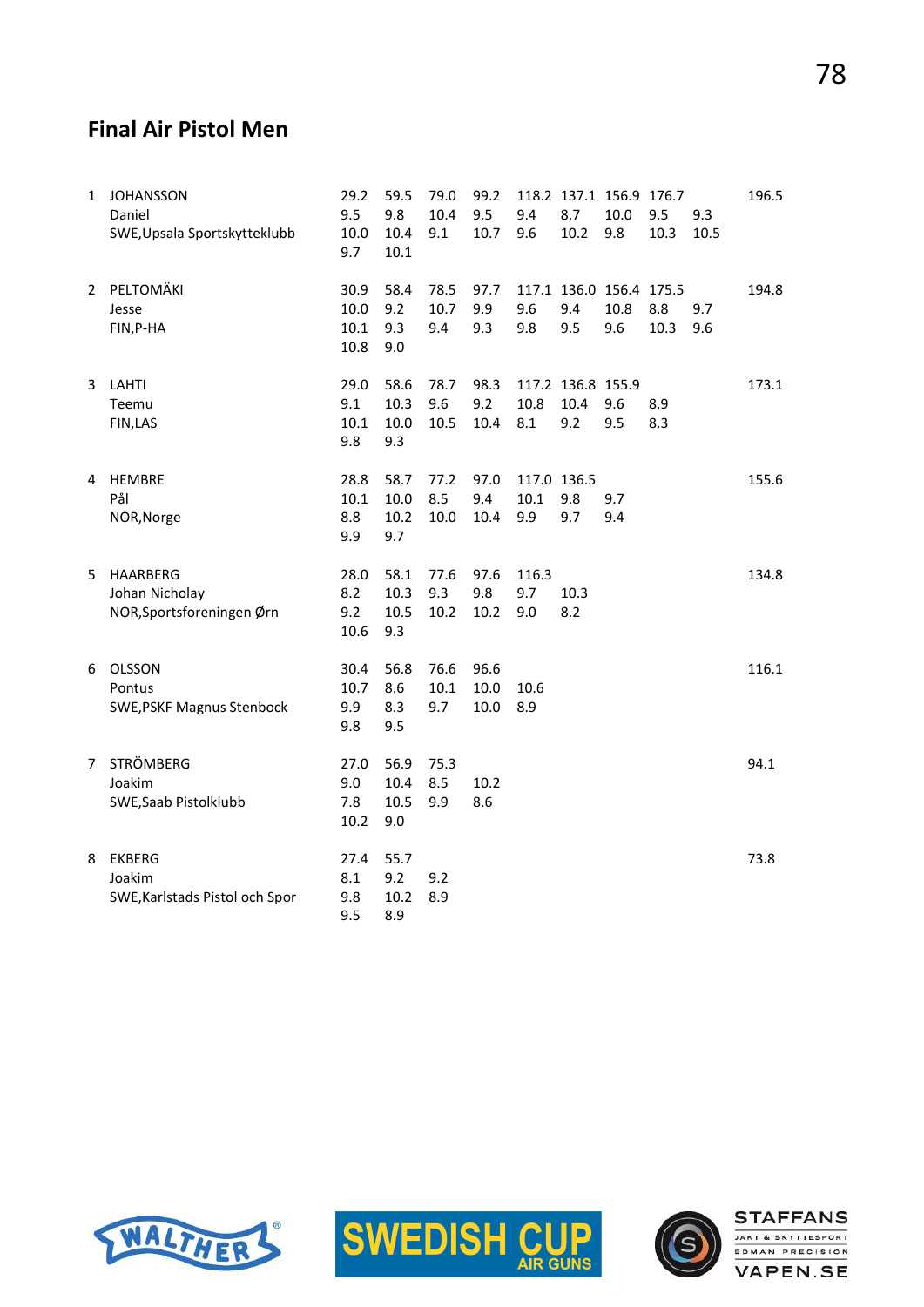#### Air Pistol Men

| 1        | <b>OLSSON Pontus / PSKF Magnus Stenbock</b>                                            | 97       | 96 | 93  | 93 | 98       | 97 | 574        | (18x) |
|----------|----------------------------------------------------------------------------------------|----------|----|-----|----|----------|----|------------|-------|
| 2        | HEMBRE Pål / Norge                                                                     | 99       | 95 | 93  | 98 | 92       | 96 | 573        | (17x) |
| 3        | LAHTI Teemu / LAS                                                                      | 89       | 96 | 100 | 97 | 95       | 95 | 572        | (18x) |
| 4        | PELTOMÄKI Jesse / P-HA                                                                 | 97       | 92 | 94  | 97 | 95       | 96 | 571        | (17x) |
| 5        | EKBERG Joakim / Karlstads Pistol och Spor                                              | 96       | 95 | 95  | 93 | 95       | 94 | 568        | (14x) |
| 6        | JOHANSSON Daniel / Upsala Sportskytteklub                                              | 98       | 95 | 96  | 96 | 87       | 95 | 567        | (13x) |
| 7        | STRÖMBERG Joakim / Saab Pistolklubb                                                    | 93       | 95 | 94  | 99 | 93       | 93 | 567        | (13x) |
| 8        | HAARBERG Johan Nicholay /                                                              | 92       | 93 | 95  | 94 | 96       | 97 | 567        | (10x) |
| 9        | NAVNE Mathias / Torna-Hällestads PSK                                                   | 94       | 93 | 94  | 94 | 94       | 97 | 566        | (18x) |
| 10       | HELGESSON Per-Henrik / Finspångs Pistolskyt                                            | 96       | 93 | 92  | 93 | 98       | 93 | 565        | (13x) |
| 11       | ALPENHOFF Bernt / Malmö Pistolklubb                                                    | 93       | 92 | 95  | 95 | 93       | 96 | 564        | (13x) |
| 12       | EKBLAD Oskar / Göteborgs Pistol och Spor                                               | 96       | 93 | 95  | 91 | 95       | 94 | 564        | (12x) |
| 13       | KOFOED HANSEN Jonas / Vejle skf                                                        | 93       | 93 | 94  | 94 | 95       | 95 | 564        | (11x) |
| 14       | LETH Urban / Dala-Floda PSF                                                            | 91       | 95 | 93  | 95 | 95       | 95 | 564        | (10x) |
| 15       | LINDH Rickard / PSKF Magnus Stenbock                                                   | 90       | 93 | 95  | 93 | 98       | 94 | 563        | (16x) |
| 16       | NORBERG Joackim / Atlas Copco Sportskytte                                              | 95       | 93 | 95  | 93 | 92       | 95 | 563        | (15x) |
| 17       | AHLBECK Johan / Torna-Hällestads PSK                                                   | 93       | 92 | 93  | 96 | 94       | 94 | 562        | (12x) |
| 18       | MAGNUSSON Anders / Sävsjö Skyttecenters                                                | 92       | 93 | 94  | 97 | 93       | 93 | 562        | (12x) |
| 19       | <b>BUNES Morgan / Bærum PK</b>                                                         | 95       | 94 | 92  | 95 | 91       | 95 | 562        | (9x)  |
| 20       | SAHAKIAN Gagik / Haderslev Skf                                                         | 94       | 94 | 94  | 92 | 93       | 95 | 562        | (8x)  |
| 21       | SJEMMEDAL EKEBERG Eirik / Aron Sk                                                      | 90       | 94 | 95  | 94 | 94       | 93 | 560        | (16x) |
| 22       | PETTERSSON Alexander / Karlshamns Ungdo                                                | 92       | 93 | 96  | 94 | 94       | 91 | 560        | (14x) |
| 23       | HUHTAMÄKI Ari / RSA                                                                    | 94       | 90 | 94  | 95 | 97       | 89 | 559        | (11x) |
| 24       | JOHANSSON Roger / Mjölby Pistolklubb                                                   | 89       | 90 | 97  | 93 | 97       | 92 | 558        | (16x) |
| 25       | FYRPIHL Jonas / Sävsjö Skyttecenters Spor                                              | 94       | 98 | 93  | 90 | 88       | 95 | 558        | (9x)  |
| 26       | DANIELSSON Jan-Olof / Älvdalens Pistolklubb                                            | 94       | 93 | 94  | 84 | 95       | 97 | 557        | (12x) |
| 27       | MOLIN Martin / PSKF Magnus Stenbock                                                    | 88       | 92 | 95  | 97 | 92       | 93 | 557        | (11x) |
| 28       | HåKANSSON Tobias / Ronneby F 17 Pistolskyt                                             | 93       | 91 | 93  | 93 | 94       | 92 | 556        | (9x)  |
| 29       | PALMGREN Lars / Kungl Värmlands Regemen                                                | 94       | 92 | 92  | 93 | 92       | 92 | 555        | (15x) |
| 30       | CARLSSON Lennart / Kungl Värmlands Rege                                                | 91       | 95 | 90  | 96 | 93       | 90 | 555        | (10x) |
| 31       | NILSSON Aron / Kungliga Flottans Idrotts                                               | 93       | 93 | 93  | 93 | 91       | 92 | 555        | (6x)  |
| 32       | BENGTSSON Håkan / Halmstads Sportskyttek                                               | 88       | 94 | 93  | 93 | 94       | 92 | 554        | (9x)  |
| 33       | OLSSON Erik / Dala-Floda PSF                                                           | 90       | 92 | 90  | 97 | 92       | 93 | 554        | (7x)  |
| 34       | HANSEN Christian / Særslev Skf                                                         | 94       | 92 | 90  | 94 | 90       | 93 | 553        | (11x) |
| 35       | BORG NIELSEN Allan / Dansk Skytte Union                                                | 96       | 92 | 91  | 88 | 98       | 88 | 553        | (8x)  |
| 36       | DICK Lindgren / PSKF Magnus Stenbock                                                   | 95       | 92 | 91  | 90 | 93       | 91 | 552        | (12x) |
| 37       | RINALDO Pontus / Göteborgs Pistol och Spor                                             | 93       | 89 | 92  | 94 | 92       | 91 | 551        | (10x) |
| 38       | HOVD Lasse / Aron Sk                                                                   | 89       | 96 | 92  | 89 | 94       | 91 | 551        | (9x)  |
| 39       | OTTERBECK Henrik / Atlas Copco Sportskytte                                             | 93       | 89 | 94  | 92 | 93       | 90 | 551        | (7x)  |
| 40       | TESTMANN Søren / Værløse Skf                                                           | 94       | 93 | 91  | 88 | 91       | 93 | 550        | (12x) |
| 41       | MALMBERG Jörgen / Hörby Pistolskytteklubb                                              | 91       | 92 | 92  | 93 | 90       | 92 | 550        | (12x) |
| 42       | BARDH Hans / Göteborgs Pistol och Spor                                                 | 89       | 95 | 90  | 91 | 92       | 92 | 549        | (12x) |
| 43       | HINDOV Raul / Torna-Hällestads PSK                                                     | 93       | 95 | 90  | 88 | 92       | 91 | 549        | (12x) |
| 44       | UNGSGåRD Björn / Sävsjö Skyttecenters Spor                                             | 93       | 89 | 87  | 93 | 96       | 91 | 549        | (9x)  |
| 45       | WOLL Ingar / Oslo Pistolklubb                                                          | 92       | 89 | 91  | 92 | 95       | 90 | 549        | (9x)  |
| 46       | JOHANSSON Per-Erik / Trollhättans Pistolklu                                            | 93       | 88 | 93  | 94 | 92       | 89 | 549        | (8x)  |
| 47       | WITT Kurt / Værløse Skf                                                                | 92       | 87 | 96  | 89 | 92       | 92 | 548        | (11x) |
| 48       | MEINANDER Ari / LAS                                                                    | 88       | 95 | 93  | 90 | 89       | 91 | 546        |       |
|          |                                                                                        |          | 93 | 93  | 92 |          | 92 |            | (14x) |
| 49<br>50 | ENOCSSON Per / Jönköpings Pistolskyttekl<br>LEPPäNORO Miika / Ivalon Urheiluampujat ry | 85<br>91 | 91 | 92  | 92 | 90<br>90 | 89 | 545<br>545 | (10x) |
| 51       |                                                                                        | 85       | 92 | 97  | 91 |          | 90 | 544        | (4x)  |
|          | FJELD Ole Henning / Namnå PK                                                           |          |    |     |    | 89       |    |            | (9x)  |
| 52       | ÖST Roger / Borlänge Pistolklubb                                                       | 96       | 94 | 89  | 85 | 89       | 91 | 544        | (3x)  |
| 53       | RINGKILEN Morten / Mysen Pistollag                                                     | 88       | 90 | 88  | 94 | 89       | 94 | 543        | (11x) |





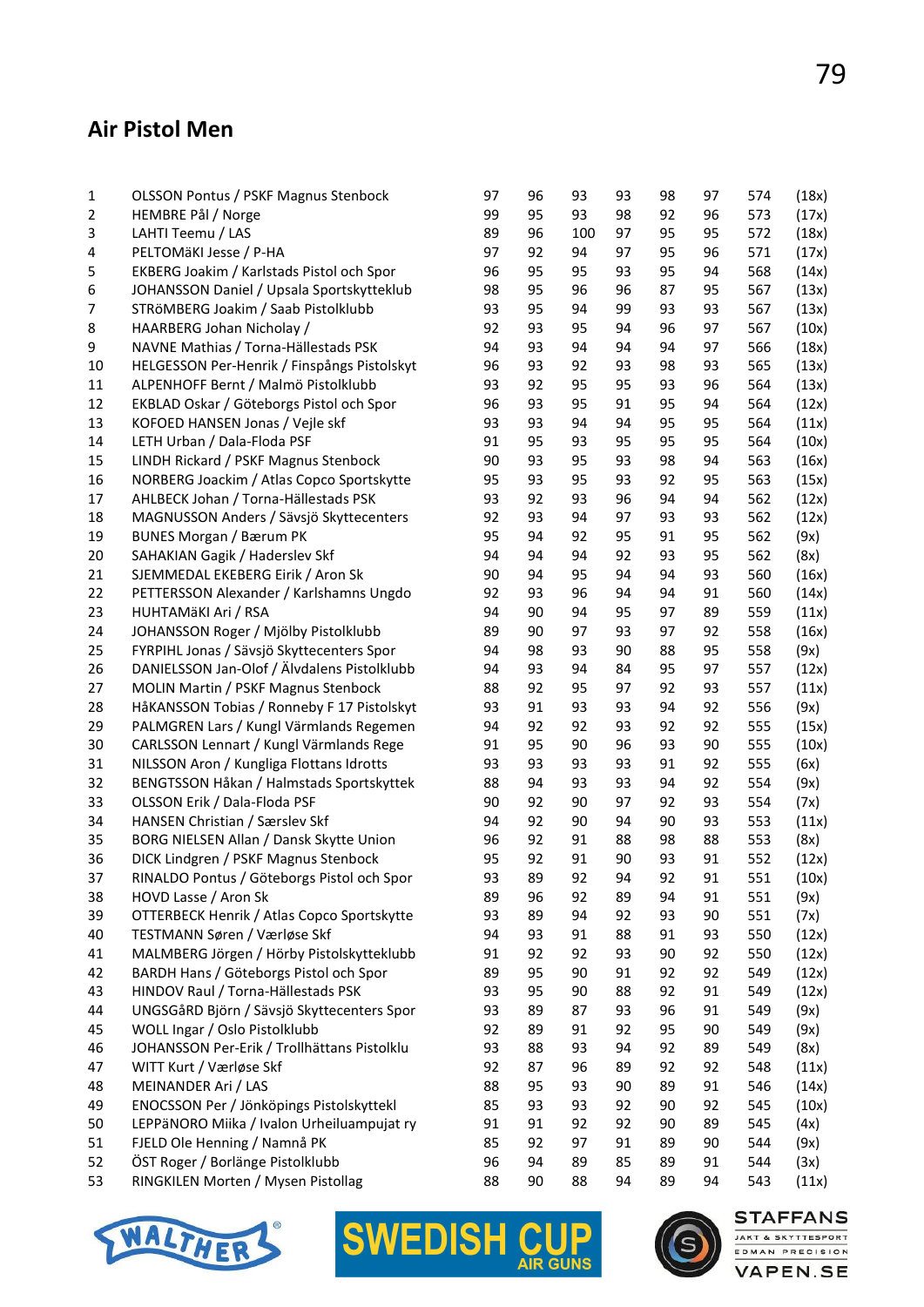| 54 | SöDERHOLM Mikael / PSKF Magnus Stenbock      | 89 | 94 | 89 | 89 | 87 | 94 | 542 | (6x) |
|----|----------------------------------------------|----|----|----|----|----|----|-----|------|
| 55 | BJUHR Lars Erik / Öckerö Skytteförening      | 90 | 89 | 87 | 91 | 90 | 93 | 540 | (8x) |
| 56 | ÅLANDER Patrik / Atlas Copco Sportskyttekl   | 91 | 86 | 95 | 90 | 89 | 88 | 539 | (7x) |
| 57 | <b>HEIKKA Olli / PAS</b>                     | 87 | 93 | 90 | 89 | 93 | 86 | 538 | (7x) |
| 58 | NILSSON Jan / Trollhättans Pistolklubb       | 85 | 92 | 87 | 92 | 92 | 88 | 536 | (5x) |
| 59 | AXELSSON Roger / Roasjö Skytteförening       | 89 | 91 | 85 | 89 | 92 | 89 | 535 | (7x) |
| 60 | KRABB Niklas / Jönköpings Pistolskyttekl     | 88 | 89 | 86 | 91 | 91 | 90 | 535 | (6x) |
| 61 | HAUME Sami / NoSA                            | 90 | 87 | 87 | 94 | 93 | 84 | 535 | (6x) |
| 62 | NILSSON Bertil / Sjöormens Pistolklubb       | 91 | 90 | 88 | 87 | 87 | 92 | 535 | (5x) |
| 63 | AALSTAD Alfred / Göteborgs Pistol och Spor   | 89 | 85 | 88 | 85 | 94 | 92 | 533 | (1x) |
| 64 | STENSBY Tore / Hamar IL, pistolgruppa        | 90 | 87 | 88 | 87 | 89 | 91 | 532 | (7x) |
| 65 | TVETMARK Åke / Djurö Skyttesportförening     | 86 | 83 | 85 | 88 | 97 | 91 | 530 | (8x) |
| 66 | LOPONEN Kimmo / K-UMS                        | 88 | 90 | 86 | 86 | 89 | 91 | 530 | (8x) |
| 67 | RøSHOL Arne / Bærum PK                       | 89 | 90 | 85 | 89 | 87 | 90 | 530 | (7x) |
| 68 | AAS Odd Willy / Sarpsborg Pistolklubb        | 85 | 92 | 86 | 84 | 88 | 92 | 527 | (3x) |
| 69 | MIHKELSAAR Leif / Djurö Skyttesportförening  | 86 | 85 | 89 | 90 | 88 | 89 | 527 | (3x) |
| 70 | SELLERING Tommy / Göteborgs Pistol           | 84 | 89 | 88 | 86 | 92 | 86 | 525 | (5x) |
| 71 | AURSTAD Øyvind / Steinkjer Pistolklubb       | 83 | 89 | 87 | 89 | 87 | 89 | 524 | (7x) |
| 72 | JOHANSSON Curt / Torna-Hällestads PSK        | 88 | 91 | 84 | 89 | 83 | 89 | 524 | (4x) |
| 73 | LETH Staffan / Dala-Floda PSF                | 88 | 80 | 84 | 88 | 90 | 90 | 520 | (6x) |
| 74 | WIGSTRÖM Håkan / Hörby Pistolskytteklubb     | 87 | 85 | 89 | 87 | 86 | 84 | 518 | (9x) |
| 75 | AXELSSON Mats / PSKF Magnus Stenbock         | 89 | 87 | 84 | 93 | 83 | 80 | 516 | (5x) |
| 76 | APPELGREN Jörgen / Jönköpings Pistolskytte   | 85 | 84 | 90 | 89 | 82 | 84 | 514 | (4x) |
| 77 | ØSTER-JøRGENSEN Claus / DSB/ASF              | 83 | 90 | 84 | 85 | 91 | 81 | 514 | (3x) |
| 78 | SJÖBERGH Anders / PSKF Magnus Stenbock       | 84 | 88 | 82 | 84 | 84 | 89 | 511 | (2x) |
| 79 | ELORANTA Eero / Kankaanpään Ampujat          | 77 | 88 | 85 | 88 | 86 | 85 | 509 | (1x) |
| 80 | NILSSON Mattias / Karlshamns Ungdomspisto    | 88 | 87 | 85 | 79 | 87 | 82 | 508 | (2x) |
| 81 | PIRTTIMÄKI Kari / SsA                        | 89 | 75 | 89 | 85 | 83 | 86 | 507 | (2x) |
| 82 | BäCKSTEDT Mikael / Kungliga Flottans Idrotts | 88 | 80 | 85 | 86 | 83 | 83 | 505 | (5x) |
| 83 | ANDERSSON Jens / Karlshamns Ungdomspis       | 81 | 90 | 79 | 83 | 87 | 82 | 502 | (3x) |
| 84 | PEKOLA Harri / Turun Seudan Ampujat          | 84 | 83 | 87 | 82 | 76 | 89 | 501 | (5x) |
| 85 | PERSSON Göran / Öckerö Skytteförening        | 80 | 78 | 83 | 83 | 81 | 77 | 482 | (2x) |
| 86 | D APUZZO Andrea John / Bröndby Skf           | 80 | 78 | 85 | 76 | 75 | 87 | 481 | (4x) |
| 87 | LEWENSJö Åke / Göteborgs Pistol och Spor     | 74 | 69 | 83 | 72 | 82 | 80 | 460 | (1x) |
| 88 | <b>ANDERSSON Stig / Magnus Stenbock</b>      | 61 | 65 | 64 | 61 | 81 | 81 | 413 | (0x) |
|    |                                              |    |    |    |    |    |    |     |      |





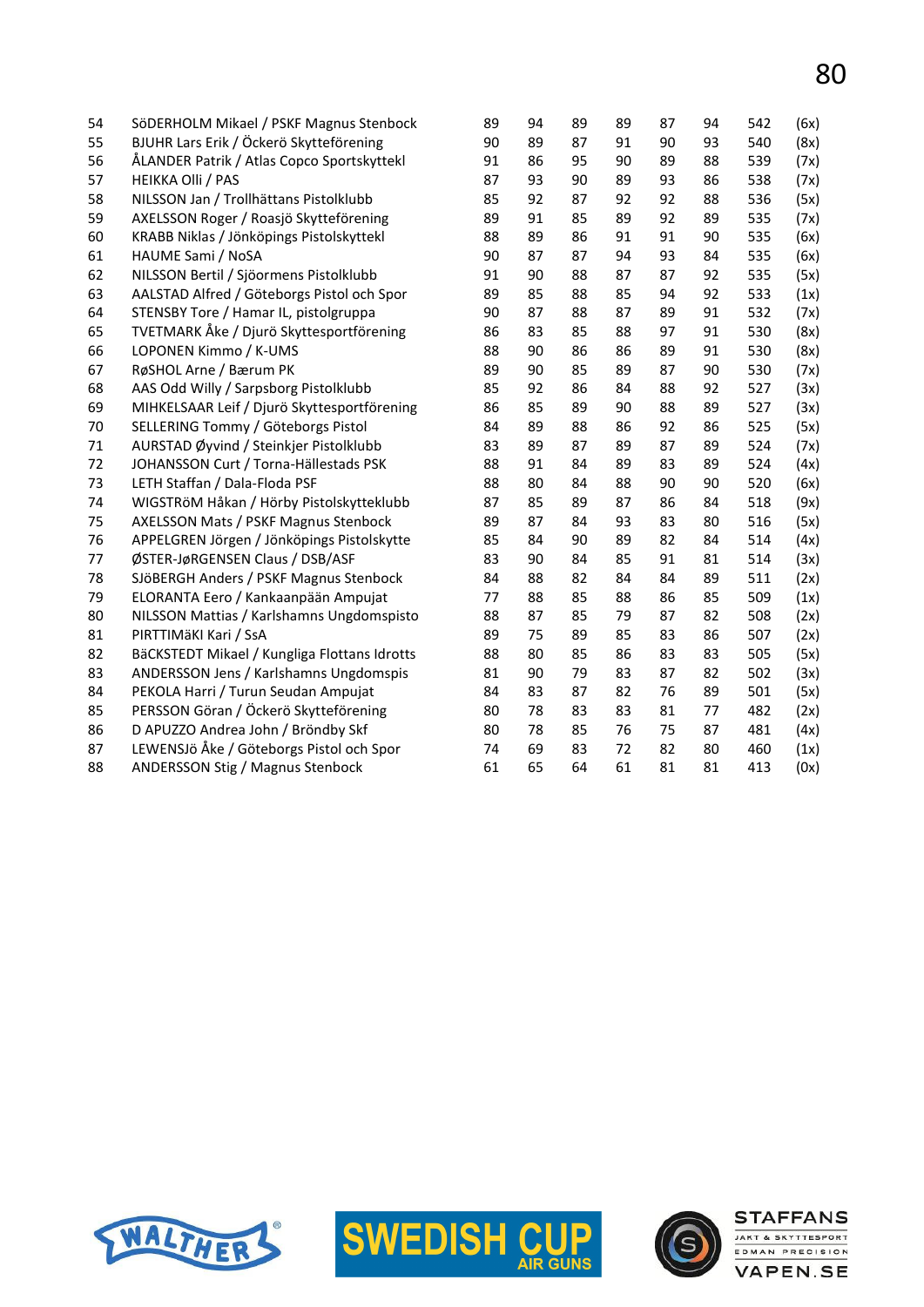#### Final Air Pistol Women

| 1 | RUMJANTSEVA<br>Veera<br><b>EST, Estonia SSF</b>           | 29.1<br>10.0<br>8.9<br>10.2 | 58.7<br>9.3<br>9.6<br>10.7 | 78.1<br>10.3<br>9.1 | 96.9<br>9.2<br>9.6   | 9.7<br>9.9                 | 10.4<br>9.4                     | 116.5 136.3 156.4 176.8<br>10.0<br>10.1 | 9.5<br>10.9  | 8.6<br>9.4 | 194.8 |
|---|-----------------------------------------------------------|-----------------------------|----------------------------|---------------------|----------------------|----------------------------|---------------------------------|-----------------------------------------|--------------|------------|-------|
| 2 | <b>NILSSON</b><br>Kristina<br>SWE, Sjöormens Pistolklubb  | 30.2<br>10.5<br>9.5<br>10.2 | 58.9<br>9.8<br>9.4<br>9.5  | 77.5<br>9.8<br>8.8  | 97.0<br>9.4<br>10.1  | 9.5<br>9.3                 | 8.7<br>10.3                     | 115.8 134.8 153.6 173.6<br>10.1<br>8.7  | 10.0<br>10.0 | 9.1<br>8.4 | 191.1 |
| 3 | <b>NILSSON</b><br>Emma<br>SWE, Sjöormens Pistolklubb      | 26.2<br>9.5<br>8.2<br>8.5   | 53.8<br>10.0<br>8.9<br>8.7 | 73.7<br>10.0<br>9.9 | 94.4<br>10.7<br>10.0 | 10.7<br>10.0               | 115.1 132.9 152.3<br>8.5<br>9.3 | 9.8<br>9.6                              | 8.9<br>10.5  |            | 171.7 |
| 4 | <b>GRAN</b><br>Ingeborg<br>NOR, Steinkjer Pistolklubb     | 29.4<br>9.6<br>9.6<br>10.2  | 57.8<br>10.0<br>9.2<br>9.2 | 76.0<br>9.7<br>8.5  | 96.0<br>9.9<br>10.1  | 115.2 134.1<br>9.2<br>10.0 | 10.0<br>8.9                     | 8.3<br>9.3                              |              |            | 151.7 |
| 5 | <b>FLØRLI</b><br>Aina E<br>NOR, Sandnes Pk                | 29.7<br>9.7<br>9.9<br>10.1  | 59.3<br>10.7<br>9.3<br>9.6 | 76.8<br>8.1<br>9.4  | 96.3<br>9.0<br>10.5  | 114.5<br>8.8<br>9.4        | 8.1<br>9.1                      |                                         |              |            | 131.7 |
| 6 | <b>BRAUER</b><br>Janika<br>FIN, Vasa Skyttegille - Vaasan | 25.9<br>10.2<br>9.0<br>6.7  | 56.0<br>9.7<br>10.6<br>9.8 | 75.6<br>10.1<br>9.5 | 94.0<br>9.1<br>9.3   | 9.5<br>8.1                 |                                 |                                         |              |            | 111.6 |





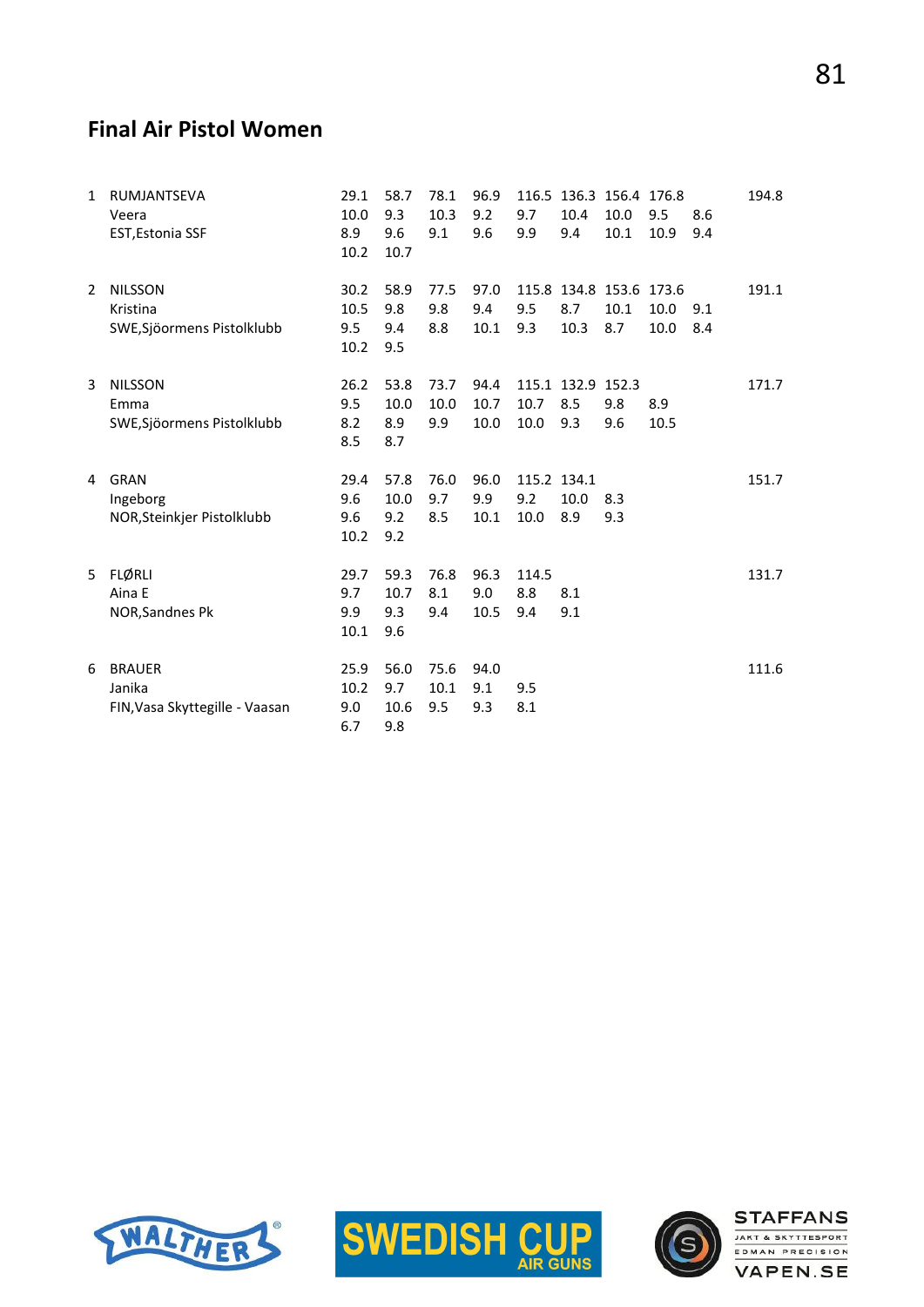#### Air Pistol Women

| 1  | PRANDL-NORRGåRD Maria / Salems Pistolklubb    | 97 | 94 | 95 | 91 | 377 | (9x)             |
|----|-----------------------------------------------|----|----|----|----|-----|------------------|
| 2  | RUNDQVIST Monica / Trollhättans Pistolklubb   | 95 | 94 | 94 | 93 | 376 | (11x)            |
| 3  | NILSSON Emma / Sjöormens Pistolklubb          | 93 | 96 | 92 | 93 | 374 | (10x)            |
| 4  | NILSSON Kristina / Sjöormens Pistolklubb      | 94 | 90 | 97 | 93 | 374 | (6x)             |
| 5  | RUMJANTSEVA Veera / EST, Estonia SSF          | 95 | 93 | 92 | 92 | 372 | (7x)             |
| 6  | GRAN Ingeborg / Steinkjer Pistolklubb         | 93 | 95 | 89 | 94 | 371 | (10x)            |
| 7  | BRAUER Janika / Vasa Skyttegille - Vaasan     | 96 | 94 | 89 | 92 | 371 | (3x)             |
| 8  | FLøRLI Aina E / Sandnes Pk                    | 93 | 93 | 93 | 90 | 369 | (5x)             |
| 9  | BORGEN NIELSEN Christina / Dansk Skytte Union | 94 | 91 | 92 | 91 | 368 | (5x)             |
| 10 | FLAATE Linn Iren / Stavanger PK               | 95 | 87 | 91 | 94 | 367 | (7x)             |
| 11 | SæTEREN Anne Mette / Bærum PK                 | 93 | 92 | 90 | 92 | 367 | (6x)             |
| 12 | THORSEN Dorte / IFK                           | 91 | 91 | 91 | 93 | 366 | (9x)             |
| 13 | POPP HANSEN Christina / Dansk Skytte Union    | 92 | 92 | 88 | 91 | 363 | (5x)             |
| 14 | HöJFELDT Laila / Vejle skf                    | 87 | 97 | 92 | 87 | 363 | (5x)             |
| 15 | AXELSSON Malin / PSKF Magnus Stenbock         | 88 | 90 | 88 | 93 | 359 | (6x)             |
| 16 | MARS Katharina / Unnaryds Pistolskytteklub    | 90 | 91 | 89 | 89 | 359 | $(3x)$ PEN $[1]$ |
| 17 | VILLEMOES Pia / Værløse Skf                   | 86 | 90 | 91 | 91 | 358 | (2x)             |
| 18 | JOHANSSON Elinor / Ramsjö Skytteförening      | 94 | 88 | 87 | 89 | 358 | (1x)             |
| 19 | KRöCKEL Lena / Salems Pistolklubb             | 88 | 91 | 87 | 87 | 353 | (4x)             |
| 20 | HOVING Karin / Unnaryds Pistolskytteklub      | 90 | 85 | 85 | 88 | 348 | (1x)             |
| 21 | AXELSSON Jenny / PSKF Magnus Stenbock         | 83 | 84 | 90 | 86 | 343 | (4x)             |
| 22 | CARLSSON Johanna / Kungl Värmlands Regement   | 88 | 84 | 91 | 80 | 343 | $(3x)$ PEN $[2]$ |
| 23 | CHRISTENSEN Anne J. / Bröndby Skf             | 81 | 88 | 82 | 81 | 332 | (3x)             |
| 24 | PARSTEDT Linda / Halmstads Sportskytteklub    | 77 | 83 | 79 | 84 | 323 | (2x)             |
| 25 | AHLENIUS Birgitta / Göteborgs Pistol och Spor | 75 | 84 | 81 | 71 | 311 | (2x)             |
| 26 | BJUHR Zenitha / Öckerö Skytteförening         | 66 | 81 | 79 | 72 | 298 | (0x)             |





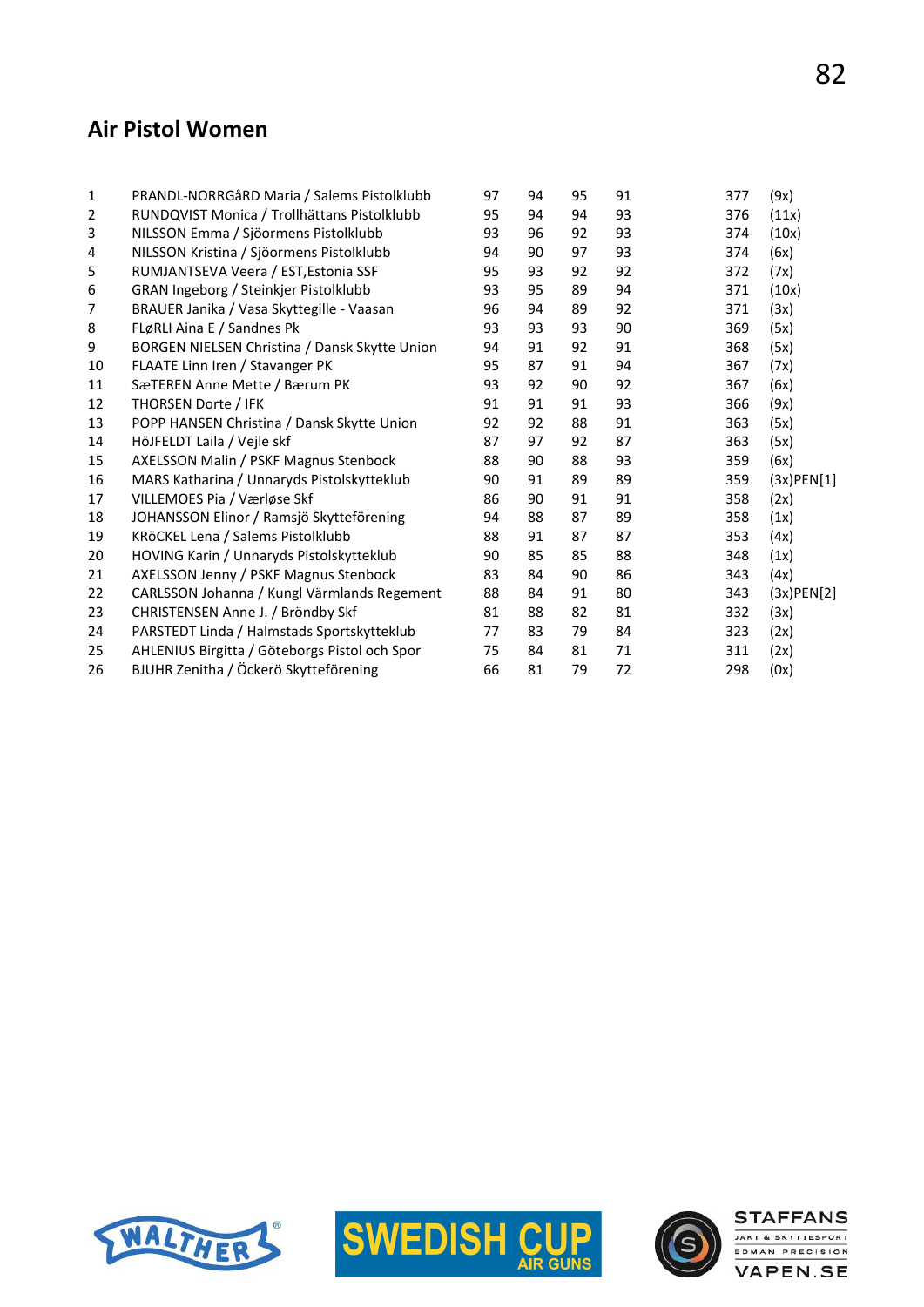#### Final Air Pistol Junior Men

| $\mathbf{1}$ | <b>NILSSON</b><br>Oscar<br>SWE,Lönsboda Sportskytteklubb   | 28.1<br>9.2<br>8.9<br>10.0 | 57.2<br>10.5<br>9.1<br>9.5     | 76.9<br>9.1<br>10.6  | 95.9<br>9.4<br>9.6   | 10.5<br>10.6               | 9.7<br>10.5                      | 117.0 137.2 157.4 178.3<br>9.7<br>10.5 | 10.3<br>10.6 | 10.4<br>8.7 | 197.4 |
|--------------|------------------------------------------------------------|----------------------------|--------------------------------|----------------------|----------------------|----------------------------|----------------------------------|----------------------------------------|--------------|-------------|-------|
| 2            | LARSEN<br>Frederik<br>DEN, Dansk Skytte Union              | 29.8<br>9.8<br>10.8<br>9.2 | 57.7<br>9.9<br>8.5<br>9.5      | 77.9<br>9.9<br>10.3  | 97.5<br>9.8<br>9.8   | 9.2<br>8.9                 | 10.3<br>10.2                     | 115.6 136.1 155.1 173.5<br>8.8<br>10.2 | 9.5<br>8.9   | 9.7<br>10.7 | 193.9 |
| 3            | LARSSON<br>Carl<br>SWE, Västjämtens Pistolskyttek          | 28.4<br>9.5<br>8.4<br>10.5 | 56.6<br>8.0<br>9.5<br>10.7     | 75.5<br>9.3<br>9.6   | 96.7<br>10.7<br>10.5 | 10.8<br>8.2                | 115.7 134.0 152.0<br>10.4<br>7.9 | 7.3<br>10.7                            | 9.4<br>10.4  |             | 171.8 |
| 4            | <b>BUCH</b><br>Michael Damgaard<br>DEN, Danish Junior Team | 27.9<br>10.3<br>8.3<br>9.3 | 55.0<br>7.9<br>9.7<br>9.5      | 75.3<br>10.3<br>10.0 | 94.3<br>10.2<br>8.8  | 114.1 133.4<br>9.8<br>10.0 | 9.9<br>9.4                       | 8.3<br>6.3                             |              |             | 148.0 |
| 5            | <b>TURUNEN</b><br>Karri<br>FIN, Nurmeksen Ampumaseura      | 29.2<br>9.8<br>9.6<br>9.8  | 58.3<br>$10.1\,$<br>9.5<br>9.5 | 77.7<br>9.8<br>9.6   | 97.1<br>9.8<br>9.6   | 113.9<br>7.5<br>9.3        | 8.8<br>9.9                       |                                        |              |             | 132.6 |
| 6            | PALMGREN<br>Magnus<br>SWE, Kungl Värmlands Regemente       | 27.9<br>9.1<br>9.8<br>9.0  | 56.2<br>10.0<br>9.4<br>8.9     | 76.1<br>10.2<br>9.7  | 94.8<br>8.5<br>10.2  | 9.6<br>9.3                 |                                  |                                        |              |             | 113.7 |
| 7            | SANDBERG<br>Carl<br>SWE,Öckerö Skytteförening              | 26.1<br>8.2<br>8.4<br>9.5  | 53.2<br>10.6<br>7.6<br>8.9     | 74.4<br>10.6<br>10.6 | 8.8<br>10.1          |                            |                                  |                                        |              |             | 93.3  |
| 8            | <b>SCHMIDT</b><br>Pontus<br>SWE, Kungl Värmlands Regemente | 24.7<br>6.7<br>8.7<br>9.3  | 53.2<br>9.6<br>8.8<br>10.1     | 10.8<br>9.4          |                      |                            |                                  |                                        |              |             | 73.4  |





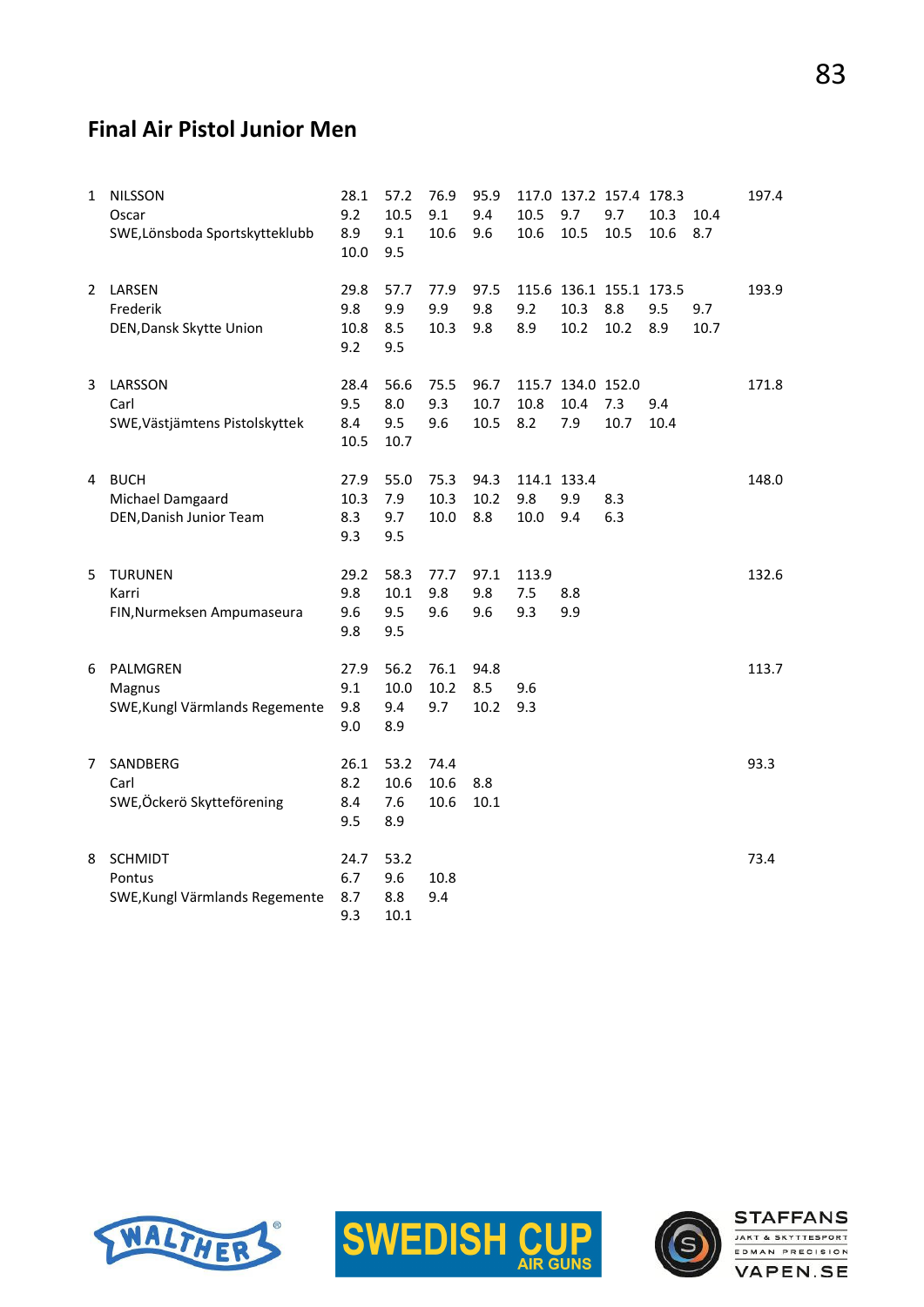#### Air Pistol Junior Men

| 1              | TURUNEN Karri / Nurmeksen Ampumaseura            | 96 | 97 | 95 | 95 | 93 | 97 | 573 | (14x) |
|----------------|--------------------------------------------------|----|----|----|----|----|----|-----|-------|
| $\overline{2}$ | LARSEN Frederik / Dansk Skytte Union             | 96 | 94 | 97 | 93 | 93 | 95 | 568 | (15x) |
| 3              | SANDBERG Carl / Öckerö Skytteförening            | 97 | 95 | 92 | 96 | 94 | 93 | 567 | (14x) |
| 4              | PALMGREN Magnus / Kungl Värmlands Reg            | 94 | 97 | 92 | 94 | 94 | 95 | 566 | (8x)  |
| 5              | LARSSON Carl / Västjämtens Pistolskyttek         | 95 | 91 | 95 | 98 | 92 | 91 | 562 | (11x) |
| 6              | SCHMIDT Pontus / Kungl Värmlands Regem           | 92 | 97 | 91 | 92 | 93 | 97 | 562 | (9x)  |
| 7              | NILSSON Oscar / Lönsboda Sportskytteklubb        | 91 | 95 | 95 | 94 | 95 | 91 | 561 | (13x) |
| 8              | <b>BUCH Michael Damgaard / Danish Junior Tea</b> | 92 | 93 | 96 | 94 | 92 | 92 | 559 | (9x)  |
| 9              | ROOS Niko / RSA                                  | 88 | 96 | 94 | 95 | 91 | 95 | 559 | (6x)  |
| 10             | KIVI Konsta / Turun Seudan Ampujat               | 90 | 92 | 95 | 92 | 95 | 91 | 555 | (7x)  |
| 11             | PIRTTIMÄKI Aleksi / SsA                          | 94 | 92 | 91 | 92 | 93 | 91 | 553 | (9x)  |
| 12             | JENSSON Oliver / Salems Pistolklubb              | 91 | 95 | 90 | 89 | 93 | 93 | 551 | (9x)  |
| 13             | AAS Georg / Sarpsborg Pistolklubb                | 91 | 93 | 94 | 85 | 93 | 94 | 550 | (9x)  |
| 14             | PUKARALAMMI Tuomas / Kankaanpään Amp             | 90 | 91 | 91 | 92 | 91 | 91 | 546 | (8x)  |
| 15             | ANDREASSON Pär / Kungliga Flottans Idrotts       | 95 | 91 | 91 | 91 | 90 | 88 | 546 | (2x)  |
| 16             | ELORANTA Oskari / Kankaanpään Ampujat            | 92 | 90 | 92 | 90 | 90 | 89 | 543 | (8x)  |
| 17             | <b>ENGEN Kristian / Mysen Pistollag</b>          | 94 | 90 | 88 | 92 | 92 | 86 | 542 | (7x)  |
| 18             | ROSLUND Johan / Kungliga Flottans Idrotts        | 88 | 92 | 90 | 87 | 88 | 93 | 538 | (7x)  |
| 19             | MAJVALL Martin / Malmö Pistolklubb               | 87 | 91 | 90 | 91 | 89 | 90 | 538 | (4x)  |
| 20             | SUURONEN Otto / Mikkelin Ampujat                 | 89 | 87 | 87 | 90 | 91 | 91 | 535 | (4x)  |
| 21             | JäNISMäKI Julius / Turun Seudan Ampujat          | 87 | 93 | 89 | 91 | 88 | 86 | 534 | (6x)  |
| 22             | OLSEN Odd Emil / Sarpsborg Pistolklubb           | 86 | 88 | 93 | 88 | 92 | 85 | 532 | (10x) |
| 23             | THURESSON Robin / Lönsboda Sportskytte           | 91 | 91 | 90 | 86 | 90 | 84 | 532 | (9x)  |
| 24             | FRIBERG Thomas / Saab Pistolklubb                | 84 | 89 | 86 | 87 | 90 | 89 | 525 | (2x)  |
| 25             | ANDRESEN Martin / Mysen Pistollag                | 86 | 90 | 86 | 83 | 87 | 89 | 521 | (3x)  |
| 26             | DULLUM Karstein / Mysen Pistollag                | 83 | 83 | 86 | 87 | 91 | 88 | 518 | (6x)  |
| 27             | JOHANSSON Alexander / Mjölby Pistolklubb         | 84 | 78 | 84 | 83 | 89 | 87 | 505 | (5x)  |
| 28             | VIKEBY Jon Even / Mysen Pistollag                | 83 | 83 | 81 | 84 | 79 | 83 | 493 | (2x)  |
| 29             | BERLIN Eric / Karlshamns Ungdomspistols          | 79 | 77 | 81 | 86 | 84 | 84 | 491 | (2x)  |
| 30             | BERLIN Carl / Karlshamns Ungdomspistols          | 77 | 81 | 82 | 83 | 82 | 78 | 483 | (0x)  |
| 31             | ANDERSSON WANG Jonas / Magnus                    | 80 | 75 | 75 | 88 | 84 | 80 | 482 | (3x)  |
|                |                                                  |    |    |    |    |    |    |     |       |





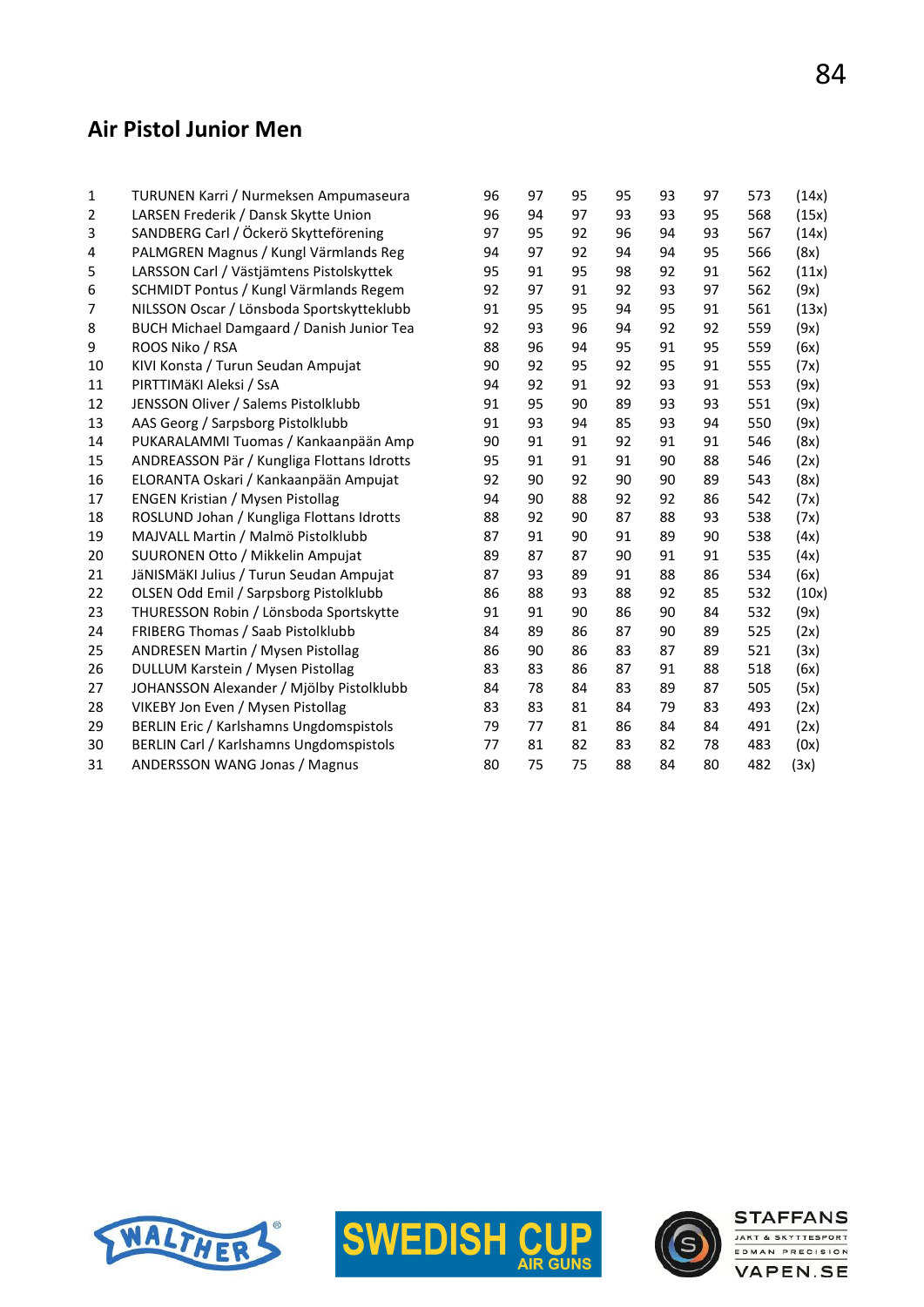# Final Air Pistol Junior Women

| 1 | SÖRENSSON<br>Vendela<br>SWE,Öckerö Skytteförening              | 28.5<br>8.8<br>9.7<br>10.0   | 57.2<br>9.0<br>9.4<br>10.3 | 77.3<br>10.2<br>9.9  | 96.8<br>9.4<br>10.1 | 10.5<br>10.7               | 9.6<br>10.3                      | 118.0 137.9 158.3 177.9<br>10.5<br>9.9 | 10.0<br>9.6 | 9.3<br>10.2 | 197.4 |
|---|----------------------------------------------------------------|------------------------------|----------------------------|----------------------|---------------------|----------------------------|----------------------------------|----------------------------------------|-------------|-------------|-------|
| 2 | <b>JOHANSSON</b><br>Josefine<br>SWE, Föreningen Frövi-Lindesbe | 29.2<br>10.2<br>9.5<br>9.5   | 56.7<br>9.3<br>9.1<br>9.1  | 77.7<br>10.4<br>10.6 | 95.8<br>9.2<br>8.9  | 10.0<br>10.1               | 10.7<br>10.0                     | 115.9 136.6 155.7 174.2<br>8.8<br>10.3 | 10.0<br>8.5 | 9.8<br>9.4  | 193.4 |
| 3 | <b>GUNNARSSON</b><br>Linh<br>SWE, Töreboda Pistolskytteklub    | 31.3<br>10.7<br>10.2<br>10.4 | 58.8<br>10.3<br>9.5<br>7.7 | 76.8<br>9.9<br>8.1   | 96.6<br>9.6<br>10.2 | 9.6<br>9.4                 | 115.6 135.7 155.2<br>10.3<br>9.8 | 9.6<br>9.9                             | 8.2<br>10.2 |             | 173.6 |
| 4 | HERMANSSON<br>Molly<br>SWE,Öckerö Skytteförening               | 28.8<br>9.4<br>10.5<br>8.9   | 55.4<br>8.4<br>8.7<br>9.5  | 75.9<br>10.0<br>10.5 | 95.8<br>9.5<br>10.4 | 115.3 133.1<br>10.7<br>8.8 | 9.8<br>8.0                       | 10.0<br>10.3                           |             |             | 153.4 |
| 5 | <b>ENOCSSON</b><br>Lisa<br>SWE, Jönköpings Pistolskyttekl      | 28.3<br>9.2<br>8.8<br>10.3   | 57.6<br>10.1<br>9.7<br>9.5 | 75.2<br>7.9<br>9.7   | 94.6<br>9.2<br>10.2 | 113.5<br>9.9<br>9.0        | 10.6<br>8.1                      |                                        |             |             | 132.2 |
| 6 | LAWNER<br>Julia<br>SWE, Falu Sport- & Pistolskytt              | 28.0<br>10.5<br>9.8<br>7.7   | 57.1<br>9.5<br>9.9<br>9.7  | 75.3<br>9.3<br>8.9   | 95.6<br>9.9<br>10.4 | 9.1<br>8.5                 |                                  |                                        |             |             | 113.2 |
| 7 | <b>KIVISTÖ</b><br>Noora<br>FIN, KuKu                           | 24.2<br>10.1<br>9.0<br>5.1   | 52.9<br>9.3<br>9.8<br>9.6  | 72.0<br>9.2<br>9.9   | 9.4<br>10.4         |                            |                                  |                                        |             |             | 91.8  |





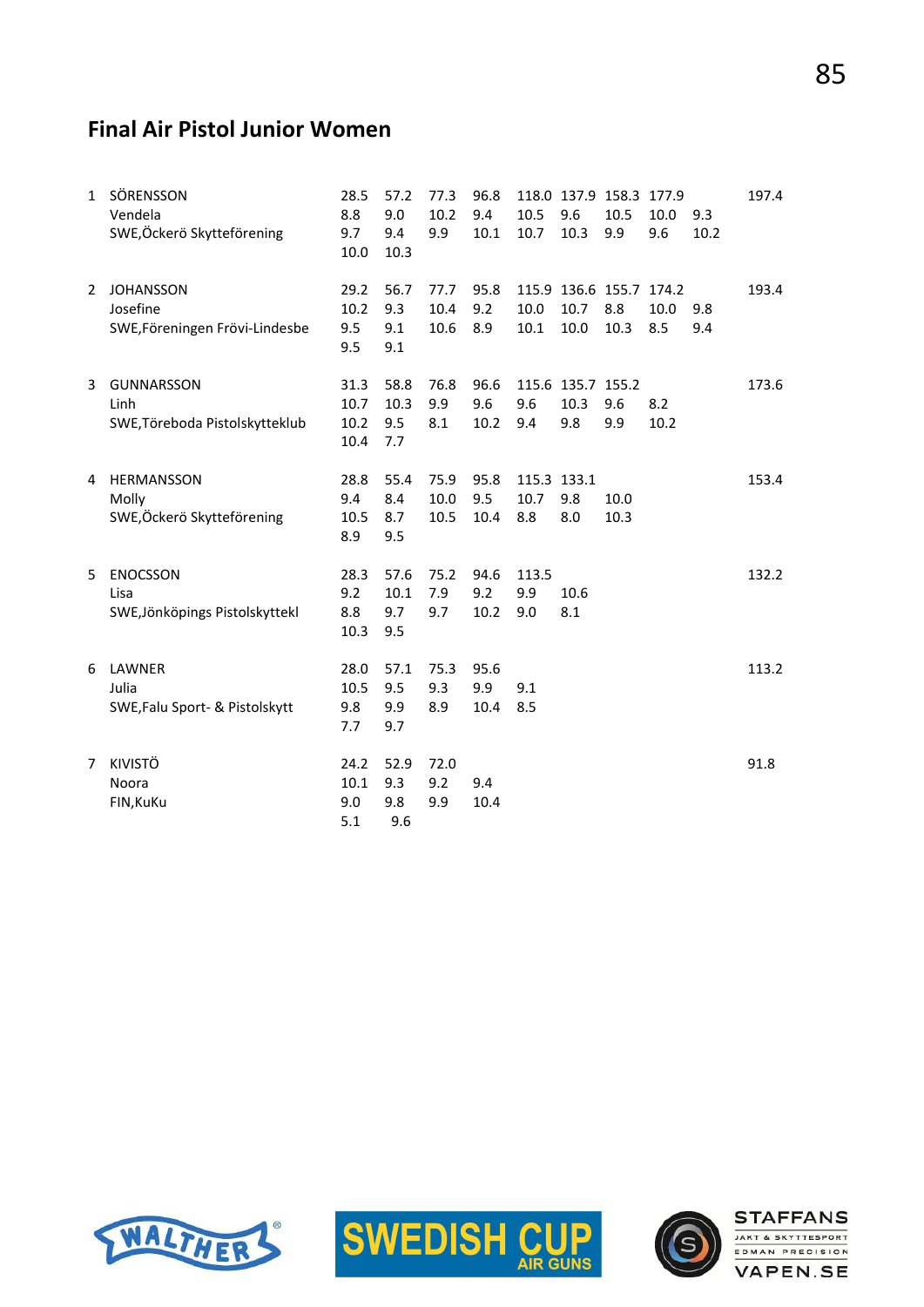#### Air Pistol Junior Women

| $\mathbf{1}$ | SöRENSSON Vendela / Öckerö Skytteförening   | 92 | 93 | 93 | 93 | 371 | (8x) |
|--------------|---------------------------------------------|----|----|----|----|-----|------|
| 2            | ENOCSSON Lisa / Jönköpings Pistolskyttekl   | 95 | 93 | 88 | 91 | 367 | (4x) |
| 3            | LAWNER Julia / Falu Sport- & Pistolskytt    | 91 | 92 | 92 | 89 | 364 | (5x) |
| 4            | HERMANSSON Molly / Öckerö Skytteförening    | 95 | 92 | 89 | 87 | 363 | (4x) |
| 5            | JOHANSSON Josefine / Föreningen Frövi-Lind  | 91 | 90 | 94 | 88 | 363 | (3x) |
| 6            | KIVISTÖ Noora / KuKu                        | 93 | 89 | 88 | 92 | 362 | (7x) |
| 7            | GUNNARSSON Linh / Töreboda Pistolskyttekl   | 88 | 91 | 96 | 87 | 362 | (5x) |
| 8            | NUMMINEN Emma / Esbo skf                    | 91 | 86 | 93 | 91 | 361 | (2x) |
| 9            | EKERUP Maria / Ronneby F 17 Pistolskytte    | 88 | 87 | 94 | 91 | 360 | (7x) |
| 10           | ELGTBERG Stina / Lönsboda Sportskytteklubb  | 88 | 93 | 88 | 89 | 358 | (5x) |
| 11           | HAARBERG Thea Christine / Sportsforeningen  | 88 | 91 | 88 | 89 | 356 | (5x) |
| 12           | STAMNESTRø Sara Eline / Mysen Pistollag     | 90 | 92 | 85 | 89 | 356 | (3x) |
| 13           | ANDERSSON Jenny / Öckerö Skytteförening     | 90 | 88 | 86 | 91 | 355 | (3x) |
| 14           | SEKANDER Clara / Lönsboda Sportskytteklub   | 94 | 91 | 85 | 84 | 354 | (7x) |
| 15           | KõlV Kristina-Kai / EST, Estonia SSF        | 92 | 85 | 90 | 87 | 354 | (5x) |
| 16           | JOHANSEN Trude / Mysen Pistollag            | 86 | 89 | 86 | 88 | 349 | (5x) |
| 17           | VAN ELZELINGEN Christina / Dansk Skytte Uni | 87 | 84 | 87 | 88 | 346 | (4x) |
| 18           | PEKOLA Ada / Turun Seudan Ampujat           | 90 | 83 | 83 | 85 | 341 | (3x) |
| 19           | GUSTAFSSON Josefine / Norra Skåne Sportskl  | 83 | 85 | 81 | 87 | 336 | (2x) |
| 20           | SöBERG-BROMS Sarah / Upsala Sportskyttekl   | 78 | 85 | 85 | 85 | 333 | (2x) |
| 21           | KUISMA Essi / PAS                           | 79 | 84 | 80 | 89 | 332 | (2x) |
| 22           | LAKKISTO Anna / Turun Seudan Ampujat        | 83 | 85 | 79 | 84 | 331 | (3x) |
| 23           | ANDREASEN Alma / Töreboda Pistolskytteklu   | 83 | 80 | 80 | 87 | 330 | (1x) |
| 24           | EKERUP Sara / Ronneby F 17 Pistolskytte     | 85 | 76 | 83 | 84 | 328 | (3x) |
|              |                                             |    |    |    |    |     |      |